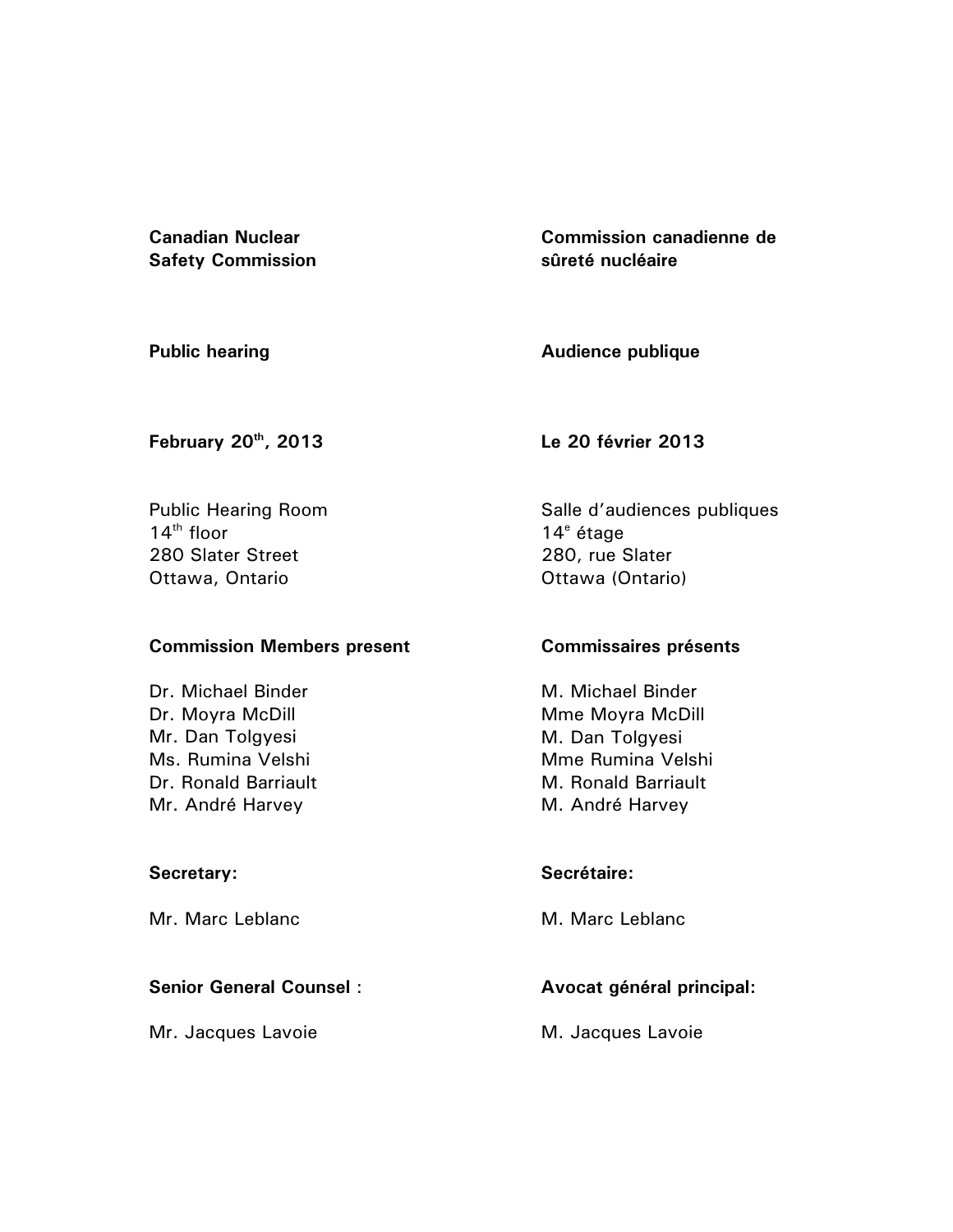#### (ii) **TABLE OF CONTENTS**

| Opening remarks                                                                                                                               |    |
|-----------------------------------------------------------------------------------------------------------------------------------------------|----|
| $13-H1.A$<br>Adoption of Agenda                                                                                                               | 3  |
| Ontario Power Generation Inc.:<br>Application to renew the Power<br>Reactor Operating licence for the<br>Pickering Nuclear Generating Station | 6  |
| $13-H2.1 / 13-H2.1A$<br>Oral presentation by<br>Ontario Power Generation Inc.                                                                 | 6  |
| $12-H2 / 12-H2.A$<br>Oral presentation by<br>CNSC staff                                                                                       | 25 |

#### **PAGE**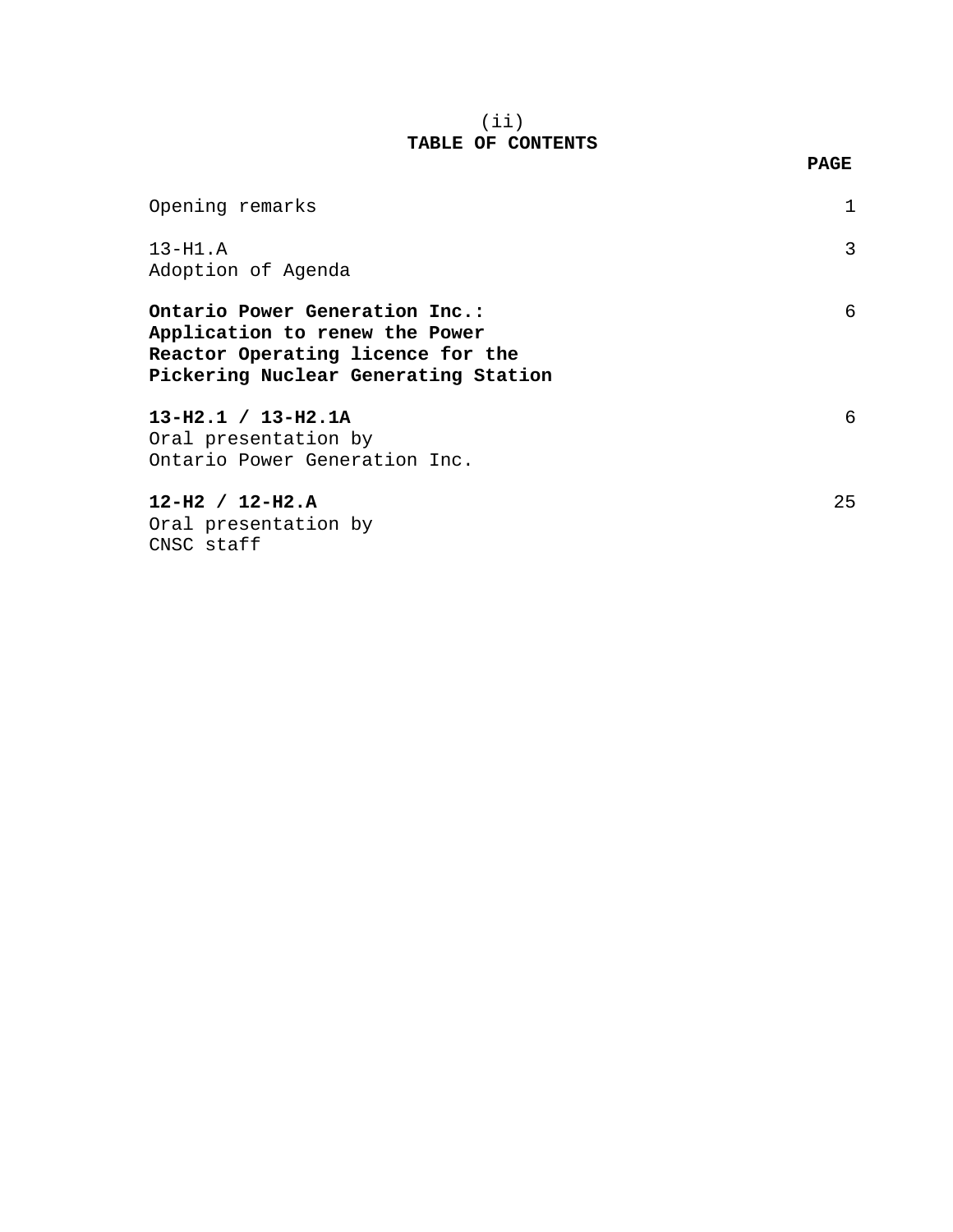Ottawa, Ontario

<span id="page-2-0"></span>--- Upon commencing at 9:06 a.m./

--- L'audience débute à 9h06

**Opening Remarks** 

**M. LEBLANC:** Bonjour, Mesdames et Messieurs. Bienvenue à cette audience publique de la Commission canadienne de sûreté nucléaire.

The Canadian Nuclear Safety Commission is about to start the public hearing on the application by Ontario Power Generation to renew for a 5-year term its operating licences and to merge, in fact, the operating licences for the Pickering Nuclear Generating Stations A and B.

The Commission meeting is scheduled to start at 2:00 p.m. today and resume tomorrow morning at 9:00 a.m.

During today's business, we have simultaneous translation.

Des appareils de traduction sont disponibles à la réception. La version française est au poste 2 and the English version is on channel 1.

I would ask that you keep the pace of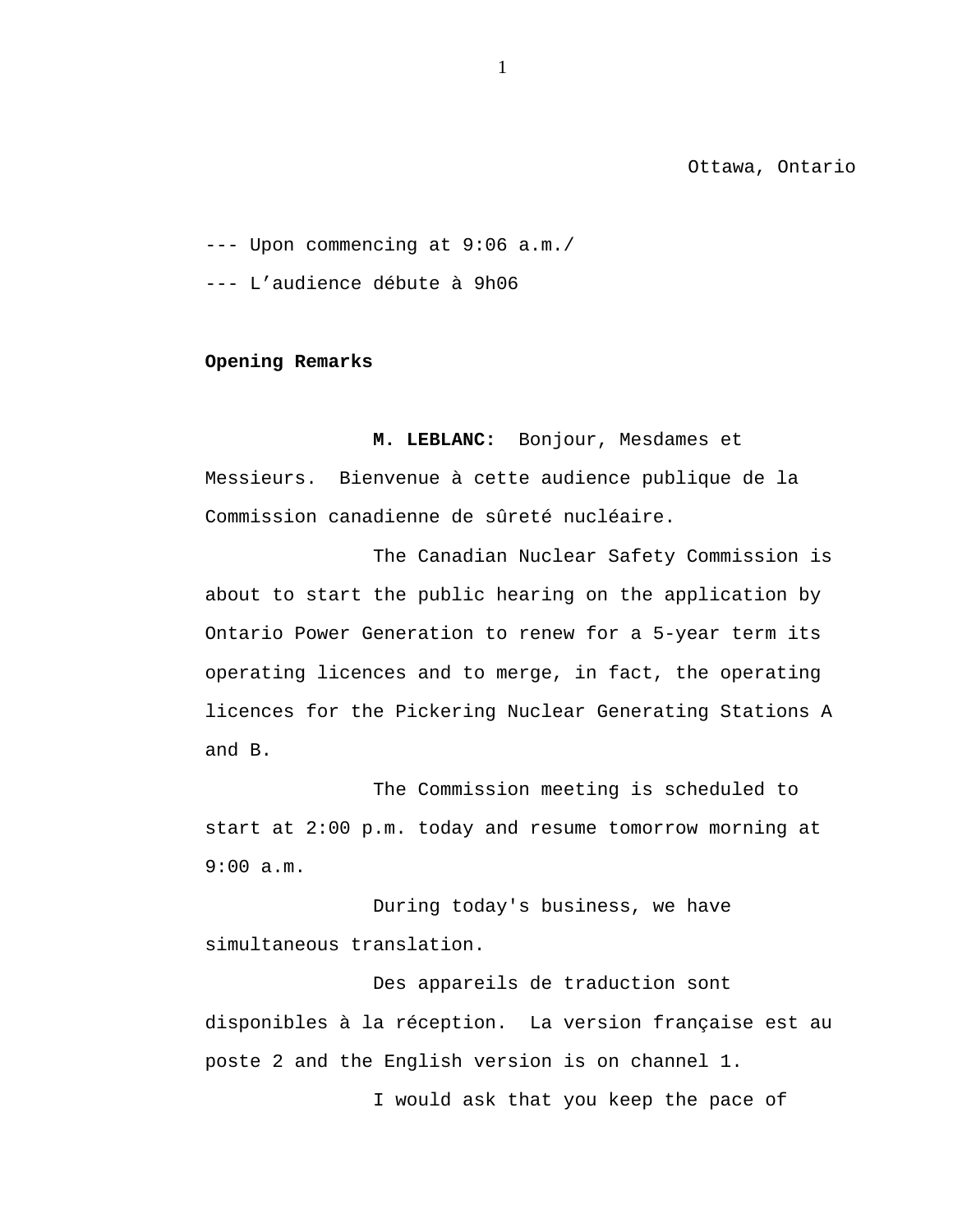speech relatively slow so that the translators have a chance to keep up.

Les audiences sont enregistrées et transcrites textuellement.

I'd like to note that this proceeding is being video webcasted live and that the proceeding is also archived on our website for a three-month period after the closure of the hearing.

Les transcriptions seront disponibles sur le site web de la Commission dès la semaine prochaine.

And to make the transcripts as meaningful as possible, we would ask everyone to identify themselves before speaking.

As a courtesy to others in the room, please silence your cell phones and other electronic devices.

Monsieur Binder, président et premier dirigeant de la CCSN, présidera l'audience publique d'aujourd'hui.

Mr. President.

**THE CHAIRMAN:** Thank you, Marc.

And good morning and welcome to the public hearing of the Canadian Nuclear Safety Commission.

Mon nom est Michael Binder, je suis le président de la Commission canadienne de sûreté nucléaire. Je souhaite la bienvenue aux gens ici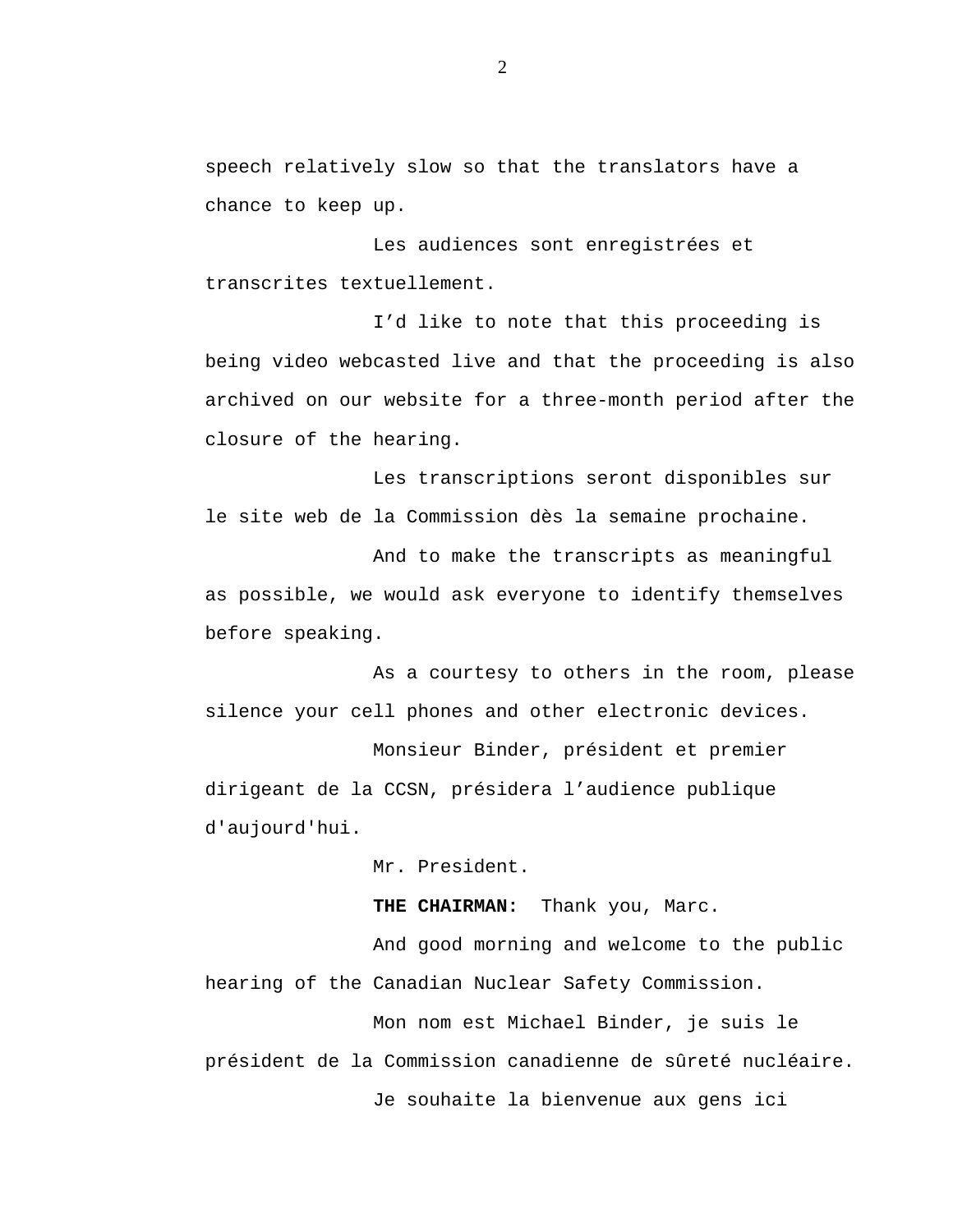<span id="page-4-0"></span>présents and welcome to all of you joining us via teleconference or watching the webcast.

I'd like to begin by introducing the Members of the Commission that are here with us today. On my right, Dr. Moyra McDill and Monsieur Dan Tolgyesi. On my left is Ms. Rumina Velshi, Dr. Ronald Barriault and Monsieur André Harvey.

We have heard from Marc Leblanc, the Secretary of the Commission, and we also have with us, Mr. Jacques Lavoie, Senior General Counsel to the Commission.

**MR. LEBLANC:** Before adopting the agenda, please note that three supplementary Commission Member Documents or CMDs were added to the Agenda after publication on January 22<sup>nd</sup>, and these are listed on the updated Agenda and the documentation is also available at the reception desk.

Mr. President?

**THE CHAIRMAN:** Okay, I think we're ready now to call for the adoption of the Agenda of the Commission Members, as outlined in CMD 13-H1.A.

> Do I have concurrence? For the record, the Agenda is adopted.

**13-H1.A** 

**Adoption of Agenda**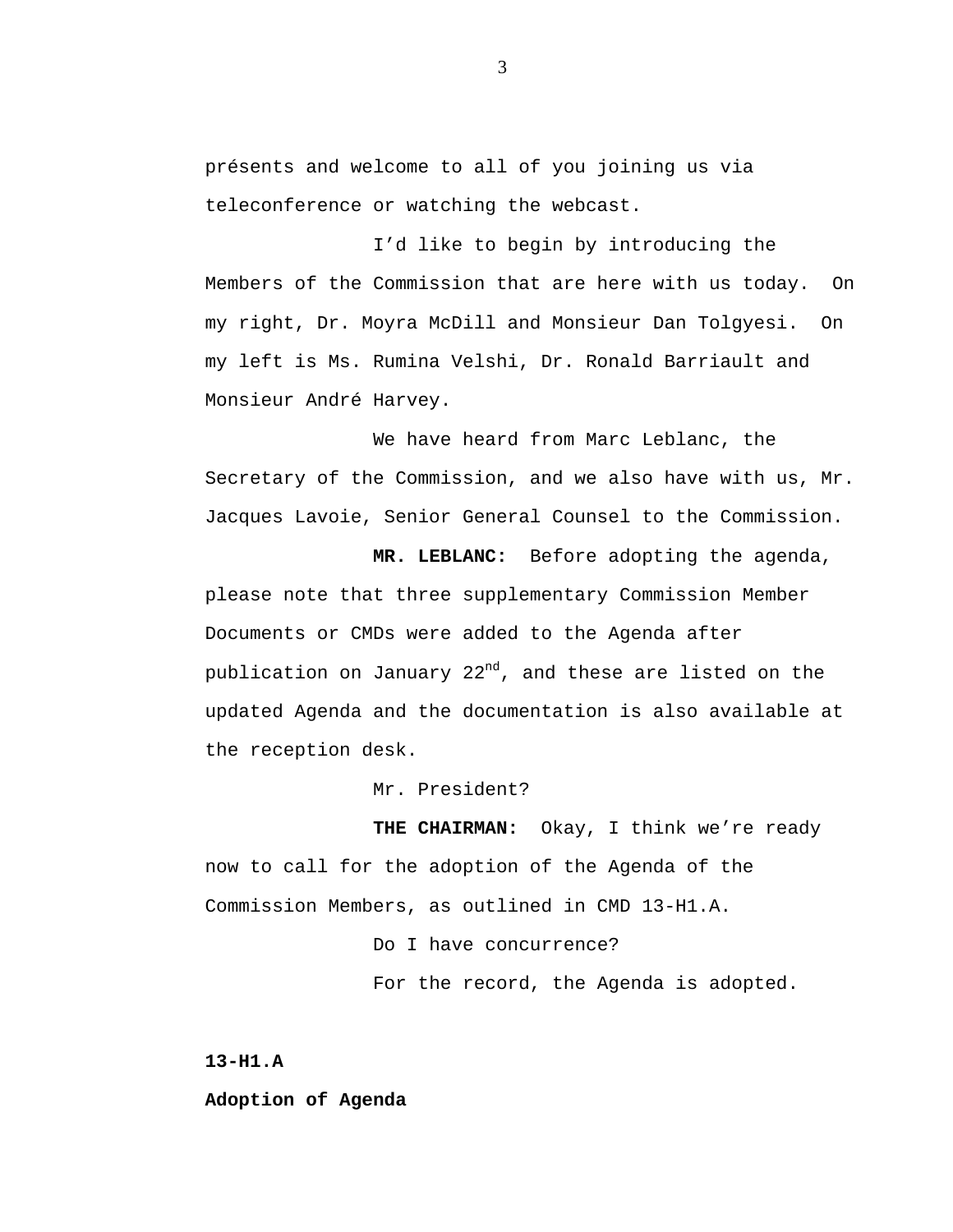**THE CHAIRMAN:** So let's proceed with OPG's application.

I want to note that there are a few representatives from other government or municipal departments joining us via teleconference, and they will be available to answer questions after the presentations.

So just -- here comes the fun part, I have to verify technology. Let me start with Mr. Tom Kontra from Emergency Management Ontario.

Mr. Kontra, can you hear us? Is he on? **MR. KONTRA:** Good morning, sir. **THE CHAIRMAN:** Okay, thank you. Mr. Ciuciura, from Durham Emergency Management Office, can you hear us? **MR. CIUCIURA:** Yes, Dr. Binder, I am here. **THE CHAIRMAN:** Thank you. Welcome. Mr. Hoggarth, from Fisheries and Oceans?

**MR. HOGGARTH:** Yes, I'm online.

**THE CHAIRMAN:** Thank you.

And Ms. Ali and Mr. Kim from Environment

Canada?

**MS. ALI:** I'm Nardia Ali, here from Environment Canada.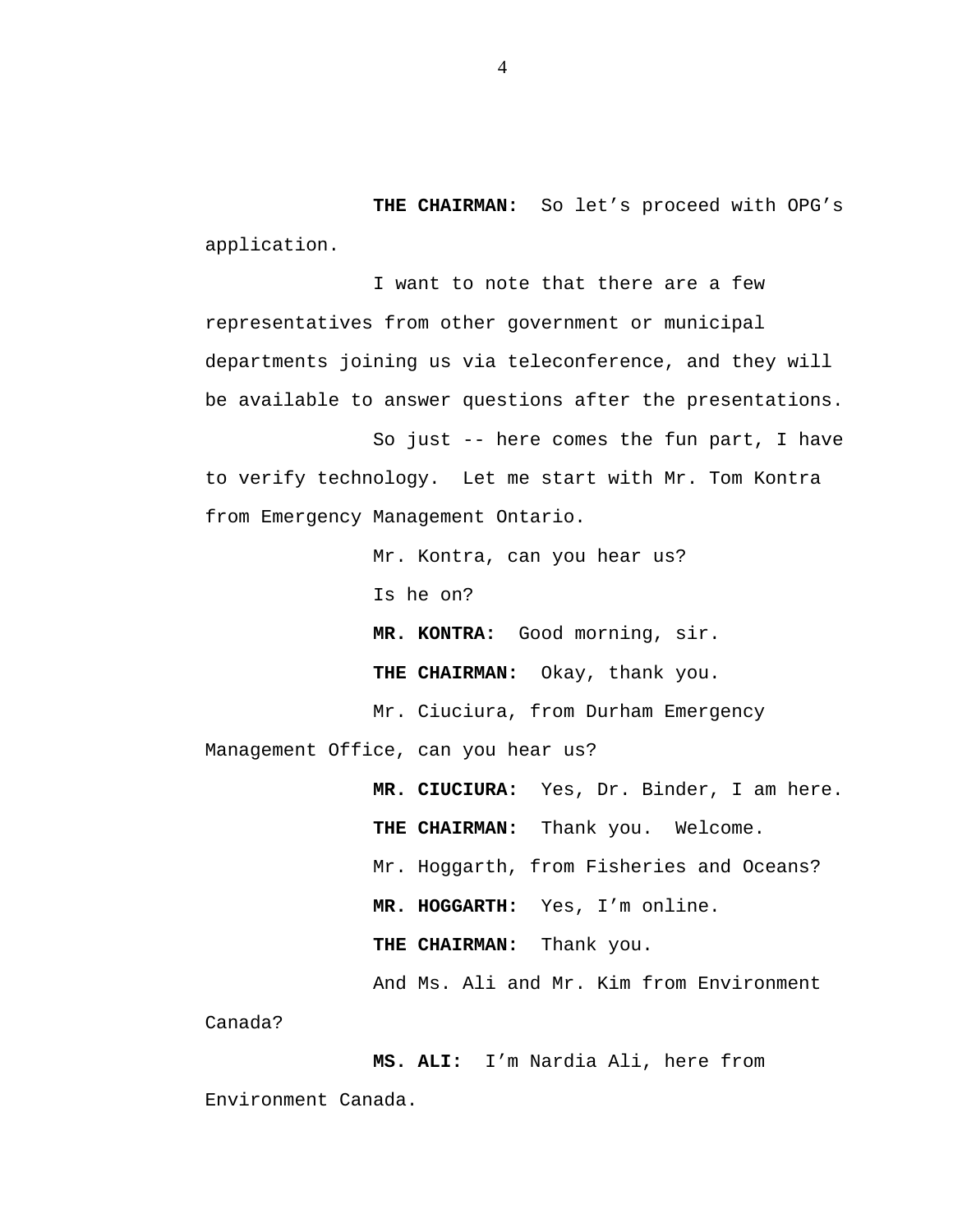**THE CHAIRMAN:** Okay, thank you.

And Mr. Doehler, from Ontario Ministry of Labour?

**MR. DOEHLER:** Yes, Dr. Binder, I'm online.

**THE CHAIRMAN:** Great. We've got a pretty good set of people who can answer a lot of questions I'm sure, Commissioners will have.

So, Marc?

**MR. LEBLANC:** So this is Day One of the public hearing. The Notice of Public Hearing 2013-H-03 was published on December 19, 2012.

Submissions from OPG and CNSC staff were due on January 21st. 2013.

February 13, 2013 was the deadline for filing of supplementary information. I note that supplementary information has been filed by CNSC staff and OPG.

Day Two of the public hearing is scheduled for May  $29^{th}$  and  $30^{th}$  and will be held at the Pickering Recreation Complex in Pickering. The public is invited to participate either by oral presentation or written submission at the Day Two hearing. The deadline for the public to file a request to participate and a written submission is April  $29^{th}$ , 2013.

In a notice published on November  $7<sup>th</sup>$ , the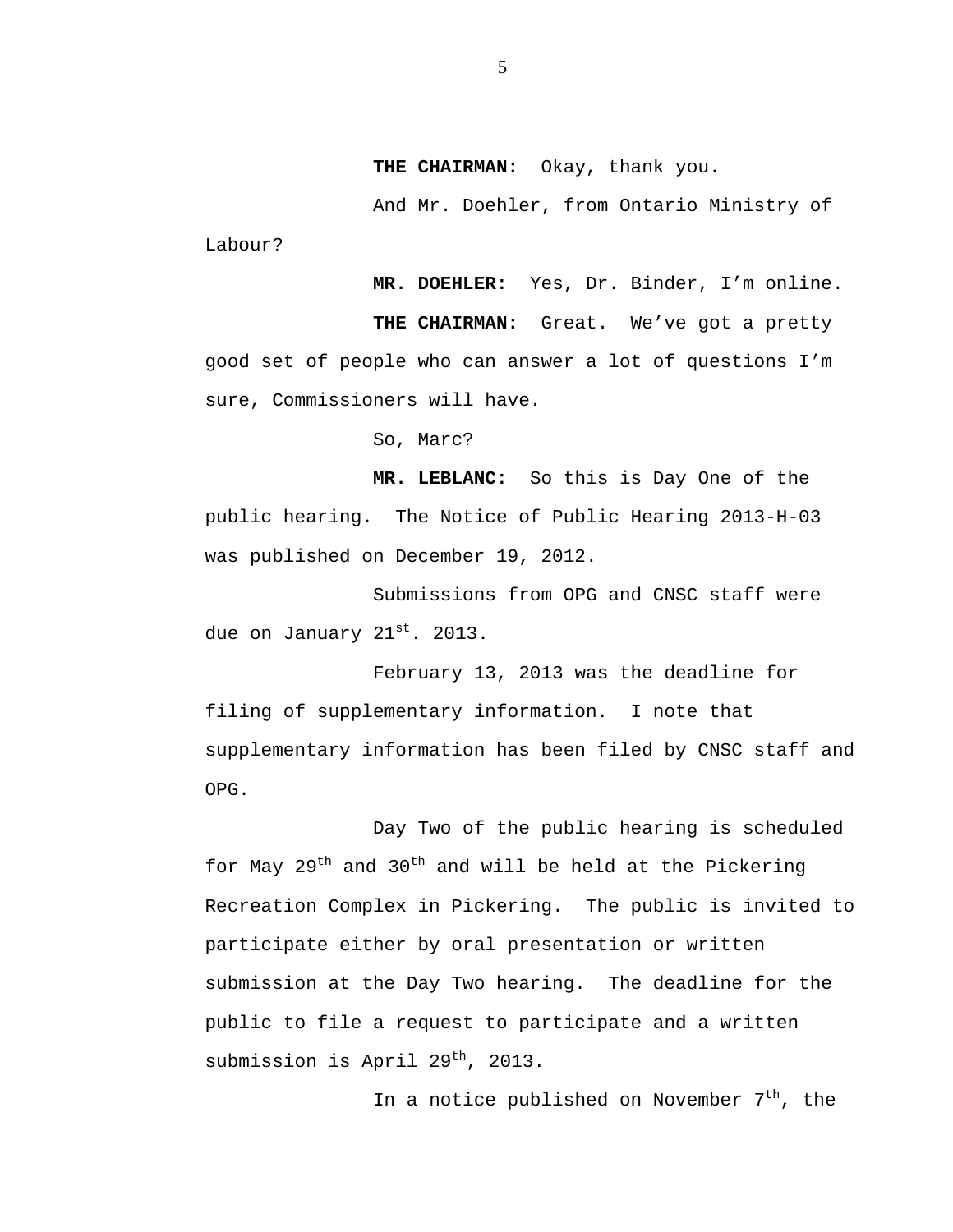<span id="page-7-0"></span>CNSC announced that it is allotting funds under its Participant Funding Program to help Aboriginal groups, members of the public, and other stakeholders interested in reviewing and commenting on the licence application submitted by OPG, to prepare for and participate in Hearing Day Two.

December  $7<sup>th</sup>$  was the deadline to file a request to receive participant funding. The Commission received several requests for funding.

A Funding Review Committee, which is independent of the Commission, as it is made-up of external members not related to the CNSC, rendered its decision on February 11, and provided funding to five applicants. The decision is available on the CNSC website.

Mr. President?

**THE CHAIRMAN:** Okay, I guess I would like to start the hearing by calling on the presentation from OPG, as outlined in Commission Member Documents 13-H2.1 and H2.1A.

And I understand that Mr. Jager will make the presentation.

Please proceed.

**Ontario Power Generation Inc.:**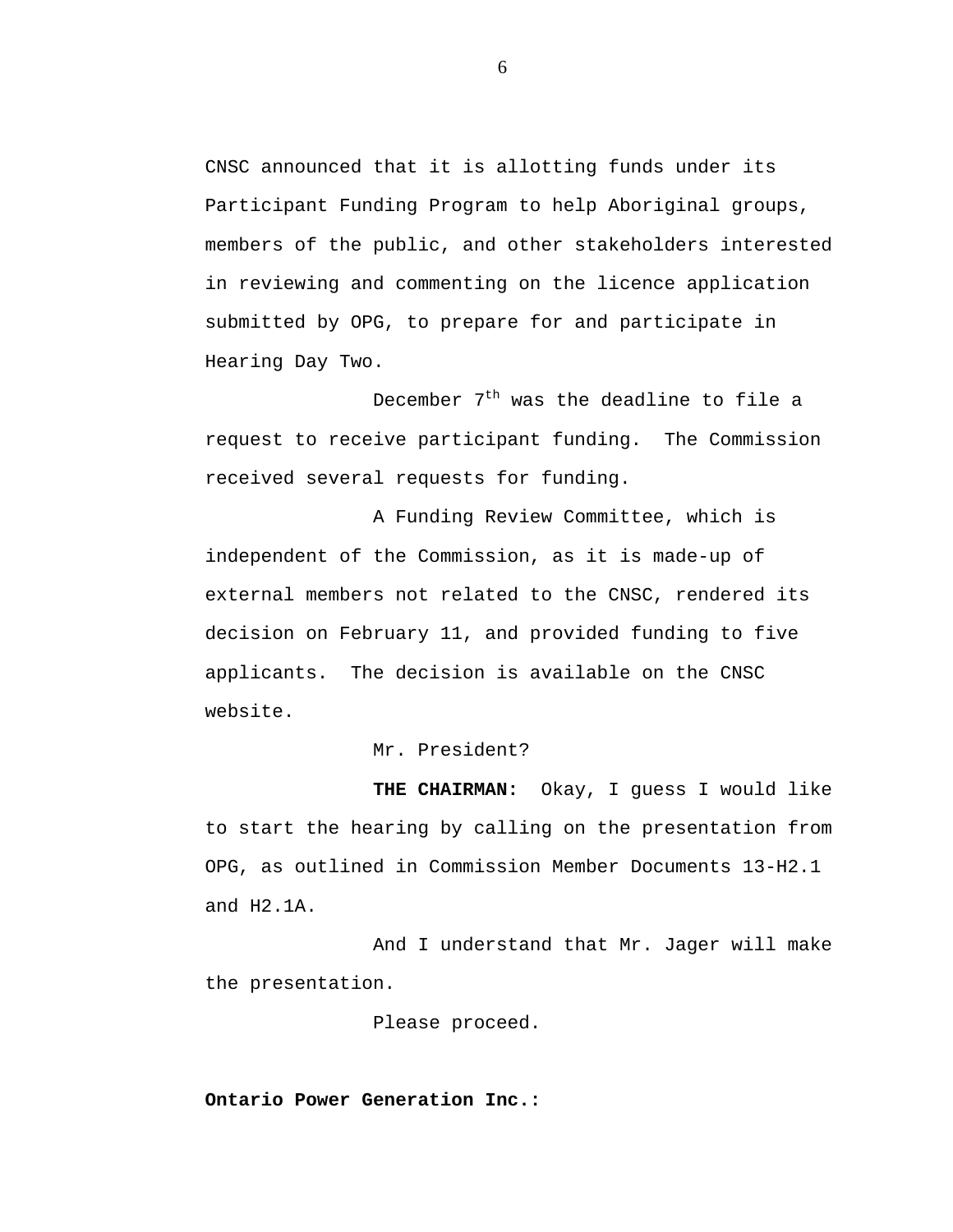**Application to renew the Power Reactor Operating licence for the Pickering Nuclear Generating Station** 

**13-H2.1 / 13-H2.1A** 

**Oral presentation by** 

**Ontario Power Generation Inc.** 

**MR. JAGER:** Thank you, Mr. Chairman, and Members of the Commission. Good morning.

For the record, my name is Glenn Jager; I'm the Senior Vice-President for Ontario Power Generation's Pickering nuclear generating station.

I have with me today Martin Tulett, he's the Deputy Vice-President; Robin Manley, to my right, is the Manager of Regulatory Affairs and behind me, Shane Ryder, the Director of Operations and Maintenance; Carl Daniel, Director of Station Engineering; and Mark Elliott, who is the Chief Nuclear Engineer for OPG.

Other representatives of the OPG team are also here today to assist in responding to your questions.

The Pickering nuclear station has been safely providing electricity to the Ontario grid for over 40 years. Pickering nuclear has six operating reactors,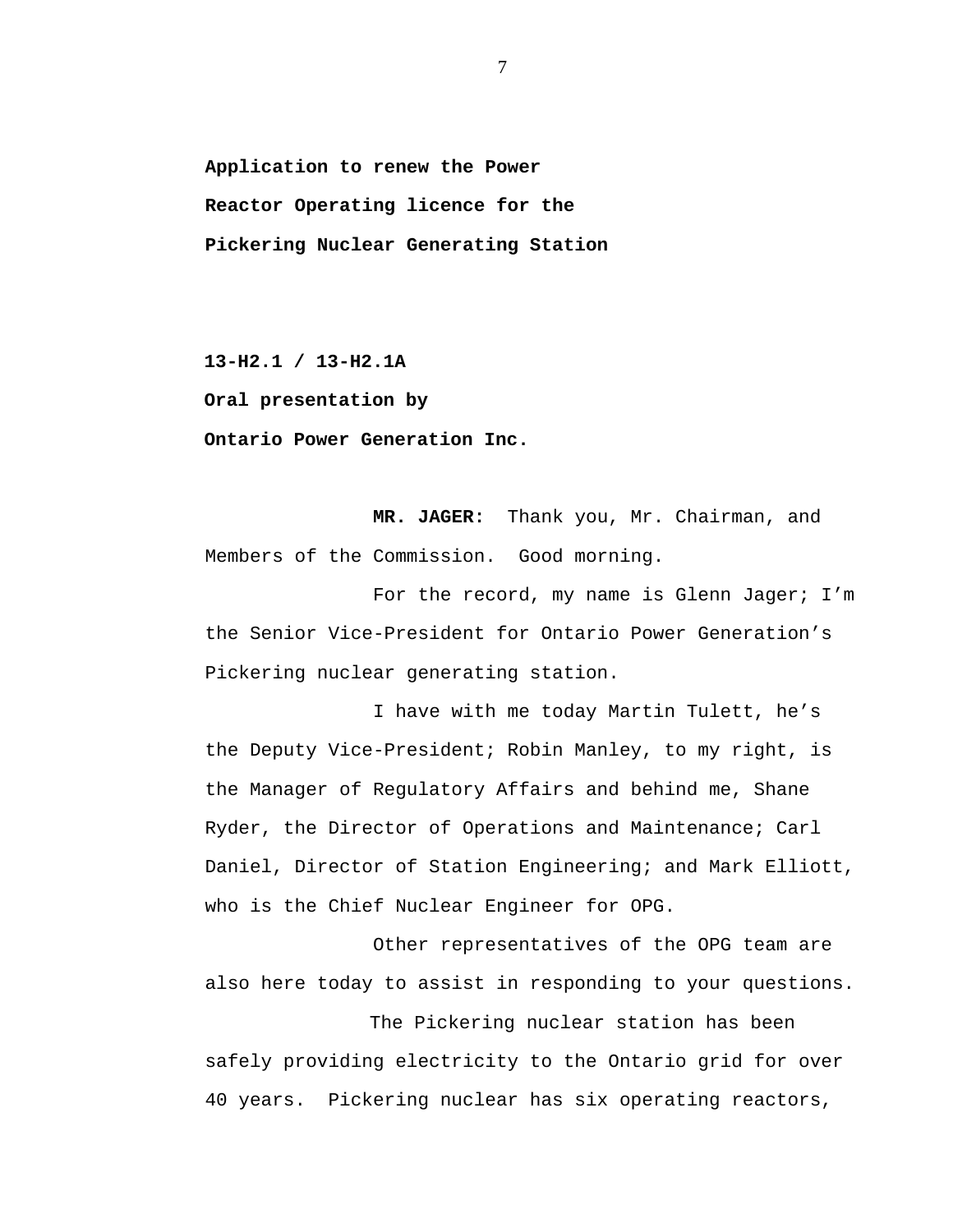with a total output of 3,100 megawatts. That's enough to serve a city of about 1.5 million people, about the size of Ottawa.

Two units have been placed in the safe storage state and will not be restarted. The remaining units will operate safety and virtually greenhouse gas emissions free to year-end 2020.

The current power reactor operating licences for Pickering A and B expire on June  $30<sup>th</sup>$ , 2013 and we are here today to request one licence for the combined Pickering station for a five-year period, to June  $30^{th}$ , 2018.

As site Vice-President of Pickering, I was here before you three ago for the Pickering A licence renewal and committed to improving our performance and striving for excellence. I'm here today not only to reaffirm that commitment for the Pickering site but to outline how Pickering's performance has improved and how we are positioned to sustain this improvement and keep striving for excellence.

During this licensing period Pickering has continued to demonstrate industry-leading safety performance and has steadily improved many areas importation to safety and reliability of the plant.

Pickering has met or exceeded all of our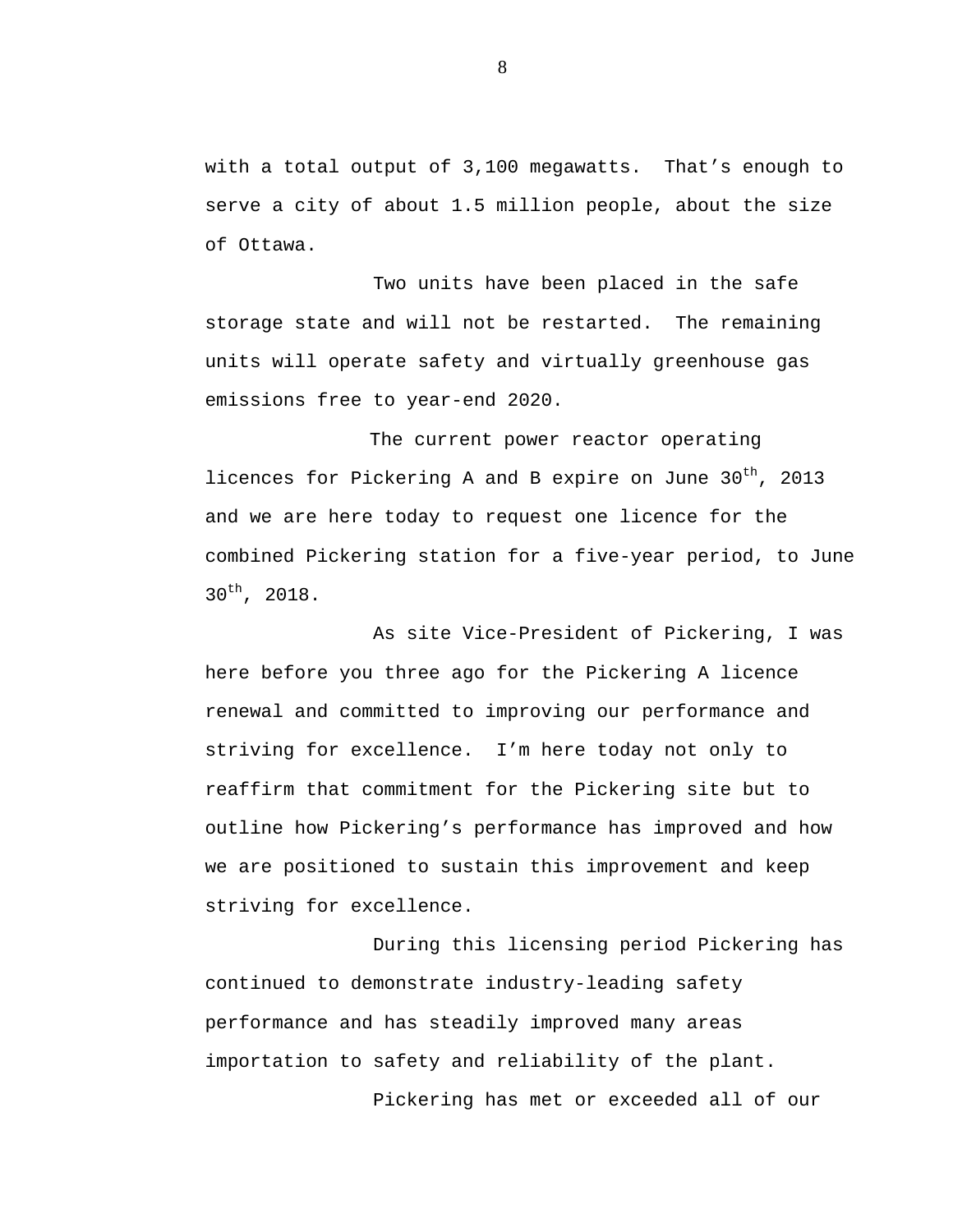regulatory commitments to protect public safety.

In this presentation I will review our safety performance, our human performance, the performance of the plant, and our fitness-for-service and aging management programs.

I will also outline some of the major initiatives in investments in the plant that we are taking to support continuous improvement, our commitment to the community and the future plans for continued operation.

OPG remains committed to continuous improvement using a fleet approach for the establishment of our processes and programs to ensure that we achieve our safety objectives.

The information that we will be presenting demonstrates that we continue to be qualified to operate the nuclear -- Pickering nuclear generating station and we will continue to make adequate provision for protection of the environment, the health and safety of persons, and the maintenance of national security and measures required to implement international obligations to which Canada has agreed.

Safety is a cornerstone of nuclear operations at OPG. We are proud of our safety record and work very hard to maintain it. Between May 2011 and January 2013, we have worked over eight million hours.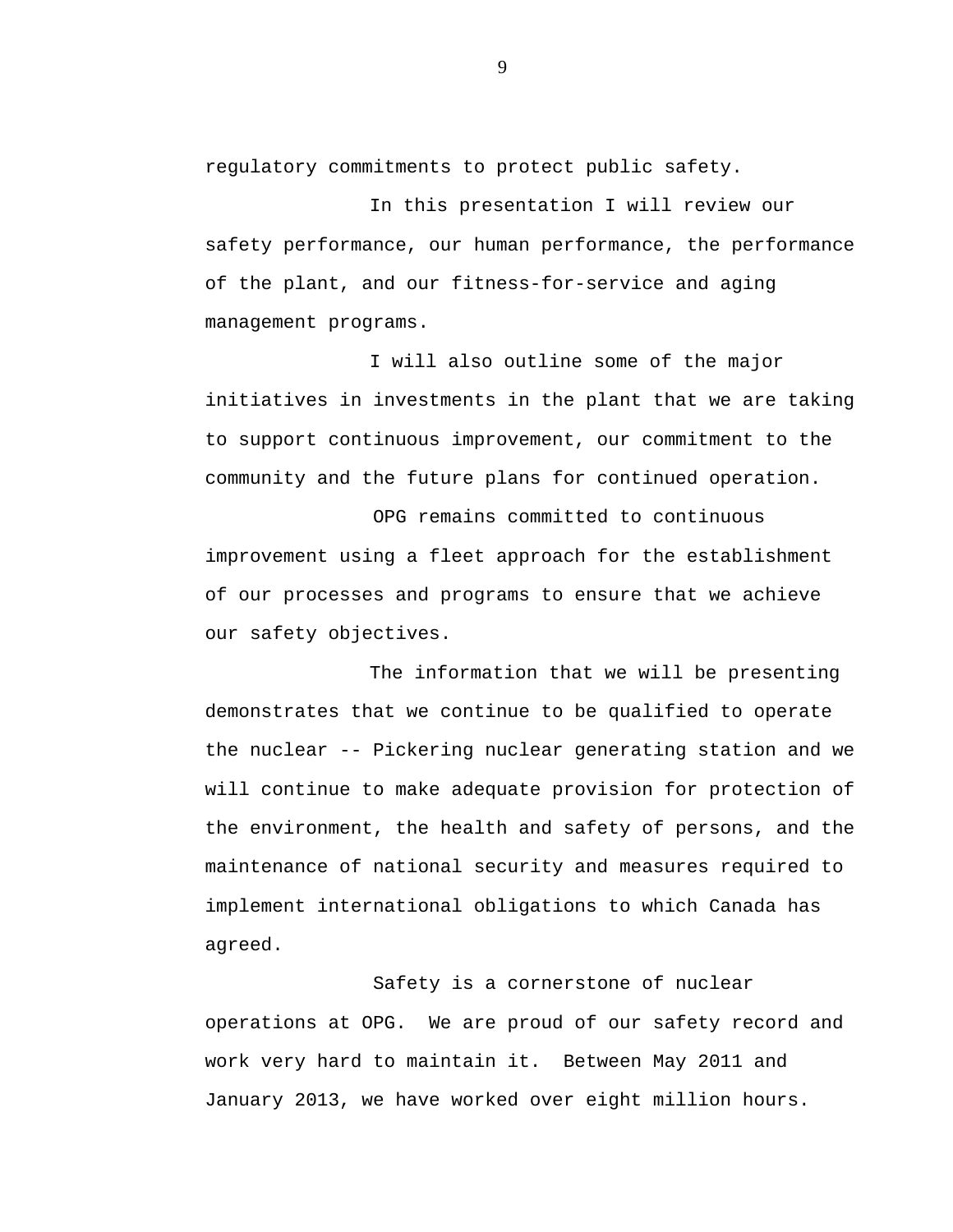Our results in the industry standard measures of all injury rates and accident severity rates all show an improving trend throughout the licence period and have been well below the target.

This graph shows that our accident severity rate is zero demonstrating that Pickering has sustained no lost time injuries in 2012. In addition the all injury rate metric is improved by 60 percent which shows a continuing reduction in low-level injuries.

Pickering's conventional safety performance is excellent. We want to sustain and continuously improve this performance. Our target is zero injuries. We track and trend even minor issues and put pre-emptive actions in place to prevent events.

In terms of radiation safety, during the licensing period, there were no recordable doses at Pickering which exceeded the regulatory limits or OPG's lower administrative dose limits. The average worker dose per year is less than half our exposure control levels, which are more restrictive than our administrative limits. And those are lower than legal limits.

We have reduced the number of unplanned tritium uptakes by workers by more than 50 percent. We had zero unplanned external radiation exposures in 2012. This meets industry best performance. These are lower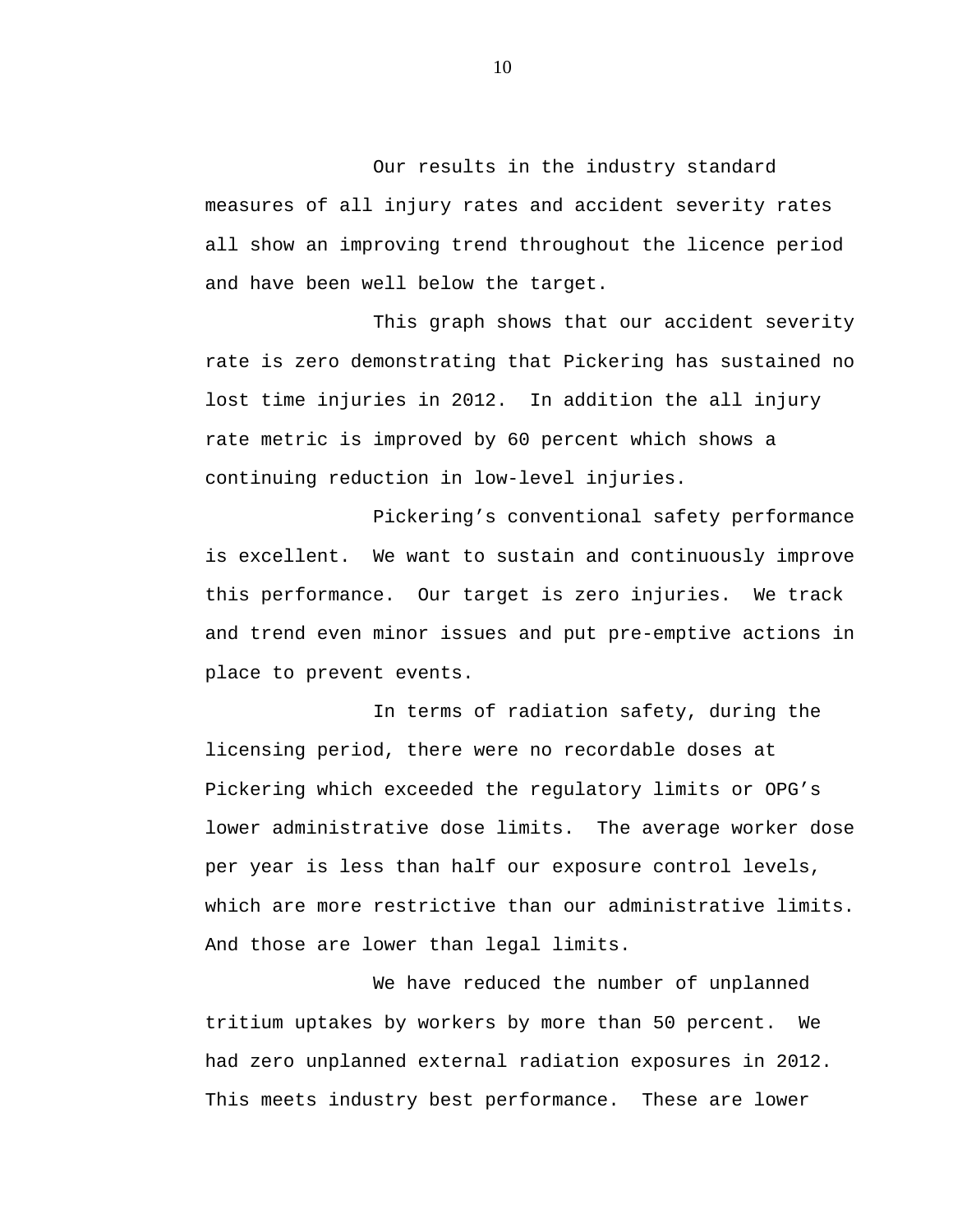level events which are seen as precursors to more significant events. We learn from these minor events and develop improvement plans to further reduce worker exposures in the future.

We continue to invest in improving safety and reliability of our Pickering station. This requires a large scope of outage work, which is sometimes dose intensive. As a result our total combined dose is higher than target and actually rose in 2012. Pickering has a detailed awareness strategy and will continue to drive reductions in personnel dose.

As well, based on industry experience, OPG implemented a world-class alpha program using new alpha protection equipment, training for workers and enhanced radiation protection procedures.

Environmental stewardship is key to the good operation of a nuclear power plant. Evidence of Pickering's environmental stewardship is shown by our emissions which have been well below regulatory limits for many years and have been reduced even further over the licence period.

Dose to the public has been only a fraction of one percent of regulatory limits for the entire licence period. We've achieved a 24 percent reduction in airborne tritium emissions over the licence period through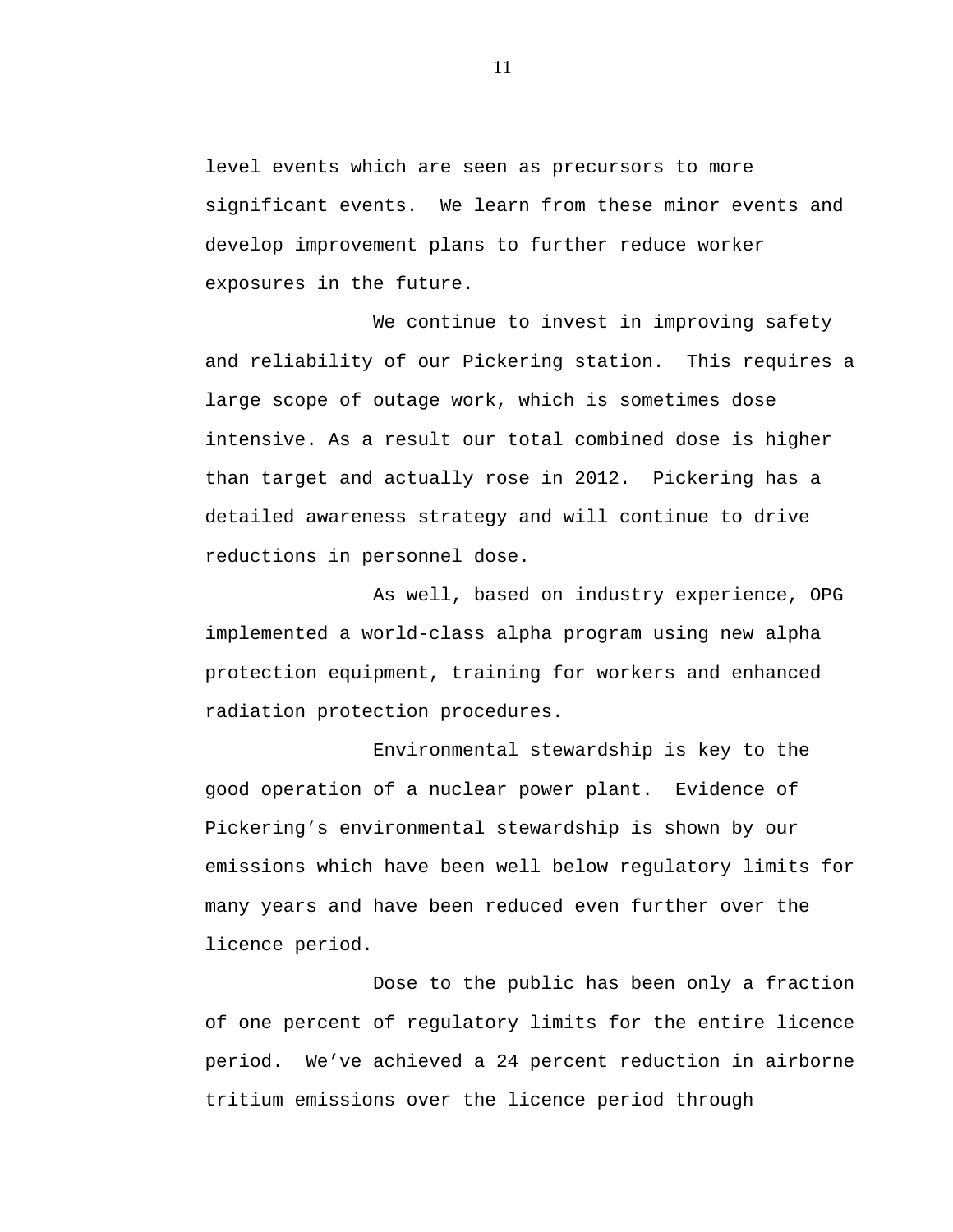improvements and equipment performance and meet mitigation efforts and will continue working to further reduce these emissions.

There have been zero consequential spills during the licence period. Pickering tracks and trends all spills regardless of consequence to ensure -- in order to ensure that we address any precursor events through our corrective action program.

Pickering has met regulatory targets for fish infringement and entrainment through use of a fish diversion system and other offsets. OPG plans to continue and -– continue to monitor and demonstrate long-term compliance to these targets. And we are working closely with Environment Canada and the Department of Fisheries and Oceans.

In 2012, our station became the first Canadian organization to be recognized by the International Wildlife Habitat Council for our efforts to improve the habitat for butterflies and bees on our lands and in other community –- community locations and for our educational programs for youth and families.

The Pickering Board of Trade has certified us as an eco-business to their gold standard recognizing that our initiatives demonstrate leadership and environmental stewardship. We've also been recognized by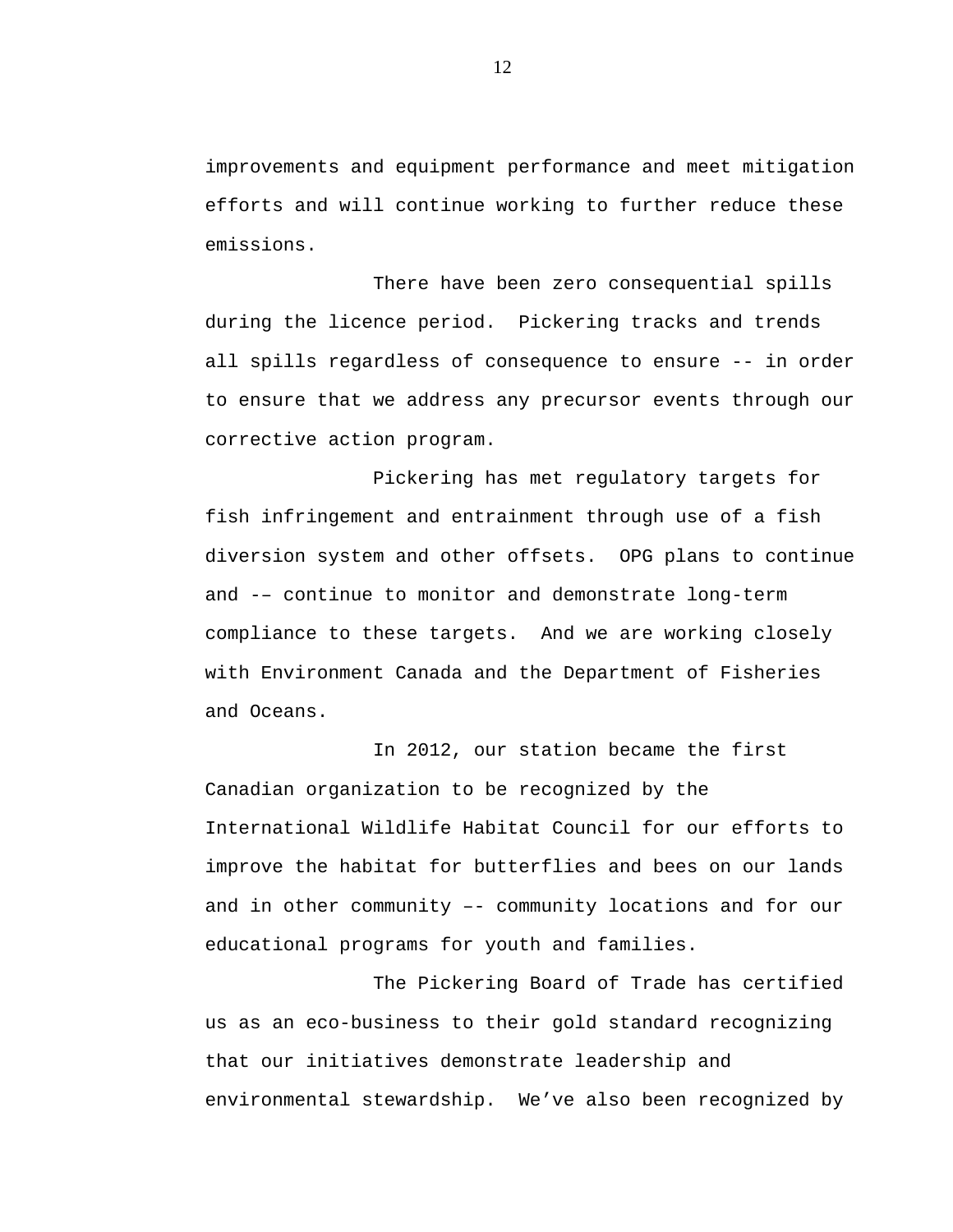Durham Region Smart Commute program for encouraging and enabling alternate eco-friendly commuting practices.

The OPG team has been in front of the Commission many times to speak of our work in response to the Fukushimi –- Fukushima Daiichi event. We have confirmed that the Pickering nuclear site is in an area of low seismic activity and plant structures and systems are seismically robust in relation to the assessed risk. Work is progressing on schedule for the Fukushima action items. And OPG has completed and requested closure on 77 of the 101 FAI's.

Emergency response capability has been expanded to include extreme events. As shown on the slide, equipment that can independently supply power and cooling during such an emergency is now onsite and available for service. Responders are practising drills for equipment deployment and to rehearse actions.

As stated before this Commission on several occasions, we will continue to monitor the follow-up and Fukushima Daiichi generating station and cooperate with other utilities to apply lessons learned and reinforce our response capability.

Safety is a part of everything we do at OPG and Pickering. This is our safety culture which we assess and evaluate routinely to ensure it remains strong.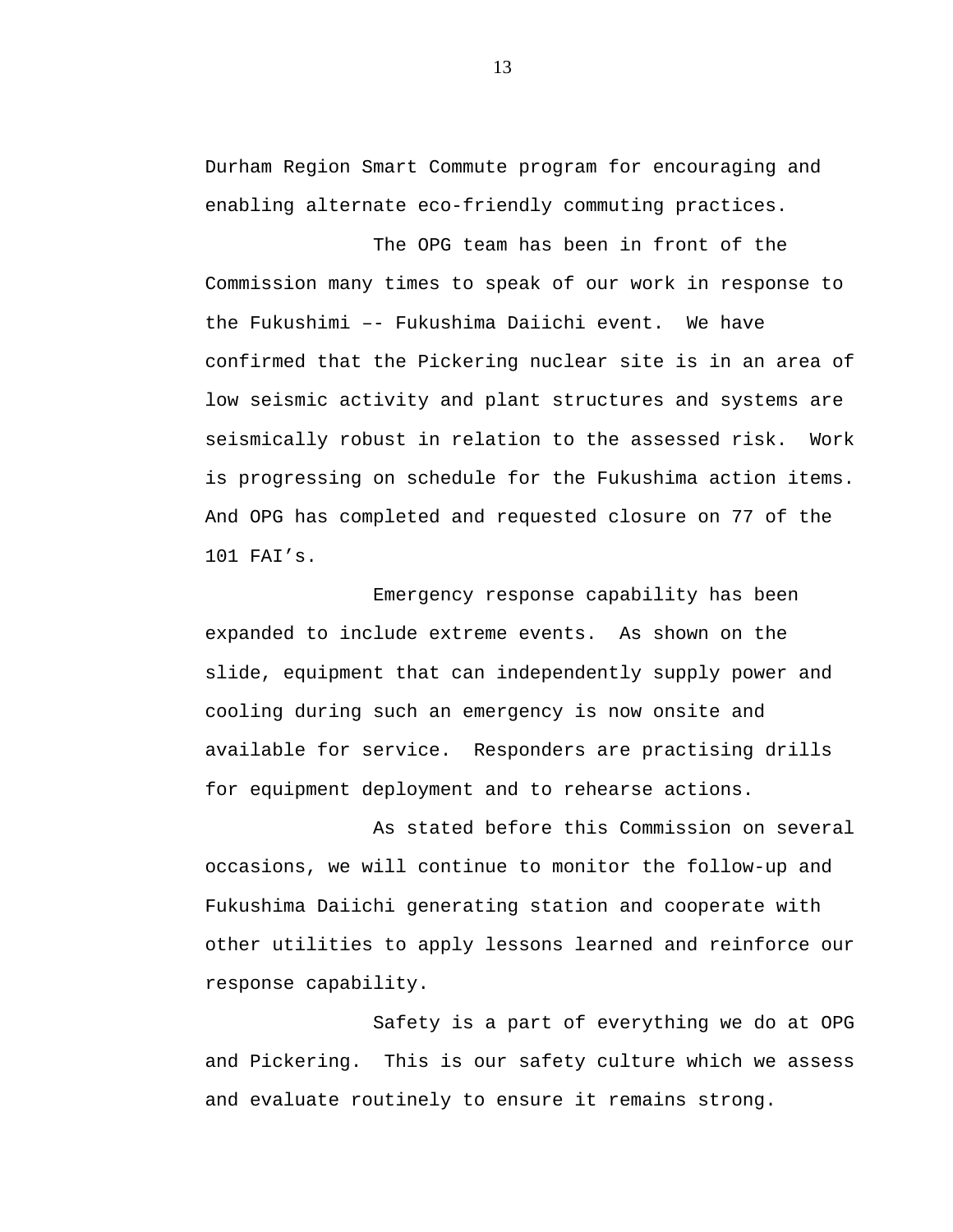As I continue on to describe our human performance, operating performance, and other programs, Mr. Chairman and Commissioners, I'll note that all those programs support and complement our safety programs.

OPG's ongoing focus on continuous improvement in human performance has reduced site eventfree day recess, a universal measure of human performance within the industry. We have set targets at industry benchmark and –- and have improved by 29 percent.

In addition we use lower level indicators including measuring events at department and crew levels to engage staff to further improve. The steps we have taken in amalgamating our two stations have leveraged best practices across the plant and established clear accountability to continue to improve human performance in the future.

Some of the many steps we have taken to improve human performance include: setting high standards; observation and coaching in the field by supervisors; focussing on core event-free tools and fundamentals; obtaining fleet and industry peer assistance; and holding oral supervisory review boards with each supervisor every two years to assess standards and ensure consistency and expectations.

These measures have enabled reductions in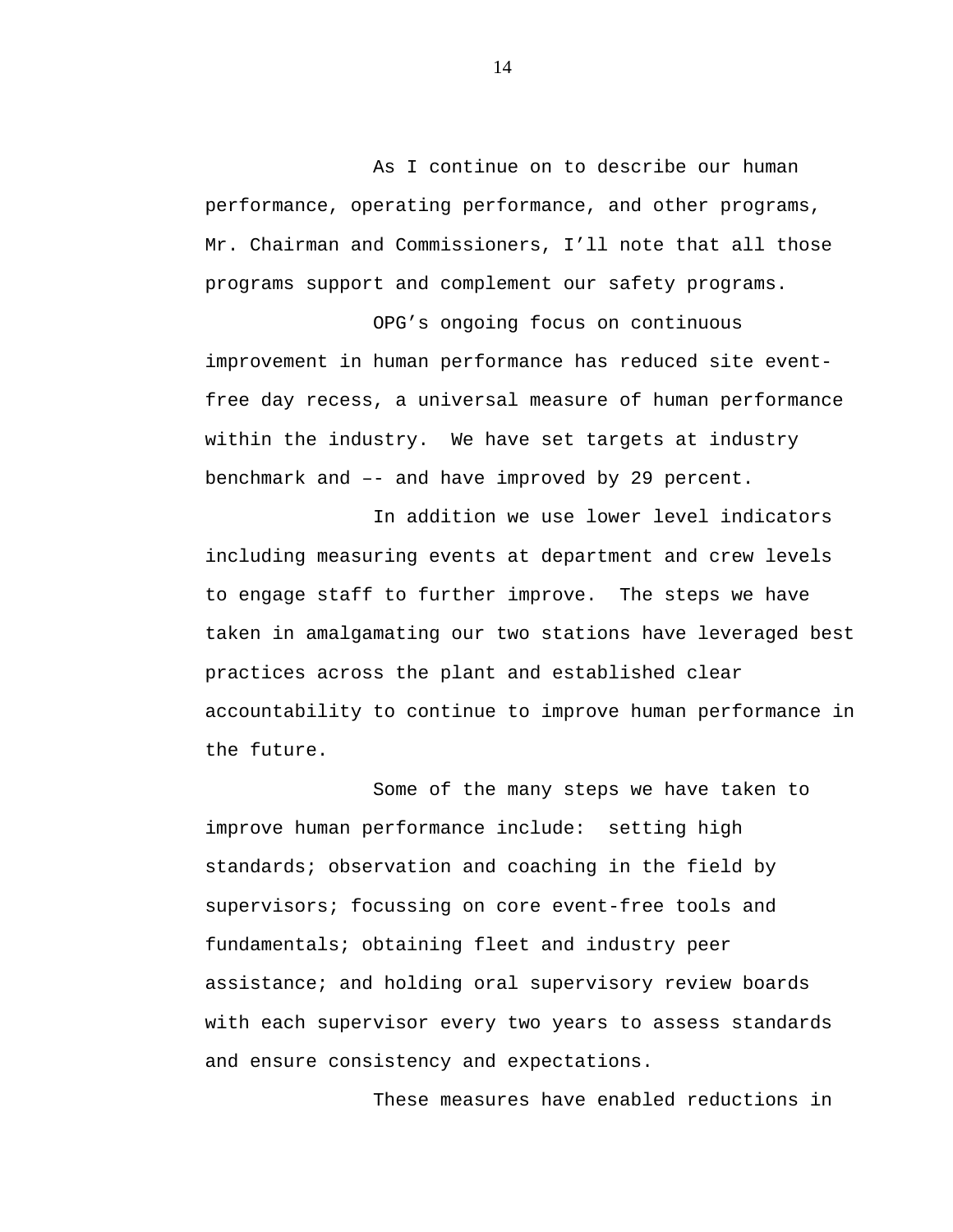low-level events that are precursors to the more significant events as shown in the graph.

Human performance is a key element in improvements to operation. And OPG training programs are a key tool to improve human performance. OPG training programs have received industry recognition for their excellence. The initial qualification training program and the re-qualification training program are specific to each job function.

Training is owned by the line organizations and line managers are required to ensure that training drives performance in the station. Each training program uses the systematic approach to training which is taskbased training. Training programs are structured, challenging, thorough and industry-proven to produce a highly knowledgeable and skilled work force.

We improve our programs through feedback from self-assessments and CNSC inspections and are currently working on action plans for Pickering B certification training and ERO training documentation.

All of our new station supervisors and managers receive initial training on leadership skills and supervisory techniques. And there are two refresher trainings each year for all supervisors on events that shape the nuclear industry and the lessons learned from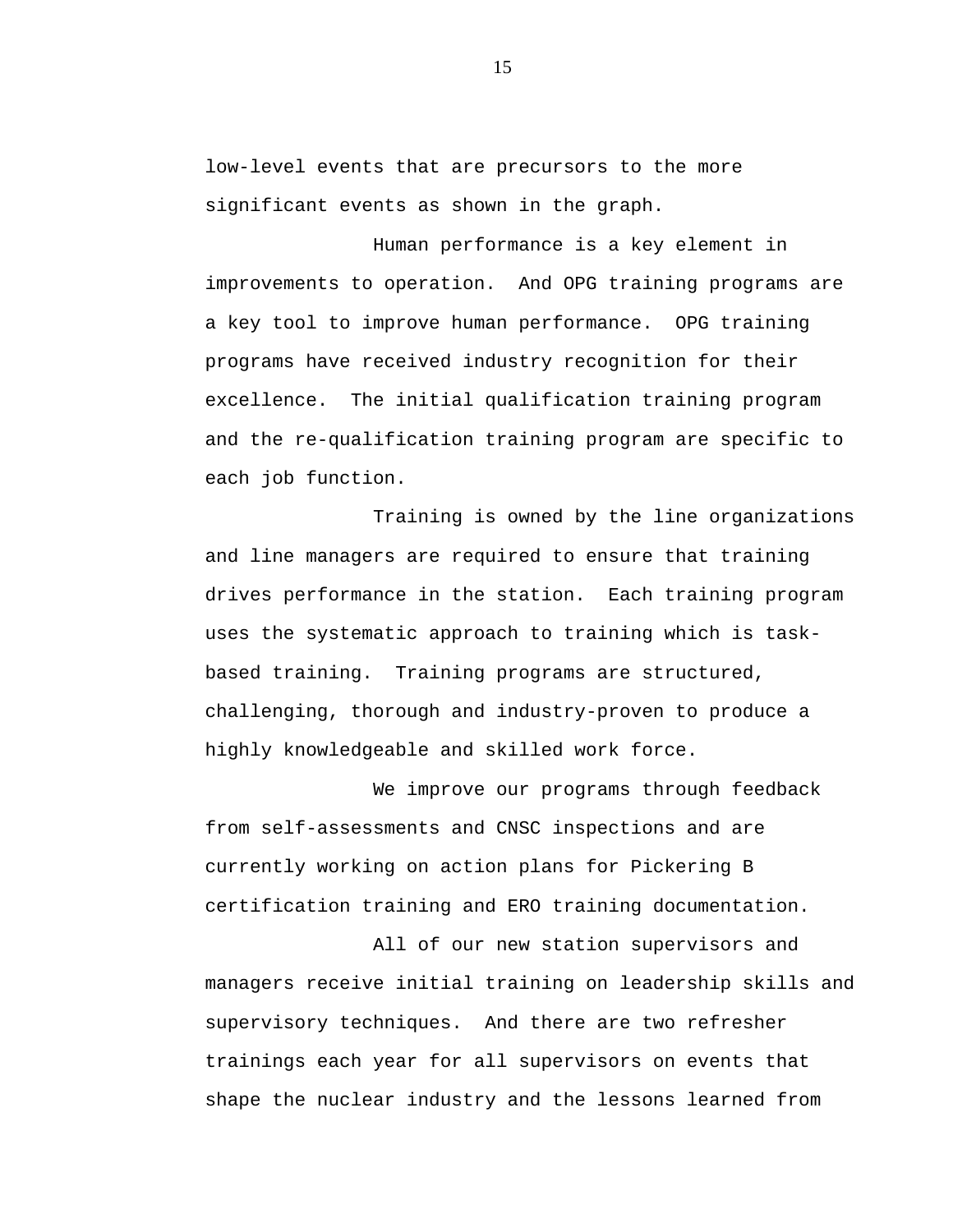these events. Our staff are qualified and competent to safely and reliably operate our plant.

Before getting into a review of the performance of the station, I would like to briefly go over the organizational changes to improve performance that have taken place at Pickering during this licence period.

The previous Pickering A and B organizations have been amalgamated to become the Pickering site. Operations, maintenance, work management and other departments have been amalgamated to become site-wide organizations. We have seen significant improvements from the amalgamation such as improved resource utilization, improved teamwork and alignment of best work practices and standards.

Performance reporting has been standardized and benefits have been realized in the execution by the greater depth in the knowledge base and sharing of experience. Future benefits will be obtained from strategies such as days-based maintenance and specialty crew maintenance.

The expected opportunities are a greater sharing of equipment and system expertise, clearer accountability and improved human performance through a standardized work processes across the station. Keeping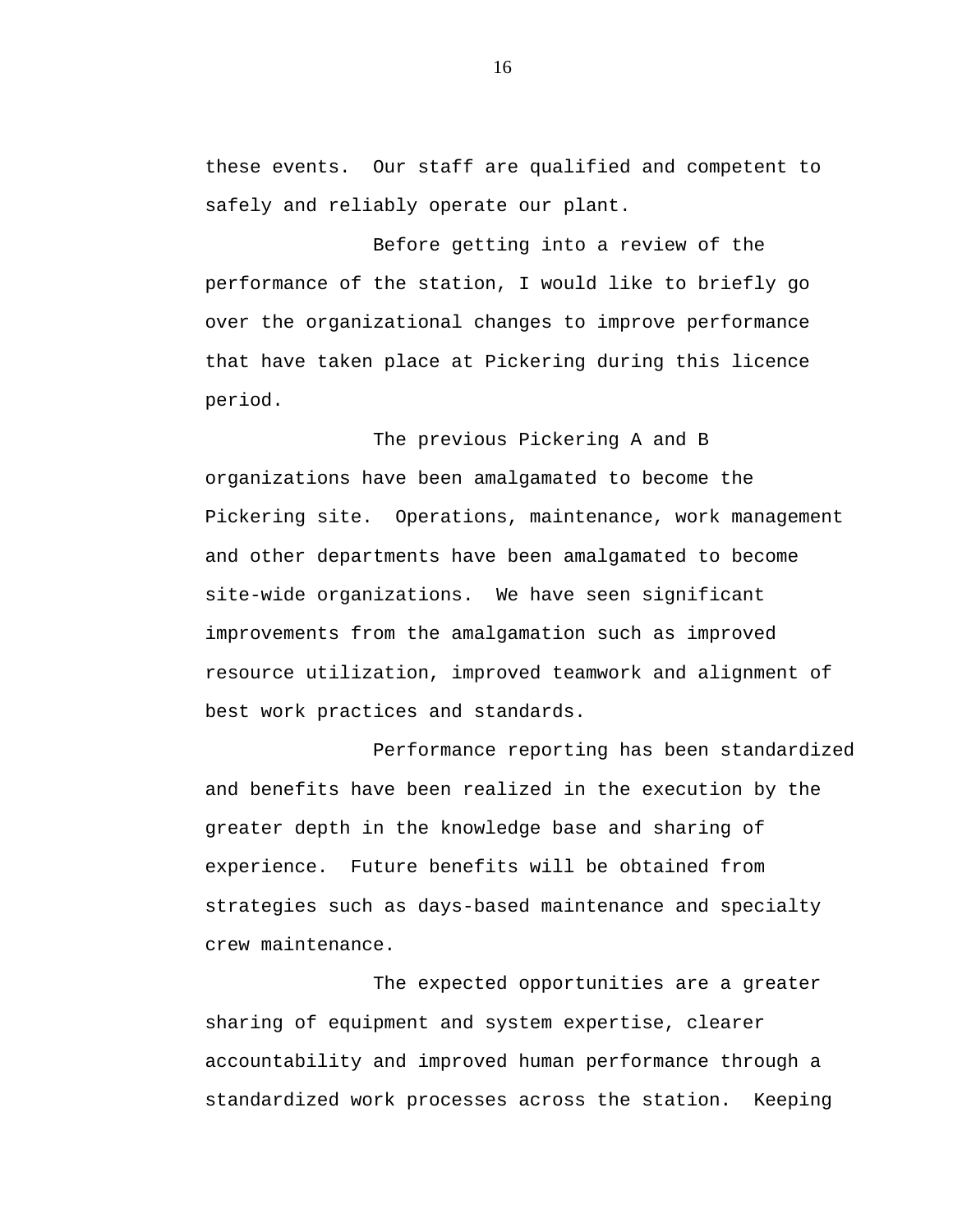an engaged workforce is important to us as we approach the end of the life of the plant.

Pickering has shown improving operational performance over the current licensing period. Our force loss rate has been improved by 59 percent over the period through plant investment and reducing challenges to operators, which also improve safety.

Corrective maintenance backlogs have been reduced to industry benchmark levels and we will continue to focus on backlog reduction to drive improvements and equipment reliability. We have reduced our fuel defects more than 90 percent to essentially zero defects. This performance is better than industry target and meets industry goals.

Our reactor trip rate has been on average better than the industry benchmark of 0.5 reactor trips per 7,000 hours of operation. But this rate can be reduced by continuing to focus on improvements and equipment reliability and reduction in human performance events and errors.

Pickering's objective for the 2013 to 2015 business plan is to continue to focus on safely achieving high performance and to support Ontario through reliable electricity production during the upcoming Darlington refurbishment.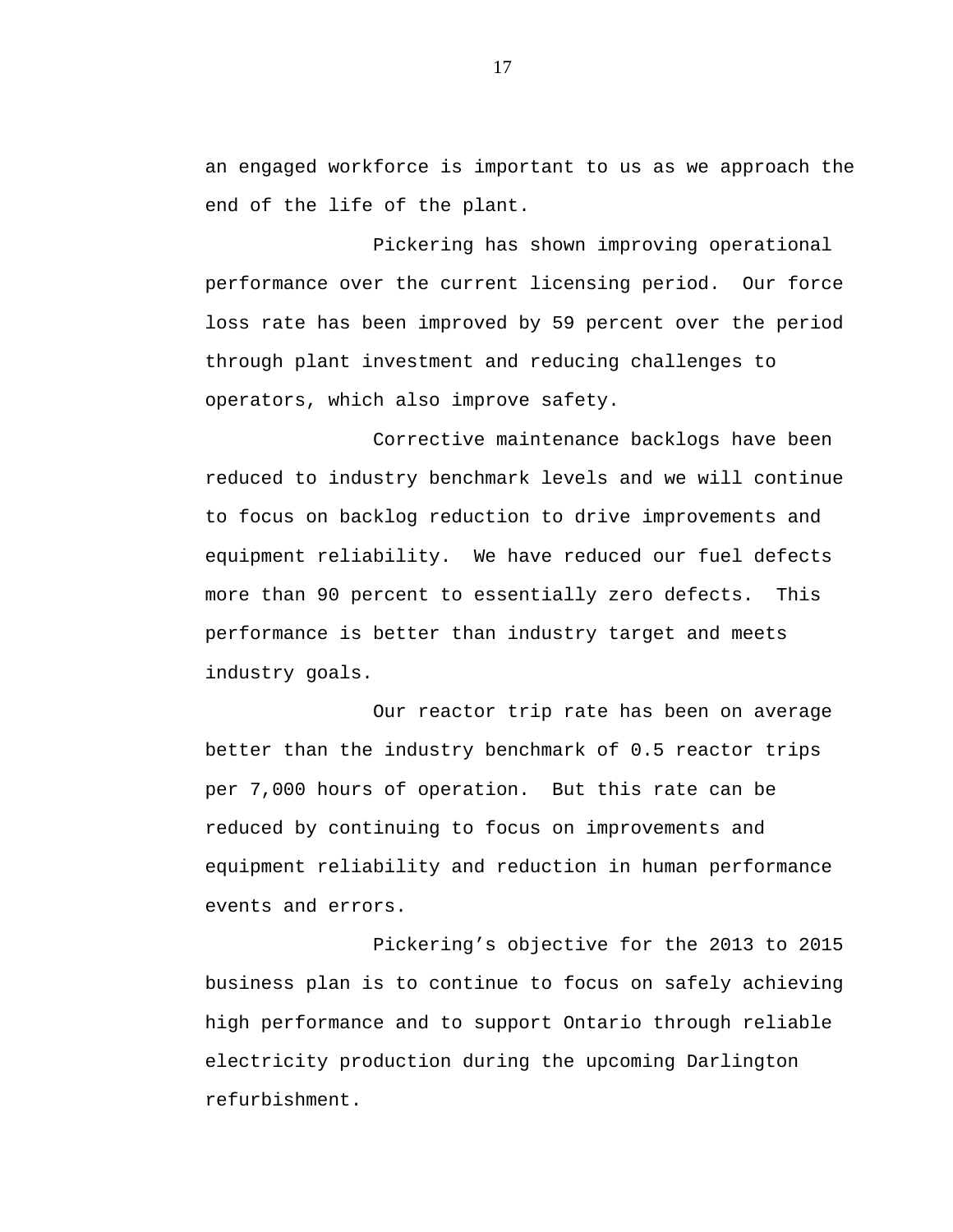To meet these objectives, Pickering and OPG continue to work closely and benchmark with industry peers to implement the best and most effective practices. We've implemented proactive performance measures and targets in a range of areas, including preventative maintenance, corrective and deficient maintenance backlogs, functional failures, system health indicators and many others. Performance measures and targets were developed consistent with industry best practices.

We have a longstanding and comprehensive periodic inspection program, regularly updated, that meets CSA and CNSC standards. Inspections of major components are being completed to confirm their on-going fitness for service.

We've implemented a cycle plan process for work management to improve the effectiveness of getting work done on schedule, and we're taking the time and investing the money to increase the scope of our outage work to fix the plant and improve safety and reliability.

OPG and Pickering management recognize the Commission will have questions about how we will continue to safely operate the Pickering station until the end of commercial operations in 2020.

We have an extensive aging management program to ensure that we know the condition of our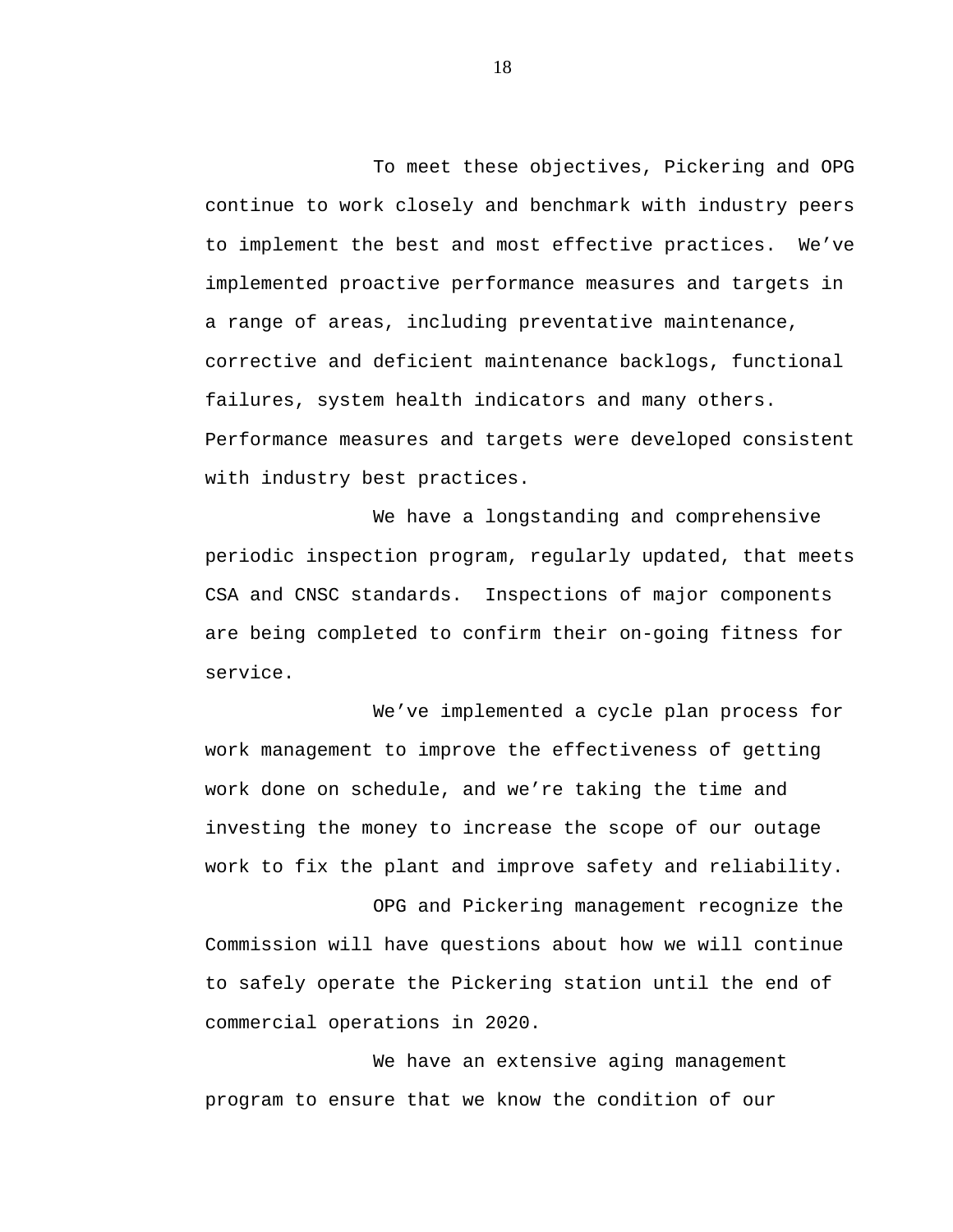equipment and continue to demonstrate it is safe and fit for continued operation. This includes a comprehensive program compliant with CNSC regulatory document RD334 on aging management, predictive and preventative maintenance that addresses routine wear and provides an important defence on detection of unexpected equipment degradation. The condition of components is assessed and replacements are done as required. Major component inspections confirm our on-going fitness for service.

And initial indications from research and development has given us high confidence that our field channels will be reliable and safe to operate until 2020, which will be confirmed through the on-going assessments and material submitted to meet the requirements of CNSC staff and any hold points that are established.

Nuclear safety is an overriding priority across the fleet. At OPG we continue to update our safety analysis to new standards to demonstrate safe operation of the Pickering plant. For example, probabilistic risk assessment employs the industry's best practices. OPG has also adopted the new methodology for human reliability analysis.

The assessments demonstrate that the risk of the Pickering station to the population living and working in the vicinity is significantly lower than other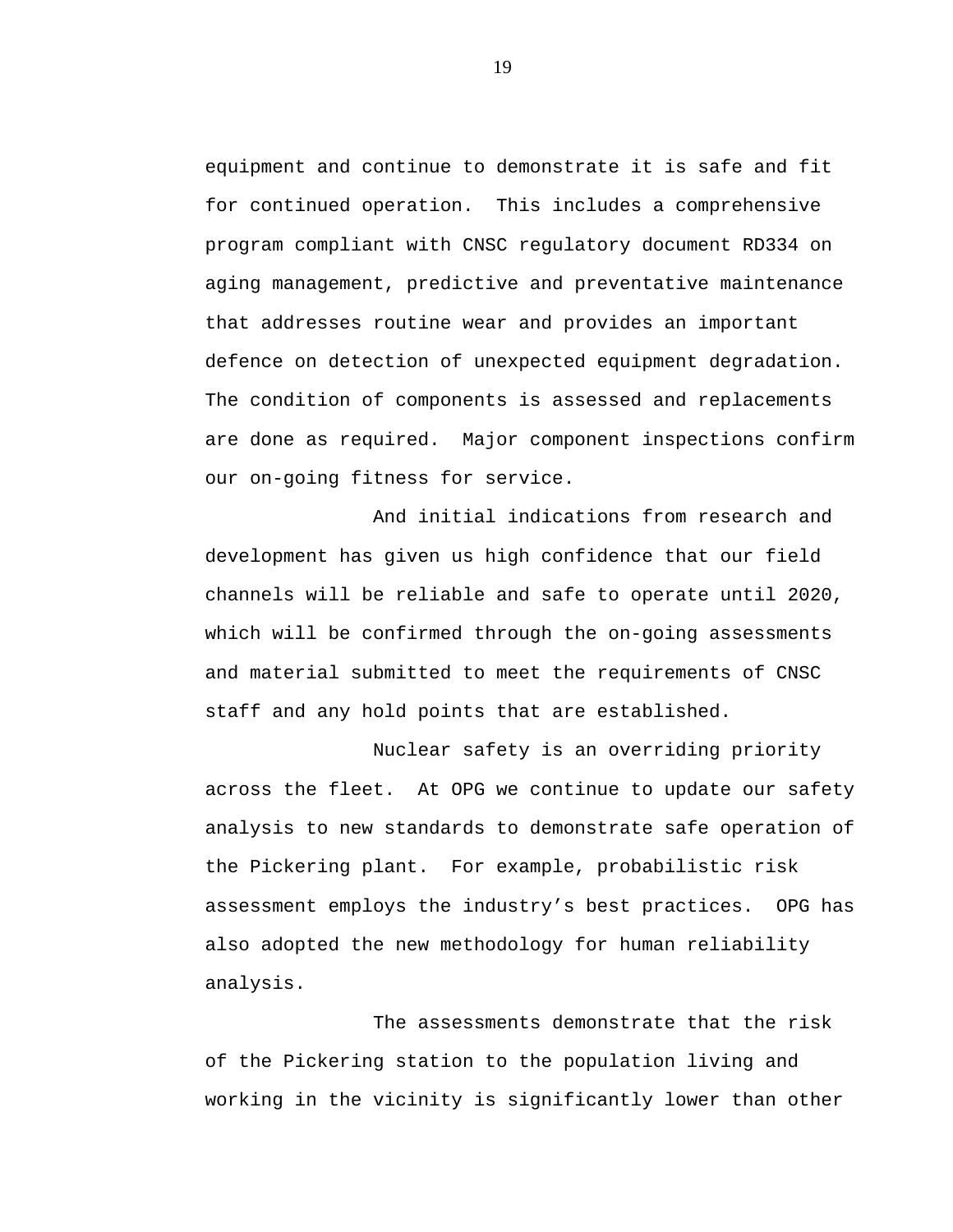risks to which they are normally exposed. As well, the risk models have been used to ensure that the configuration of the plant due to operations, maintenance and proposed design changes will never result in an unacceptable level of risk to the public.

Nuclear safety is more than analysis. Pickering has executed a number of major projects to improve safety margins. For example, the passive autocatalytic recombiners, which are used for hydrogen mitigation in the event of a severe accident, have already been installed on three of the Pickering units. The remaining units will have installations completed by 2014.

The emergency coolant injection strainers have been enhanced to provide greater capability and therefore greater safety margins. Installation is complete on Unit 1 and installation on Unit 4 will take place later this year.

Equipment reliability is a key element to operational excellence. Continued investment in fleet driven programs have resulted in continued improvement. Two examples of projects that have been executed to improve equipment reliability are shown in the slide and they are the control upgrades for the Pickering emergency power generators and standby generators and proving reliability of emergency power, and the replacement of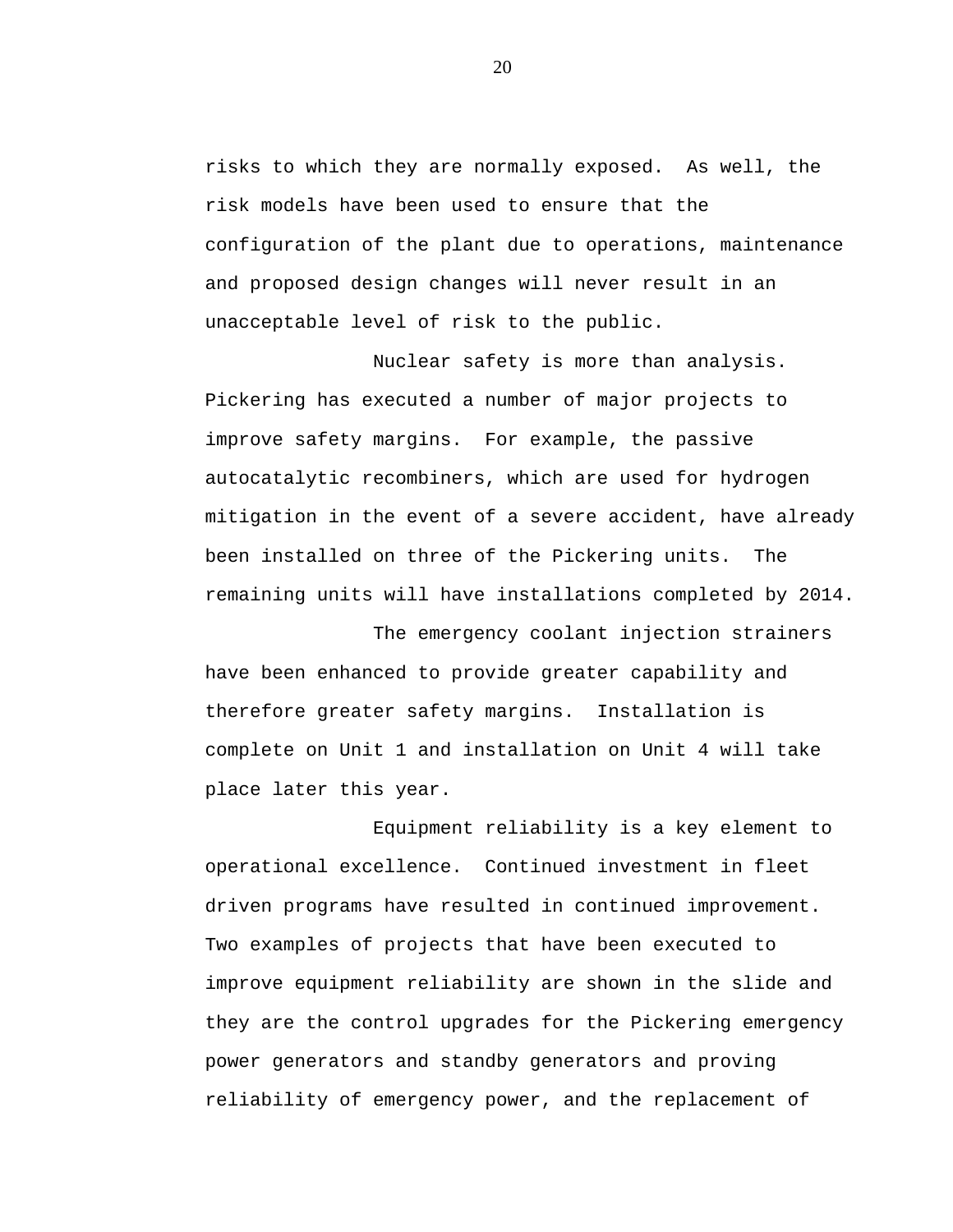fixed area gamma monitors adding additional remote monitoring which improves both equipment reliability and worker radiological safety.

Large investment in fuel handling equipment improvements is improving their reliability beyond the original design performance expectations.

In 2012 we initiated a three year program we call 3K3. It stands for 3,000 key work orders to be executed in three years specifically targeted to improve plan safety and reliability. We are currently on track for the execution of this key work.

We've also established a centre of excellence strategy. A centre of excellence was established for motors in 2012 and others are planned for other critical components such as pumps and valves.

A centre of excellence brings together the best component engineers from Pickering, Darlington and the fleet along with supply chain. The centres of excellence will establish industry benchmark best practices and engage in the resolution of complex component issues.

As previously submitted, OPG has decided not to refurbish the Pickering station and instead is extending the operation of the Pickering five to eight units approximately five years beyond the normal assumed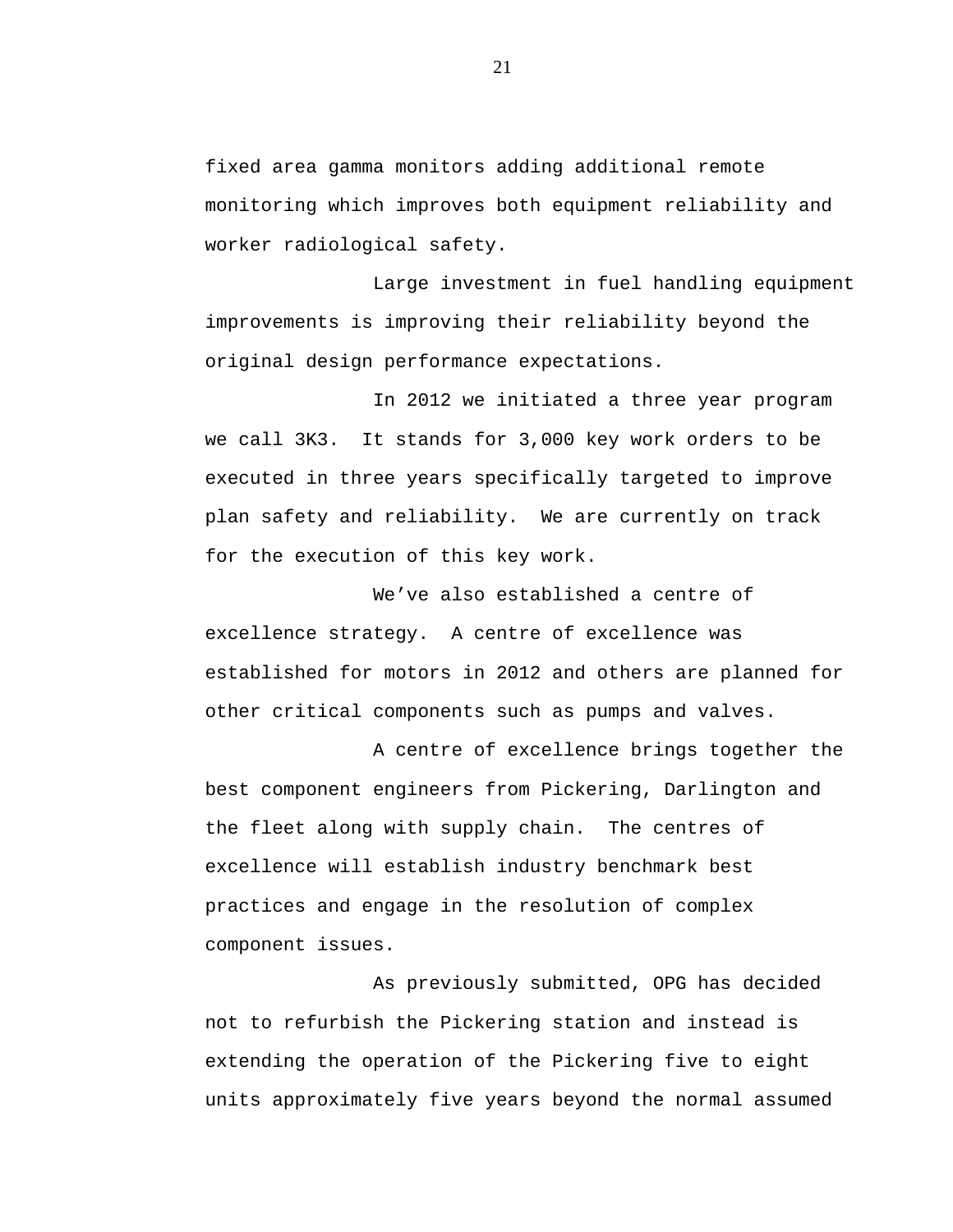design life. This is being accomplished through our continued operations plan which follows the requirements as laid out by CNSC staff.

The Pickering Units 1 and 4 pressure tubes have been replaced and will remain fit for service until the Pickering five to eight units are shutdown.

Detailed analysis, followed up by thorough inspection campaigns has been and will continue to be performed to ensure the life limiting plant components fuel channels have plenty of margin through the licence period and through to 2020.

Investments in plant programs and people are documented in our sustainable operations plan provided to CNSC staff which demonstrates how we will safely operate the plant until the end of commercial operation.

OPG has already prepared initial decommissioning plans and plans for the long-term management of radioactive waste. During the next licence period OPG will be submitting more detailed plans describing the processes which will follow the end of electricity production in 2020.

At Ontario Power Generation we believe we not only have an operating licence granted by the CNSC, we also have a social licence which is earned and maintained through the trust and support of our host community. We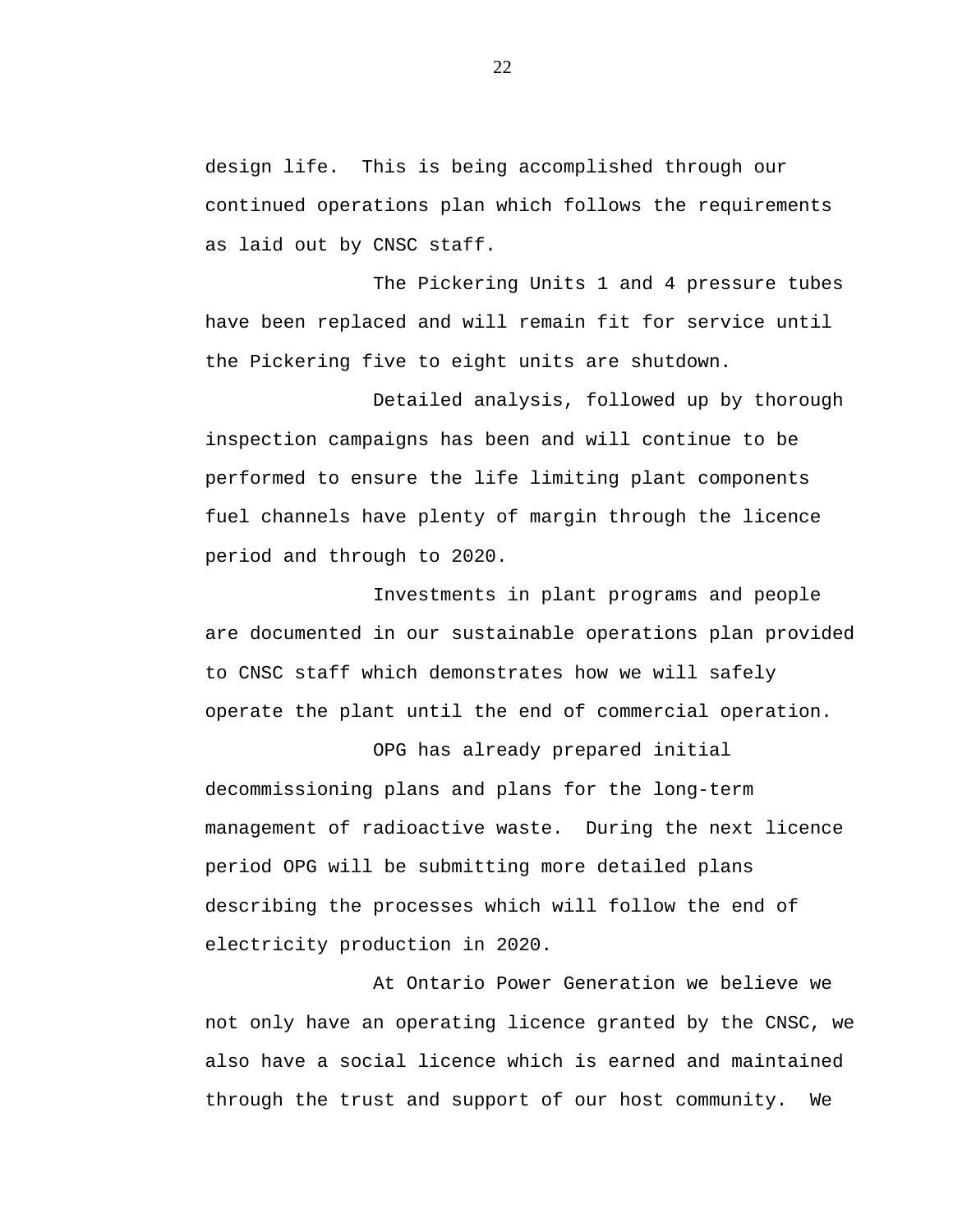work hard to maintain our social licence by operating our facility transparently and accountable to the local community.

We have ensured our capability to share information with key stakeholders on a 24/7 basis through a wide range of vehicles such as stakeholder notification protocol and our community information line and website. Members of the public can also follow our Twitter feed which posts current news and facts and currently has nearly 2,000 followers.

Our neighbours' community newsletter is distributed to about 125,000 homes and businesses. Our Community Advisory Council membership represents a good cross-section of our community stakeholders. I and other senior staff have shared information on safety and station activities on a monthly basis for the past 14 years. Perhaps more importantly, we have listened to the council's perspectives and used them to shape our decision making.

We regularly meet and talk with our host community elected officials. We also meet regularly with First Nations and Métis groups.

OPG staff host and participate in community events to demonstrate our shared set of values and encourage dialogue with community residents. We partner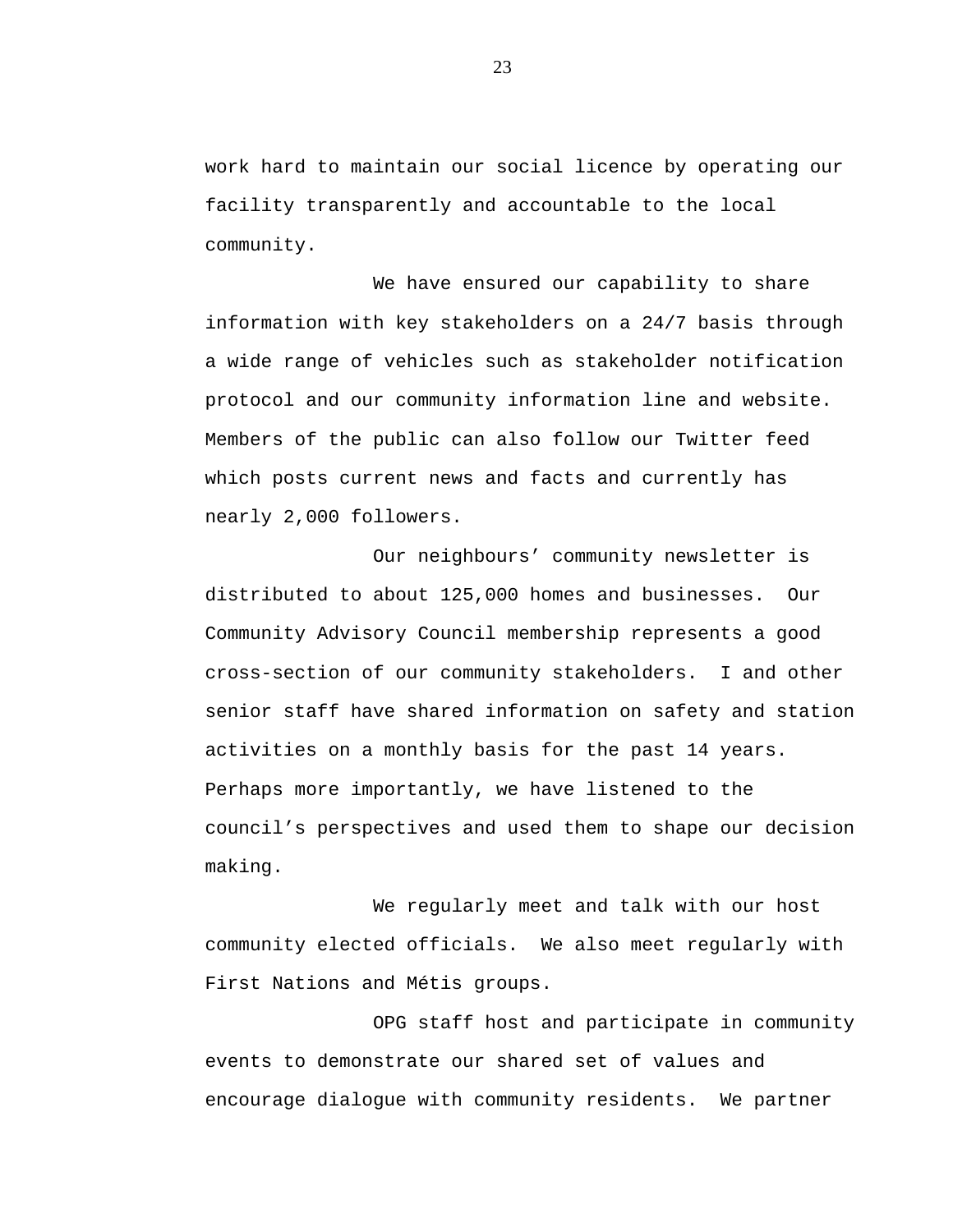with dozens of important environmental, educational and community building groups.

OPG and its employees demonstrate our commitment to our host community by being active and giving back to the community. For example, in the photo you see there volunteers are assisting seniors with yard work that they can no longer complete themselves.

Pickering's performance remains strong and improving in the areas of nuclear and conventional safety, radiological protection and environmental protection meeting our international obligations and bettering industry and regulatory targets. Our operating performance has improved over the licensing period.

I am accountable and you have my personal commitment to safely and reliably operate the Pickering station. Our results demonstrate that commitment and improvement.

In conclusion, Mr. Chairman and Commissioners, OPG's Pickering team remains qualified and competent to safely manage and operate the Pickering nuclear generating station. We have robust programs in place to ensure nuclear safety and the safety of our workers, the public and the environment. We are committed to execute the plans we have in place to ensure the safe and reliable generation of electricity.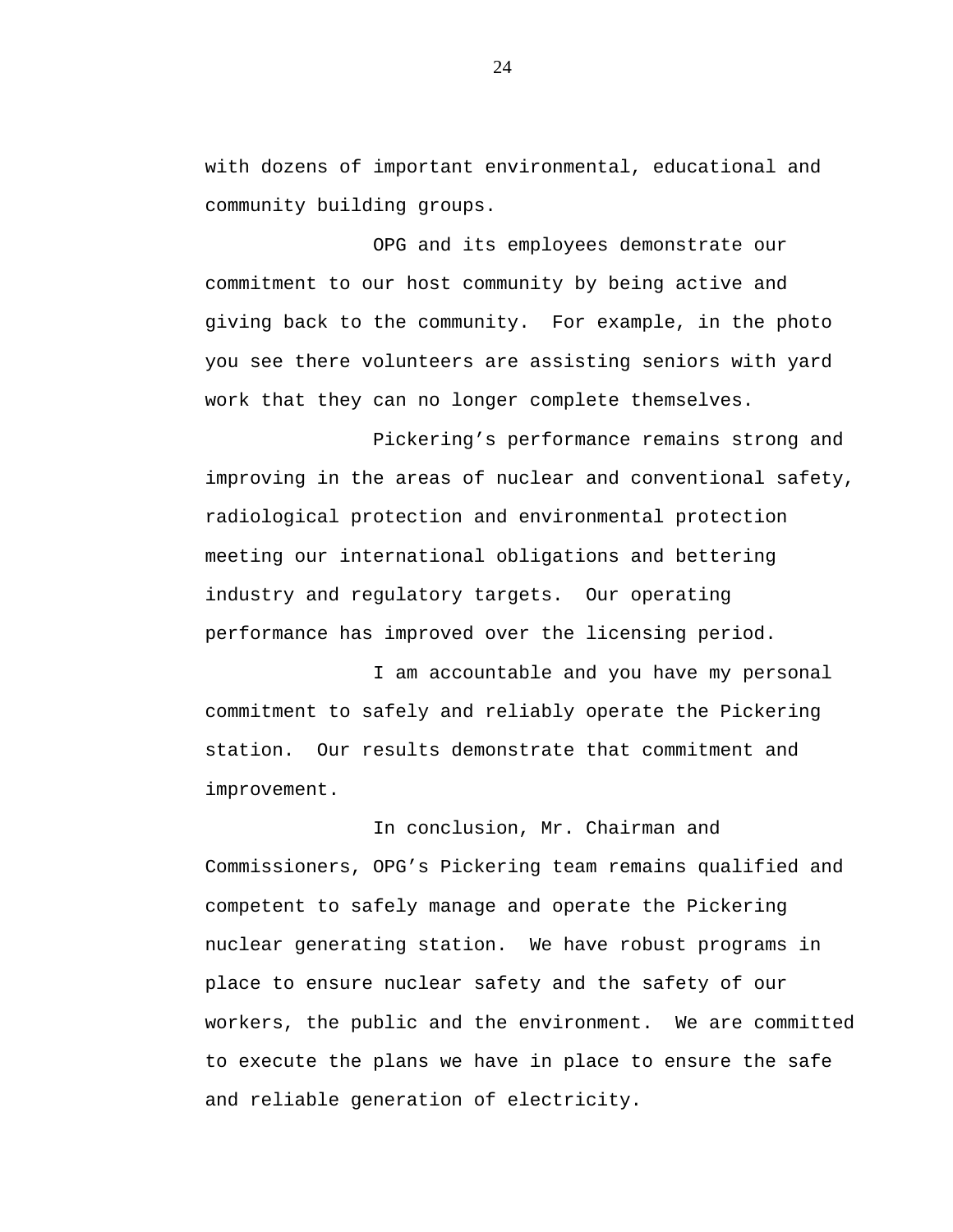<span id="page-26-0"></span>I now invite any questions the Commission might have.

**THE CHAIRMAN:** Thank you.

Before getting to a question period I'd like to hear from CNSC staff, and I understand they're going to make a presentation as outlined in CMD 13-H2 and H2.A, and I understand that Mr. Rzentkowski will make the presentation. Please proceed.

**13-H2 / 13-H2.A** 

**Oral presentation by** 

**CNSC staff** 

**MR. RZENTKOWSKI:** Thank you very much. Good morning, Mr. President and Members of the Commission. My name is Greg Rzentkowski and I am the Director General of the Directorate of Power Reactor Regulation at the CNSC. With me today is Mr. Miguel Santini, Director of the Pickering Regulatory Program Division. Regulatory and technical staff from the CNSC are also present and available to answer any questions the Commission may have.

This presentation provides an overview of information in relation to Ontario Power Generation, Pickering Nuclear Generation Station, more specifically the renewal of the Pickering power reactor operating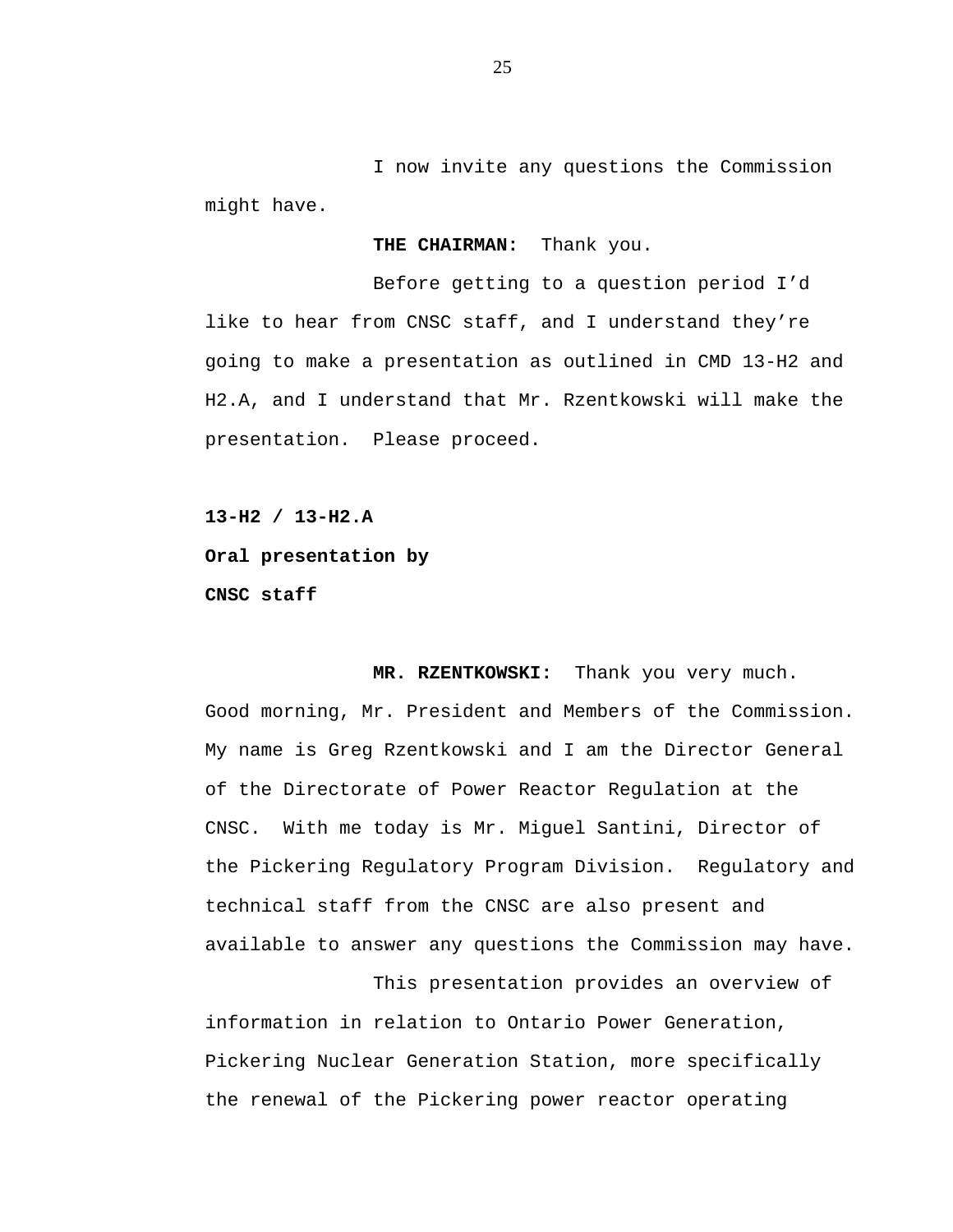licence.

For simplicity, throughout the presentation, we will refer to the licensee as OPG and the Pickering Nuclear Generation Station as Pickering. Furthermore, we'll refer to the Pickering Power Reactor Operating Licence as operating licence.

I would like to begin by providing a brief outline of our presentation. As you can see on the slide, the presentation includes the following: an overview and background on the licensing matters, information on OPG's application for the renewal of operating licences, CNSC staff's assessment of OPG past performance, and other regulatory matters of interest including information requested by the Commission at previous licensing renewal hearings such as station agent management and end of life and decommissioning strategies.

The presentation will end with CNSC staff's overall conclusions and recommendations for the operating licence renewal. The current Pickering A and B operating licences expire June 30, 2013. OPG plans to operate Pickering until 2020 and has requested a five-year combined Pickering A and B licence as directed by the Commission in 2010 during the relicensing hearing.

Consequently, in addition to the licensee programs, CNSC staff review covered aspects of importance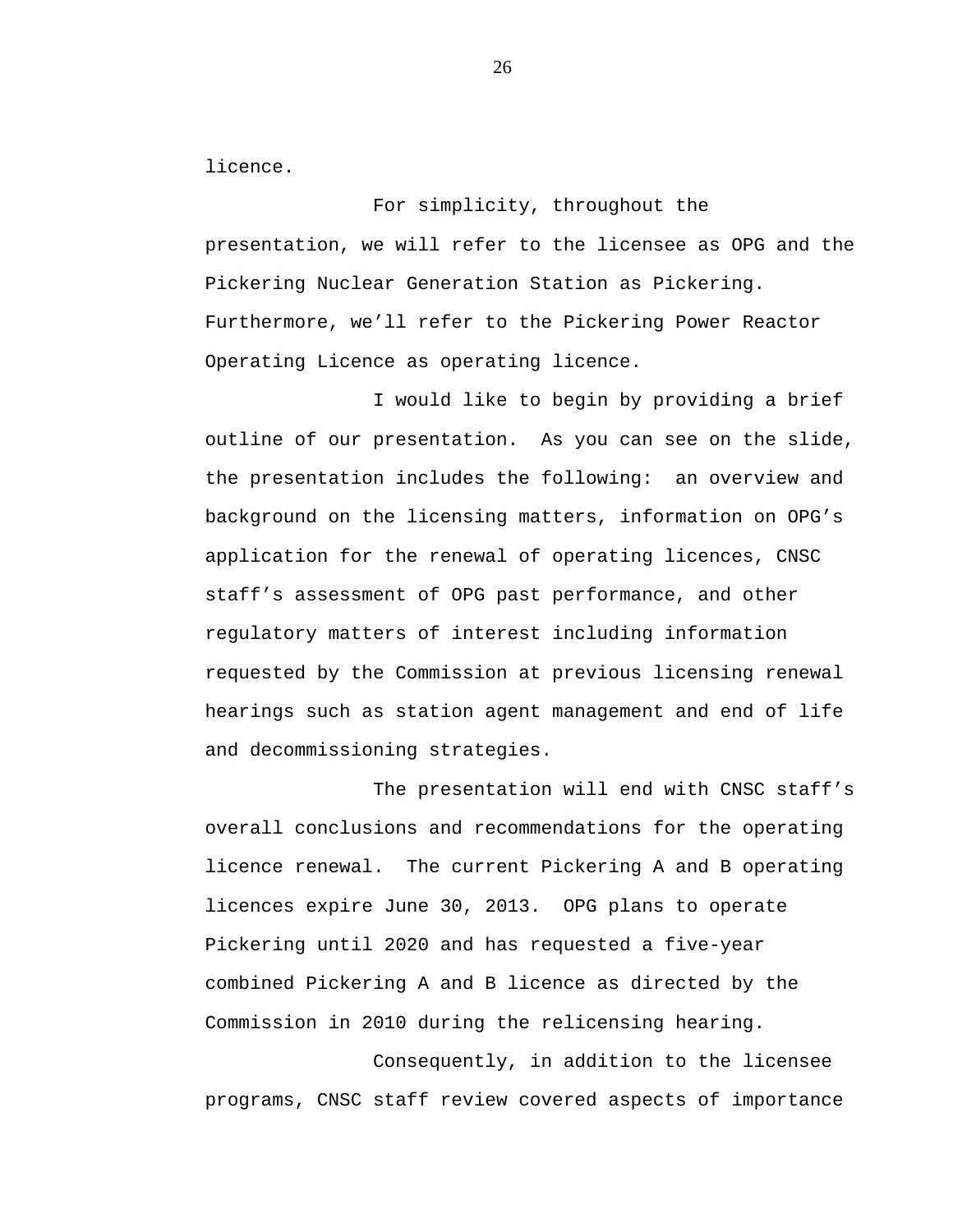to aging facilities and approach to end of commercial operations. In the proposed operating licence, CNSC staff have included a regulatory hold point for the reassessment of the safety case which is required to justify Pickering operation beyond the assumed design life of fuel channels.

The life of fuel channels, which are life-

emitting components in all Candu reactors is currently estimated at 30 years of operation at 80 percent of capacity or 210,000 of effective full power operation.

Pickering, shown on this slide, is located along the north shore of Lake Ontario in the region of Durham, east of Toronto. It consists of eight Candu reactors which have the combined generating capacity of about 3,000 megawatts. Construction of Pickering A started in 1966 and Pickering B in 1974. It was the first reactor to reach criticality in 1971 and 1982 respectively.

Of the four reactors at Pickering A, Units 2 and 3 are defueled and placed in safe storage. Units 1 and 4 were shut down in 1997 for extensive upgrades and were subsequently returned to service in 2005 and 2003 respectively. Of the four reactors at Pickering B, all the units are operating.

I will now pass the presentation over to Mr. Santini who will discuss OPG's application for the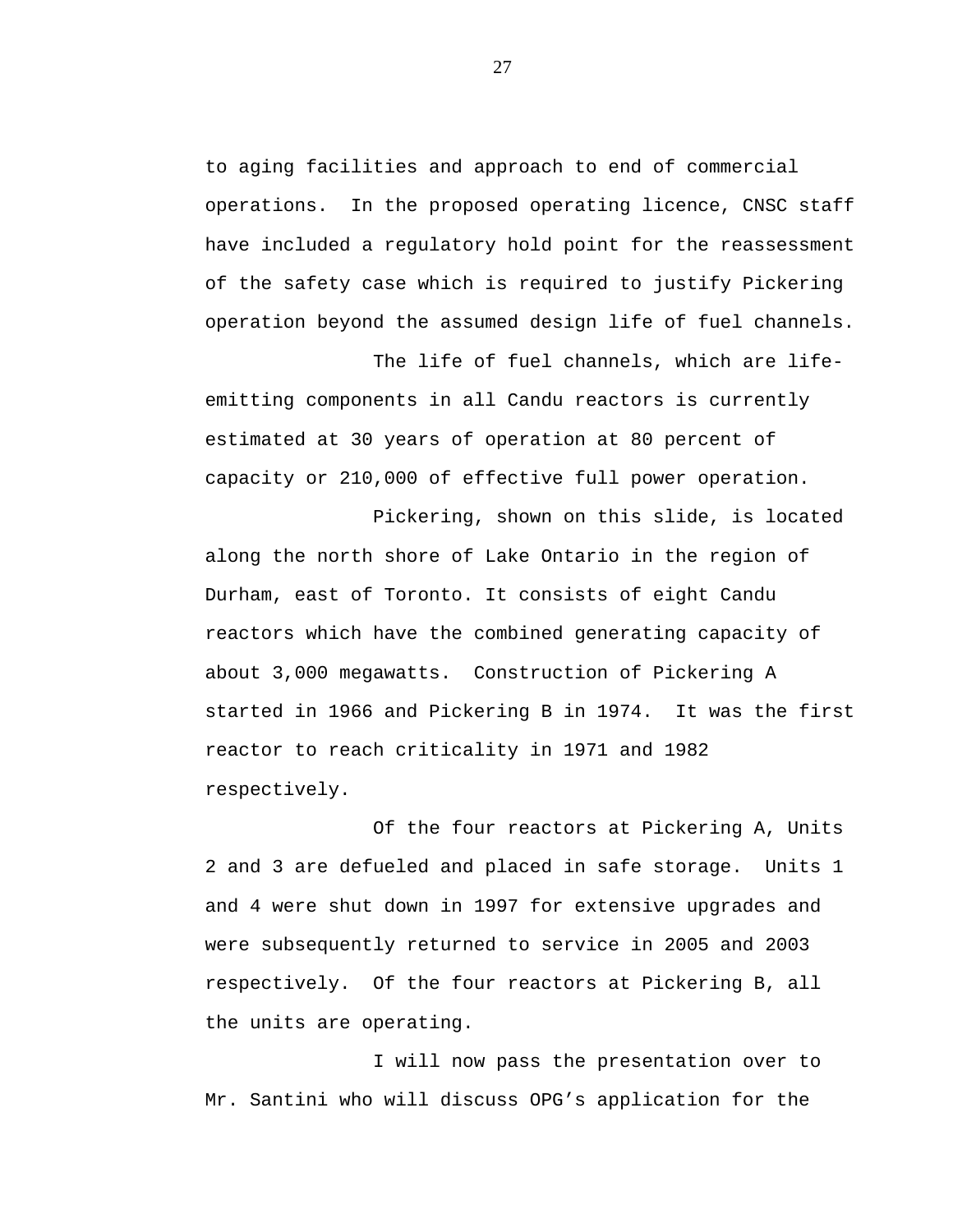Pickering licence renewal and will also provide a summary of OPG's performance.

Miguel?

**MR. SANTINI:** Thank you, Dr. Rzentkowski. Mr. President and Members of the Commission, my name is Miguel Santini. I'm the Director of the Pickering Regulatory Program Division.

In assessing this licence application, CNSC staff considered OPG past performance, the completeness and adequacy of the licence application and provision for continued operation beyond the assumed design life of the pressure tubes in Pickering B.

As stated before, special considerations have been given to some aspects of the application that were of interest to the Commission members during the last licensing hearing. CNSC staff assessment indicates that OPG is qualified and has adequate provisions in place to safely operate Pickering.

These slides provide the overall plant rating for Pickering over the current licensing periods, three years for Pickering A and five years for Pickering B for the 14 safety and control areas.

It can be seen that most of the safety and control areas were rating satisfactory over the five years. In 2008, there were two below expectations and one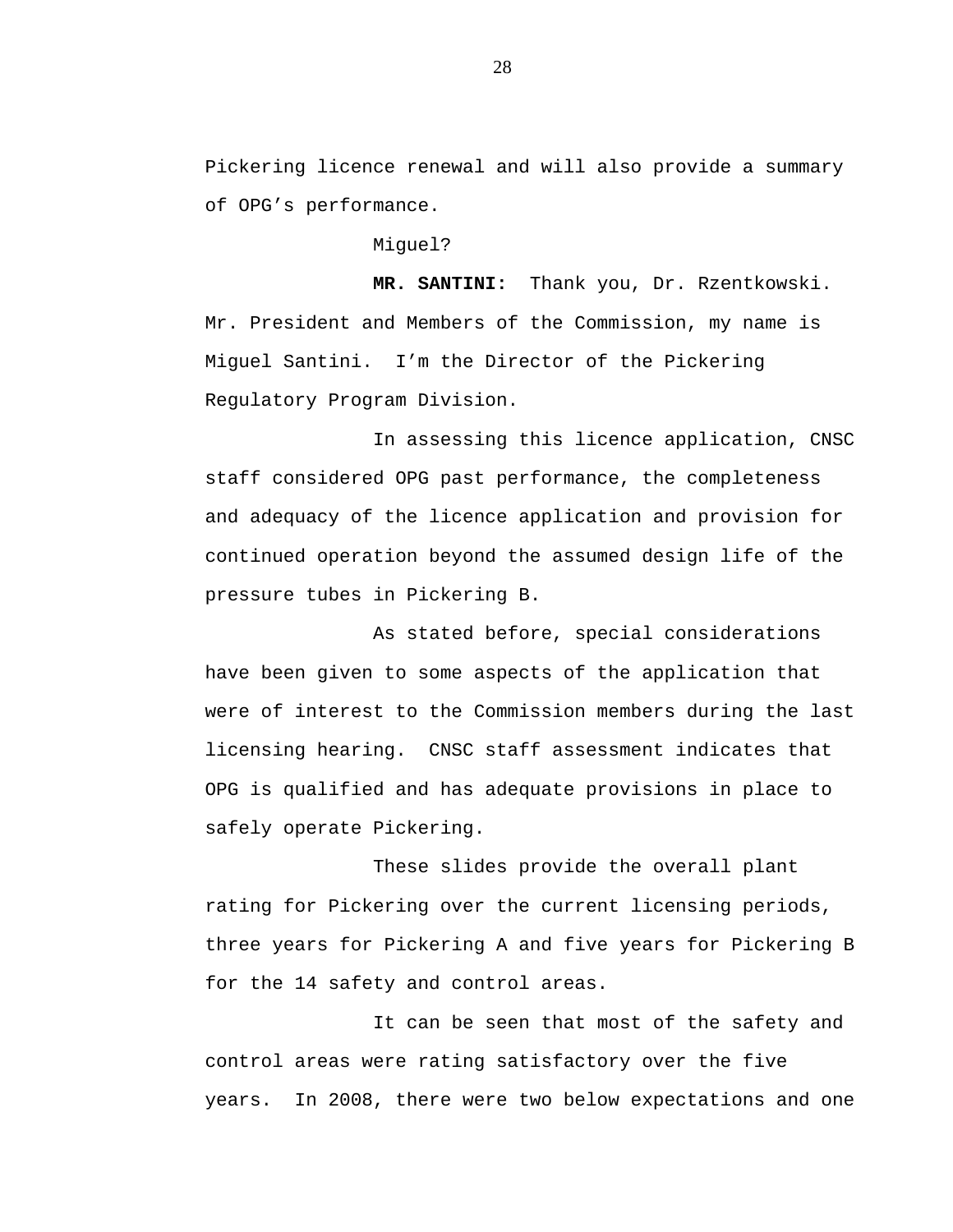fully satisfactory. The changes of these below expectations to satisfactory are explained later in the - later on in the presentation.

The change in the safety rating from 2008 to 2009 was due to a change in the CNSC's rating methodology and definitions. Performance by the licensee was consistent during this time and met all requirements. The ratings for 2012 are preliminary as the last of the findings are being tabulated in transit. CNSC staff will advise the Commission at the Day 2 Public Hearing should there be any change in the overall performance ratings for 2012.

CNSC staff has summarized OPG performance on the next slide. Overall performance has remained satisfactory during the current licensing period. No workers or members of the public have received a dose in excess of regulatory dose limits and all radiological releases were well below regulatory limits.

OPG programs were implemented and maintained effectively in accordance with regulatory requirements. OPG has established and implemented safety enhancements during the current licensing period. CNSC staff are satisfied with the significant progress made by OPG in implementing the Fukushima action items. All submissions, due by Quarter 4 in 2012, described in CMD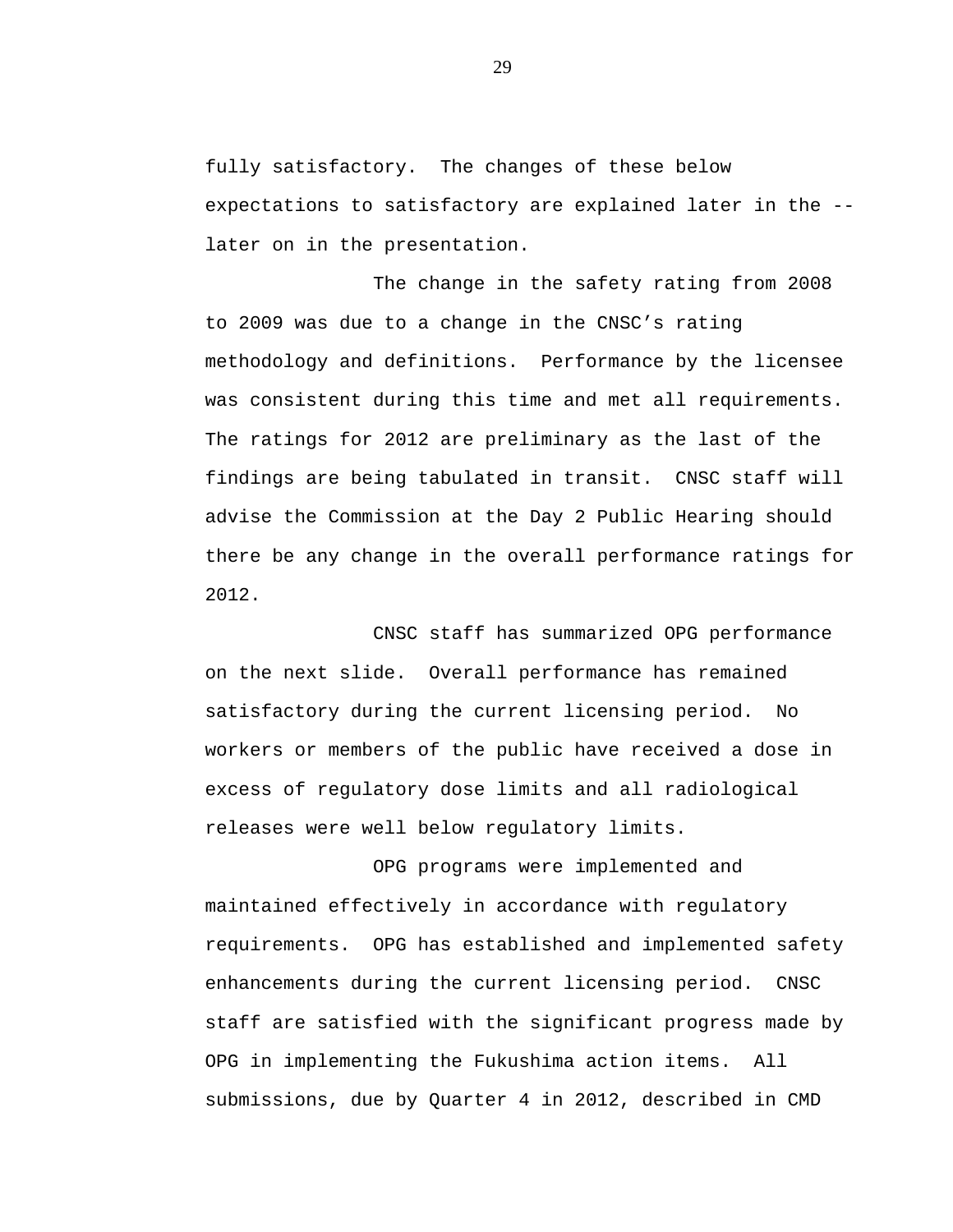12-H2 Table D4, were received.

OPG requested closure of all short-term actions. The submissions are currently under review by CNSC staff. Detailed status of the FAIs for all MPPs will be presented in our committed annual update to the Commission in the summer, however an update for Pickering will be provided at the Day 2 hearing.

With respect to OPG's work and preparation for the end of commercial operation, CNSC staff is satisfied with the progress up to date. The following slides will focus on performance assessment of safety and control areas that require specific updates as shown in the last two bullets of the slide. The compliance verification activities by CNSC staff during the current licensing period comprised numerous desktop reviews and over 90 Type 1 and Type 2 inspections.

In addition, site office inspectors carry out daily work balance or field inspections following our risk-informed base line compliance program. In the course of compliance verification activities, CNSC staff raises action items on the licensee to track the resolution of those issues and return to full compliance.

Significant progress has been made on improving safety culture at Pickering since OPG received the below expectations rating in the area of management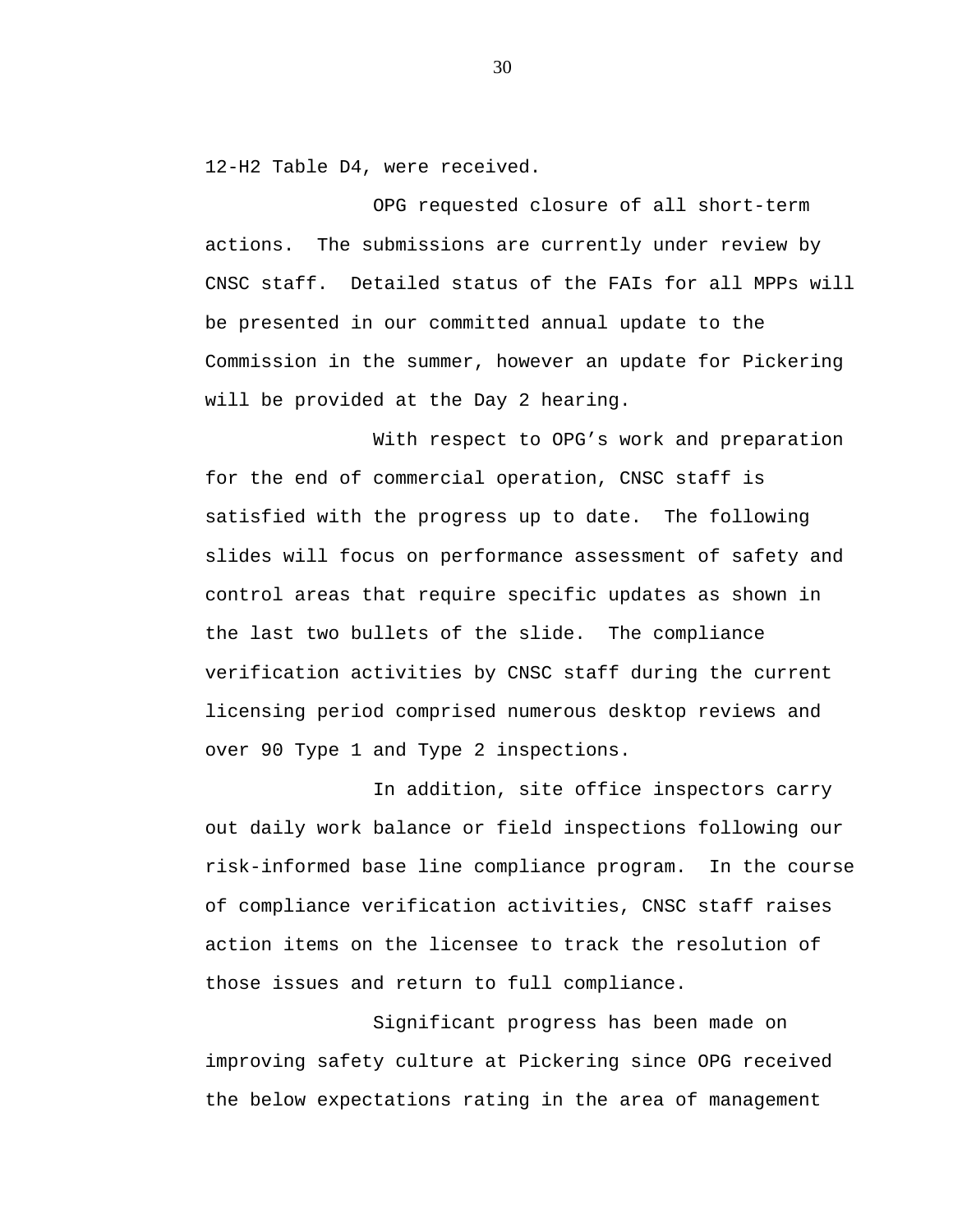system in 2008. As of 2009, the management system as CA has been consistently rated satisfactory. OPG is implementing three resource-intensive projects with the organization.

First is the amalgamation of Pickering A and B to put the site under one senior leadership team. Second is the base maintenance project which takes nonessential maintenance personnel and activities off shift work. In this case, CNSC staff looked at the impact on minimum shift compliment.

The third initiative is to move to a central level of organization in 2013, affecting both Pickering and Darlington. As the end of commercial operations approaches, a challenge for OPG is the retention and equipment of core operation staff. Staff expects to receive from OPG routine updates on the organizational changes and staffing levels.

Human Performance Management Safety and Control Area at Pickering was rated satisfactory during the current licensing period. OPG has a mature and well developed systematic approach to training. CNSC Staff have identified however some deficiencies in the implementation of the systematic approach to training to some job families.

As examples we can mention OPG's training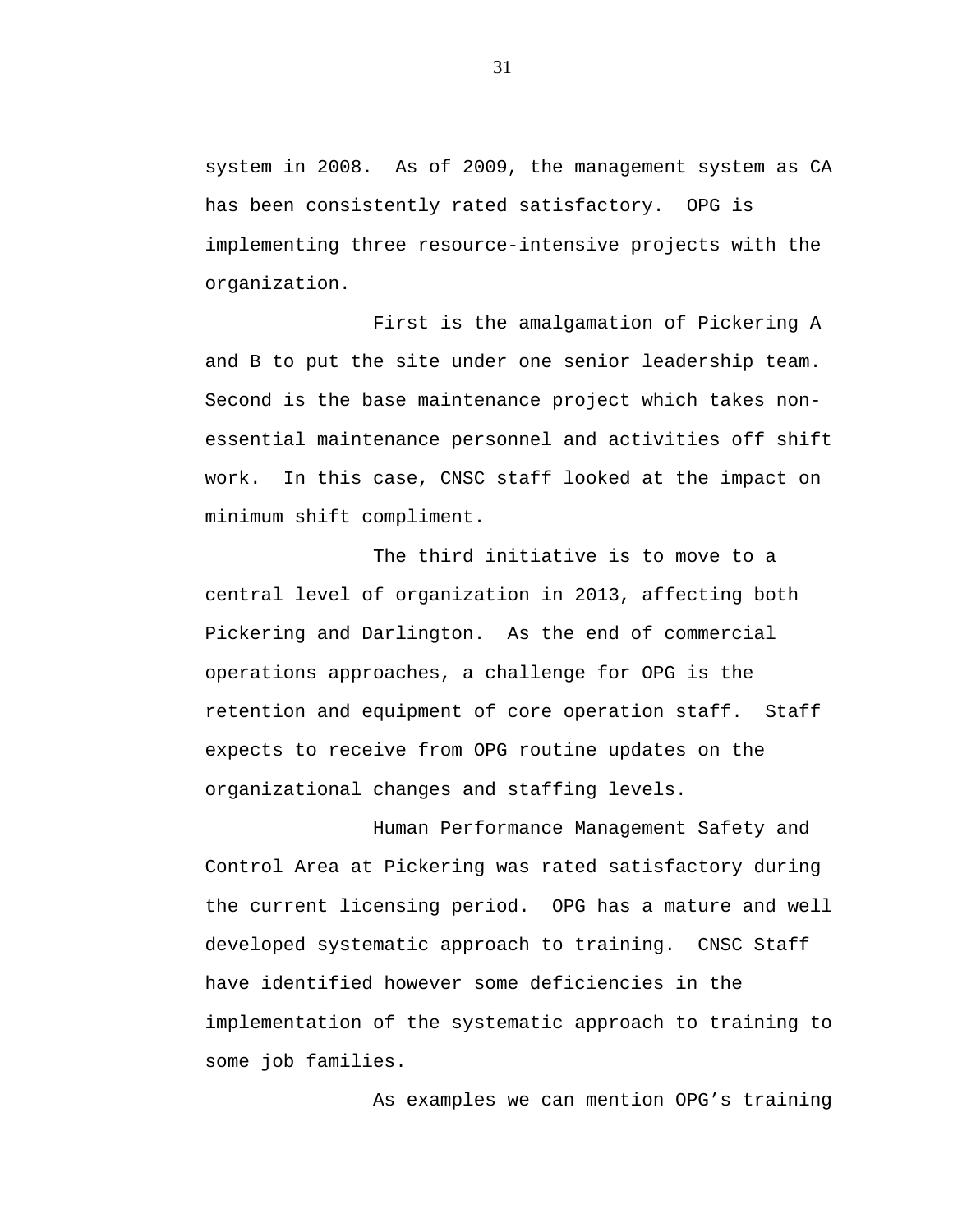program for the Emergency Response Organization and the Shift Manager and Control Room Shift Supervisor training program for Pickering B.

In addition, deficiencies were also noted in the initial Simulator Base Certification Examination Program for Pickering B. The deficiencies are currently being addressed by OPG through their corrective action plan process. CNSC Staff has -- are closely monitoring and I will provide an update to the Commission for the Day 2 hearing. CNSC Staff are satisfied that OPG has a sufficient number of qualified workers at Pickering to ensure safe operations.

The physical design at Pickering was rated satisfactory during the current licensing period. However, CNSC Staff have concerns regarding recent developments related to black deposits observed on fuel bundles in Unit 1 when they are removed from the core.

The picture on the left of the slide shows the fuel bundle as normally comes out of the reactor. Typically the bundles feature small deposits. These deposits are mostly magnetite and presumed to be corrosion products eroded from the outlet feeder pipes. Since 2009, Unit 1 has shown an increasing trend in the number and size of these deposits.

CNSC Staff monitored the situation and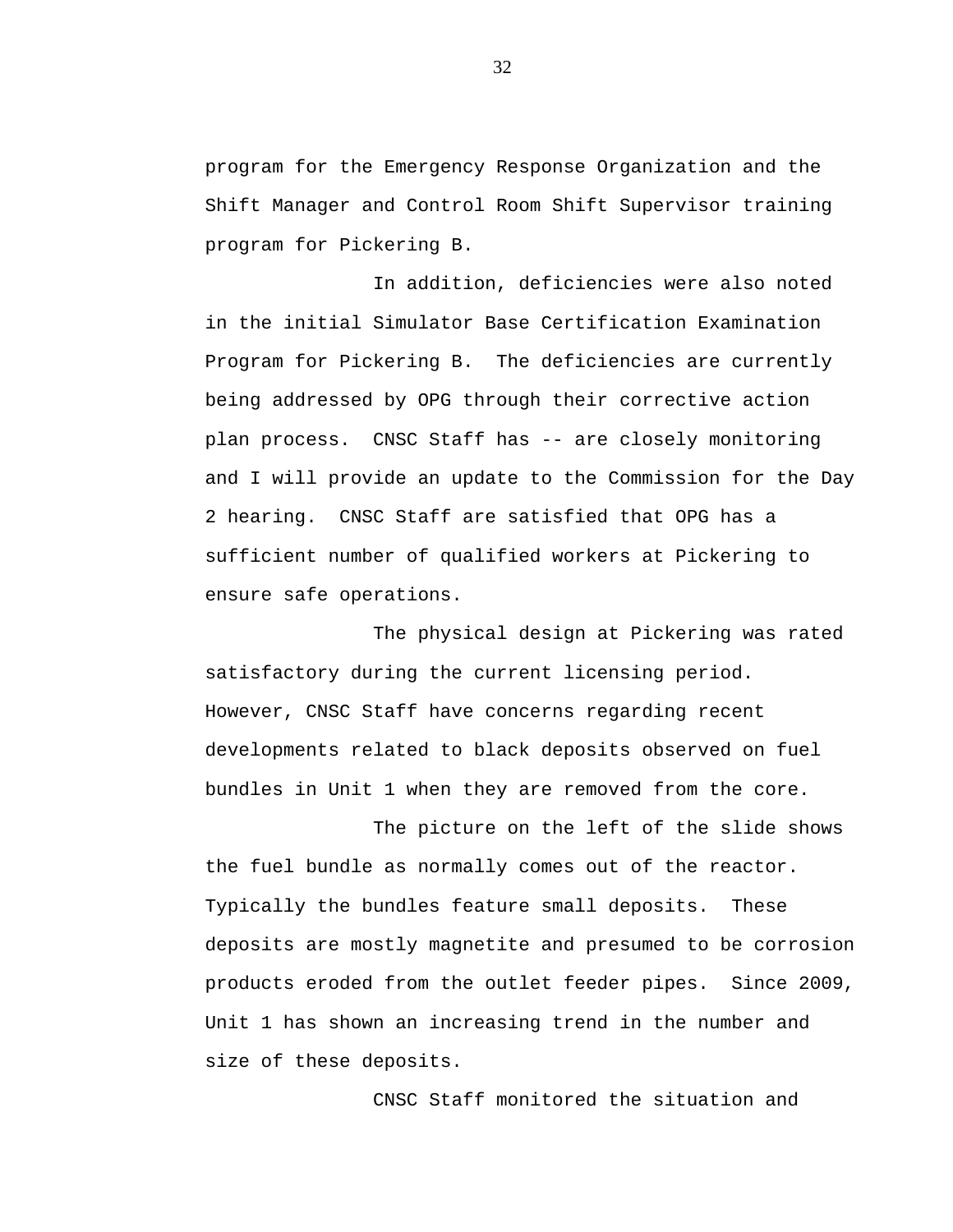periodically confirmed that the deposits were not having an impact on fuel performance and the underlying safety case. The apparent root cause assessment has determined that the deposits are due to the sign limitations in Pickering end units which led to less than optimal outage temperature control.

In December last year, OPG reported that one fuel bundle from Unit 1 has significantly larger deposits than previously seen. This bundle is charged from a low power channel in June 2012 as shown in the picture on the right. As these deposits could potentially impact the heat transfer properties of the fuel, staff requested OPG to submit a safety case prior to restart at the end of the current planned outage for Unit 1.

OPG's safety case relies on that fuel failure rate at Unit 1 has been low and constant since 2008 and there is no sign of under deposit corrosion of fuel planning. Fuel failure rates from Unit 1 average at less than one bundle per year which is one of the lowest in the industry. Due to the uncertainties in OPG's safety case, staff imposed a three percent derate from full power to ensure that safety margins are maintained. CNSC Staff are confident that the interim measures imposed will ensure safe operations.

The corrective actions implemented by OPG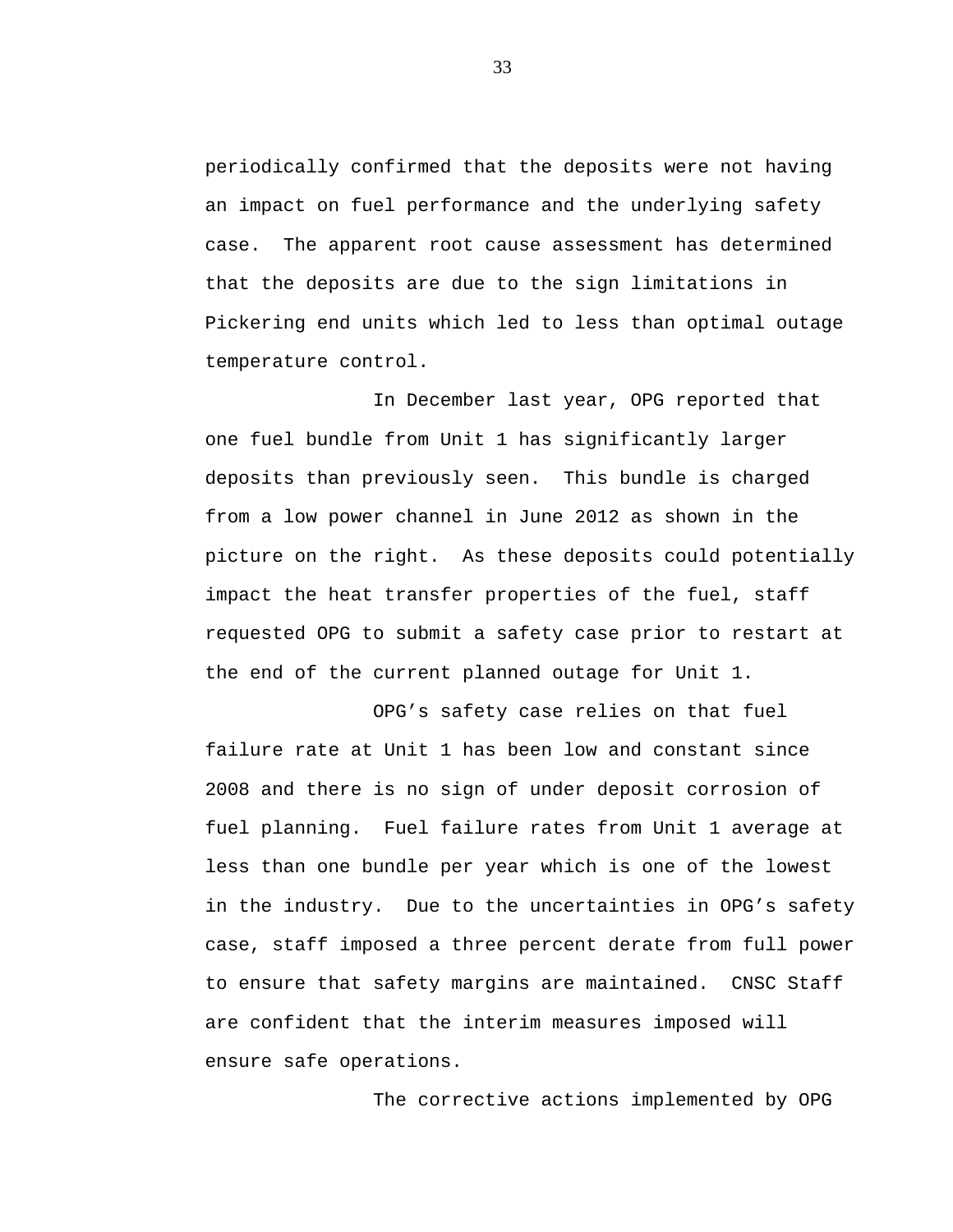included provisions for heat transport system purification during outages, increasing filtration rate and maintaining the PH within a narrow range to really solve existing deposits and arrest the formation of new deposits. CNSC staff would closely -- will be closely monitoring the situation and take further actions if deemed necessary.

On February 11<sup>th</sup>, OPG submitted additional information requesting CNSC Staff to remove the three percent derate. CNSC Staff is currently reviewing the submission.

The Conventional Health and Safety -- Safety and Control Area was rated as satisfactory during the current licensing period. Pickering is one of the top performance NPP in Canada in all injury rates and accident severity rate for workers. These resulted from safe work practices and risk reduction to support an injury-free workplace.

Asbestos hazards are a legacy issue for Pickering A plant which was built in late -- late in the '60s. Elimination of those hazards is a lengthy process given the number and location and equipment involved. In past meetings, staff presented to the Commission issues related to this topic. This is an update on those issues.

In relation to various events reported during 2012, the ministry -- the Ontario Ministry of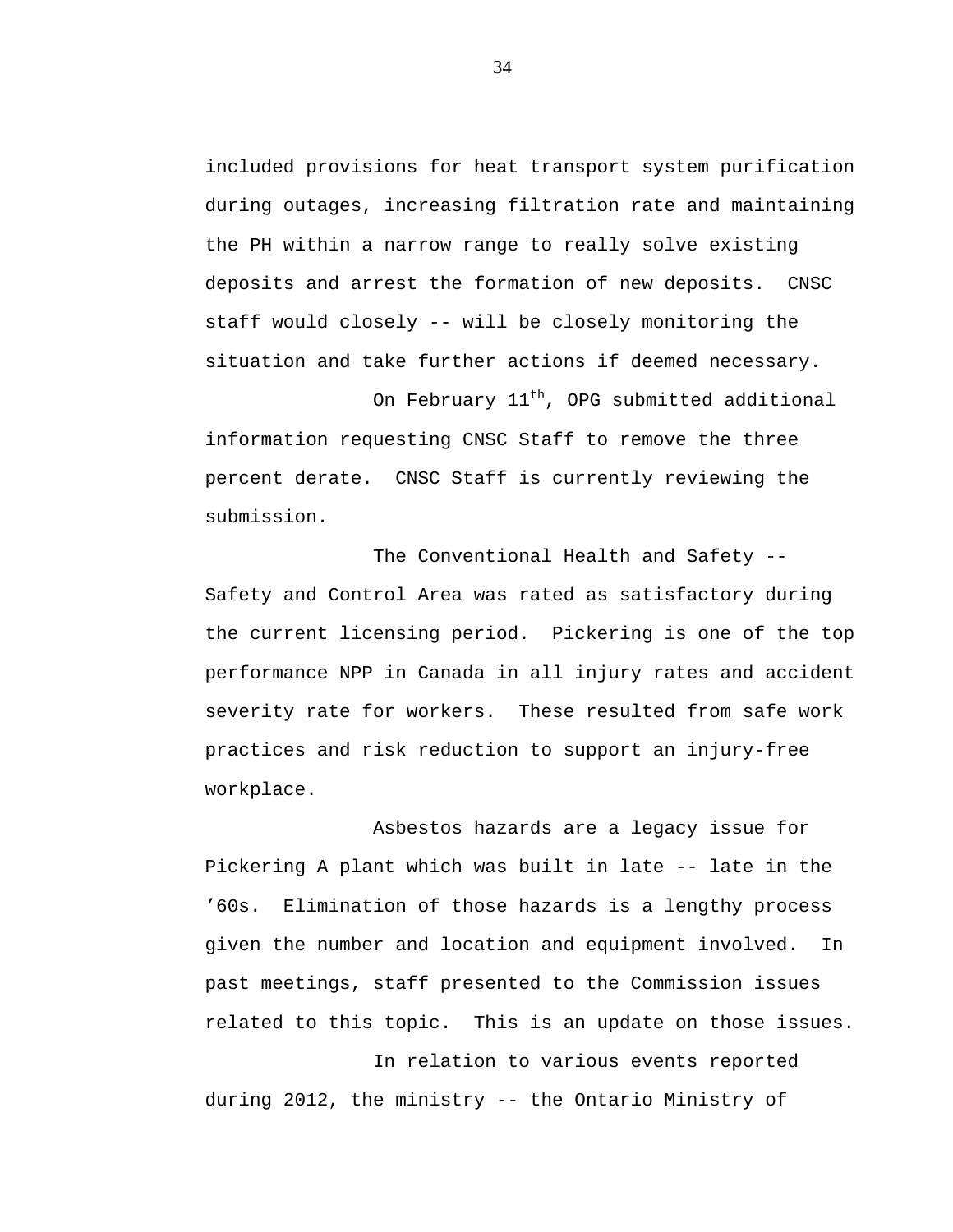Labour issued six orders in October 2012 related to staff training, removal of asbestos containing material and repairs in area of potential exposure of those materials.

In addition, at the Commission's November

meeting, we reported an event that caused OPG to close various areas in the turbine hull due to asbestos airborne contamination. OPG root cause assessment on this event is not yet complete. The Ministry of Labour, with the collaboration of CNSC inspectors, continues to assess the event.

OPG is strengthening the asbestos program to reduce asbestos hazards to the workers but it is not there yet. A representative from that ministry -- from the Ministry of Labour is linked by telephone should the Commission Members have a question on that -- for that ministry.

OPG received the below expectation rate in this SCA in 2008 due to the fish mortality issue. Significant progress has been made and OPG received satisfactory since 2008 and 9. CNSC Staff updated the Commission on OPG's progress for mitigation of risk to fish in August 2012 and have committed to update the Commission at this hearing.

As you know OPG has installed a seasonable deployed barrier net at the water intake of Pickering to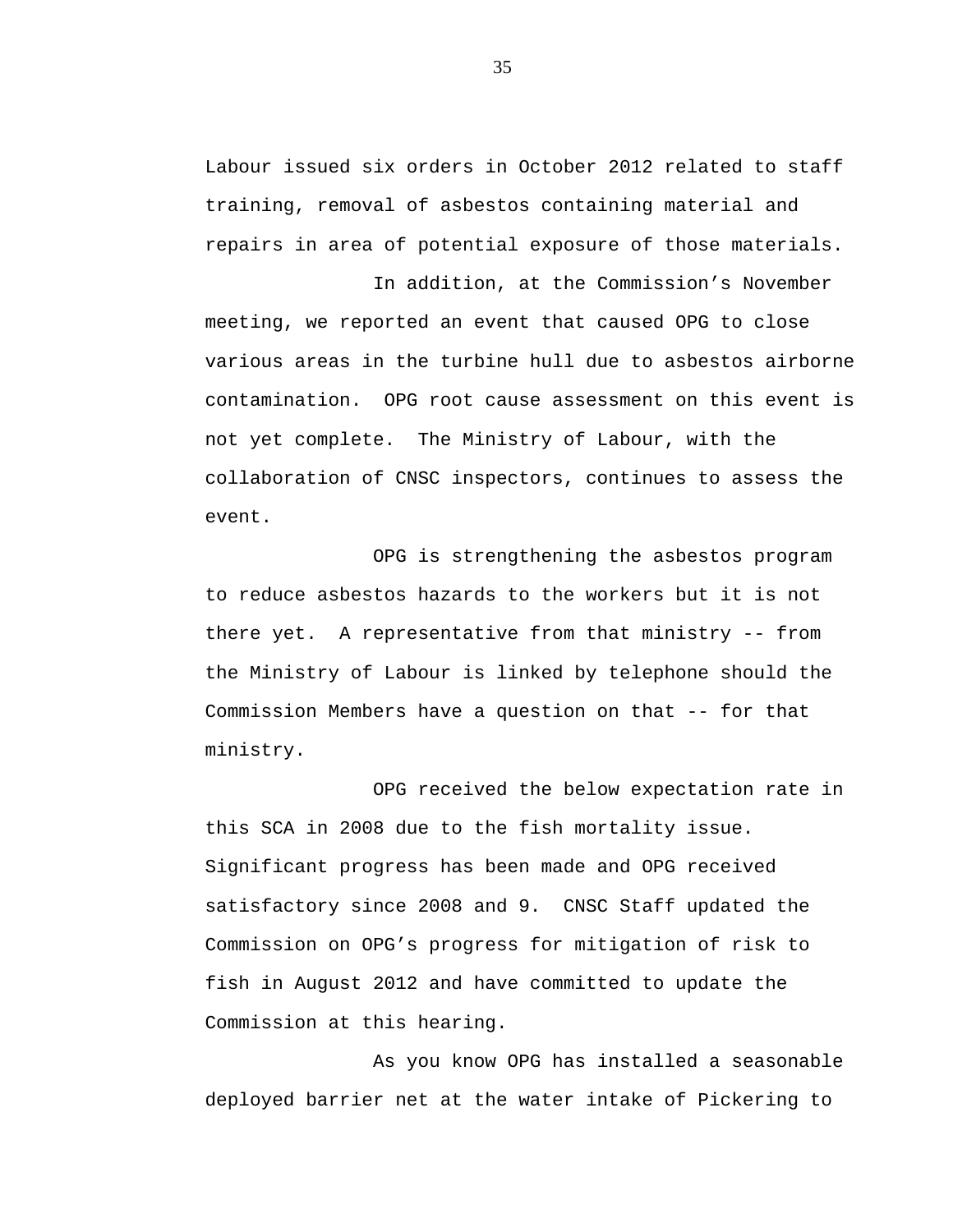reduce fish impingement. The barrier net has met the required annual target reduction rate for impingement of 80 percent. Continuous monitoring is being performed by OPG.

Mitigation of entrainment is being addressed to salmon restocking at the -- on the wetland habitat offset project. These combined efforts are deemed the satisfactory equivalent for meeting the 60 percent entrainment target. Additional wetland habitat is being proposed by OPG to offset entrainment of northern pike fish when the net is not deployed in the winter time.

For thermal effects, CNSC Staff and Environment Canada have accepted OPG's conclusion that there are no direct mitigation measures that are cost effective and feasible given the existing facility design, high costs and the short period of remaining operating life.

We continue to work with OPG on the inclusion of Pickering in the round white fish action plan for round white fish regional population monitoring at Darlington. Gas and liquid emissions were kept as low as reasonably achievable and well below the regulatory limit and action levels. OPG is also working on improvement initiatives to OPG's effluent monitoring program.

OPG Emergency Management Program at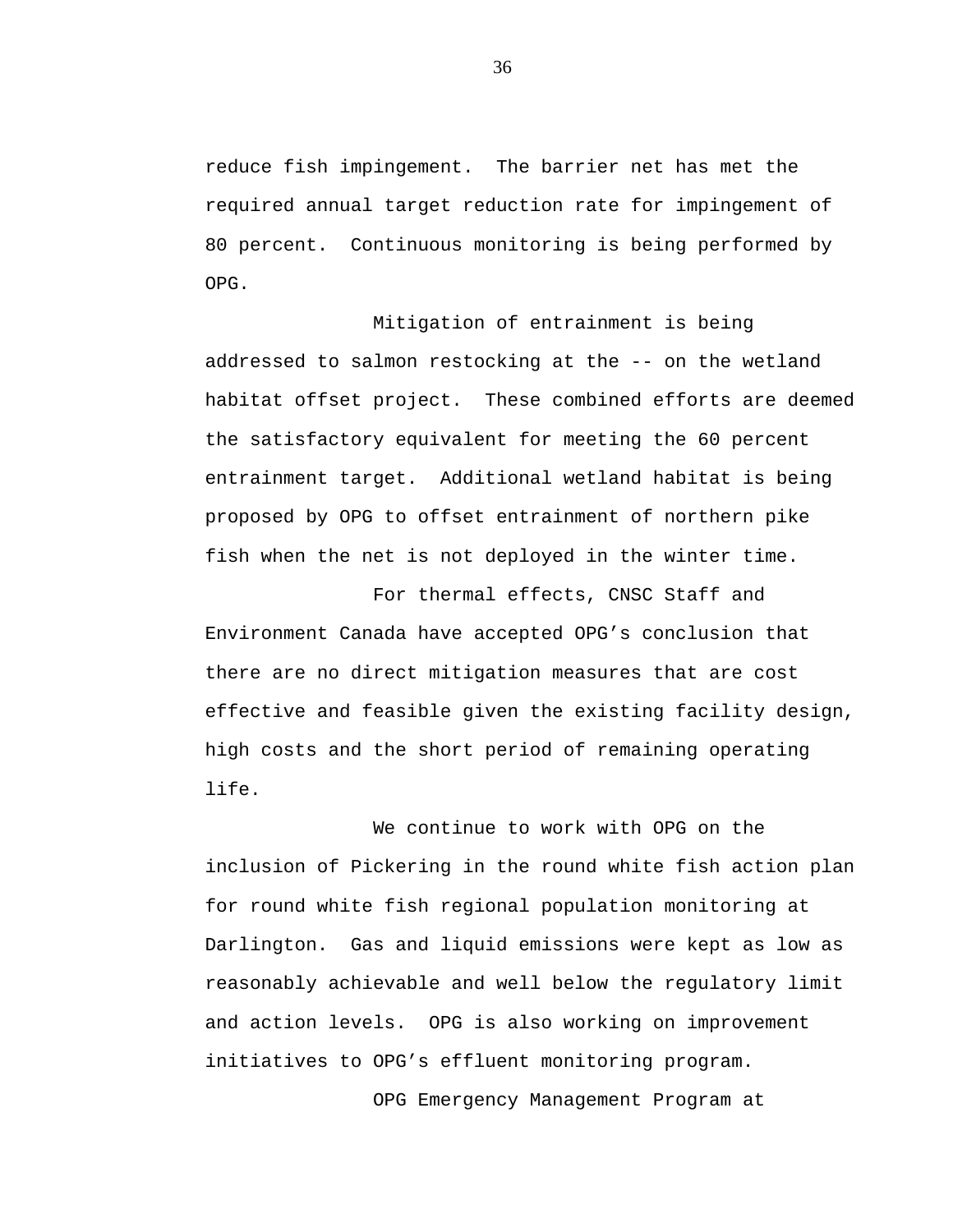Pickering was rated satisfactory during the current licensing period. New immersion equipment has been installed and facility upgrades are being implemented to address lessons learned from the Fukushima nuclear accident.

The Commission has been updated regularly on the public alerting system for the Pickering area in the last few years. The Durham Region is in the process of installing 11 additional sirens to meet the provincial requirements for outdoor public alerting in the threekilometre area.

In relation to indoor public alerting for three kilometres, we can confirm that the region now meets the 15 minutes notification as per provincial requirements. For the three to 10 kilometres zone however, the public alerting system still does not meet the provincial requirements for 15 minutes certification. Emergency Measurement Ontario -- Management Ontario has developed an implementation work plan and is working with the all stakeholders to resolve this. Currently, the Durham Region has the ability to notify residents within 15 to 30 minutes using media broadcasting, TV and radio, online systems and social media.

For the review of the Pickering licence renewal, CNSC staff also considered other matters of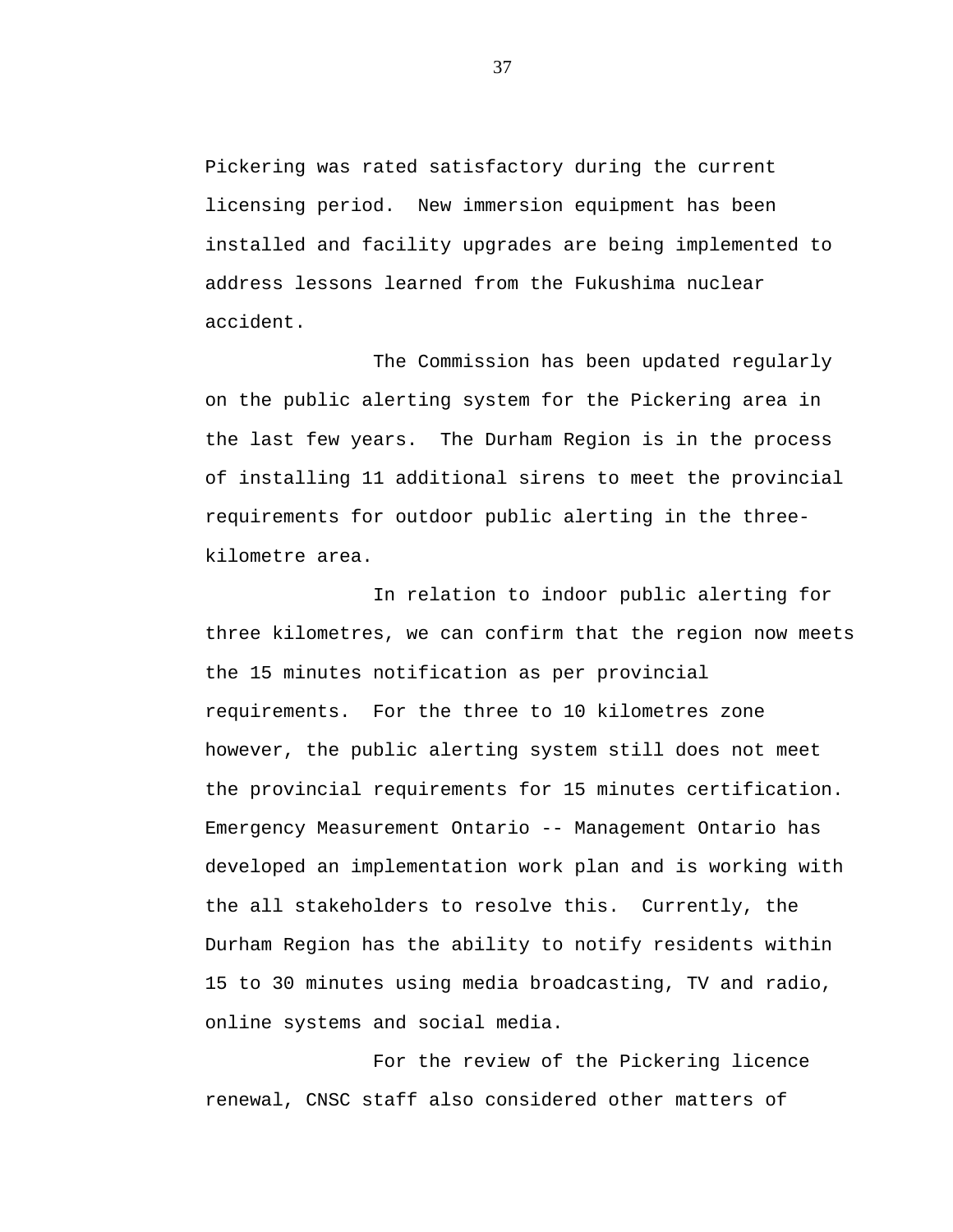regulatory interest. First, CNSC staff concluded that under the *Canadian Environmental Assessment Act* of 2012, an environmental assessment was not required for this licensing decision. This was followed with a common law duty to consult with Aboriginal groups on licensing matters that may adversely affect established or potential city rights.

In October 2012, CNSC staff sent notification letters out to 14 identified groups in the area of Pickering, which included information on the licence application, the participant funding program and the public hearing process. This was followed up with telephone calls. OPG is in compliance with the CNSC cost recovery regulations and the financial guarantees were accepted by the Commission in 2012.

Finally, OPG has seen mature and robust public information program and is complying with the regulatory requirements outlining in RO/GD-99.3.

As the end of commercial operations approach, CNSC staff foresee the following key challenges for the next two licensing periods. OPG needs effective organizational and a set of provision to ensure continued nurturing of a strong safety culture.

OPG needs to maintain the validity of the safety case by their count -- by recounting of the effect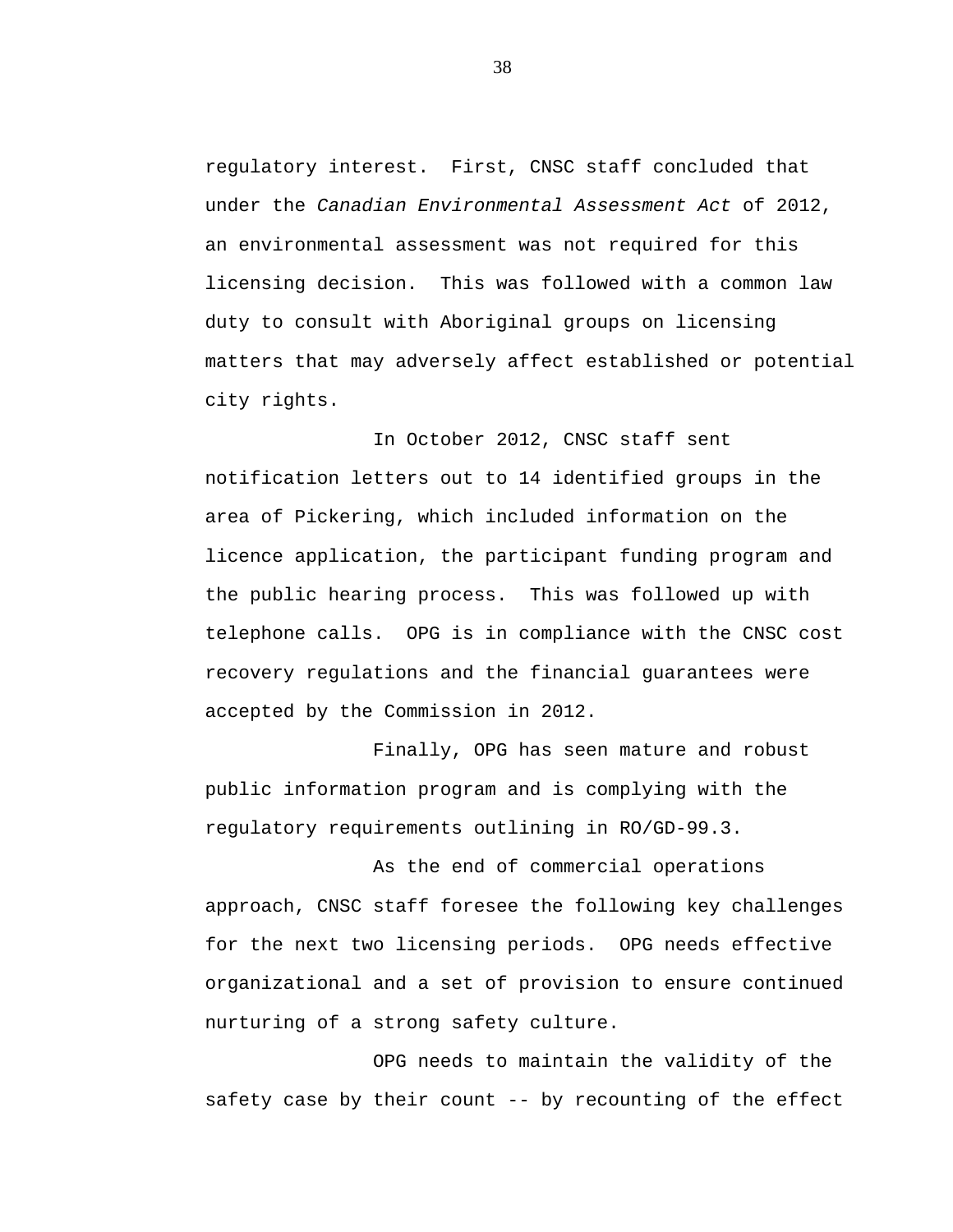of aging systems and components.

OPG must upkeep the fitness for service of the plant. And OPG must continue to apply lessons learned from events such as the Fukushima Daiichi accident or/and improving initiatives.

After OPG public announcement in 2010 that Pickering B would not be refurbished and in anticipation of these challenges, CNSC staff developed and established regulatory expectation and requested OPG to prepare an end of life plan to ensure the safe transition from operations to safe storage. The end of life line -- end of life plan is discussed in the following slides.

This plan is divided into four plans as represented by the dashed line showing in the timeline above. They are: the continued operations plan is the integrated improvement plans related to the operations beyond design life of the pressure tubes of the units. This applies to Pickering B only as Units 1 and 4 in Pickering B were retubed and they are not approaching the end of design life.

The sustainable operations plan describes the arrangements and activities required to demonstrate safe and reliable operation to be maintained until all Pickering units are permanently shut down. Destabilization activity plan describes the activities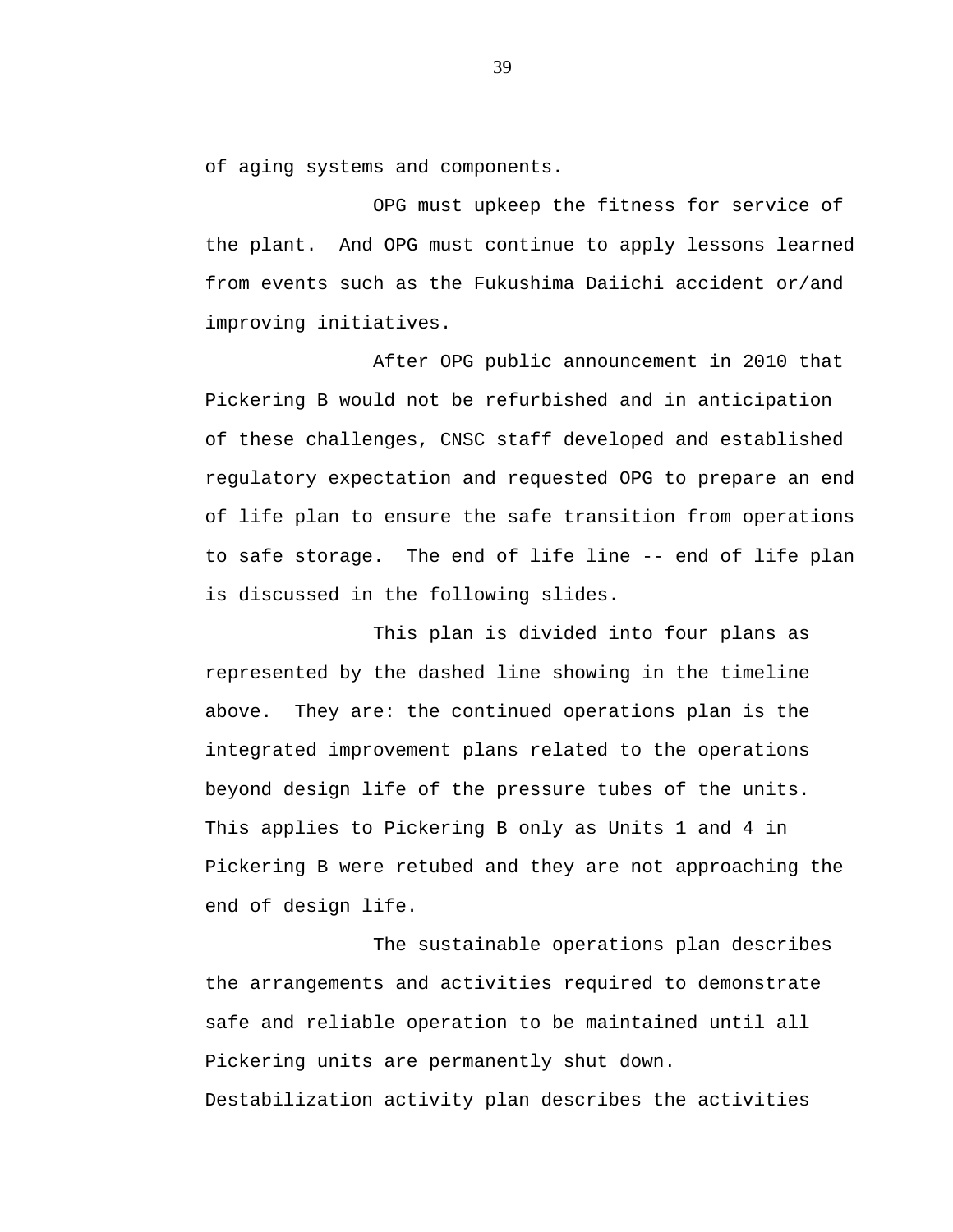required to transition to the safe storage state. And the safe storage plan describes the activities required to be in place for that phase. The radar on this life illustrated currently projected end of life -- end of commission operations.

CNSC staff developed a regulatory oversight plan to follow the continued operations of Pickering and its transition to end of life. OPG is expected to continue maintaining a strong safety case at Pickering during this period and to ensure adequate safety and control measures for all activities under the operating licence.

CNSC staff are satisfied that OPG's continued operation plan and sustainable operations plan provide assurance that regulatory requirements will be met during this period.

And the end of life consolidated is contained in the licence conditions handbook. In addition, by June 2013, an administrative protocol will be established between CNSC and OPG for clarity regarding CNSC staff expectations and requirements. CNSC staff proposed one specific condition for end of life as described in the supplemental CMD-13 page 28.

In May 2010, CNSC staff communicated clear regulatory criteria and expectations to OPG on the effects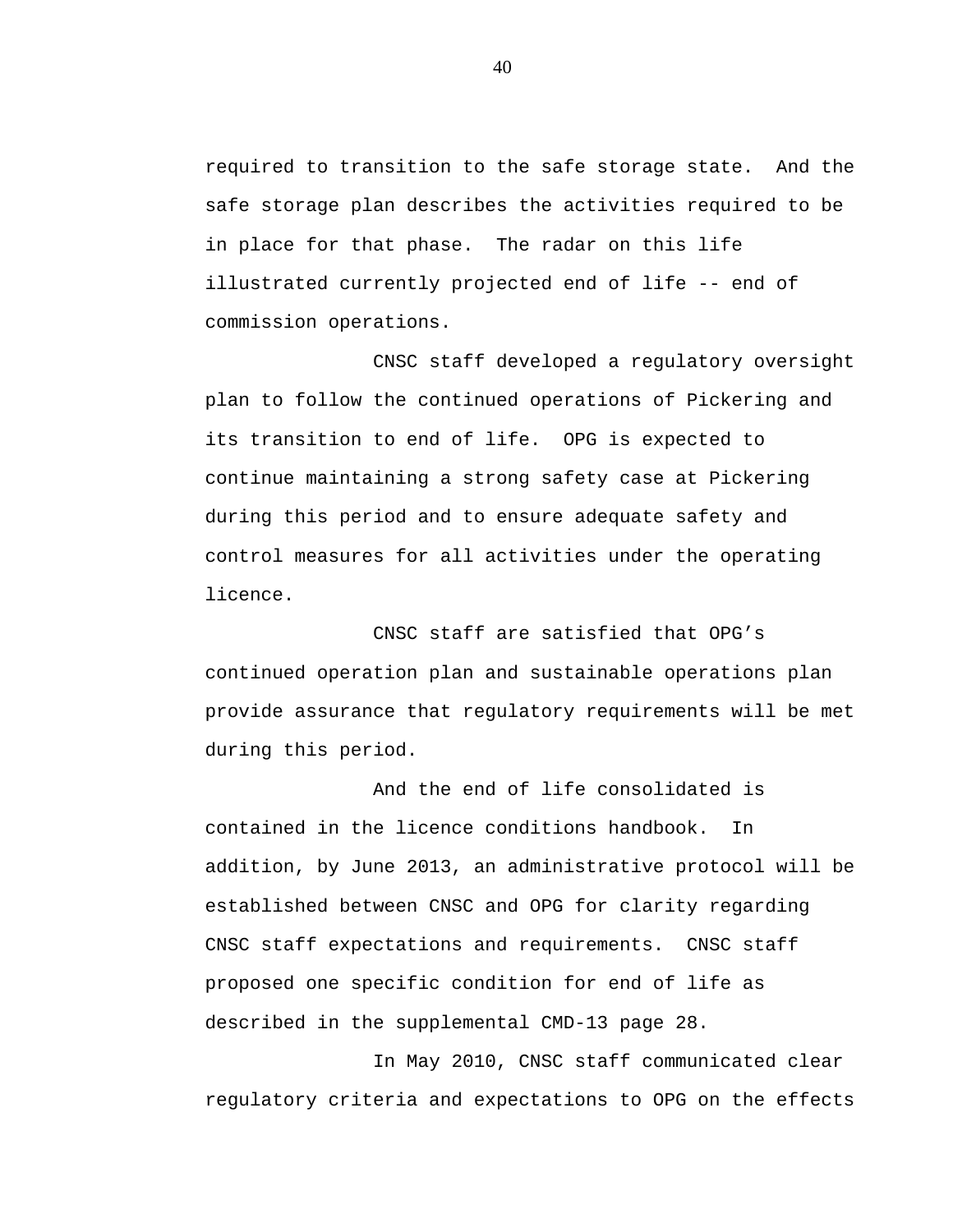of plan aging and validity of safety analysis assumptions. RV-334 which is what's issued in June 2011 is included in the proposed licence.

For Pickering B, specific aging issues related to the operation of the pressure tubes beyond the assumed life are being addressed via the fuel channel life management project. This project was initiated in 2009 between OPG, Bruce Power and AECL to provide a clinical basis to support safe operation of the pressure tubes beyond its originally assumed assigned life.

OPG's integrated aging management program meets the requirements specified in RV-334. OPG has also established life cycle management plan with a long-term perspective outlook for major components such as feeders, steam generators, reactor components and fuel channels.

As part of the Pickering B continued operations plan, OPG completed condition assessments to demonstrate feasibility of operating the units until 2020 and beyond.

OPG has completed most requirement of the fuel channel life management project but there is still some outstanding work. This is a subject of the proposed regulatory point we are referring to in the next light.

To begin, I'd like to draw your attention to the dashed lines of the figure. The blue dashed line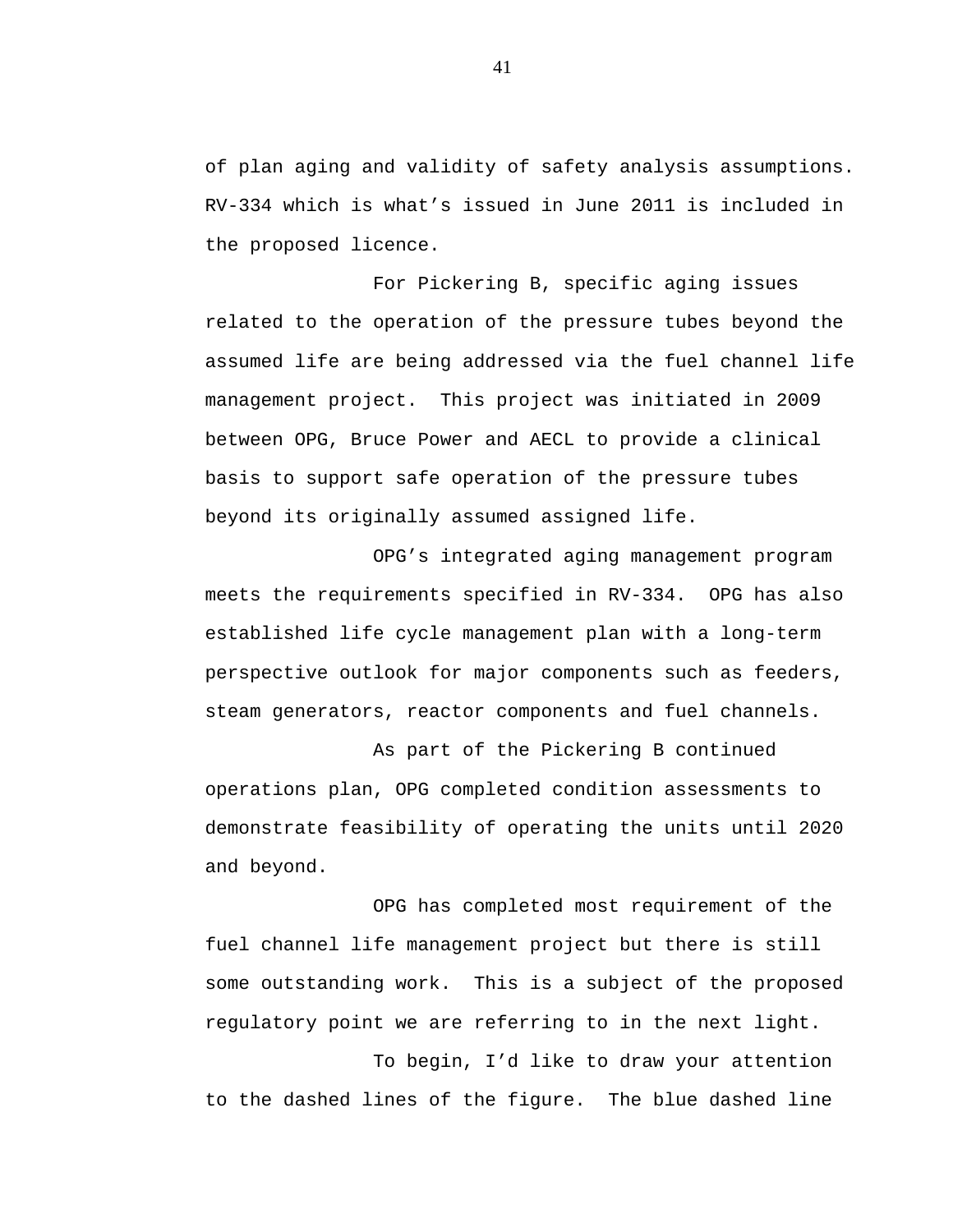illustrates the point in time when the pressure tubes of the lead unit -- unit number 6 of Pickering -- will reach the assumed design life of 210,000 effective full power hours. Up until that time, the current licence and basis for the pressure tubes of that unit applies. The blue diamonds represent the time when each of the units will reach the same point.

To operate after that point, OPG needs to demonstrate through the results of the fuel channel life management project, fitness for service of the pressure tubes beyond its original assumed design life. The results of this project must first develop and propose improved models to predict fuel channel conditions beyond the next operating cycle. This needs to be supported by research and development currently in progress.

And second, provide an augmented periodic inspection program to confirm to actual material that data collected during outages the prediction of the models until the final shutdown dates of each unit.

OPG is targeting to demonstrate that they can operate the Pickering B fuel channels up to 247,000 effective power hours. The black diamond represents time by which –- by when each unit will reach that point. The black dashed line shows the time for the lead unit, Unit 6.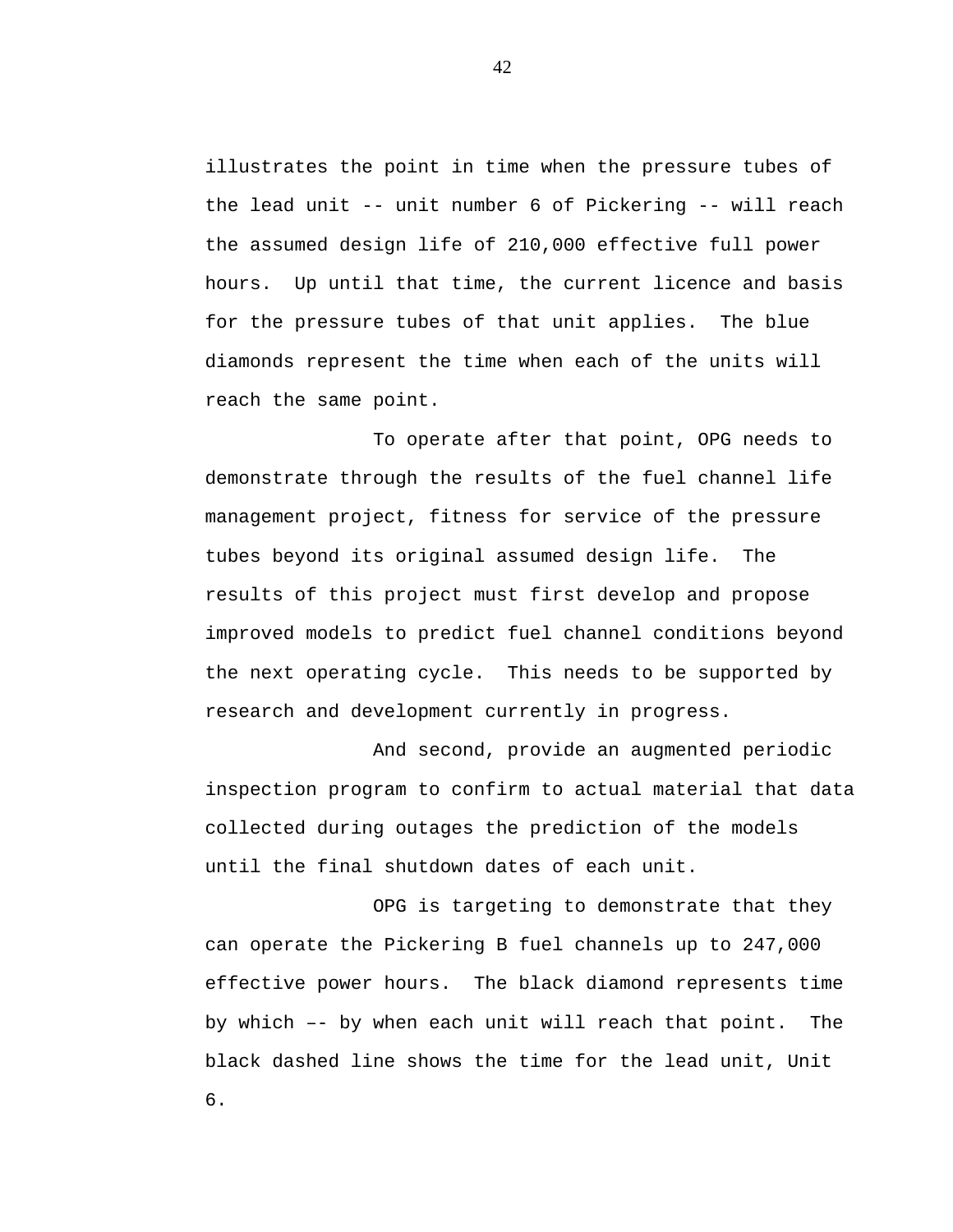The improvements in the modeling and periodic inspection programs, if accepted by the CNSC staff, will perform the new licensing basis. The proposed four points is to ensure that before OPG operates beyond the current licensing basis, OPG meets the prerequisites listed in Section 16.3 of the LCH, i.e. comply with the new licensing basis.

And as we noted that OPG target may change to either a lower number or a higher number depending on the final results, an improved model is developed under the fuel channel life management project.

As part of the licence application, OPG was required to submit a comprehensive decommission strategy. CNSC requirements regarding decommission are set out in the CSA standard N294-09, entitled "The Commission of Facilities Containing Nuclear Substances". The standard covers all phases of the decommissioning.

Environmental assessments may be required, depending on the activities conducted in the various phases of the execution of the decommissioning.

OPG proposed to remove both the fuel and heavy water from all reactors when the units have reached the end of commercial operation, and then place the units in permanent safe storage by 2023, during the last operating licence.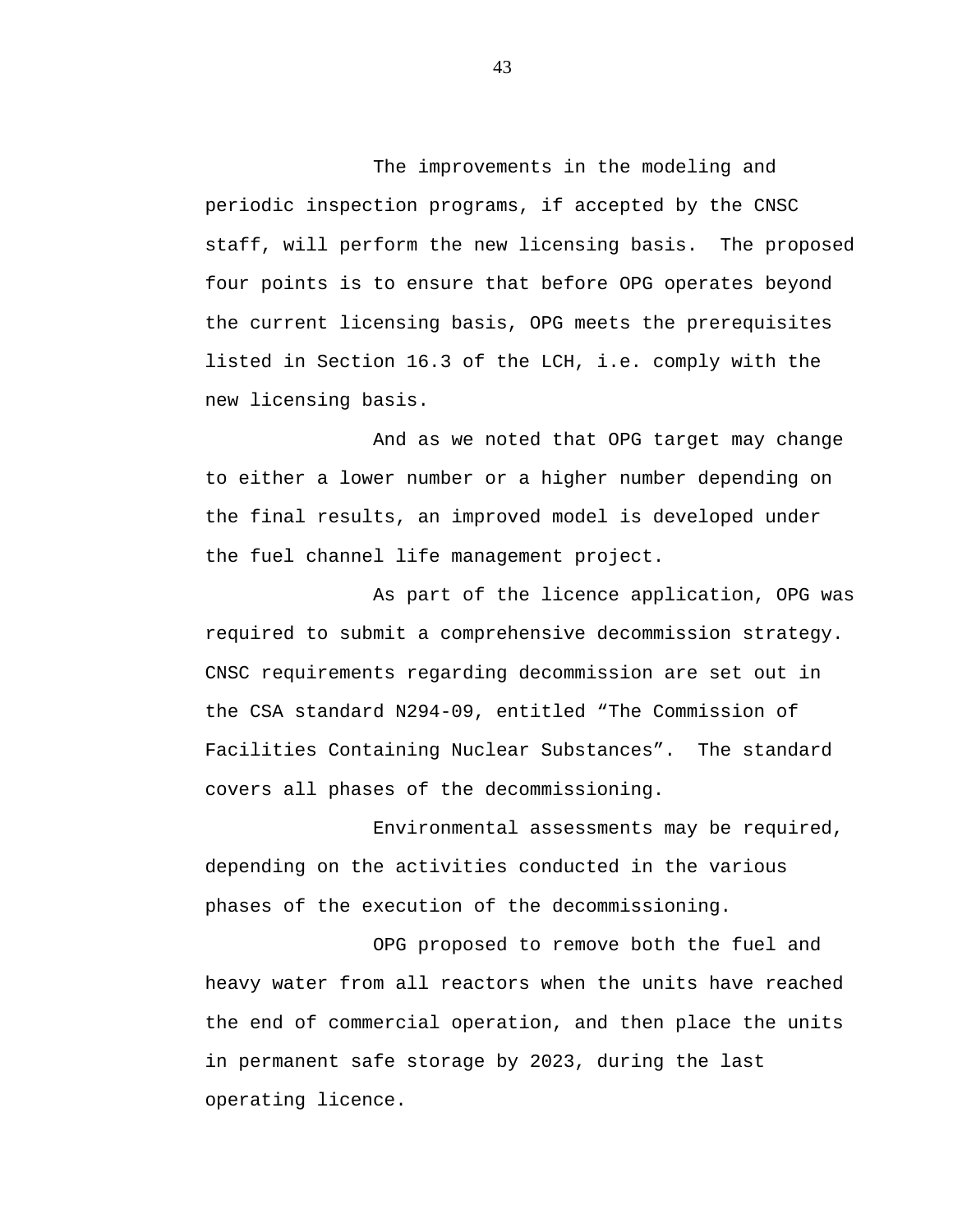OPG strategic plans defer decommissioning of Pickering. The strategy involves touch and monitoring of the reactor and station for 30 years following by dismantling, demolition and site restoration. The post shutdown activities would be carried out in the first stages shown on the slide, covering the period from 2020 to 2065.

The detailed plans for the first stages will need to be developed for CNSC staff review and acceptance well in advance of initiation of this stage. When site restoration is completed, OPG

could apply for a licence to abandon.

I will now pass the presentation over to Dr. Rzentkowski who will discuss the proposed licence, the conclusions and the recommendations.

**MR. RZENTKOWSKI:** Thank you, Mr. Santini.

The proposed operating licence follows the simplified format adopted for all nuclear power plants. It includes standard licence conditions that make reference to licensee programs and are aligned with the CNSC safety and control areas.

The standard operating licence has evolved over the past four years as a result of lessons learned. Specifically, references to licensee documents have been replaced with documented policies and programs and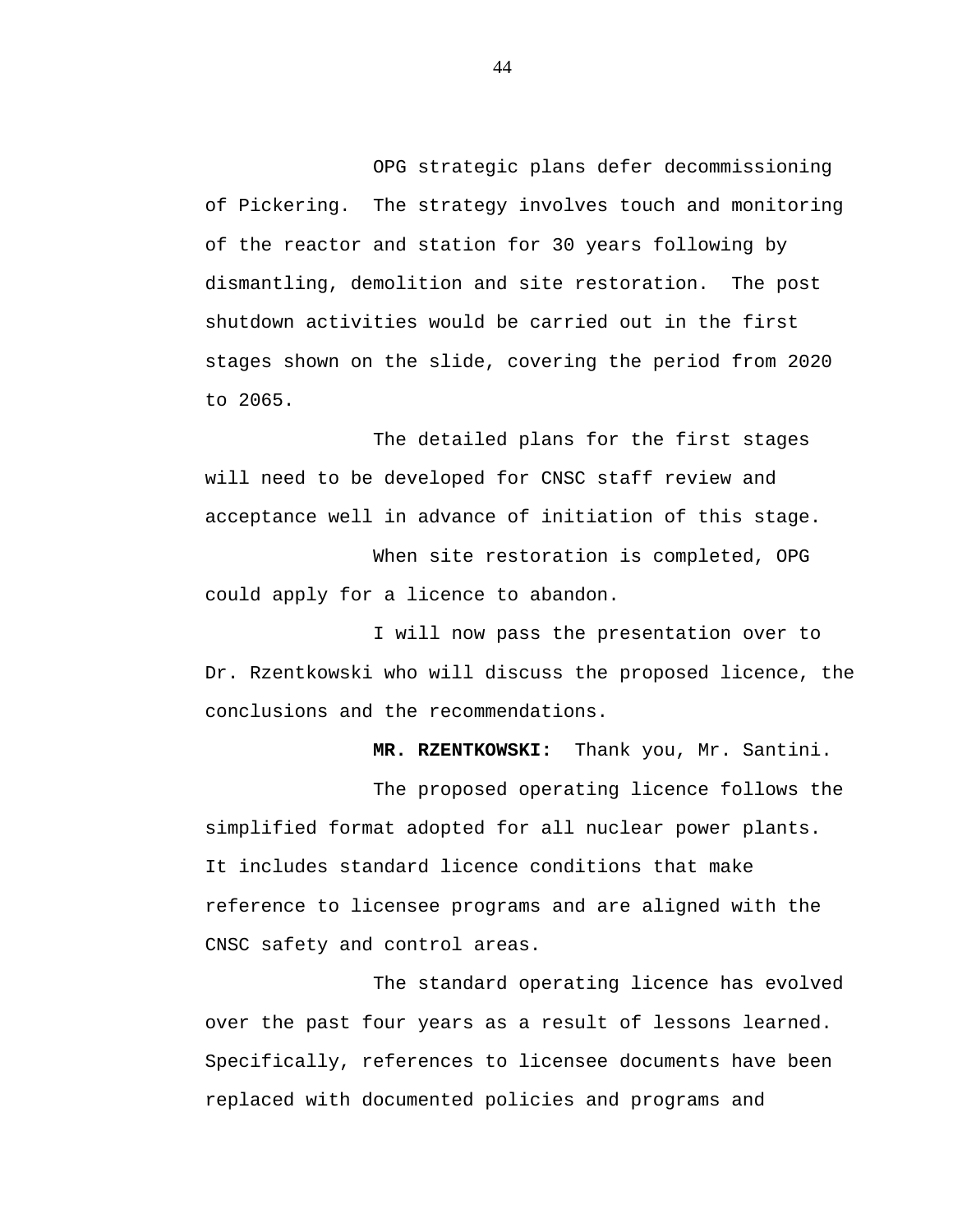specific CNSC regulatory documents and CSA standards, thereby, giving the Commission more control over the licensing basis of a licensed facility.

The operating licence include also sitespecific licence conditions that cover the following activities: production of Cobalt-60, implementation of continued operation and sustainable operation plans, and a regulatory hold point.

The prerequisites for releasing the hull point are described in the Licence Condition Handbook.

It is important to note that the proposed operating licence and associated Licence Condition Handbook reflect the continuous nature of safety improvements for Canadian nuclear power plants as described in the next slide.

In the spirit of continuous improvement, 10 new CNSC regulatory documents and industry standards have been added to the proposed operating licence.

Full implementation of these new requirements is required of OPG upon the issuance of the licence by the Commission with the exception of CSA N288.4 and CSA N290.15. In these two cases, the implementation strategies are described in the Licence Condition Handbook.

In the case of regulatory documents RD-310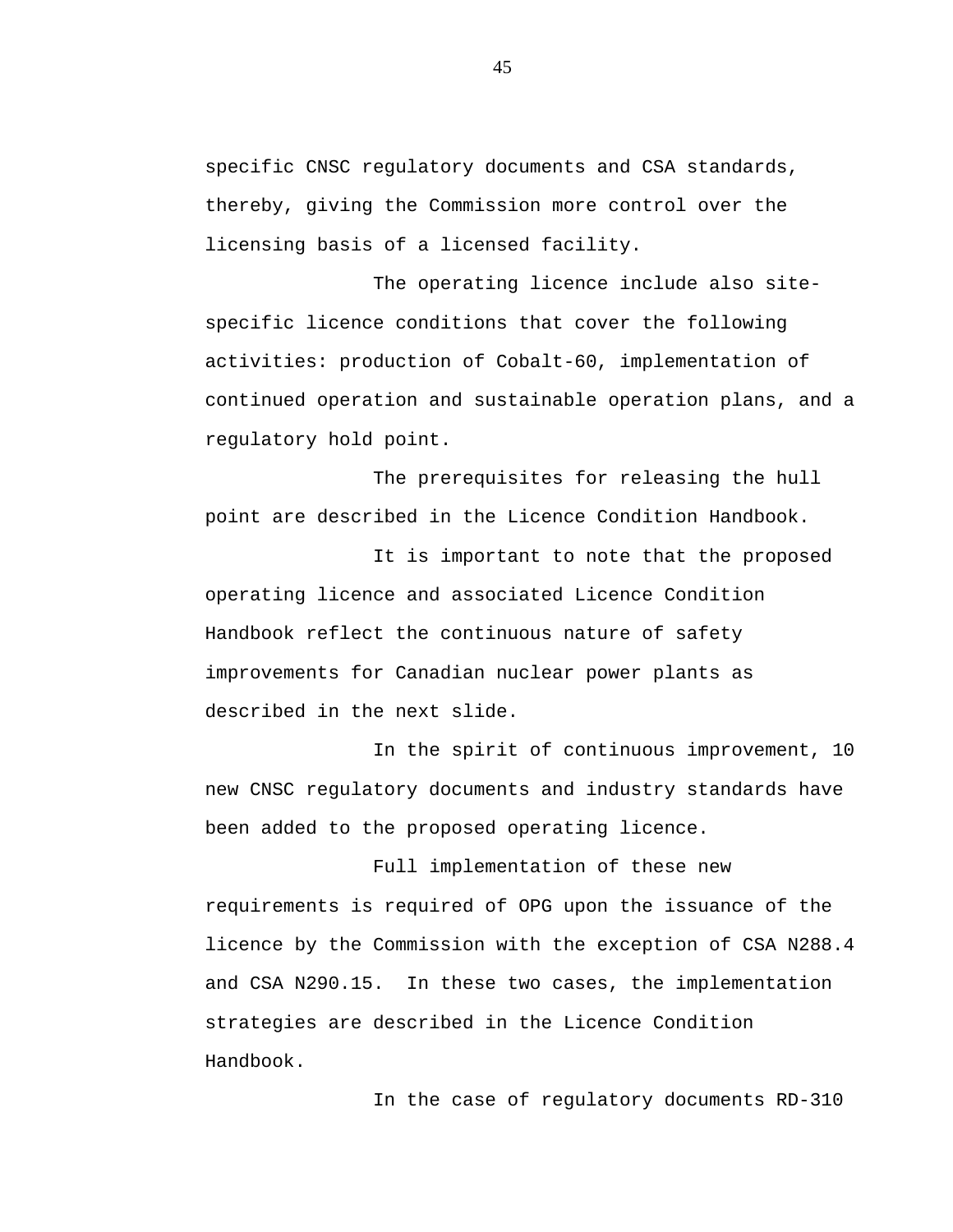entitled "Safety Analysis for Nuclear Power Plants", OPG is required to gradually reanalyse the safety case using new requirements as part of the safety report updates.

The detailed implementation plan will be submitted in April 2013.

I would like to emphasize, however, that the Pickering's existing safety case was developed under strict rules to ensure safety of all operating reactors.

Based on the assessment of OPG's safety performance, CNSC staff concludes that OPG is qualified to operate the Pickering nuclear generating station and will make adequate provision for the protection of the environment, the health and safety of persons, the maintenance of national security and measures to implement international obligations to which Canada has agreed.

Furthermore, CNSC staff concludes that an environmental assessment is not required for the renewal of the Pickering nuclear power reactor operating licence.

I would now like to provide CNSC staff's overall recommendations before closing.

In regards to OPG's request for a licence renewal of Pickering, CNSC staff recommends that the Commission renew the operating licence with an expiry date of June 30<sup>th</sup>, 2018, and accept the delegation of authority as set out in CMD 13-H2.A.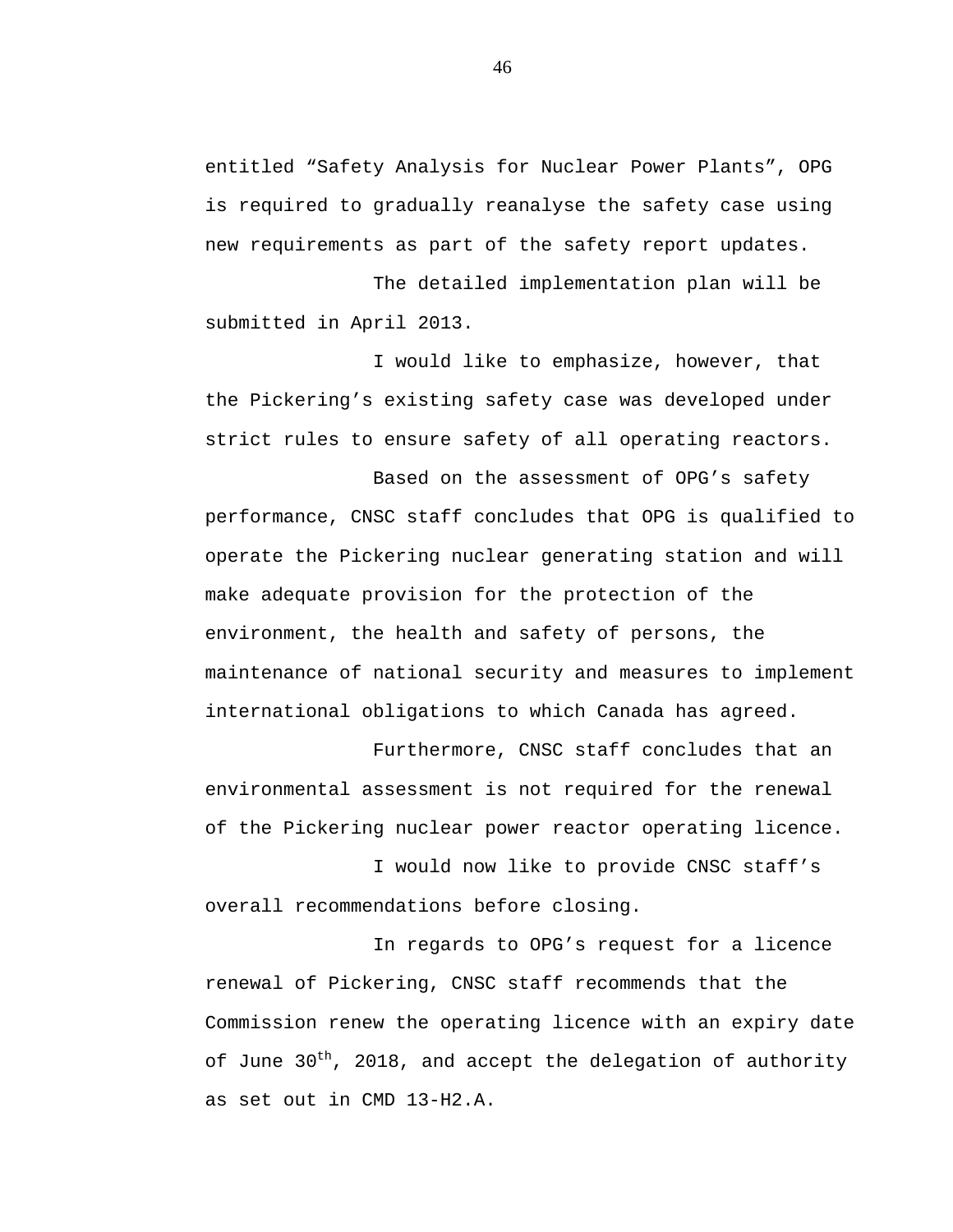CNSC staff also recommend that the Commission consider the Licence Condition Handbook in the decision to renew the operating licence.

In closing, I wish to reiterate that Pickering is operating safely and does not pose a significant risk to the health and safety of Canadians or to the environment.

OPG has also implemented adequate safety measures to continue operation of the Pickering nuclear generating station until its shutdown scheduled for 2020.

Thank you, Mr. President and Members of the Commission for your attention.

We are now ready to respond to any questions the Commission may have.

**THE CHAIRMAN:** Okay, thank you.

Thank you very much.

I'd like for us to do kind of one round then maybe get some of the -- some of the expert -- other ministries maybe engaged here and we'll go for as many rounds as we need to go to fulfill all the -- to get all the answers for questions we want.

So maybe kind of two questions for Commissioners for the first round.

Dr. McDill?

**MEMBER MCDILL:** Thank you. Two questions.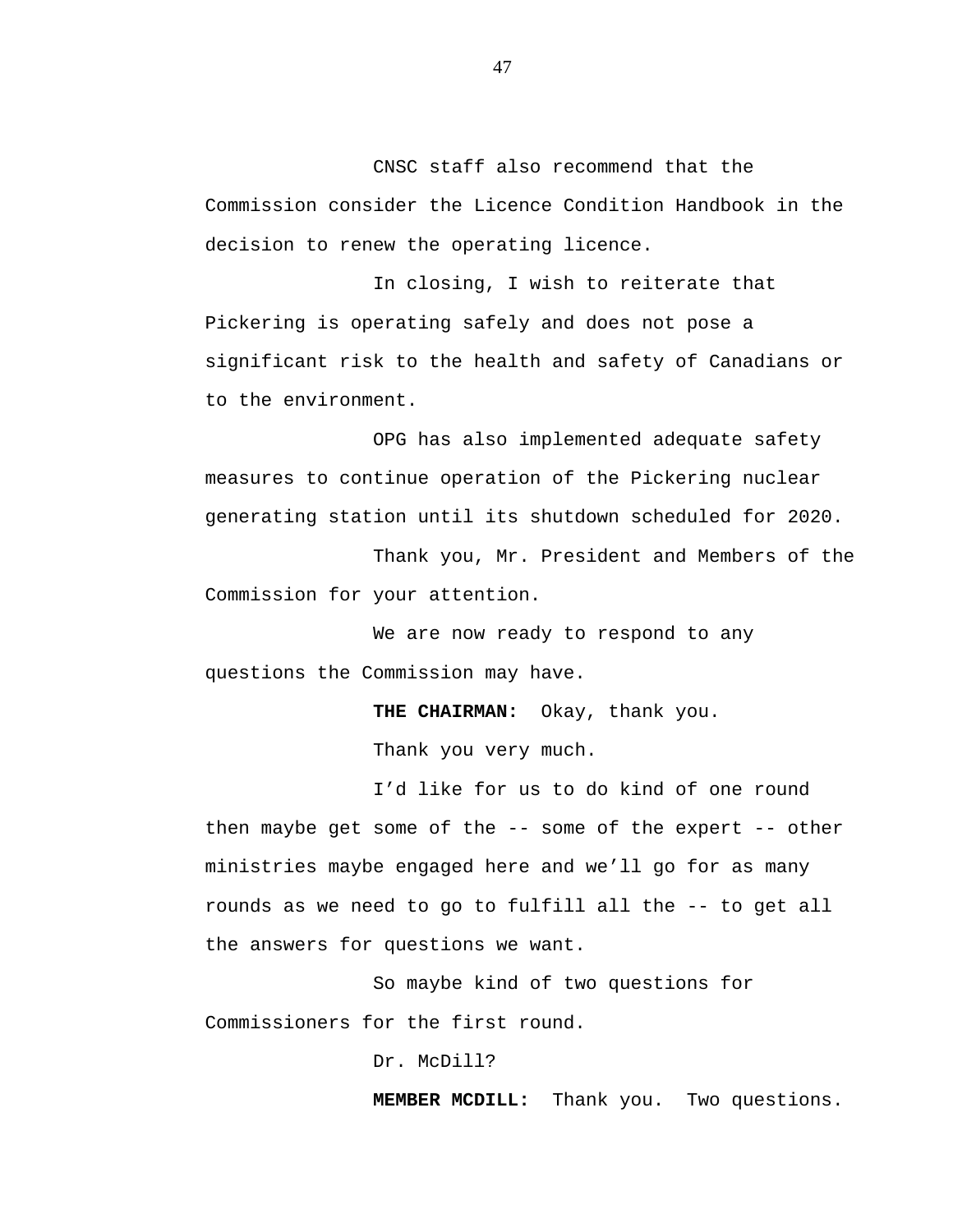Okay.

I think a good place to start then would be with the experts or ministries who are online. Maybe we could start with asbestos and find out a little bit more about what's going on, when the root cause will be available and if that will be before Day 2?

**THE CHAIRMAN:** Okay, so I think this is a hint for Mr. Kontra to fill in. I understand you actually have a little presentation you can make.

Sorry, I'm talking about the wrong person here. Sorry about that.

This is the Ministry of Labour and it's Mr. Doehler.

**MR. DOEHLER:** Yes, thank you, Mr. President.

For the record, it's Lothar Doehler, I'm the Manager of the Ministry of Labour's Radiation Protection Service.

And if my slide presentation is up, we can start on the first page.

I want to thank the Commission for the opportunity for the Ministry of Labour to present their health and safety enforcement statistics and environmental radiation monitoring results for the Pickering nuclear power plant. And I'll be summarizing the last five years.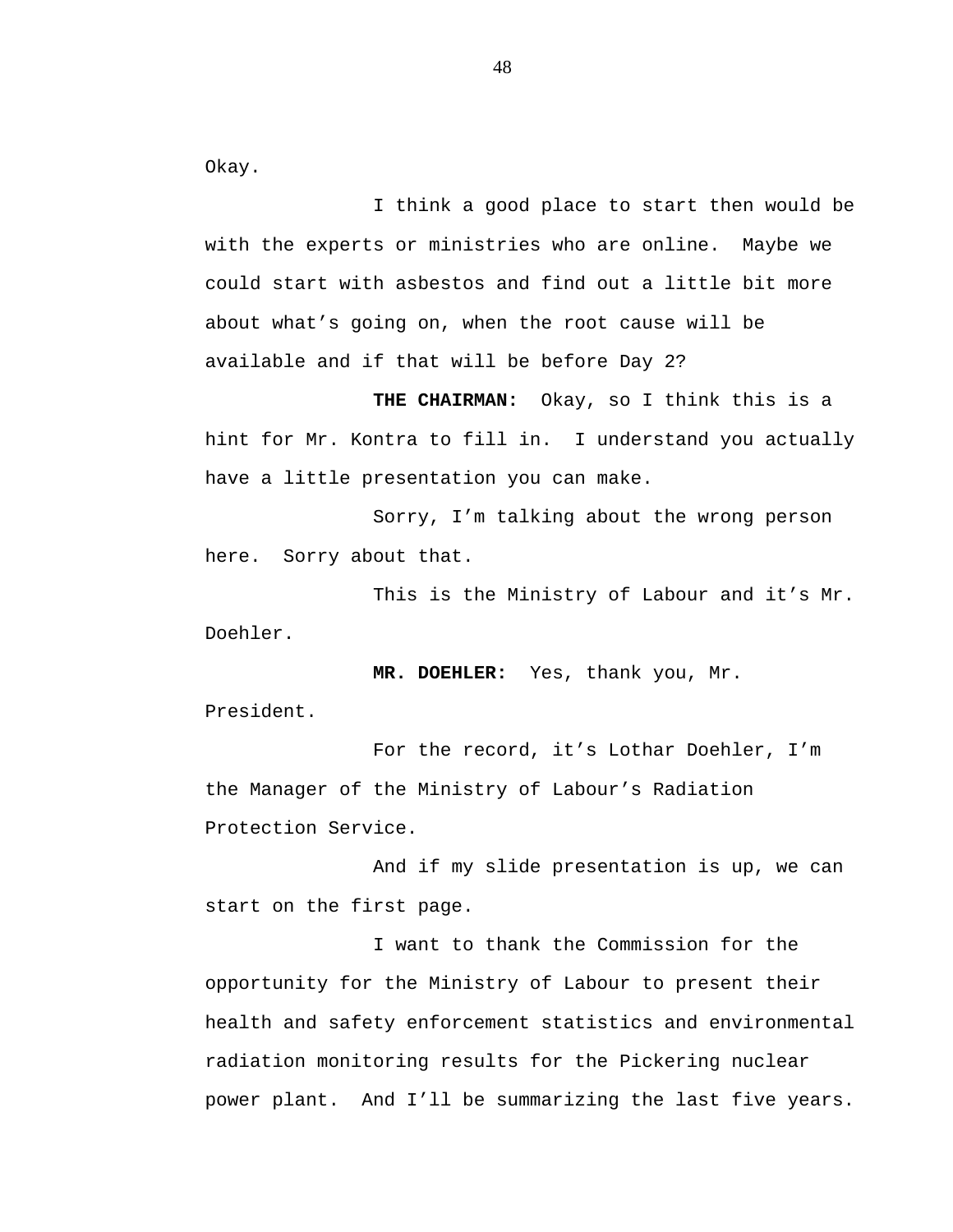And I want to emphasize that the data is for the last five fiscal years, up to  $--$  up to March  $31^{st}$ , 2012 and that's why the discrepancy exists between a number of orders issued on the asbestos issue.

In past hearings, I've described the Memorandum of Understanding that exists between the Ministry of Labour and the Canadian Nuclear Safety Commission which clarifies each of our roles and responsibilities as regulators to protect workers at Ontario's nuclear power plants.

Going to Slide 2, these are general health and safety statistics for the Pickering nuclear power generating station for the past five years. And as you can see, the totals -- there were 44 field visits, all but one of them being reactive and the fact that there's only one proactive inspection suggests that the Ministry of Labour considers the Pickering nuclear power plant to be a relatively safe workplace.

In total, there were 18 orders issued, no fatalities, and five critical injuries. And I do have the description of what we consider to be a critical injury, if anyone wants to know afterwards.

Going to the third slide, this is a map of our monitoring -- environmental monitoring sites. We've now switched from enforcement to environmental radiation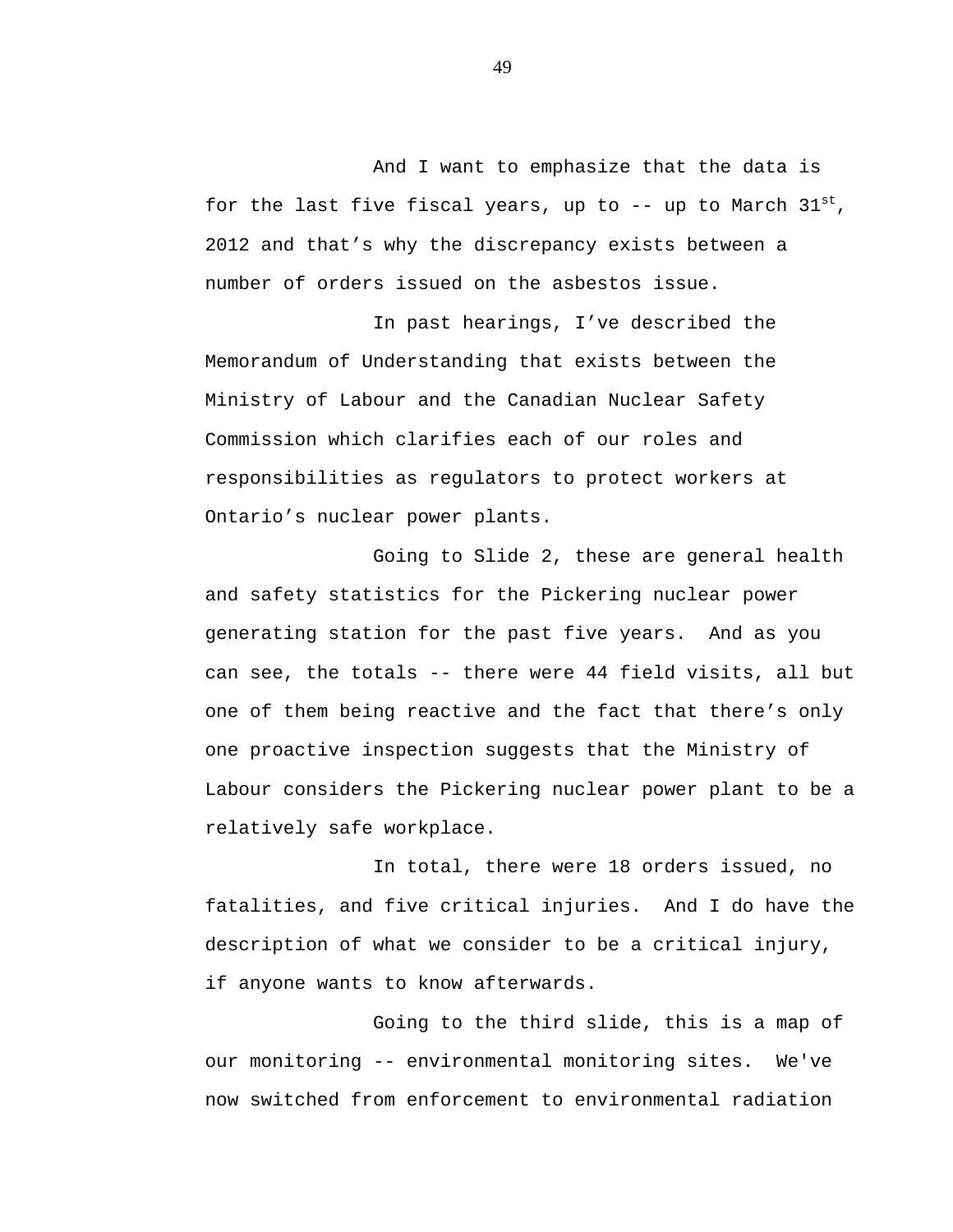monitoring, which our laboratory does. We have 21 fixed monitoring sites around all the nuclear power plants, seven being around the Pickering site. And the various icons represent different types of samples that we pick, including air particulate, tritium in air, precipitation, drinking water, surface water, and we also analyse milk samples taken by the dairy farmers of Ontario.

So going to Slide 4, the results of all surveillance results over the past five years indicate that the prescribed limits have never been exceeded. In fact, all our measurements indicate that they are well below a concentration that would result in a committed, effective dose of 0.1 millisieverts to the public, either from inhalation or ingestion.

Now, the 0.1 millisievert is our actual reporting level. The actual levels are much below that. I've worked out the average to be 0.46 microsieverts per year mainly attributed to tritium and with a decreasing trend, as Mr. Santini has already mentioned.

So there's absolutely no attributable health and safety risk from any emissions from the Pickering generating stations. And in case there is a discrepancy between 0.46 microsieverts per year and other agencies results, you have to keep in mind that our sites are just outside of the site boundary. So these represent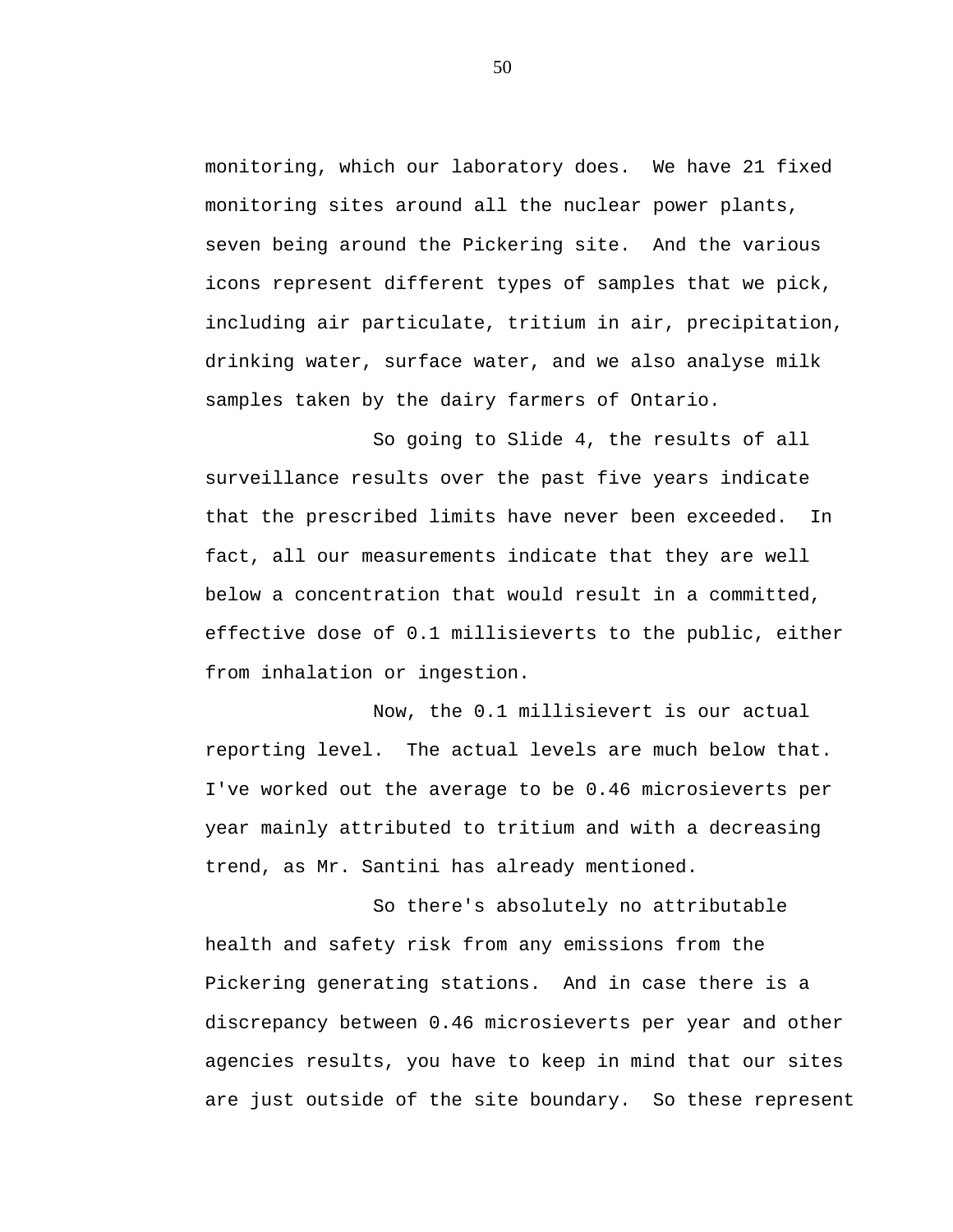a maximum level. Realistically, there would never be anyone living that close to the reactor site.

So in closing, Slide 5, the Ministry of Labour continues to work with the CNSC to ensure the safety of Ontario's nuclear power plants.

And I guess at this point, I should give you an update on the asbestos issue. As Mr. Santini mentioned, there were six orders issued in October of last year, and I just spoke with the regional manager yesterday, and he assures me that all but one of the orders has been complied with. The remaining order has to do with training, and OPG has proposed additional information to provide to their workers. And so the inspector involved with the case has examined the additional information and has ruled that current training will be sufficient to comply with the order once it is rolled out to all the appropriate workers.

Thank you. That's the end of my presentation.

**MEMBER McDILL:** Thank you. So maybe I could pass it then to OPG just to top up a little bit on when the training will be rolled out and whether this information will be available for Day Two.

> **MR. JAGER:** Glen Jager, for the record. In the case of asbestos, we did complete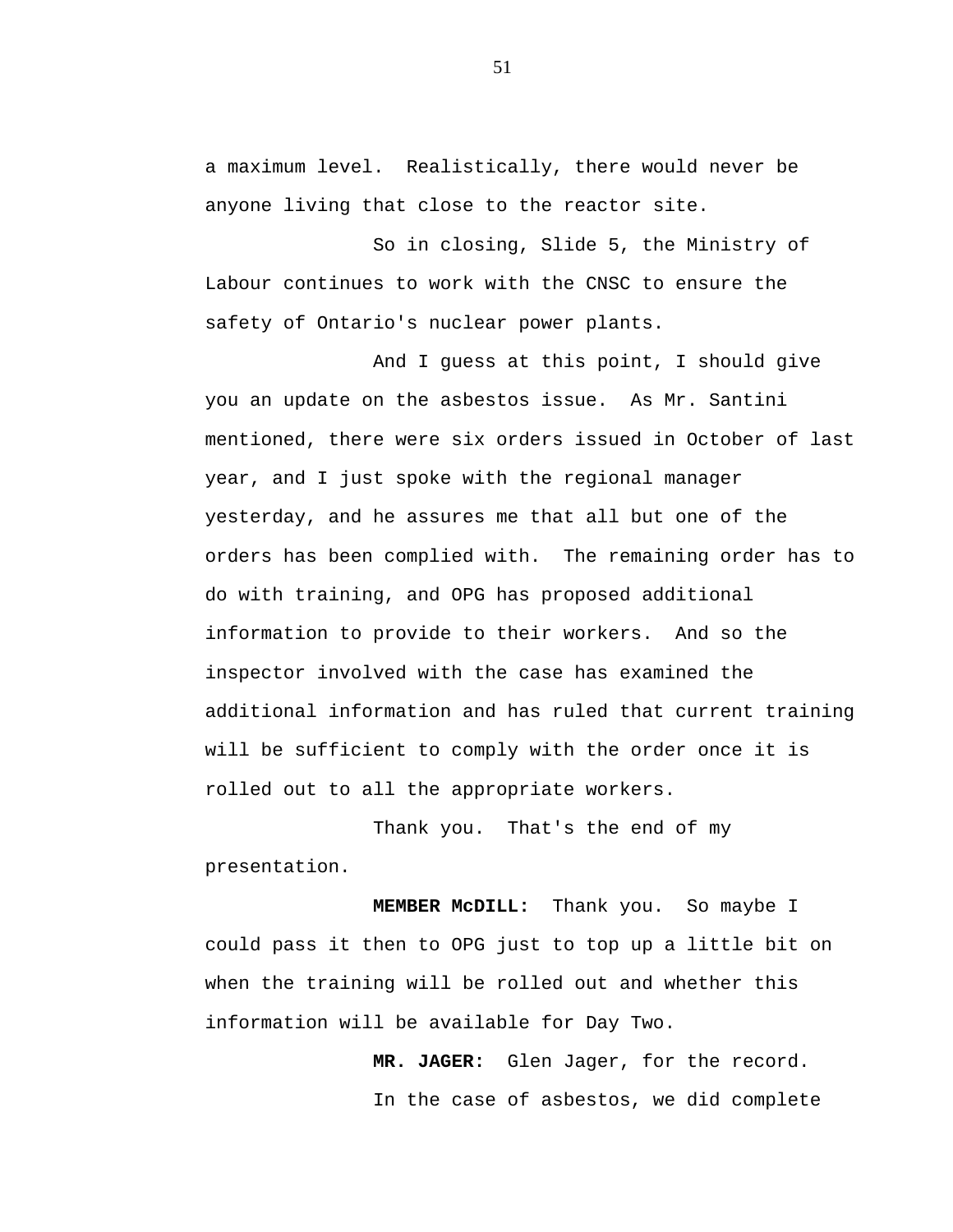all the initial awareness training. This was training provided to any employee, contractor or worker that has access to the Pickering Power Plant. That training was to provide general awareness, actions to be taken, and reporting on asbestos. And that has had good effect. We've seen a lot greater awareness out of our employees and identification of asbestos hazards. So we're seeing really good results from that.

There is additional training that is planned to provide more specific information to employees as to how they can identify and determine exact locations of asbestos, how to manage it properly, and we're setting up a very detailed system to enable employees to do that. So that is in progress. The system has actually been implemented, and the training will follow to allow employees even greater ability to safely manage the hazards.

In the case of the root cause, the root cause pertains to an event where employees were removing gasket material from a turbine generator surface during the outage, did not follow the accepted work practices for that, and created an asbestos hazard. The root cause is in progress as is the follow-up to that particular event, and it will be available for Day Two. We can discuss it more fully at that time if the Commission wishes.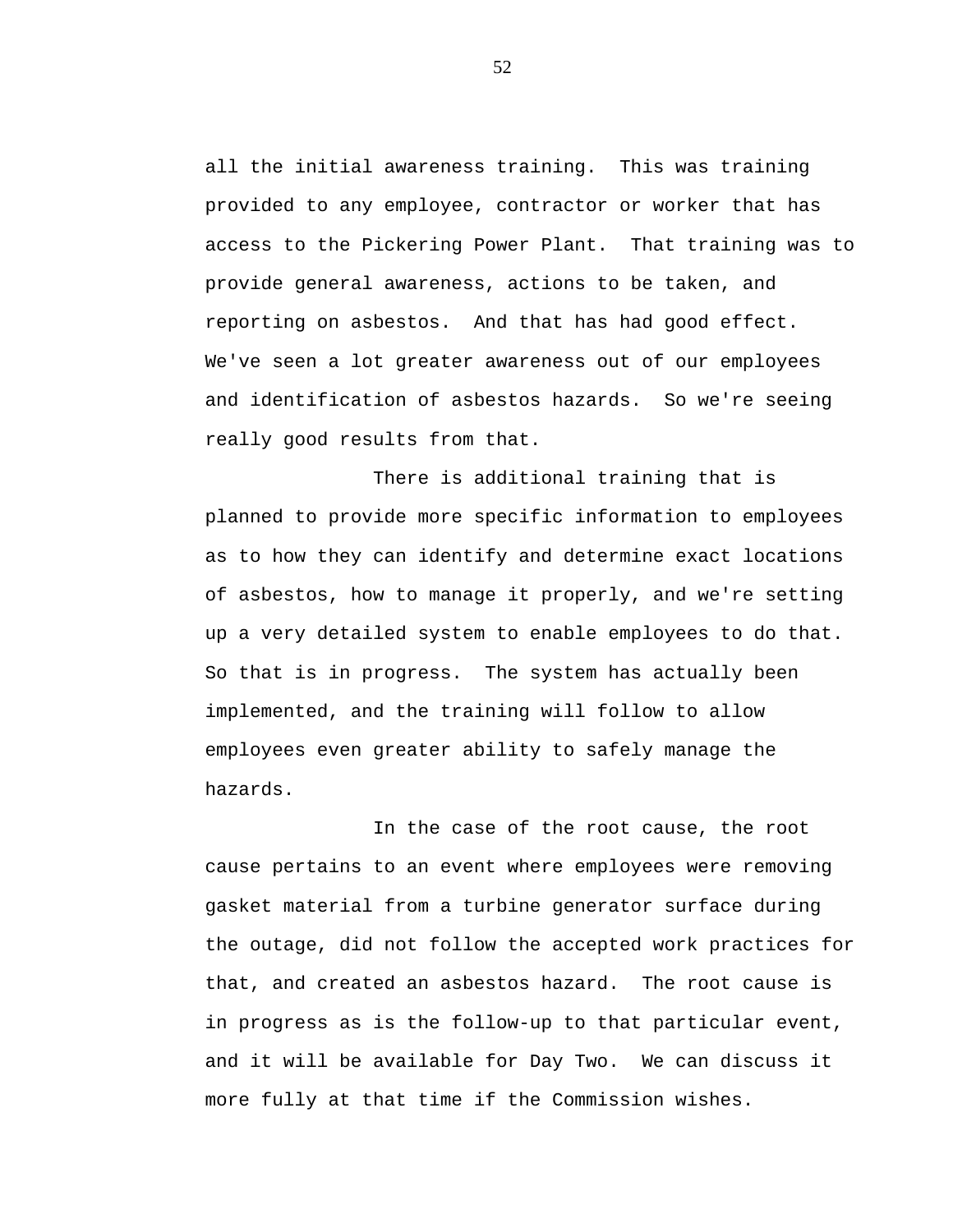**MEMBER McDILL:** Thank you. Does staff want to add anything to that?

**MR. SANTINI:** Miguel Santini, for the record. Just to reiterate what Mr. Doehler mentioned, we are working very closely with the Ministry and supporting them in their visits. Because as you know, protection of the workers is also -- is part of our mandate but we are trying to avoid as much overlapping as possible, as per the -- mandated by the Memorandum of Understanding between the two organizations.

**MEMBER McDILL:** Thank you. It's good to see collaboration like that.

My second question in this round relates to the black deposits, and my understanding is that OPG has requested the 3 percent be lifted and staff has not yet, I believe, lifted that.

So could we have a little bit more discussion on that please? What are the deposits? I understand where they're coming from. I think I understand some of the issues but in terms of this 3 percent and when it comes off and that kind of issue, I'd like a little more discussion please.

**MR. RZENTKOWSKI:** Thank you for this question. Greg Rzentkowski, for the record.

I would like to focus on the regulatory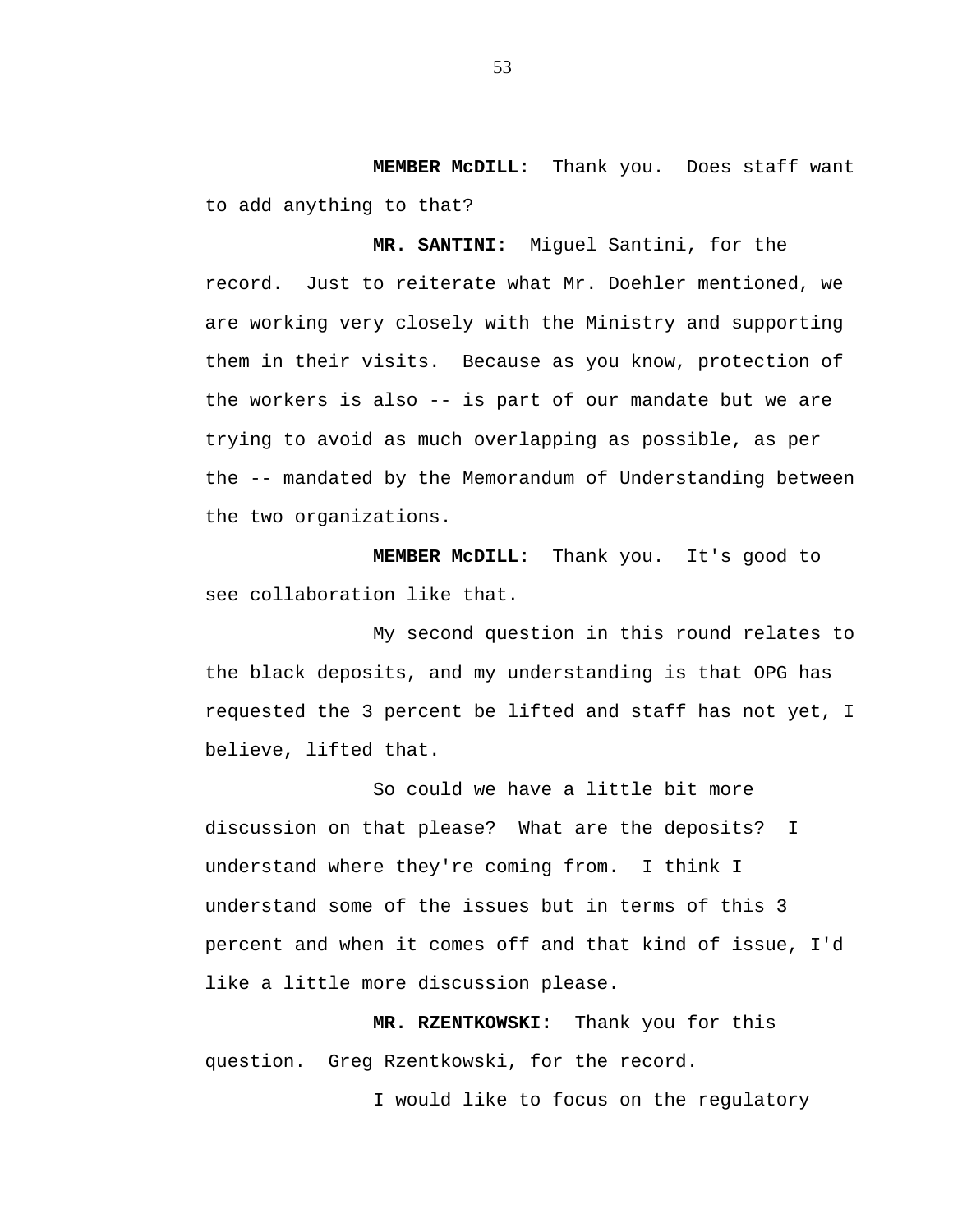aspect of your question first. We imposed the 3 percent penalty factor just before Christmas of the last year. The reason was that we were not absolutely sure that the underlying root cause is properly understood by OPG, and we were also not sure about the trends in the formation of those deposits on the fuel bundles in Unit 1.

From that point, we received additional information from OPG, which provides further clarification and a better understanding of the current situation. So this information is now under review from the technical standpoint. And it's possible that if it shows a clear understanding of that underlying root cause and also understanding of the trends in the heat transport system, this penalty factor will be removed, but we'll report on this during Day Two.

**MR. JAGER:** Glen Jager for the record.

Before I ask Carl Daniel to speak in more detail about the deposits on the bundle, I would say Unit 1 is currently shut down, still completing its plant outage and undergoing start-up activities. But when it does start up, we have controls in place to limit reactor power to 97 percent, as a licence condition.

The bundle deposits, we did see increased occurrence of deposits on Unit 1 last year. In response to that, we issued a technical operability evaluation to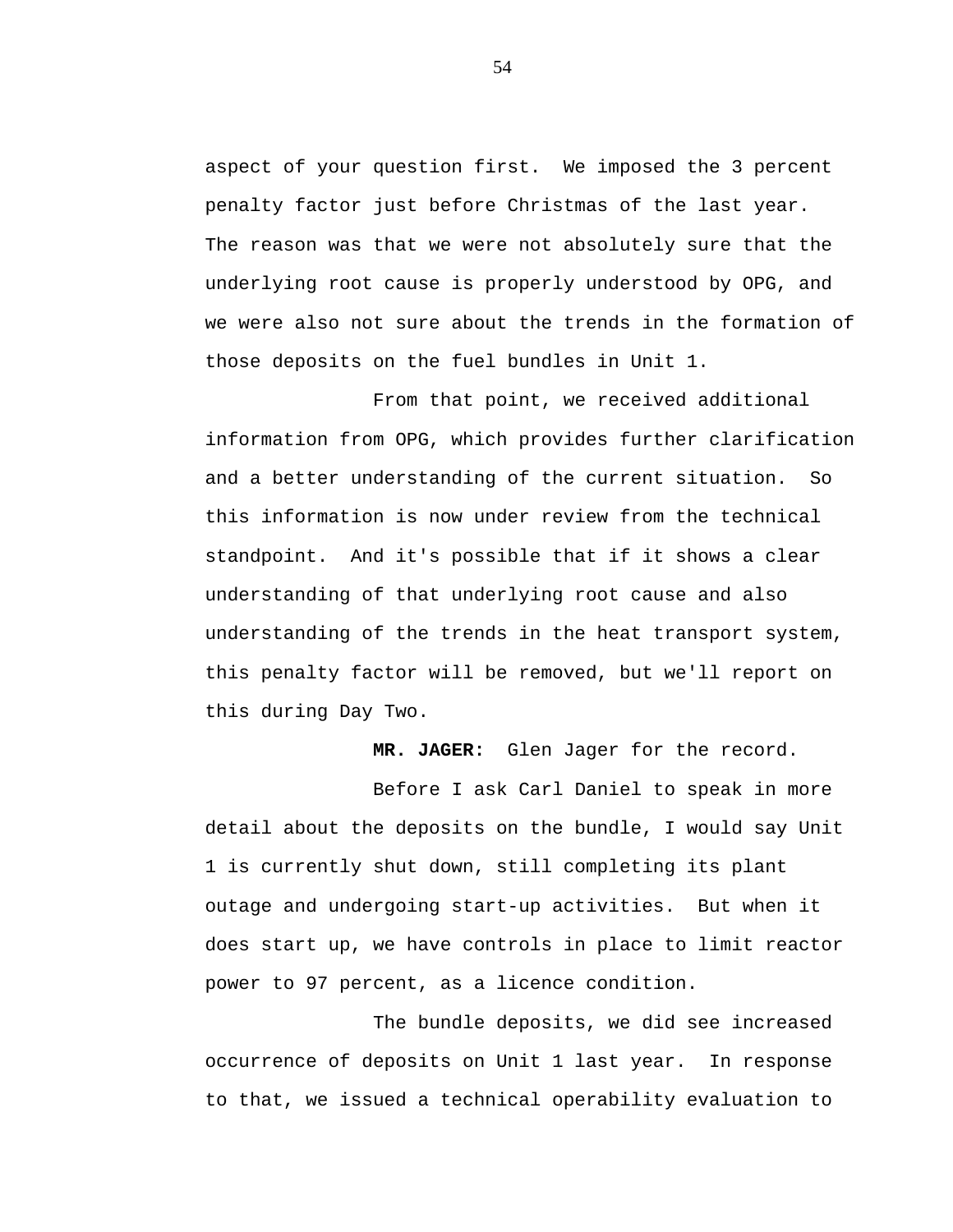evaluate the safety aspect and, as well, we initiated a team to examine the cause that was giving rise to these deposits to arrest and reverse the condition.

As mentioned in the CNSC presentation, we have done inspections of the bundles discharged from Unit 1 and have not found any effect on the fuel sheath or any condition that might affect the fuel sheath. In fact, Unit 1 has been operating defect-free and continues to operate defect-free. So it's performing very well from that standpoint.

The total analysis determined that there is not a concern for full power operation and we have submitted that to CNSC staff for their review, and we will continue to work to satisfy CNSC staff requirements in this area to restore full power operation.

And I'll ask Carl Daniel to speak about the specific condition arising from the bundle deposits and what we've determined from that.

**MR. DANIEL:** Carl Daniel, Director of Engineering, for the record.

We've examined in 2012 and 2013 36 bundles. On those bundles we have found that the deposit is spread around the bearing pads mostly to the rear of the bearing pads. The deposit is friable, as Mr. Jager has stated, which means it can be brushed off easily. When it is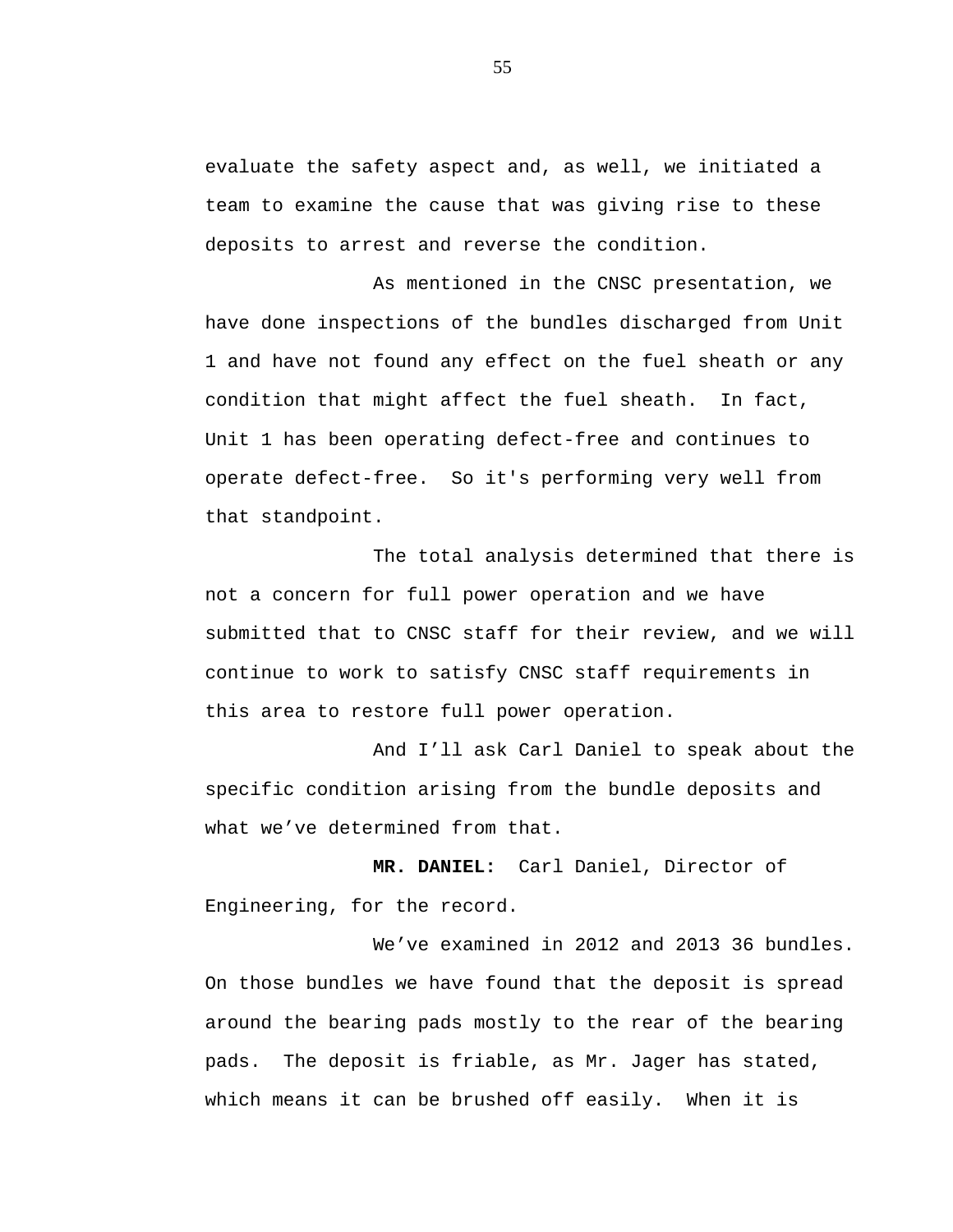removed we see no indication of corrosion under those bearing pads.

The plans for 2013 are to look at an additional 100 bundles or more from the unit and use that to confirm the trend.

**MEMBER McDILL:** If it should continue to happen what plans are in place? If it isn't controlled. I know you have plans to control it but is there a plan if it's not controlled?

 **CARL DANIEL:** There's two pieces to it. The first is to do the control which is to a number of things. First of all, we've increased purification. We've taken a look at what we believe is causing the deposit, which is corrosion during shutdown, and have increased the purification flow to clean up the system.

The second piece is the monitoring. We will continue to discharge and monitor the bundles and from that we'll be able to tell if the problem is getting worse, staying the same or getting better.

And based on those examinations we'd have to look at the action that we'd have to take beyond that.

**MEMBER McDILL:** And, staff, from a regulatory perspective ---

**MR. RZENTKOWSKI:** We have to be absolutely sure that the problem is understood and the trends are at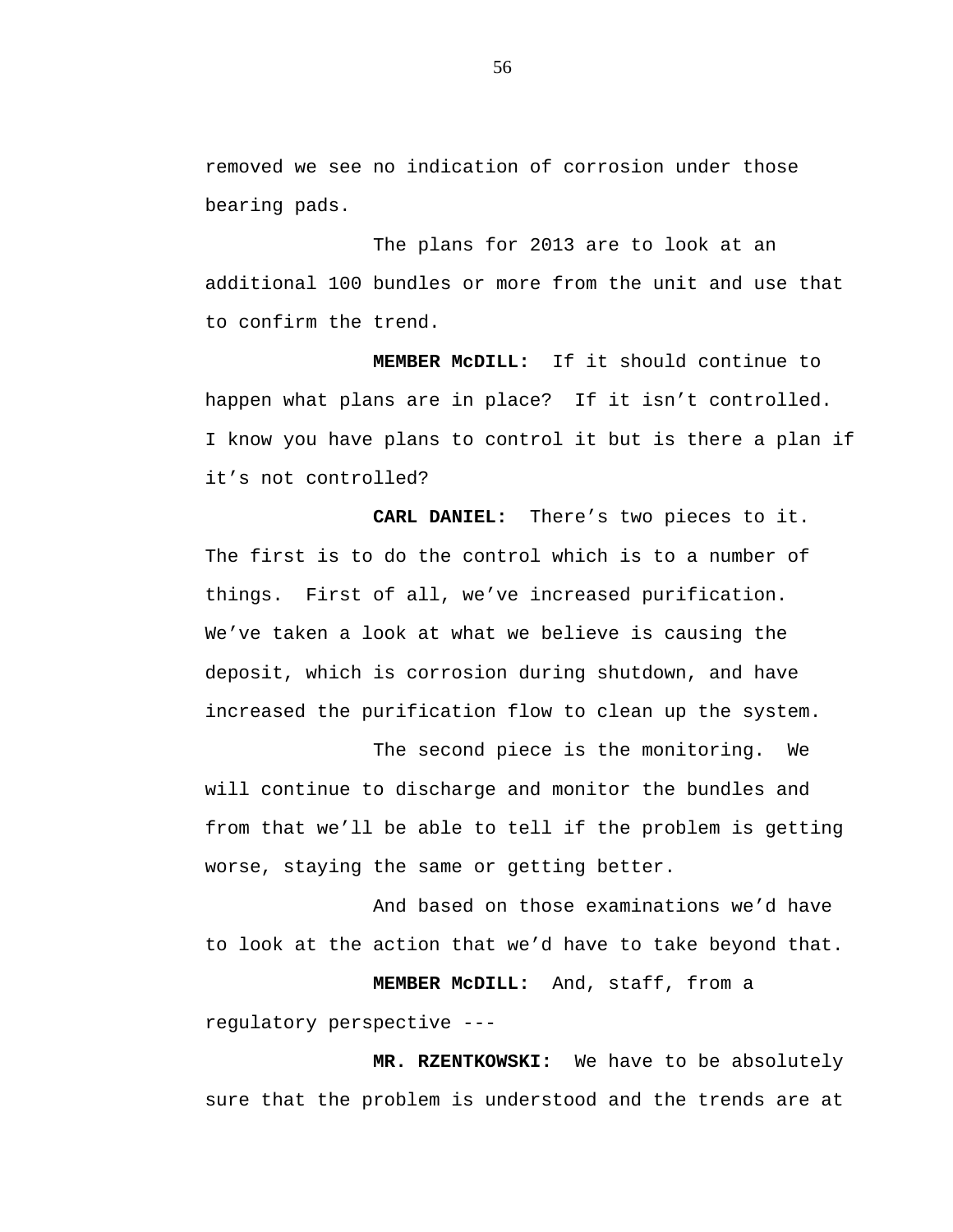least stable or decreasing in the heat transport system, because we have to ensure ourselves that adequate safety margins exist.

The recent evidence from the reactor from the inspections indicate that the problem is largely limited to the low powers channels where we have approximately 50 percent of margin to fuel dry out. If this will be confirmed, I think this would be sufficient for us for removal of the penalty imposed.

**MEMBER McDILL:** Thank you, Mr. Chair. I can come back next round.

**THE CHAIRMAN:** Will there be an update on Day 2 of all of this? Is that sufficient time to come a little bit more definitive on what the problem is?

**MR. RZENTKOWSKI:** Yes, we made a commitment in our CMD that the update will be provided in Day 2, because we need now time to evaluate the information received and maybe more measurements will be required to be conducted by OPG.

**THE CHAIRMAN:** Okay, thank you.

I'd like to move on to Ms. Velshi. **MEMBER VELSHI:** Thank you, Mr. Chair.

I'll have some questions around organization and staffing and I'll start off with OPG; if you can turn in CMD 13-H2, page 16, the organization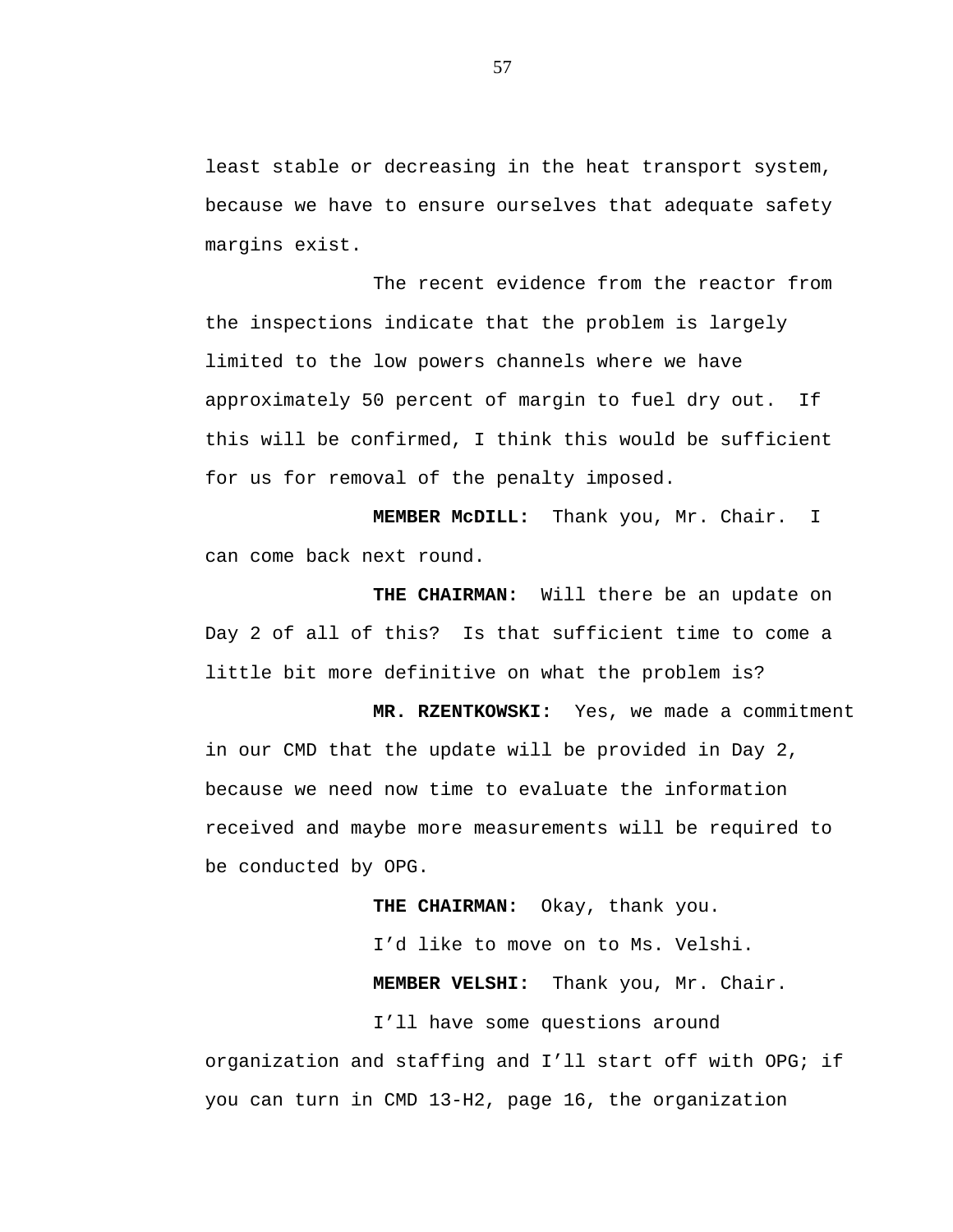chart, please.

What's the difference between the role of the Director of Op's and Maintenance and the Director of Maintenance when it comes to maintenance?

**MR. JAGER:** Glen Jager, for the record.

The Director of Op's and Maintenance holds the licence for the entire facility in terms of operating the facility set and standards and conduct of operations.

The Director of Maintenance specifically looks after the maintenance staff and the activities and organization necessary to perform all the maintenance including that performed by contractors within Pickering. He is accountable from a licence standpoint to the Director of Operations and Maintenance, Shane Ryder.

**MEMBER VELSHI:** Thank you.

And where does the nuclear oversight function fit in? I couldn't see it in a box.

**MR. JAGER:** Glen Jager, for the record.

Nuclear oversight is a centre led organization that reports across the company. They would not appear on the station organization as a result. However, they perform the auditing function for nuclear and for the Pickering site and provide results to the senior leadership team in accordance with the standards for nuclear oversight and oversight function.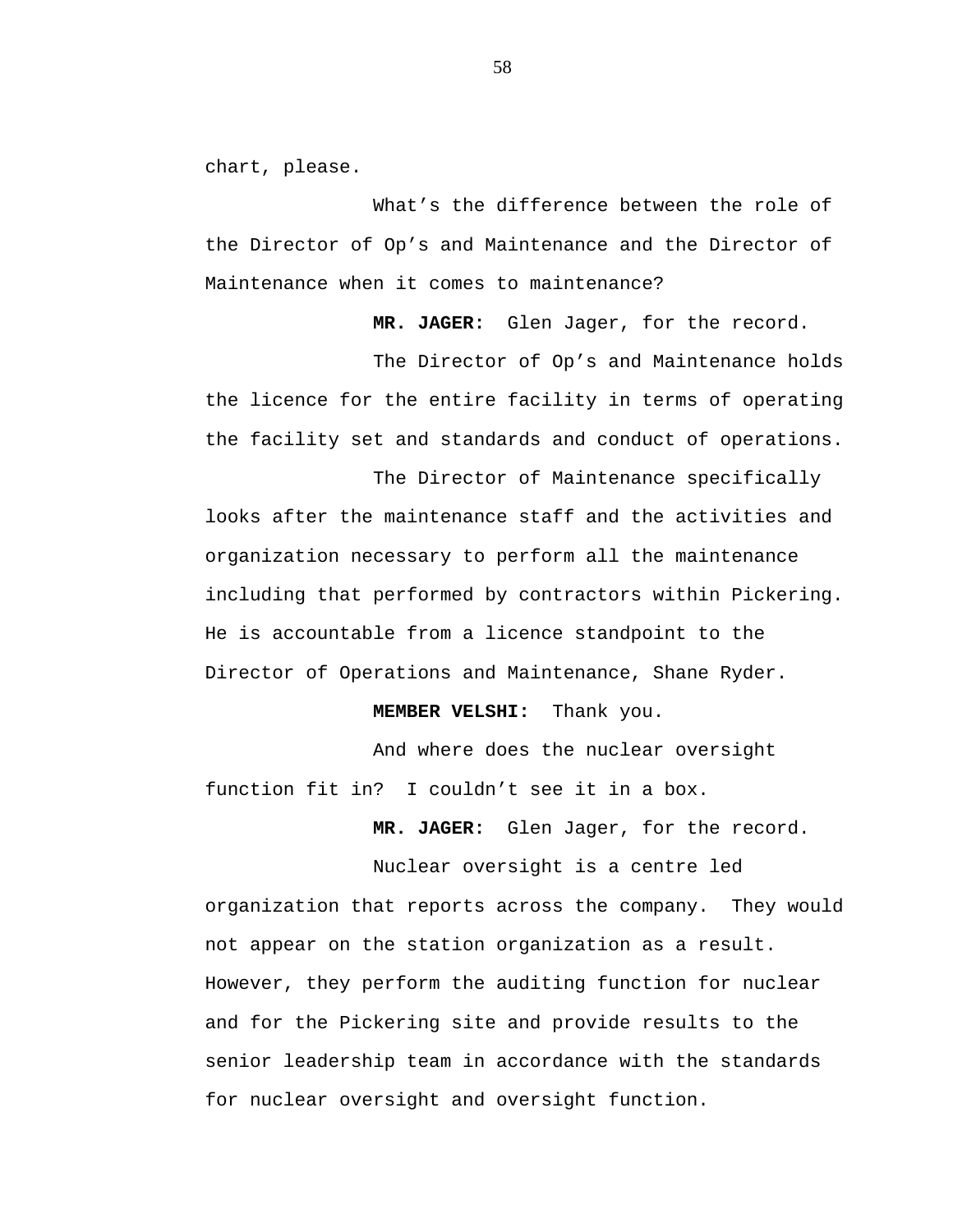**MEMBER VELSHI:** But aren't all the

functions to the left, sort of the dotted line ones, your central organization functions?

**MR. JAGER:** Glen Jager, for the record.

That's correct. Those organizations to the left are centre led. They take work direction from the site. However, nuclear oversight is completely independent and therefore is not shown as part of the site organization.

It's very important that in performing the oversight function they are independent, report independently to the CEO and CNO as well as myself any findings that they may have and have an escalation process to ensure that the site and nuclear takes action in accordance with the findings through their oversight function.

## **MEMBER VELSHI:** Thank you.

Again for OPG, you spoke about the amalgamation of Pickering A and B and all the benefits that you have seen from that. What have been some of the biggest challenges of the amalgamation?

**MR. JAGER:** Glen Jager, for the record.

I'd just say that, from my perspective, the amalgamation has been extremely beneficial. It has ensured automatic lesson transfer right across the site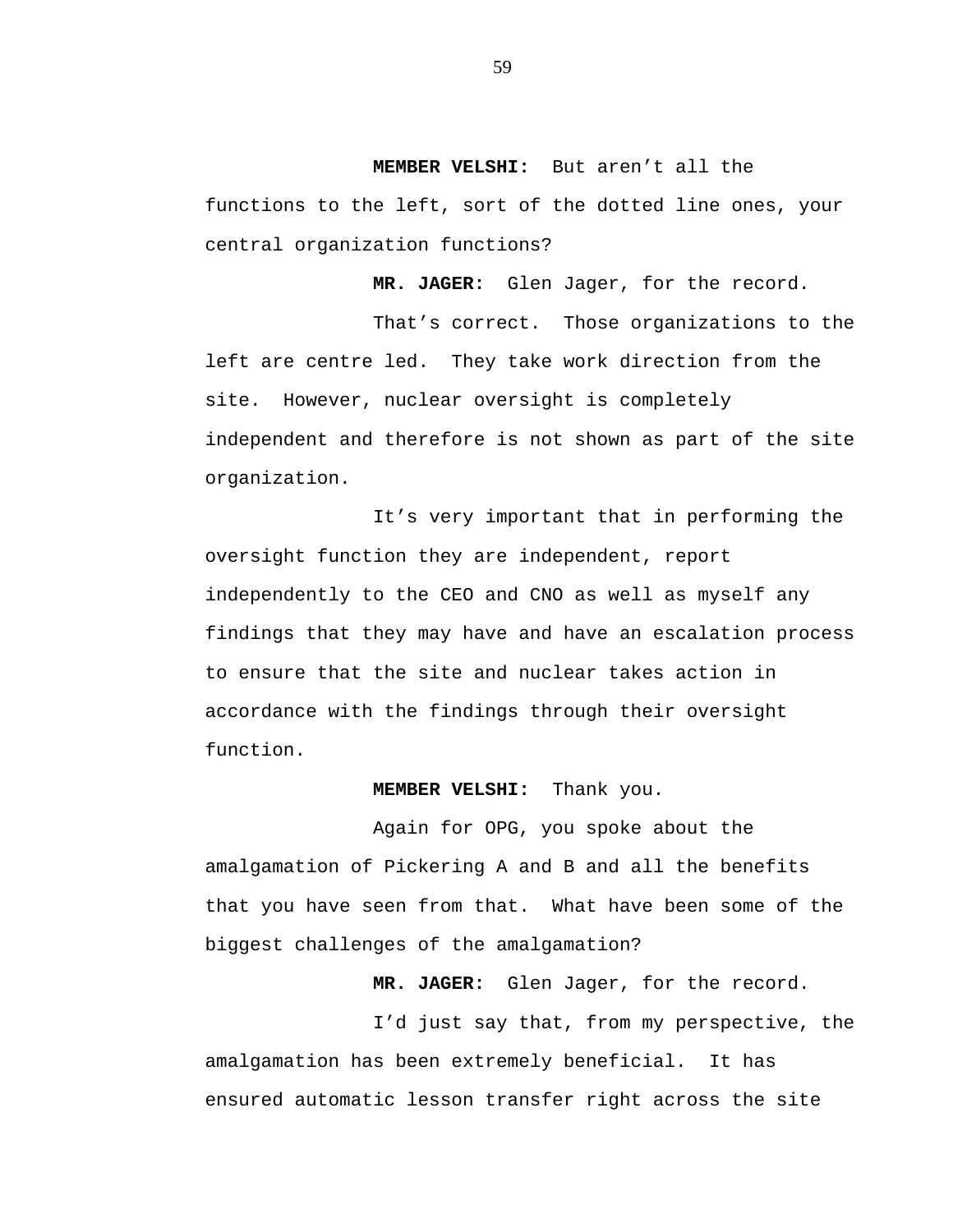and we've really seen an improvement in performance and depth of capability really of those -- of all the groups that have been amalgamated and that now is site-wide.

In terms of challenges, I would say that it is a bit of a challenge for supervision to cross-train, if you will, and ensure their staff are cross-trained. That's part of the process of ensuring we have that depth of capability. There is some effort required to get through that, but in the end we're much more effective, much more capable, safer in fact because of the lesson transfer that occurs between the sites.

So there is some work to do in order to effect that transfer but once it's done we really see a tremendous amount of benefit from the amalgamation.

**MEMBER VELSHI:** In the -- I think it was in the staff's presentation, one of the challenges that was mentioned was around retention and attracting employees at the Pickering site with end of life approaching. Have you started seeing that already?

**MR. TULETT:** Martin Tulett, for the record. We have some lessons learned from shutdown with our thermal plants as they approach end of life and three really major lessons learned there. One is, is that you've got to keep staff engaged, and two is that you've got to keep them informed of their fate, and three is that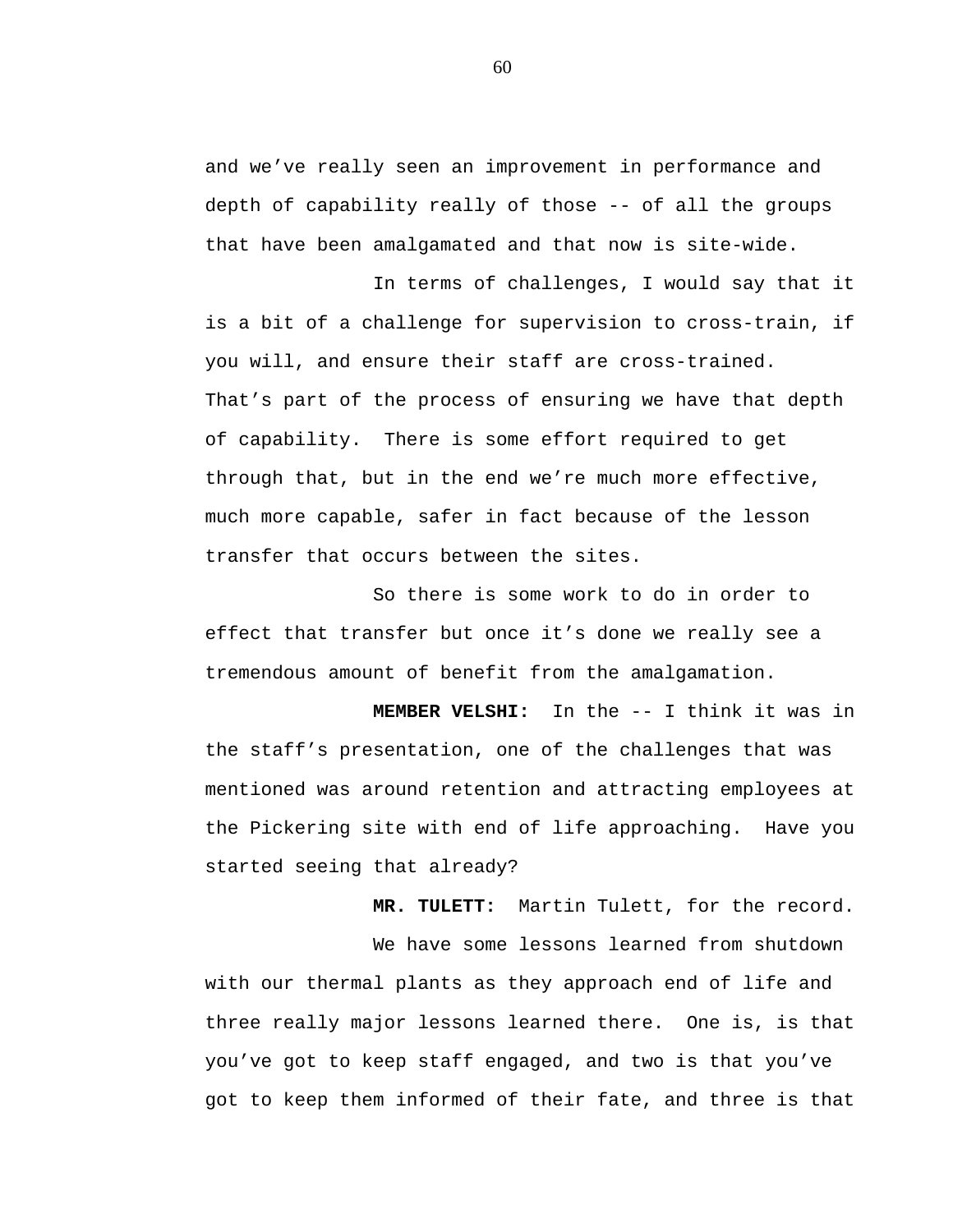they need to know they're going to be treated fairly through collective agreements.

For Pickering being almost eight years away from shutdown all the staff know that the plant is shutting down in 2020. What's really important for us right now is to maintain the engagement levels. We do see extremely high engagement levels around fixing plant reliability problems, and people, through system health teams, we're seeing those people highly engaged in fixing problems that have been around for some time.

So we don't see a problem with engagement right now and in fact in those job families that we are replacing we have a very high applicant rate but obviously that situation may change over the years.

In the sustained operations plan there's a commitment to report out every year on how we're doing with staffing. We are changing our staffing plans this year to look 10 years out as opposed to five years out to start to develop plans for how we're going to transition to as we get closer to end of commercial service.

So, in short, right now we believe engagement levels high and that we do have lessons learned from our thermal plants, we will inform our employees as we get closer to end of life exactly what their fate is, and we believe with those two things right that there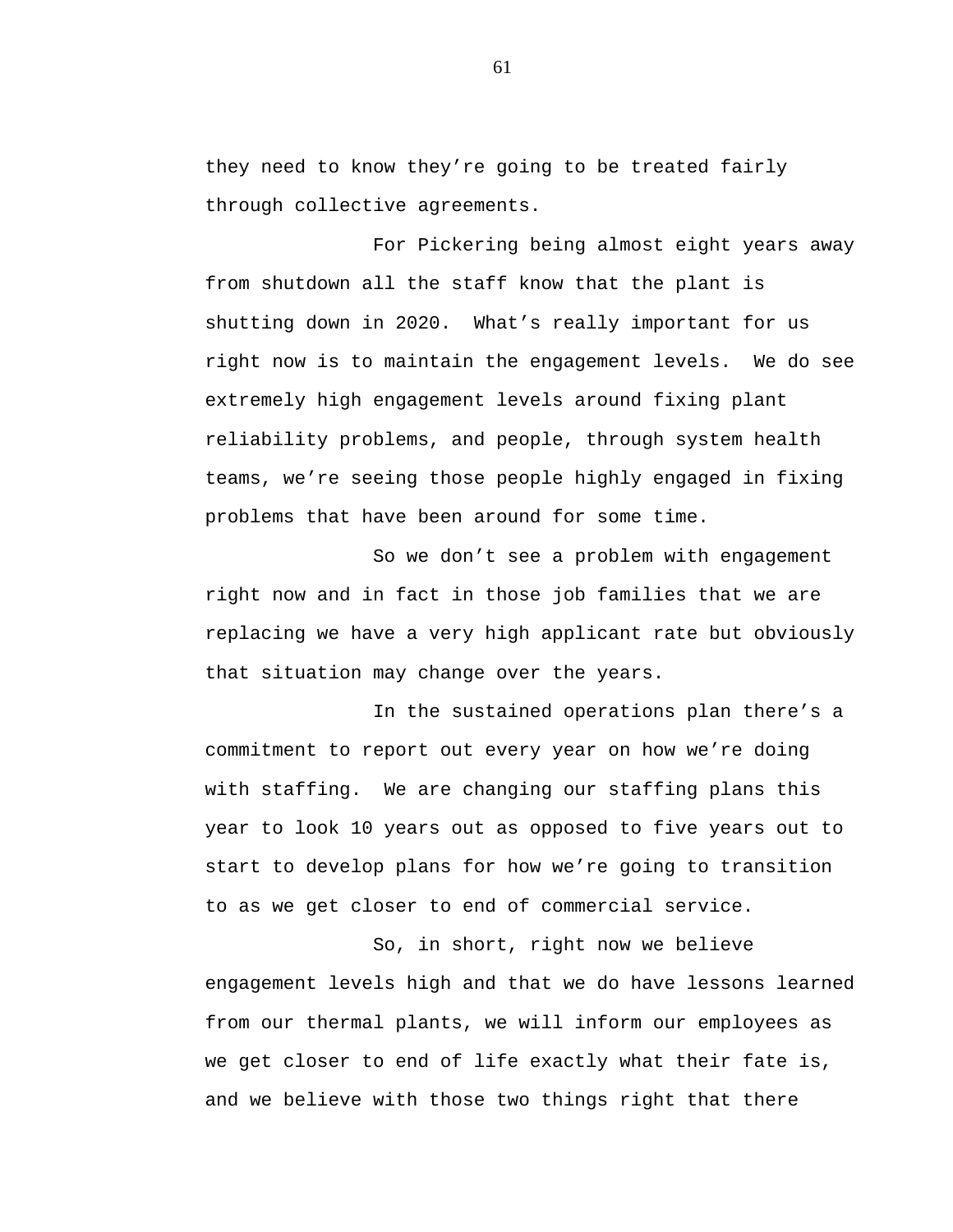won't be an issue for us.

## **MEMBER VELSHI:** Thank you.

My last question on this is, is there a need for a new skill set as you approach end of life? And I'll ask OPG first and then staff. Are you hiring different capability and expertise or do you see a need for that down the road?

**MR. JAGER:** Glen Jager, for the record.

I would not say that we need a different skill set. Certainly the plans that we have set in place to take operation to 2020 would not identify any new specific skillsets. It does require a change in our work program to ensure that we -- we address any aging and I believe that we have a very robust program that manages aging; that entails some changes to the work program and inspections.

However, the skillsets are definitely within the skillsets of the plant staff that are here today and well qualified to perform that in the future, right up to 2020.

## **MEMBER VEHSHI:** Sorry, staff?

**MR. RZENTKOWSKI:** Yes, thank you very much. Greg Rzentkowski, for the record.

We agree with the response provided by the OPG.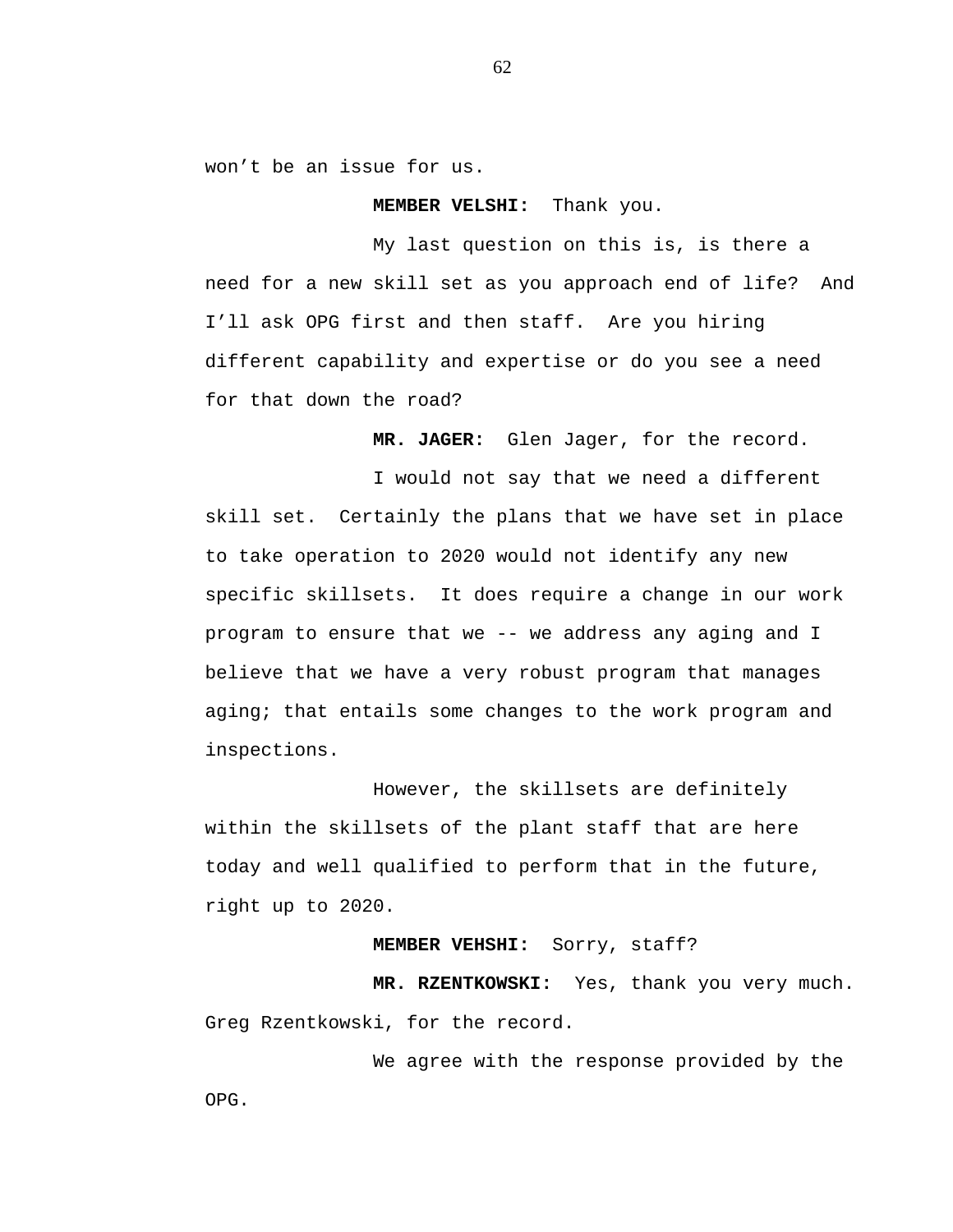As far as the skillset is concerned, I think it's exactly the same as during normal operation of the plant over the entire lifecycle.

However, the main focus of the sustainable operation plan is to maintain the adequate level of staffing and staff qualifications. So this is our focus.

**MEMBER VELSHI:** And what about capability within CNSC staff itself, do you see need for bringing in different expertise?

**MR. RZENTKOWSKI:** No, we don't see -- we don't see the need to bring new expertise. However, definitely some of our experts have to refocus on the issues which we'll be facing in the next five years; bringing the Pickering station to a safe shutdown in 2020.

**MEMBER VELSHI:** Thank you.

**THE CHAIRMAN:** Just to piggyback Ms.

Velshi's question, do you not see the need to -- for some critical position, to -- as you go toward the end of life that you need to give more than just knowing what the fate will be but almost guarantee about -- that it will be looked after?

**MR. TULETT:** Martin Tulett, for the record.

Yes, absolutely. Staff need to understand exactly where they'll -- where they'll be going, what their fate will be. And in fact, that's what we did with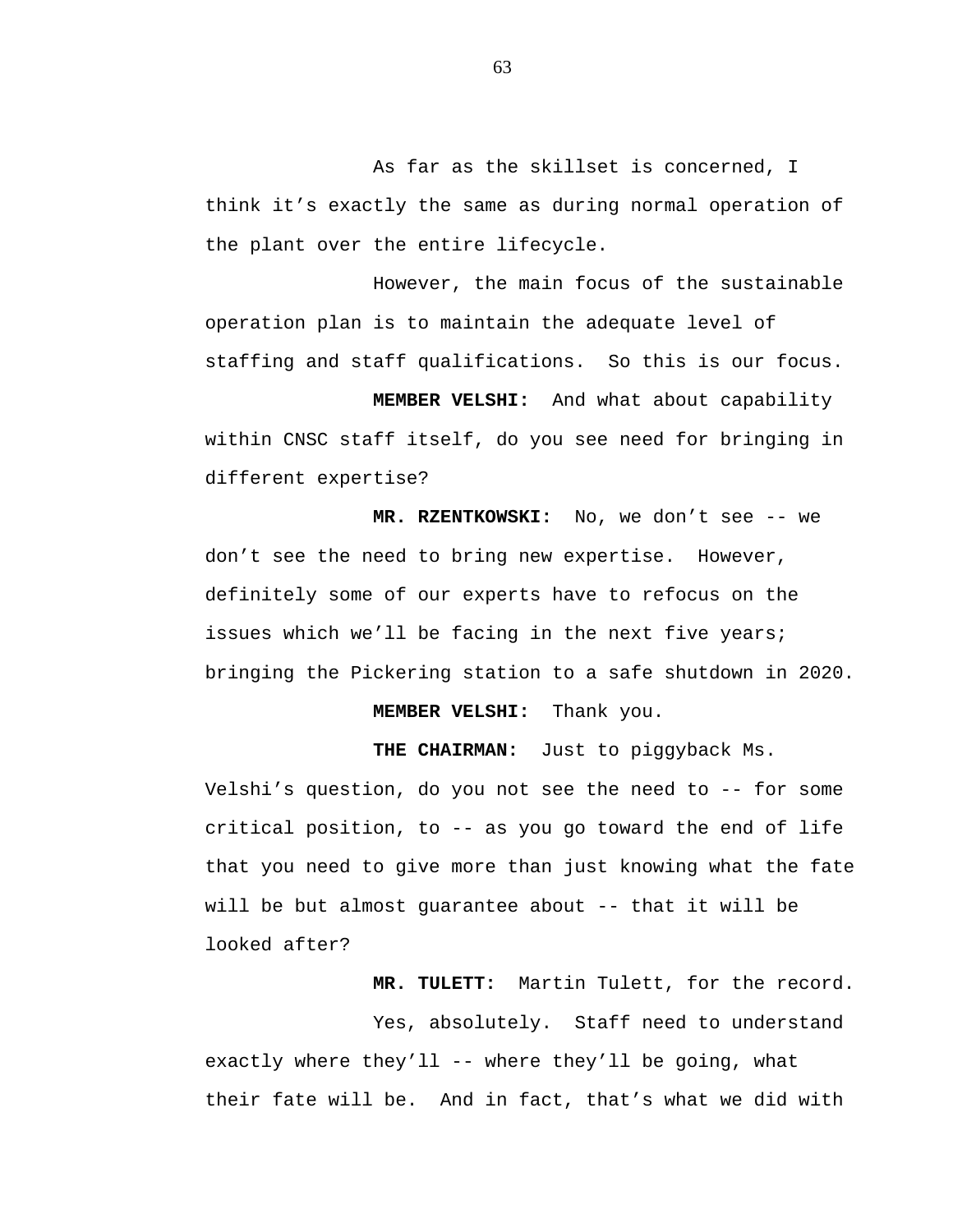the thermal plants, was that they either knew that they were retiring and going through normal attrition or they knew exactly where they would be placed.

But that process is typically two years to 18 months out from actual shutdown.

**THE CHAIRMAN:** So it'll be part of your - sort of final decommissioning plan?

> **MR. TULETT:** Absolutely. **THE CHAIRMAN:** Okay, thank you. I'd like to move to Monsieur Harvey. **MEMBRE HARVEY:** Merci, monsieur le

président.

My first question is on page 11, top of the page, the third dot in there. Replacement of all Pickering five -- eight shutdown system, amplify or to address the obsolescence and reliability issues. Is this to say that it was not safe in the past and that the - because when we're talking shutdown system over -- and what type of problem was it, and was the system 100 percent reliable, the shutdown system?

**MR. JAGER:** Glenn Jager, for the record.

The amplifiers that we're talking about there are in-core or flux detector amplifiers. The failure mode is safe. So when the amplifiers fail, they trip the channel.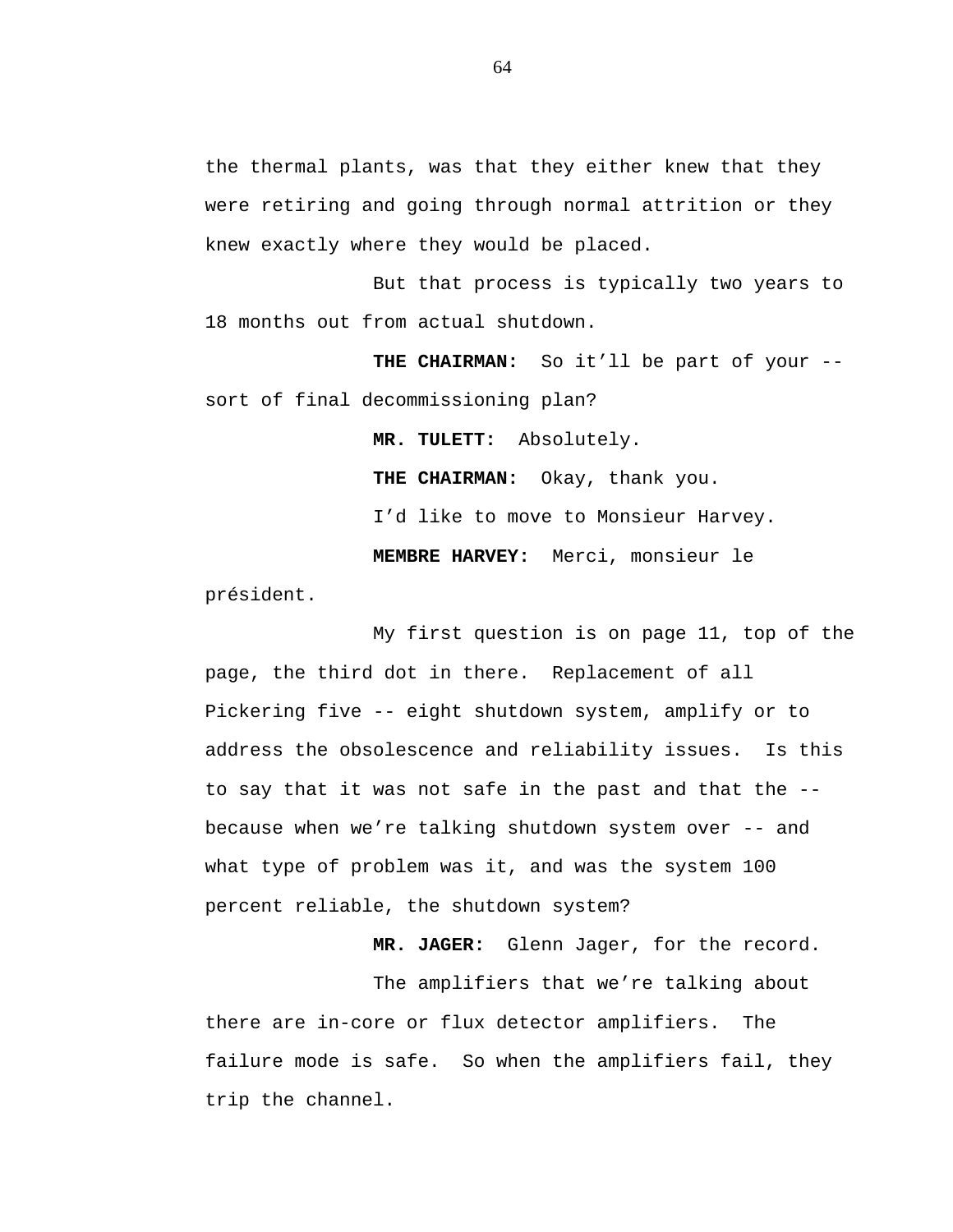So we were starting to see some early failures of those amplifiers commission a project to implement the replacement of those amplifiers before they start failing. And that project is well underway.

Perhaps I'll ask Mr. Carl Daniel to speak to the exact status of that project and what it entails.

**MR. DANIEL:** Carl Daniel, for the record.

As Mr. Jager stated, that project is well underway. All but one of the amplifiers have been replaced, the only remaining one is on Unit 8. That amplifier is scheduled for replacement -- actually in the week of February 11 to 17, so the week that's just going right now.

There are 92 amplifiers installed on Pickering B and the replacement frequency remains currently at five years. So we will replace them in five years which is within the obsolescence period. So they continue to remain safe and are replaced on a frequency that ensures that.

**MR. RZENTKOWSKI:** All safety systems have to meet established reliability targets and this is how we monitor the reliability of the equipment. And we have absolutely no concern; they are all meeting the established requirements.

**MEMBER HARVEY:** Thank you.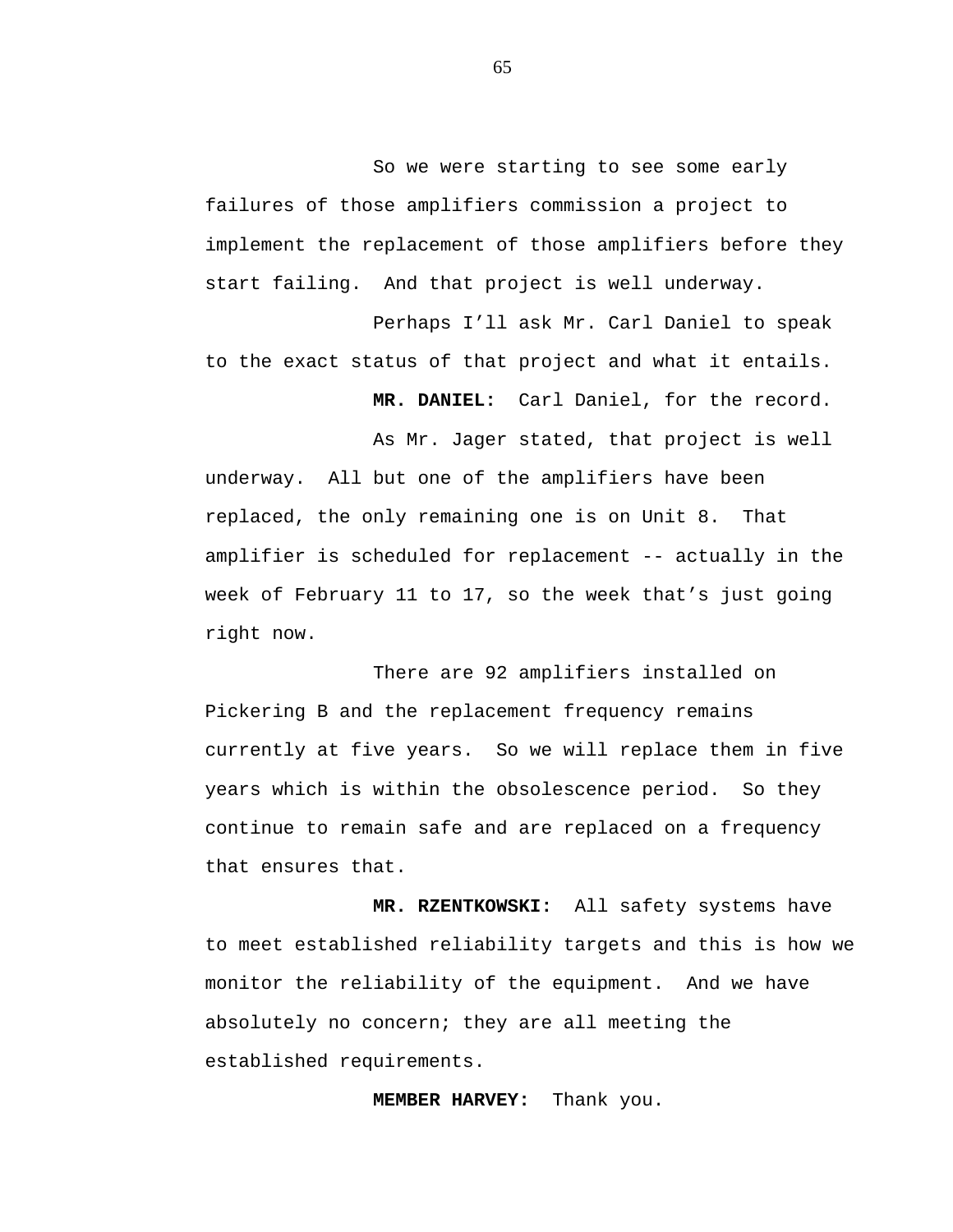Page 12, in the middle of the page; "OPG continues to work with CNSC staff to confirm the licensing approach over this future period." What does it mean? Reading that, it's like OPG has to -- to confirm or -- who is -- who leads the approach?

**MR. RZENTKOWSKI:** Thank you very much for that question.

This question pertains predominately to the transition from the operation to decommissioning and safe storage. It's a big part of the submission because safe storage, which can be compressed to two or three years, most likely it will be like 20 to 25 years long.

So we have to establish the regulatory strategy how this will be managed. And we already established some requirements which we communicated to OPG in a letter, and those requirements are further documented in the CSA standard and the proposed revision of RD-360 documents.

So from the regulatory standpoint, I believe it's absolutely clear and transparent what needs to be done by OPG.

**MEMBER HARVEY:** Your comment? **MR. JAGER:** Glenn Jager, for the record. I support CNSC staff on that. We - generally -- the CNSC staff specified the requirements for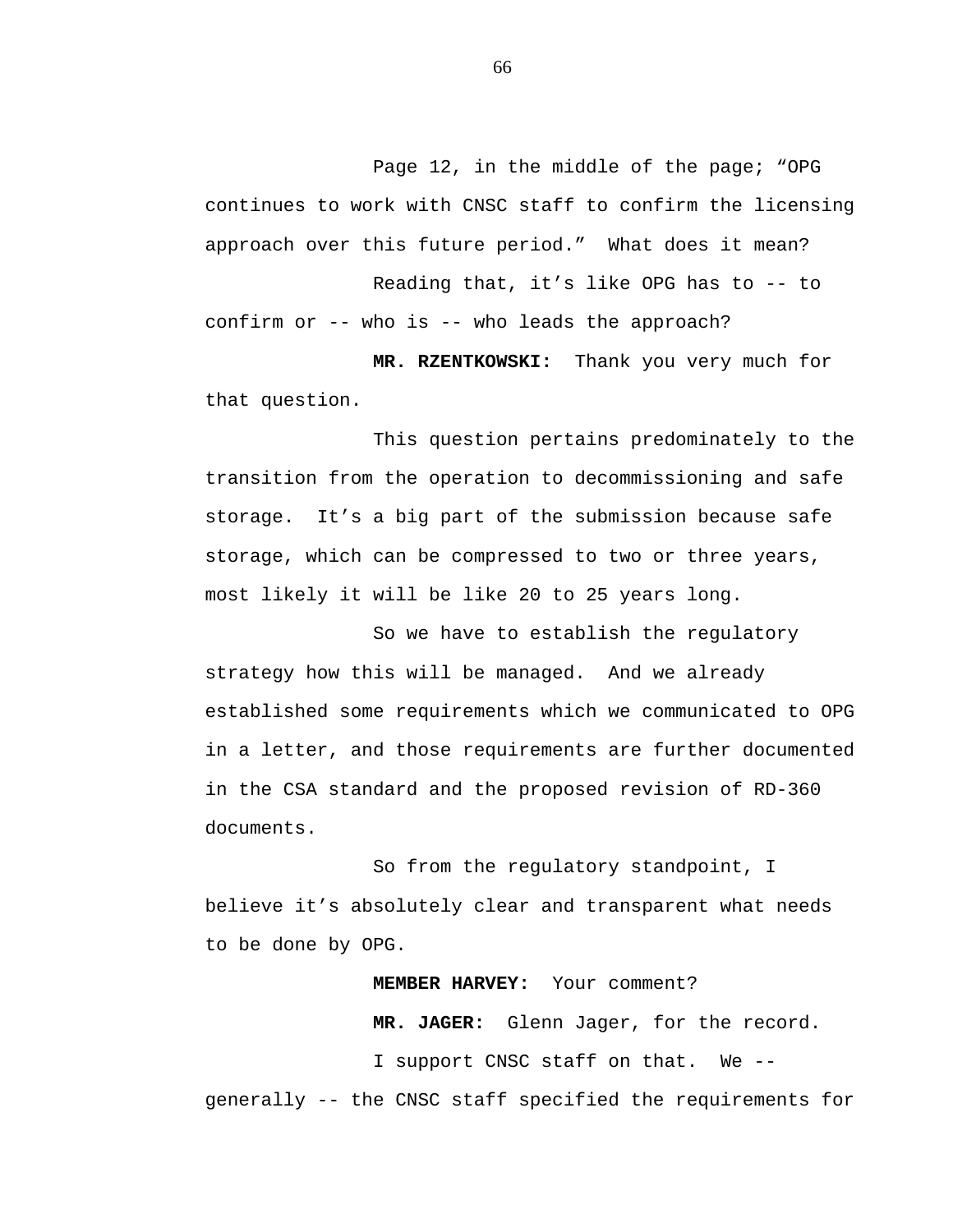us to meet and we work to satisfy all those requirements, both for the current period that we're in and following into the safe storage phase.

**MEMBER HARVEY:** My point was, reading that it's like if the -- was a negotiation between the licensee and the Commission.

**MR. RZENTKOWSKI:** I think the intention here was to manifest the fact that some of those requirements were very recently developed.

They were communicated over past two years to OPG, but initially in the letters and they were finally codified in the revision of RD-360 documents. So that's probably the intent behind this paragraph.

**MEMBER HARVEY:** Thank you.

 **THE CHAIRMAN:** Just a clarification. In the same page, there's reference to Figure 1. Figure 1 is a nice little picture of the site. What -- am I missing something here? If you look at -- sorry, this is page 12, right behind ---

**MR. JAGER:** Glenn Jager, for the record.

It looks to be an editorial error; it's not in reference to the picture of the site. It is referenced though -- it was initially referring to the -- a timeline that was presented by the CNSC staff; it was basically that.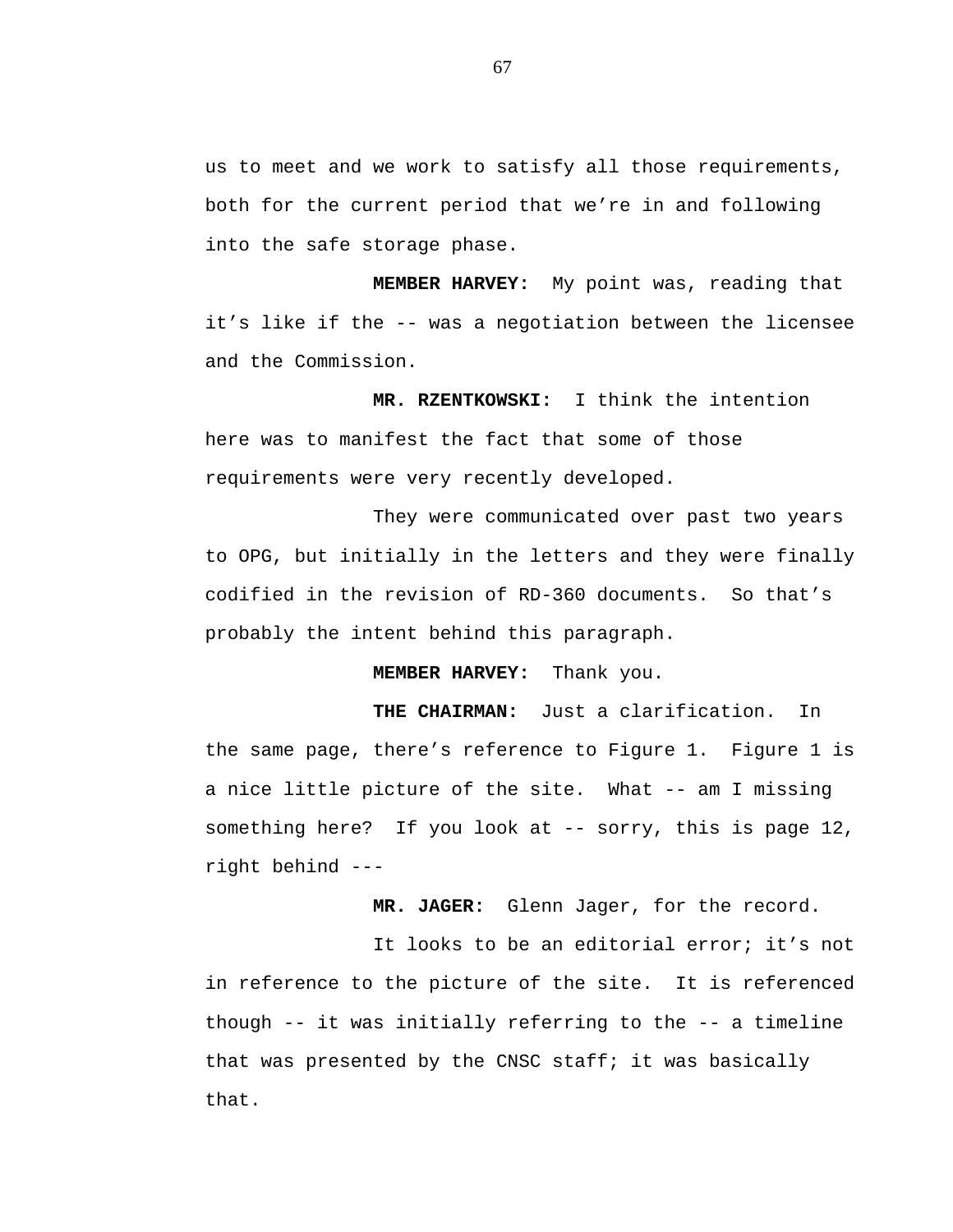THE CHAIRMAN: So -- okay. Because I couldn't find the timelines. I like that little chart with the timelines until the end. So it's the other one that CNSC staff produced?

**MR. JAGER:** Glenn Jager, for the record. It's consistent with that diagram, yes. **THE CHAIRMAN:** Okay but it's not in the --- **MR. JAGER:** No it is not. No it is not. **THE CHAIRMAN:** I guess we'll keep watching that diagram for the next 60 years at least.<br>Thank you.

Monsieur Harvey?

**MEMBER HARVEY:** On page 15, about the centre-led structure. My understanding is we're grouping some employees that were dedicated to each unit in one place, is it a good understanding? And what is the main objective of that? And is this one of the objective being to reduce the resources?

**MR. TULETT:** Martin Tulett, for the record.

I think I'll start by describing OPG's business environment.

We were historically a utility of mixed thermal, hydraulic and nuclear generation. And as you all know, by the end of this year, the thermal generation will shut down.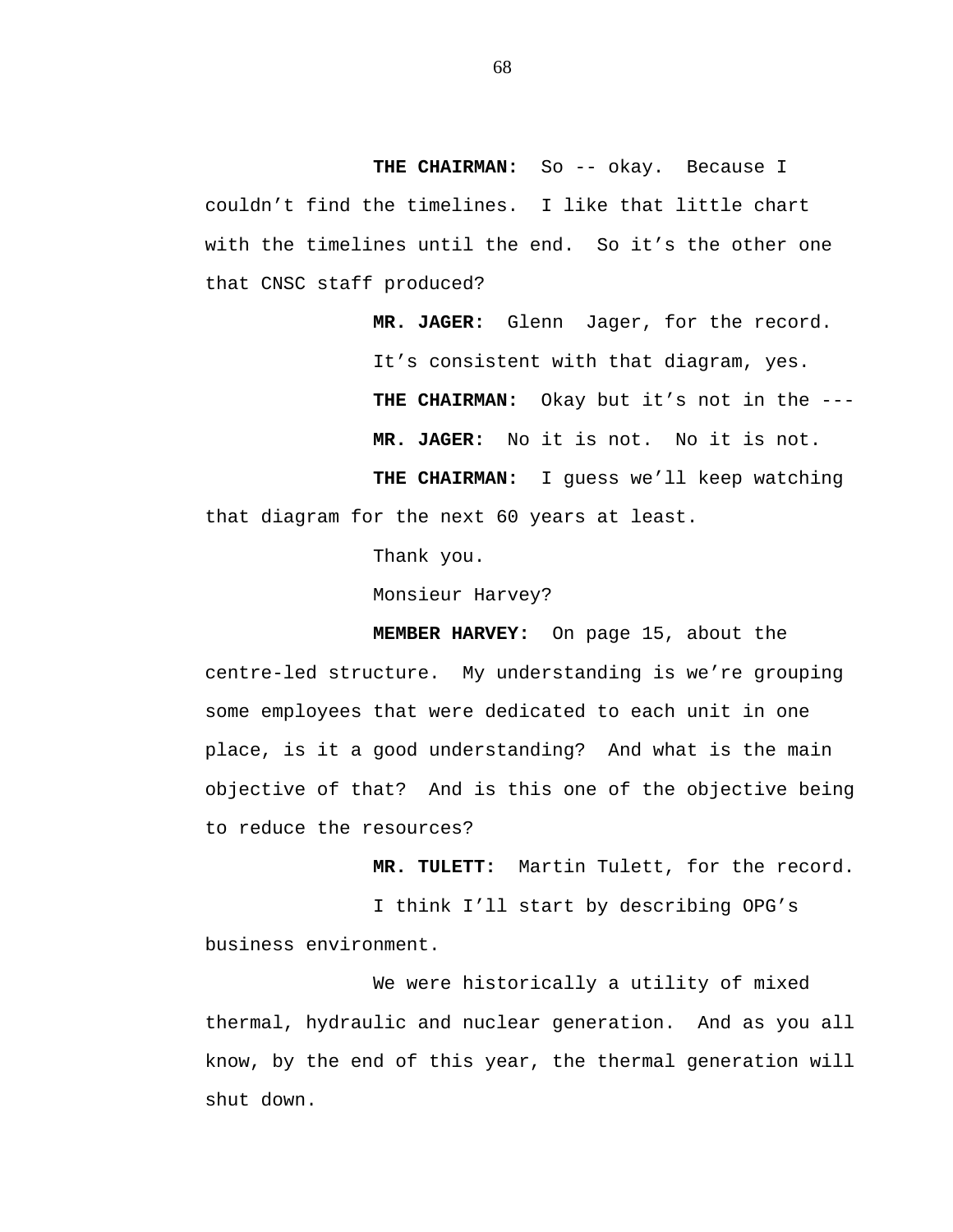But, you know, OPG had to respond to that with restructuring and organization. So that was a challenge for us but it's also an opportunity. When we look around the industry and while we're on nuclear utilities, we find that they are centre-led organizations, nuclear fleets are centre-led organizations.

And really what the centre of that organization allows you to do is to get critical mass around very specialized problems. So setting up centres of excellence that Glen mentioned around motors and other specialized components allows us to be more efficient at tackling problems.

**MEMBER HARVEY:** Staff, do you agree with that?

**MR. RZENTKOWSKI:** I will ask Mr. Miguel Santini to respond to this question.

**MR. SANTINI:** Yes, I would agree with that. Basically, it's what allows you to have more people working on the same problem as opposed to having them dispersed and running into problems of inconsistency on inefficiencies.

**THE CHAIRMAN:** I recall when we had the long discussion about the integration of Unit A and B and, in fact, we dared to suggest that you should have one licence for the site, you guys were not too keen about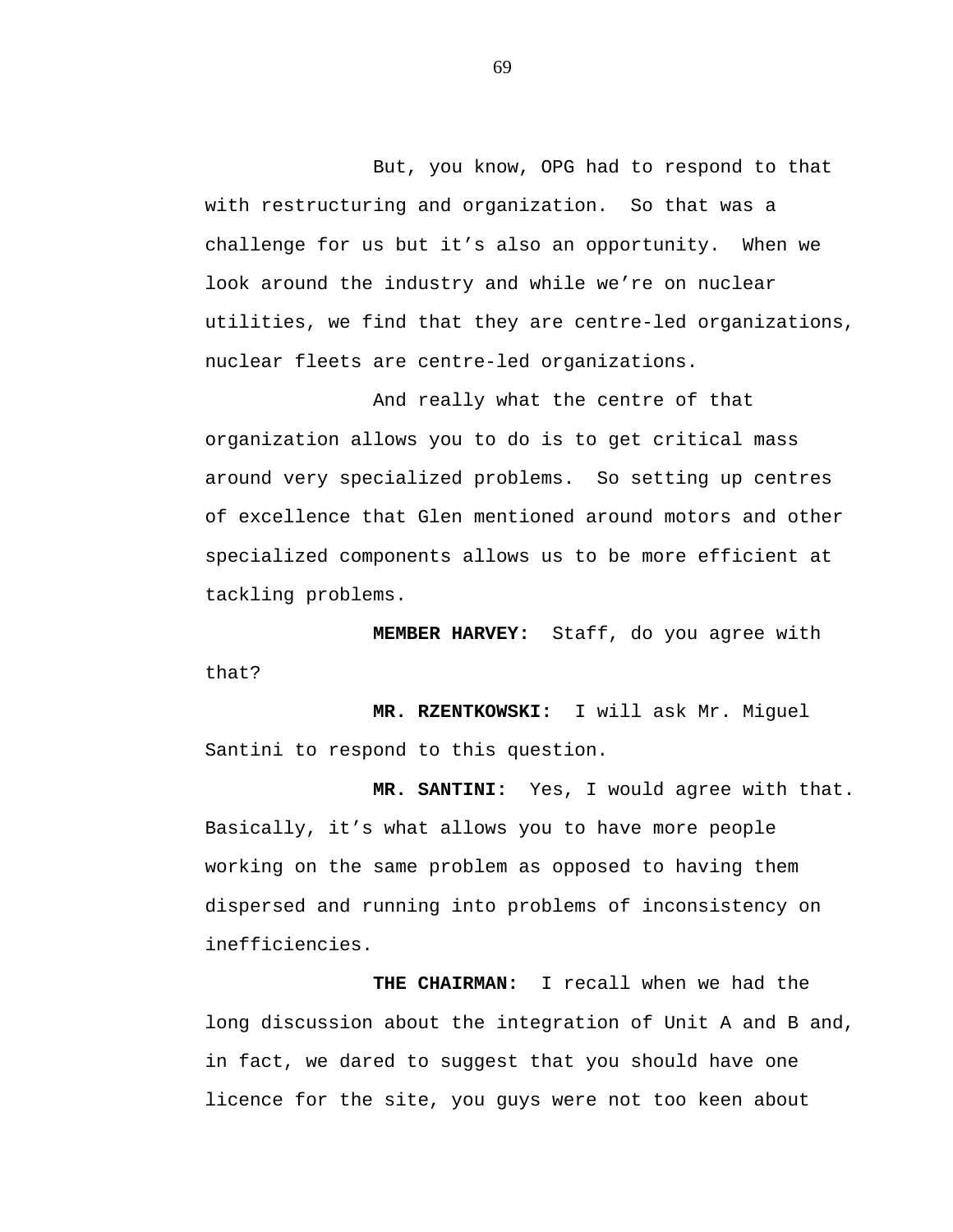that. I remember a lot of resistance and a lot of pushback.

So all of a sudden, you know, I'm glad to hear that you now consider it to have been a good move to have one licence.

So is the reorganization occurring because of the need to come up with one licence or was it because corporate-wide, you had to do some serious rearranging of the deck?

**MR. JAGER:** Glen Jager for the record.

The amalgamation of Pickering was not linked or related to the business transformation for OPG. I would acknowledge the prompting from the CNSC Commission and, yes, it has yielded significant benefit, the amalgamation of the site. It was a recognition that we could operate much better as a single site, for all the reasons that I mentioned earlier, but was not really related to business transformation.

Business transformation relates to a company-wide initiative. It's not specific to Pickering. Pickering is certainly influenced by business transformation, but business transformation targets the entire company.

So it's the consolidation of support functions within OPG as a whole across the fleet, which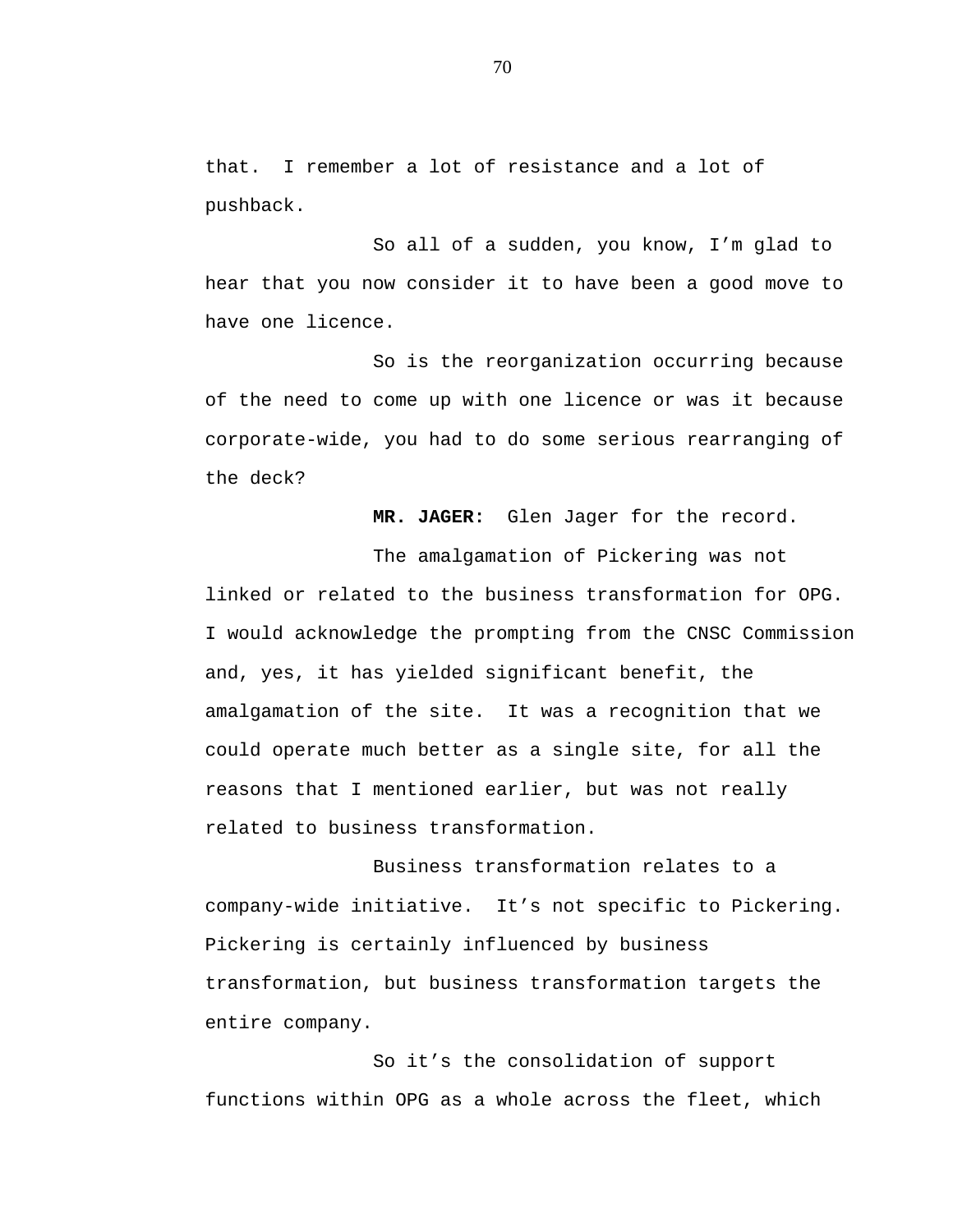would include support functions for nuclear.

So that is a different thing than the amalgamation of the Pickering site.

But yes, you know, by amalgamating the Pickering site, it certainly positioned us well to respond to a single licence and manage the facility much more effectively, much more safely, and much more efficiently, and we're seeing -- we are seeing, over the licence period and since amalgamation, performance improvements. So it's demonstrated in results as well.

**THE CHAIRMAN:** Monsieur Harvey.

**MEMBER HARVEY:** But at the end of the day, what is the effect, the impact on our resources? Would you have the same number of specialists working at Pickering or more or less? What is the impact?

**MR. TULETT:** Mark Tulett for the record.

I'll just give you some actual staffing numbers from all of OPG to give you an idea of where the deficiencies come from.

So since 2011, just over 1,000 staff have left OPG and 240 of those were in nuclear. So you can see most of the effect is in other business units. And of the 240 in nuclear, just over 50 of those have been replaced as we see as critical skill sets, operators and maintainers for the plant.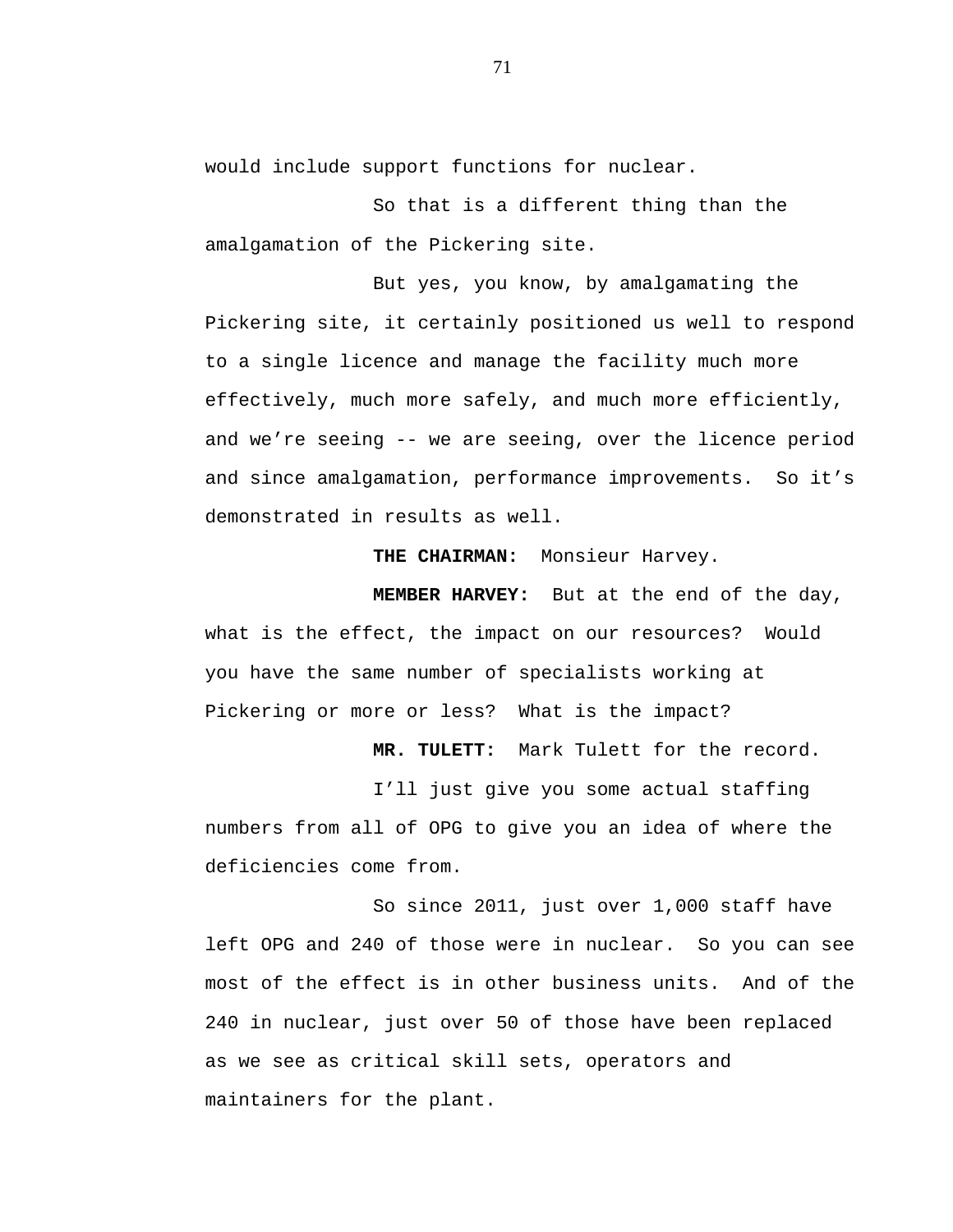I would add that the business transformation process actually exempted the operations and maintenance staff from the exercise.

So yes, there's been some efficiency gained through reduction in staff, but primarily it's been nonnuclear work groups and it has not been in the direct operation of the plant.

> **MEMBER HARVEY:** Thank you. **THE CHAIRMAN:** Thank you. Dr. Barriault.

**MEMBER BARRIAULT:** Thank you, Mr.

President.

I guess my first question is to OPG, and it's your Slide 6. You built a new building to house your emergency equipment post-Fukushima.

I guess the question is, is this building storm-proof, hurricane-proof? It seems to be a plastic structure, a vinyl structure?

**MR. JAGER:** Glen Jager, for the record.

It is a -- that structure is specifically designed for that function. It's designed, in severe events, to not impact the equipment which it houses.

I'll ask Mark Elliott to speak in more detail about how we specified that building, its design function and its purpose.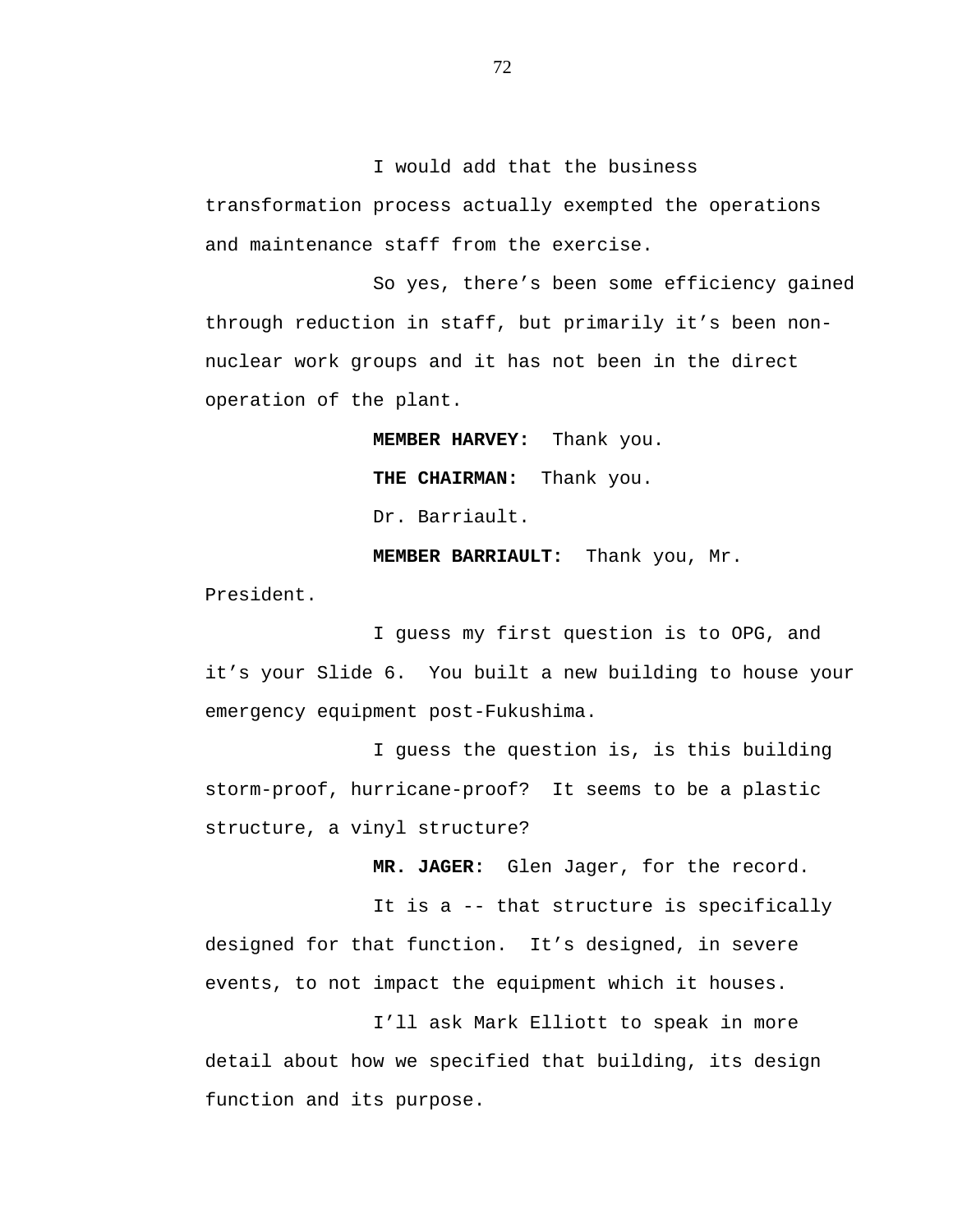**MR. ELLIOTT:** Good morning. Mark Elliott, for the record.

Deciding on the building and what type of building should be used for this was quite an interesting little issue because you want to make sure the equipment is available after an accident that you don't know the cause of, because this is the equipment that we have when we say we're ready for anything. It's the what-if type of equipment.

So what we decided to do is put it in a building that is located high on the site, so it's not subject to flooding, and it's in a light structure so that whatever happened in that area, the building itself would not come down and damage or disable the equipment that's inside.

Now, the structure would -- the canvas material would come down and have to be removed, but we have equipment with cranes to pull that material off and allow the emergency equipment to go to its intended purpose. So that's what we've decided in OPG.

**MEMBER BARRIAULT:** The strength of those structures, based on the fact that you've got the vinyl covering on top of it, if you take that away, does this structure have the capability to stand alone? The tubing, for example, will it fall on top of your equipment, damage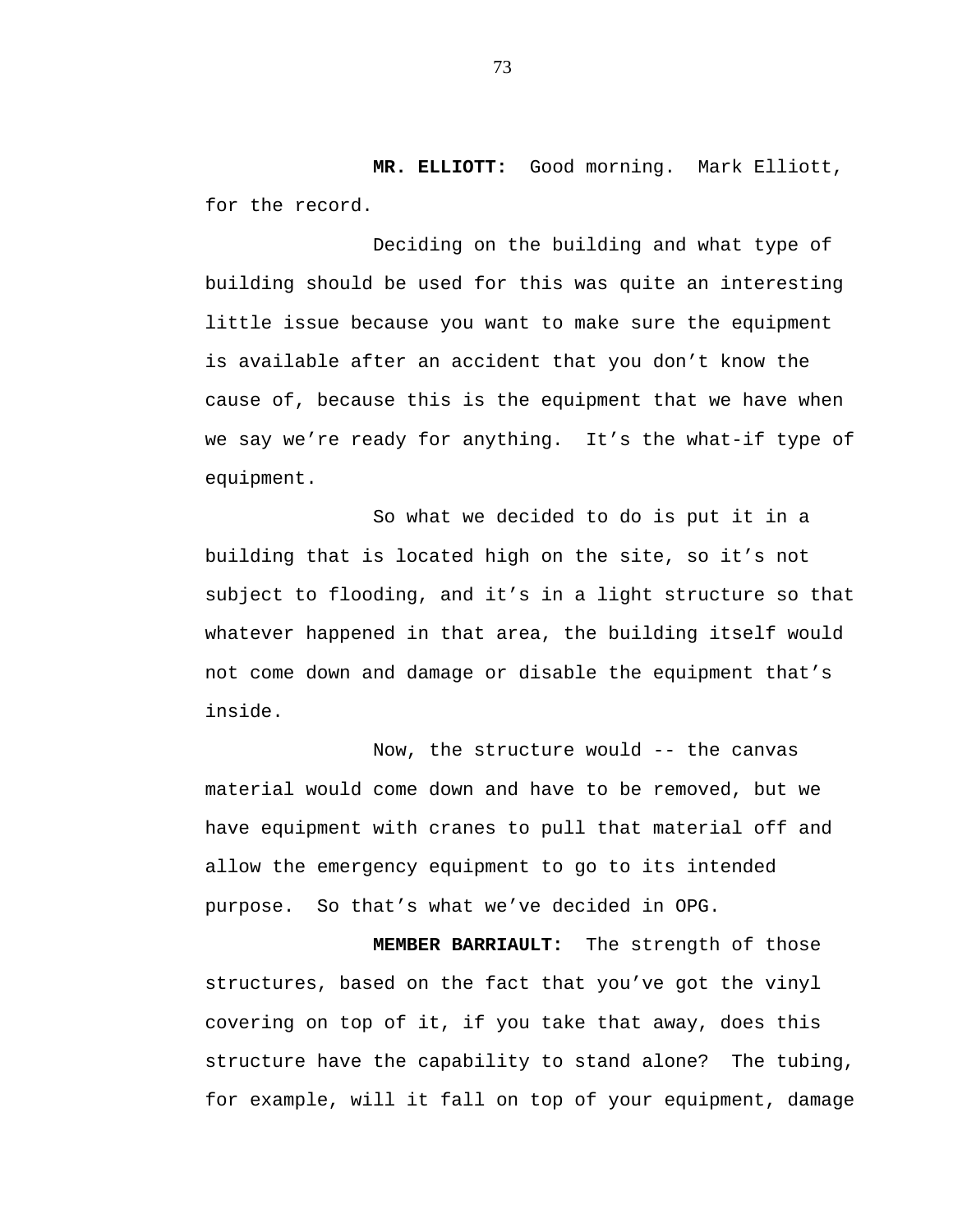your generators, damage your emergency ---

**MR. ELLIOTT:** All the components are lightweight and would not damage the equipment.

**MEMBER BARRIAULT:** Thank you.

The next question deals with your lost-time injuries, which is commendable. But I looked at the Ministry of Labour's statistics, and they identify critical injuries times five over the licence period.

Can you describe the difference between a lost-time injury and critical injuries?

**MR. JAGER:** Glen Jager, for the record.

Critical injury is a specific set of criteria that describes the injury itself, but not necessarily the consequence or impact of that injury.

So, for example, a broken bone, if I break my finger or break my toe, that would be defined as a critical injury. However, it would not prevent me from coming in to work. I might have to have modified duties. However, it would not result in lost time.

So lost time speaks to the consequence of the injury and the impact on the ability of that individual to perform work at the station.

The critical injury really defines the injury itself.

**MEMBER BARRIAULT:** So you would have, I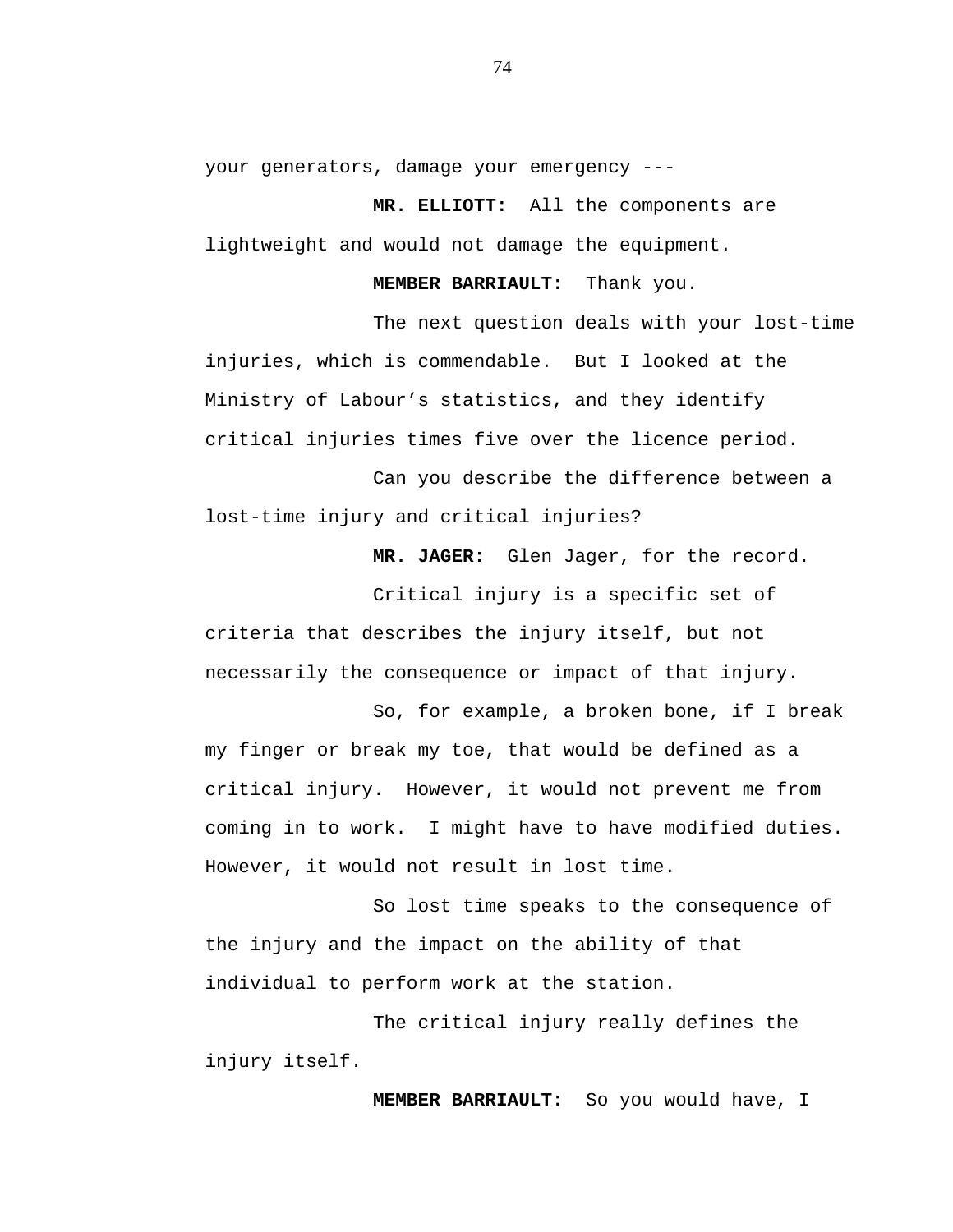guess, the work program for modified work that's ongoing at the plant, feedback from the union on the program. Does it work well?

I didn't understand the first part of the question.

**MEMBER BARRIAULT:** You have a modified work program at the plant that you were just describing to us. This modified work program, have you had any problems at all in negative or positive feedback from unions?

**MR. JAGER:** Glen Jager, for the record.

**MR. JAGER:** Glen Jager, for the record.

Our unions are fully supportive of our modified work program and, in fact, you know, they support and want to see all employees remain healthy, return to work, be gainfully employed and add value to the company.

So it's in the union's interest as well. We're aligned on that, and they're very supportive of our return-to-work provisions and processes that we have in place to assist employees with modified work duties or return to work if we were to have a lost-time accident.

I would say our main goal is really around prevention and preventing those circumstances, environment, looking at behaviours. It's all towards prevention. That is the most effective thing that we can do and has proven to provide good results as opposed to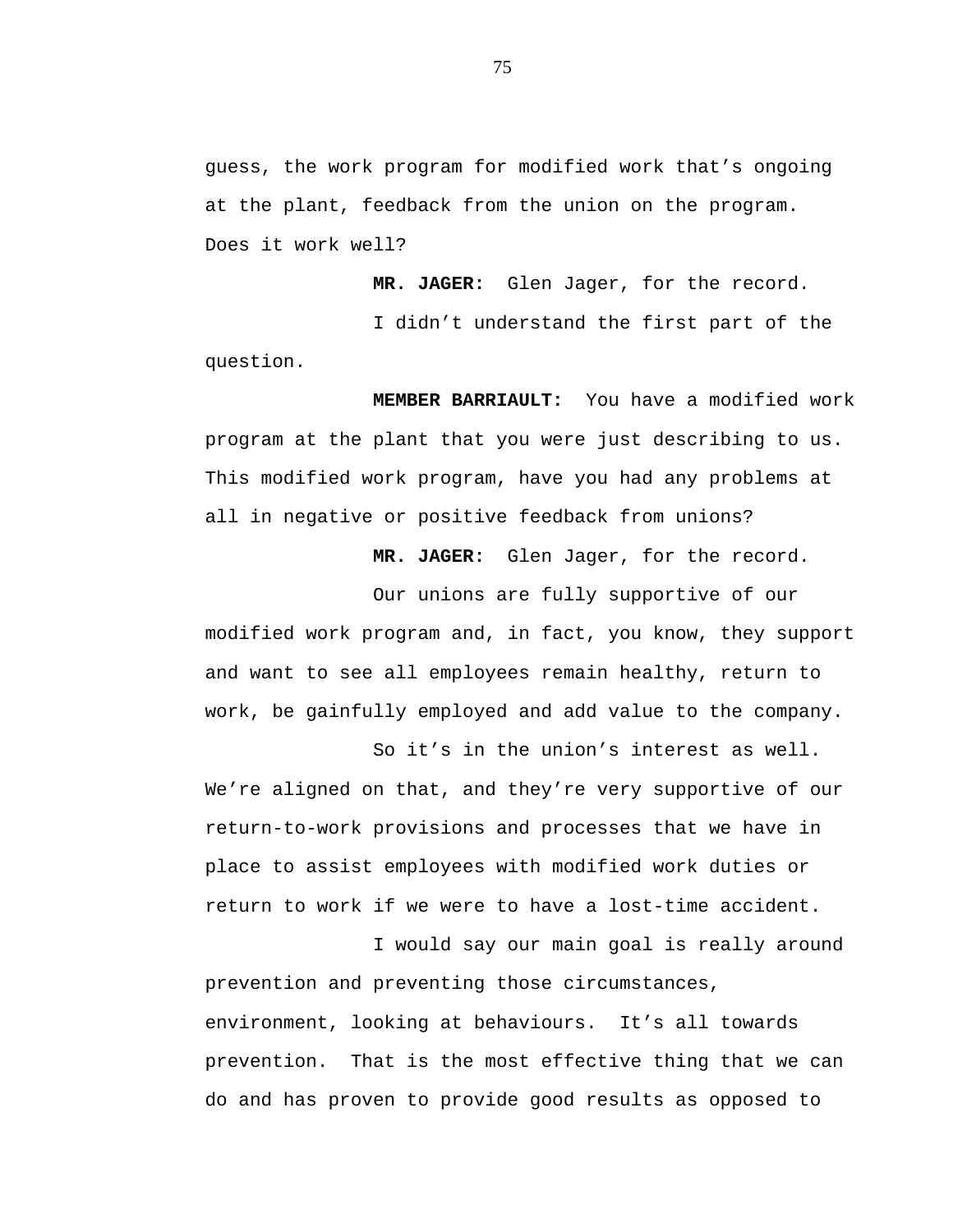focus on return-to-work provisions which we have a very strong program and support for employees.

**MEMBER BARRIAULT:** Thank you.

**THE CHAIRMAN:** Before we leave, I'd like to ask Mr. Doehler from Labour, is that -- two questions really, for a large operation like Pickering here, is five critical injuries over five years kind of typical? And is that -- critical injury, is that the lingo that you use?

It sure as hell conveys more serious injuries that have just been described that don't result even in lost time of work. So am I right in all of this?

**MR. JAGER:** Yes, the five critical injuries based on my knowledge of work places of comparable size of -- of the number of workers is quite below the average. I don't have exact numbers but that's based on -- on my knowledge of general health and safety statistics.

With respect to your question about what defines a critical injury, it -- it, in some cases, is not as severe as it sounds. And I will list you the exact definition of -- we have an actual regulation that defines what a critical injury is:

> "A) Places life in jeopardy; B) Produces unconsciousness; C) Results in substantial loss of blood;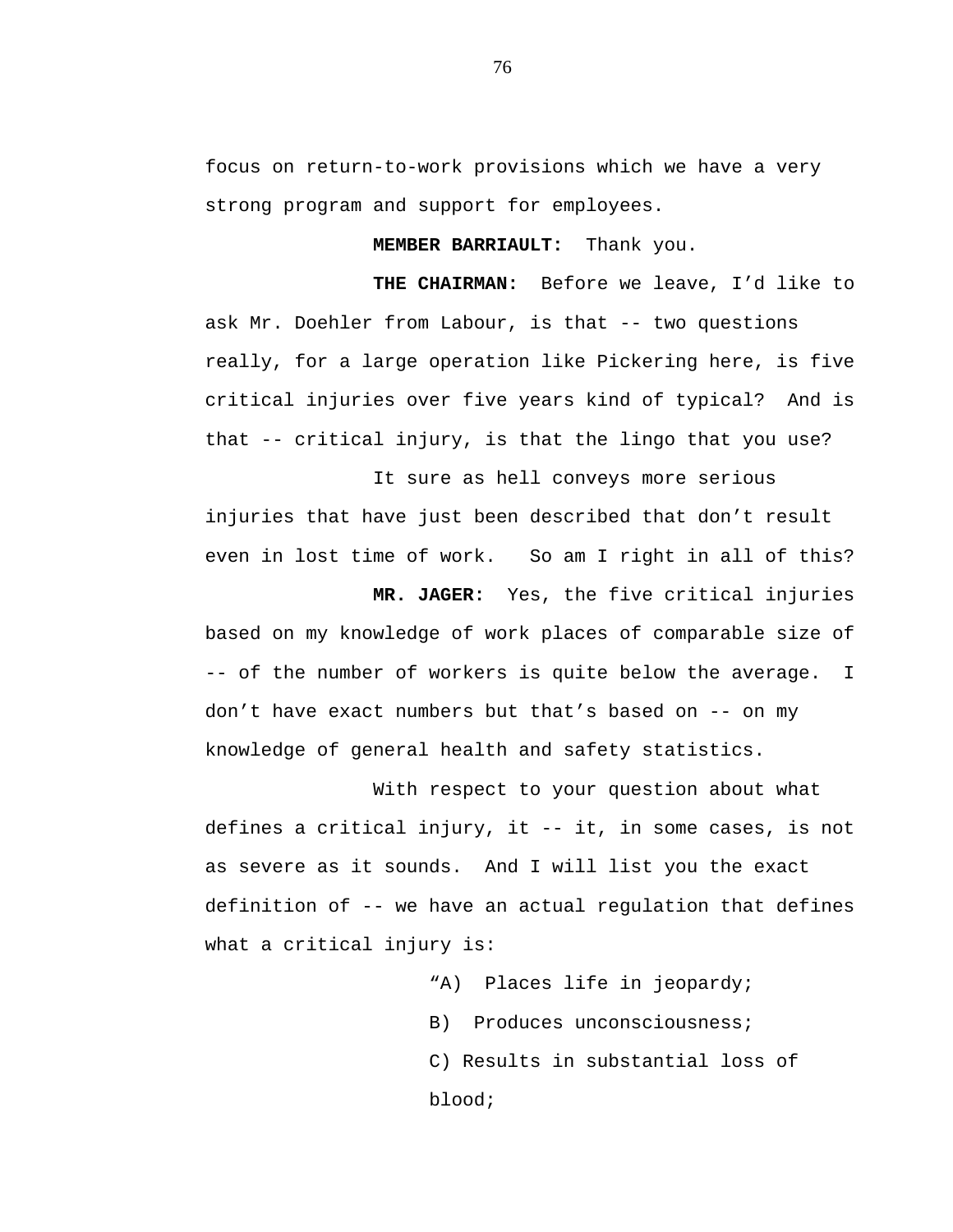D) Involves the fracture of a leg or arm, but not a finger or toe; E) Involves the amputation of a leg, arm, hand or foot, but not a finger or toe;

F) Consists of burns to a major portion of the body;

or

G) Causes the loss of sight in an eye."

Some of them do sound quite serious, but some of them, loss of unconsciousness, is -- is a minor matter and even though it has to be reported, does not as -- as the previous gentleman described, does not result in an actual lost time injury.

**THE CHAIRMAN:** So I guess they are -- the Pickering staff no matter what happens, they going back to work.

**MR. JAGER:** Well, I -- I don't know the details of each -- of each of the five critical injuries, but I assume that's the case. If they're -- if it didn't reflect in a higher number of lost time injuries.

# **THE CHAIRMAN:** Dr. McDill?

**MEMBER McDILL:** Can I just clarify, when you say below average, you mean better than average?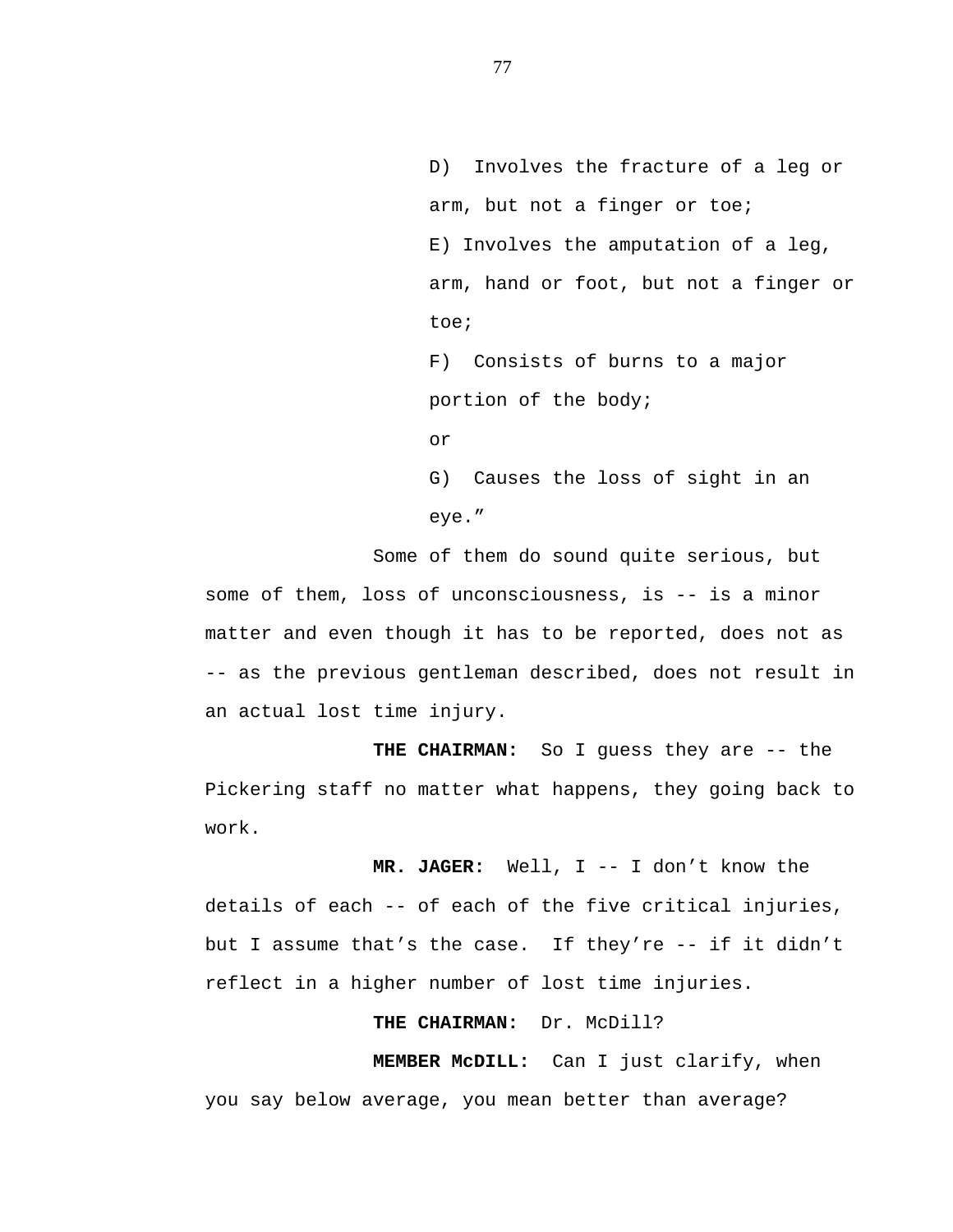**MR. JAGER:** Better than average, yes. **MEMBER McDILL:** For the record. **MR. JAGER:** Sorry, thank you. **THE CHAIRMAN:** Okay, thank you. Thank you very much. Dr. Barriault?

**MEMBER BARRIAULT:** Thank you.

I guess my next slide is -- is your Slide 4 with reduction in unplanned Tritium uptakes to OPG.

Do you think that the new, I guess, target or benchmark is sustainable, that you've decreased the chronic Alara principle which is excellent, but do you think you can maintain?

That's Slide 4. It's on page 2 of your presentation -- your slide presentation.

**MR. JAGER:** Glen Jager for the record.

Yes, absolutely, we believe that's

sustainable and we work to improve on that. So we -- we would expect to continue to focus on that, continue to work to reduce it and, absolutely, we believe that's sustainable.

# **MEMBER BARRIAULT:** Thank you.

To CNSC, do you think that's applicable to all the other plants or are they similar?

**MR. RZENTKOWSKI:** I would like Caroline --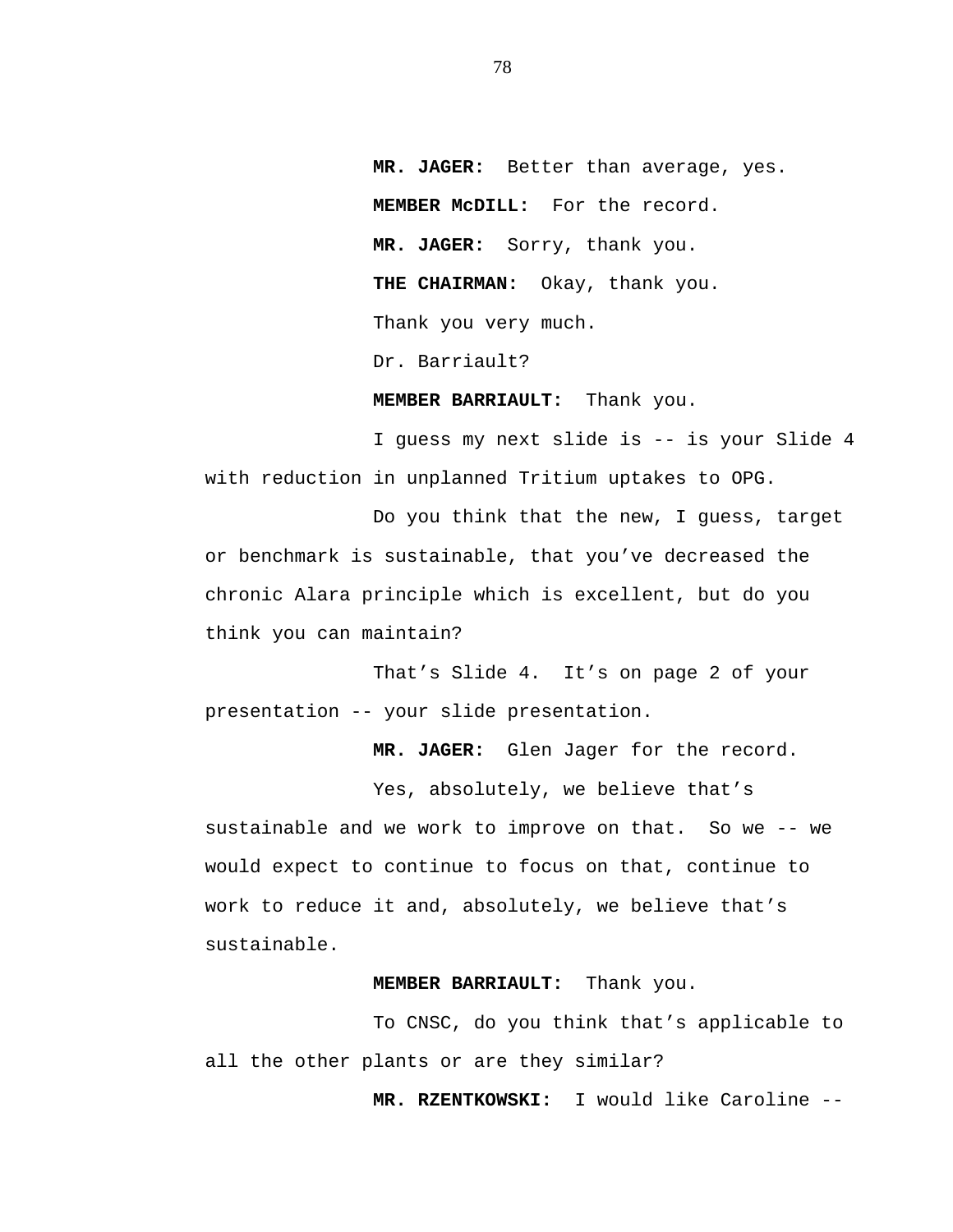Caroline Purvis to respond to that question.

**MEMBER BARRIAULT:** Thank you.

**MS. PURVIS:** Caroline Purvis for the record, Director of Radiation Protection Division.

So all other nuclear power plants in Canada use similar indicators for performance; so it's -- it's something that certainly is tracked. We will review performance against their indicators during our inspections and certainly with the -- the Alara initiatives that Pickering is implementing, it is -- is something that is achievable, certainly.

**MEMBER BARRIAULT:** I'm sorry, does the same target applied to other nuclear plants or do they have their own targets and are they higher or lower, I guess, is what I'm asking?

**MS. PURVIS:** So each -- each plant would certainly identify their own performance targets based on their -- their performance operationally and their challenges, but there are industry benchmarks as well. So I think we're talking about, you know, measuring your own performance against the industry benchmarks; but each - each facility would identify their own performance targets.

**MEMBER BARRIAULT:** And how does this compare to the industry benchmarks?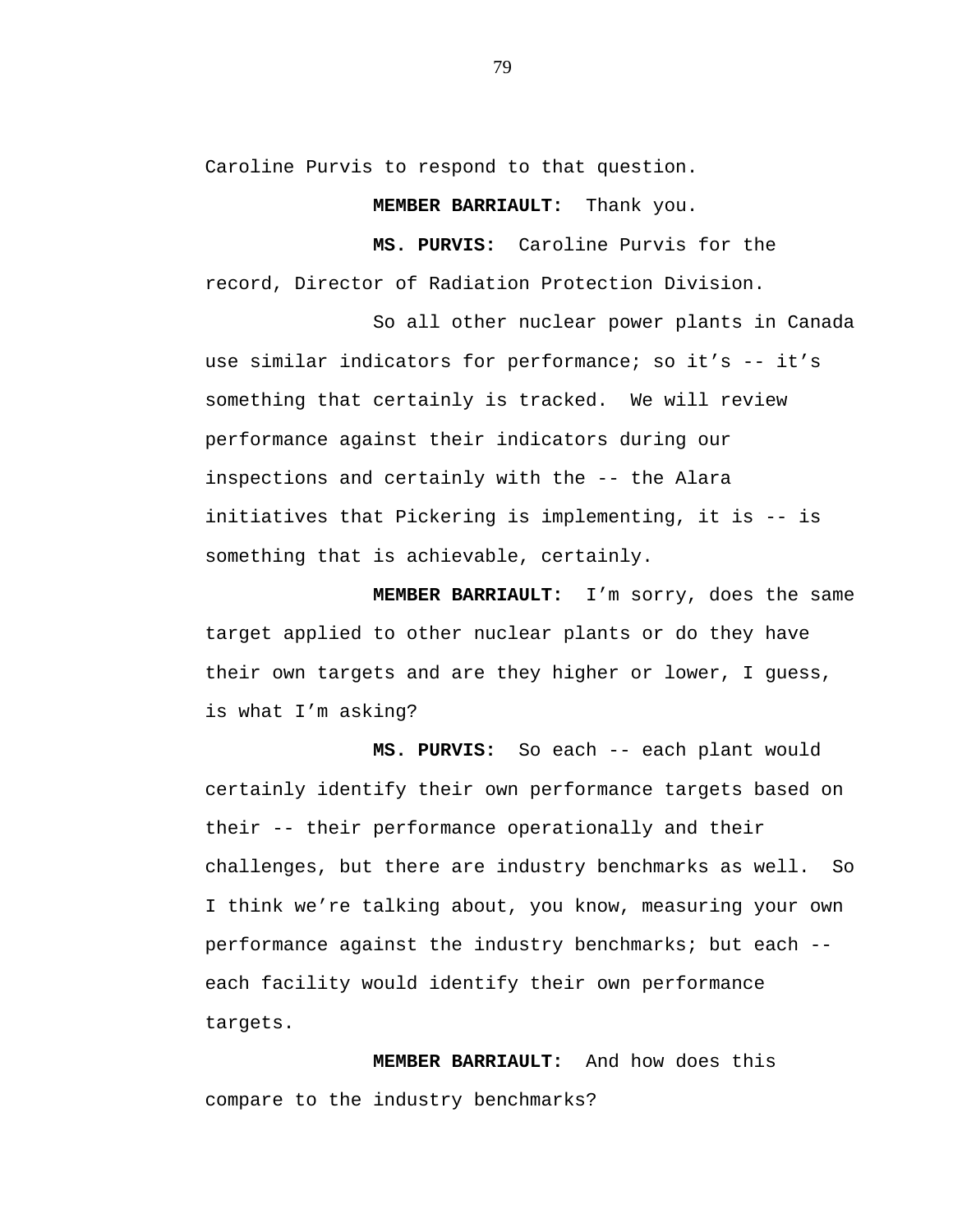**MS. PURVIS:** With respect to the unplanned tritium uptakes?

**MEMBER BARRIAULT:** Yes, yes.

**MS. PURVIS:** Yes, certainly a downward trend of 50 percent is certainly an excellent indicator. Unplanned precursor tritium uptakes is certainly an indicator that -- that the licensee is able to -- to plan and to manage their doses in a manner which is -- is above average.

**MEMBER BARRIAULT:** Thank you.

Just one last question, Mr. Chairman ---

**THE CHAIRMAN:** I'm just going to ask when we do -- when we hear about the MPP performance, you know, the annual performance, that might be one area where we would like to do benchmarking, not only within the sector, but within the facility itself, if there are such comparables or maybe even internationally.

**MS. PURVIS:** Yes, certainly we're always - we're always striving to -- to identify those benchmarks that are easily understood and that we can -- we can share and compare amongst facilities. Keeping in mind that - that as I mentioned earlier, each -- each licensee is identifying their own performance targets, yeah.

**THE CHAIRMAN:** Go ahead.

**MEMBER BARRIAULT:** Just one last question;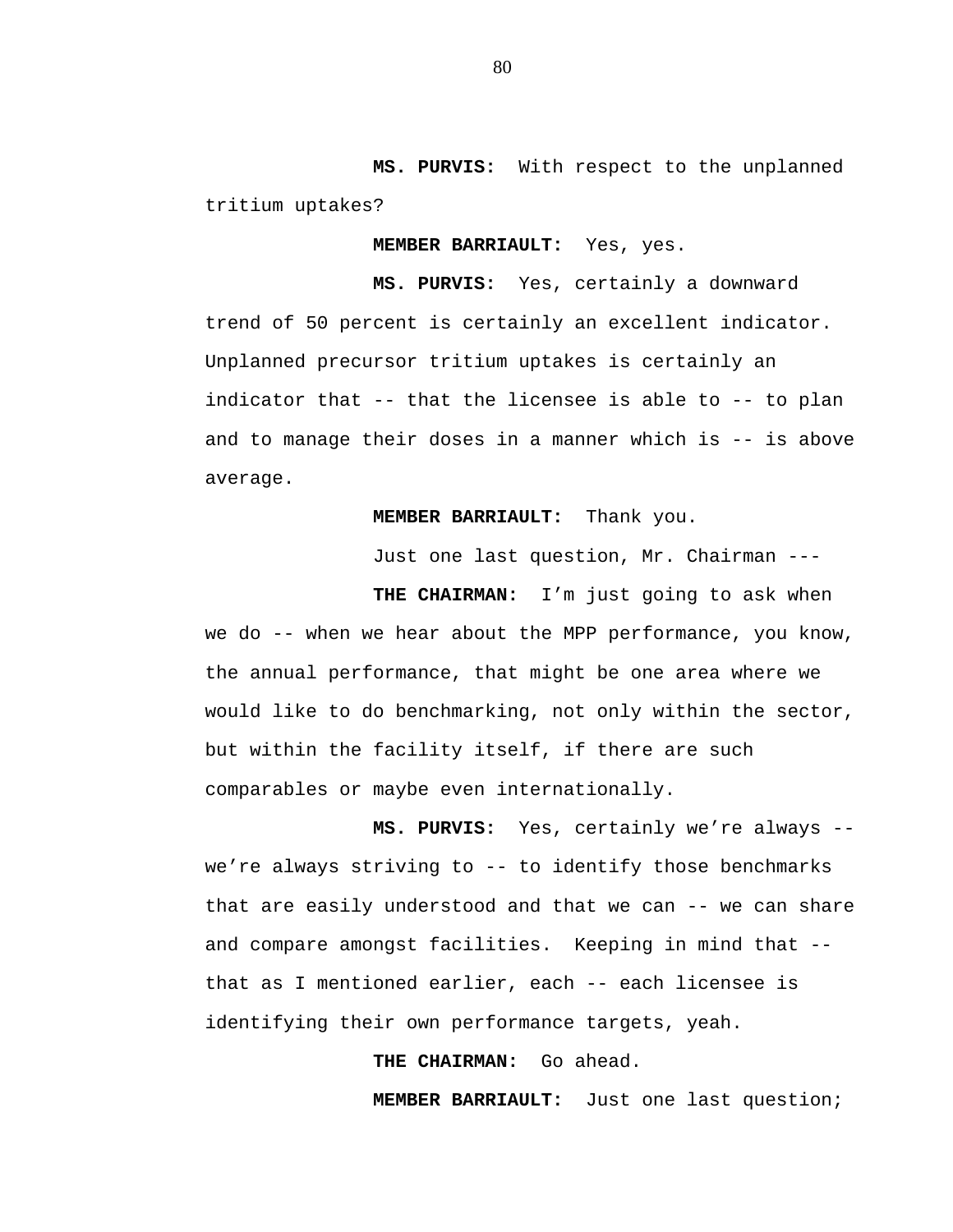on the issue of operating performance equipment, OPG, you're developing a centre of excellence, I understand, to look after pump, motors, valves and this. How far are you from achieving this centre of excellence or are you there now?

**MR. JAGER:** Glen Jager, for the record.

I'll ask Mark Elliott to speak to our efforts on centre-led reliability improvements.

**MR. ELLIOTT:** Mark Elliott, for the record.

The motors is the first one and that's up and running. So when there's a motor issue anywhere in OPG, we have -- we have a process staff experts to -- to rally and approach that. The next two we're going to do are pumps and valves. We're going to do those this year in 2013 and then go onward from there.

**MEMBER BARRIAULT:** So will you be finished in 2013 with this centre of excellence?

**MR. ELLIOTT:** We'll -- we'll have those next two done and we'll likely carry on. There's - beyond that, there's other equipment that we feel we can make use of this -- this approach, but we want to do it in a way that is -- is sound and when we declare victory on a component, that we really can -- we can service it. So with two more this year and then, it'll carry on for a number of years.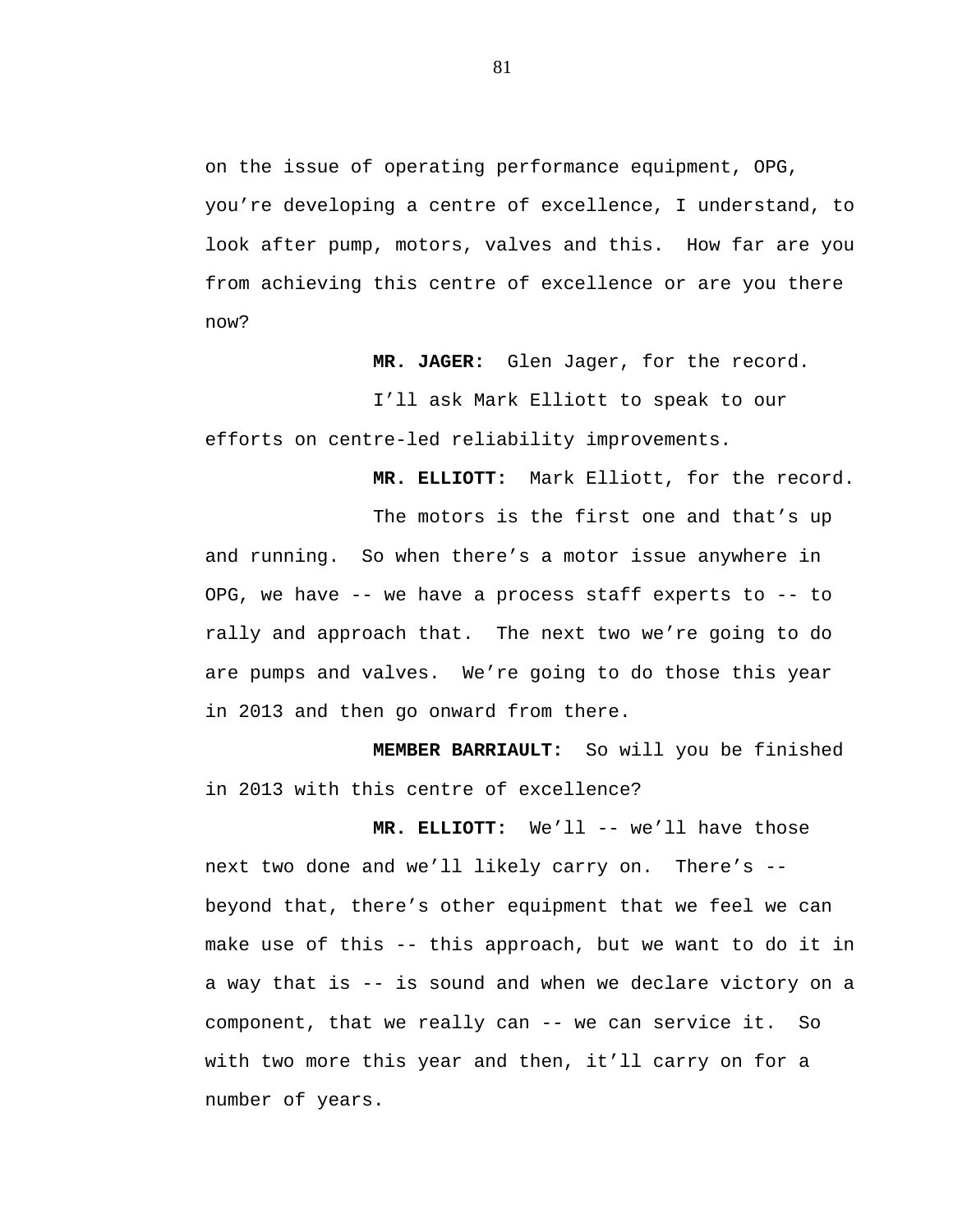**MEMBER BARRIAULT:** Thank you. Thank you, Mr. Chairman. That's all for now. **THE CHAIRMAN:** Okay, thank you. Mr. Tolgyesi?

**MEMBRE TOLGYESI:** Merci, monsieur le président.

On the page -- lots of pages, page 87 of 13-H2, the staff. There is a -- there is a Table 4 which is saying that when the Pickering 2 will shut down in 2020 and third quarter. The Unit 1 will reach 162,050 full power hours and unit 4, 134, which means that to reach 210,000, there will be effective life still potential six or 10 years.

Now on several occasions, you mentioned the continued to operation extended beyond 2020. It was on two or three occasions. To what extent to operate fewer units is option, which means that, you know, when you will reach 2020, you have still Unit 1 in 4 year of 6 to 10 year life, could you operate these units stand alone without user operating  $4, 5 -- 5, 6, 7, 8?$ 

**MR. TULETT:** Martin Tulett, for the record.

So the Pickering A units, units 1 to 4 that have the additional pressure table, they actually depend on the Pickering 5 to 8 units for safety system support.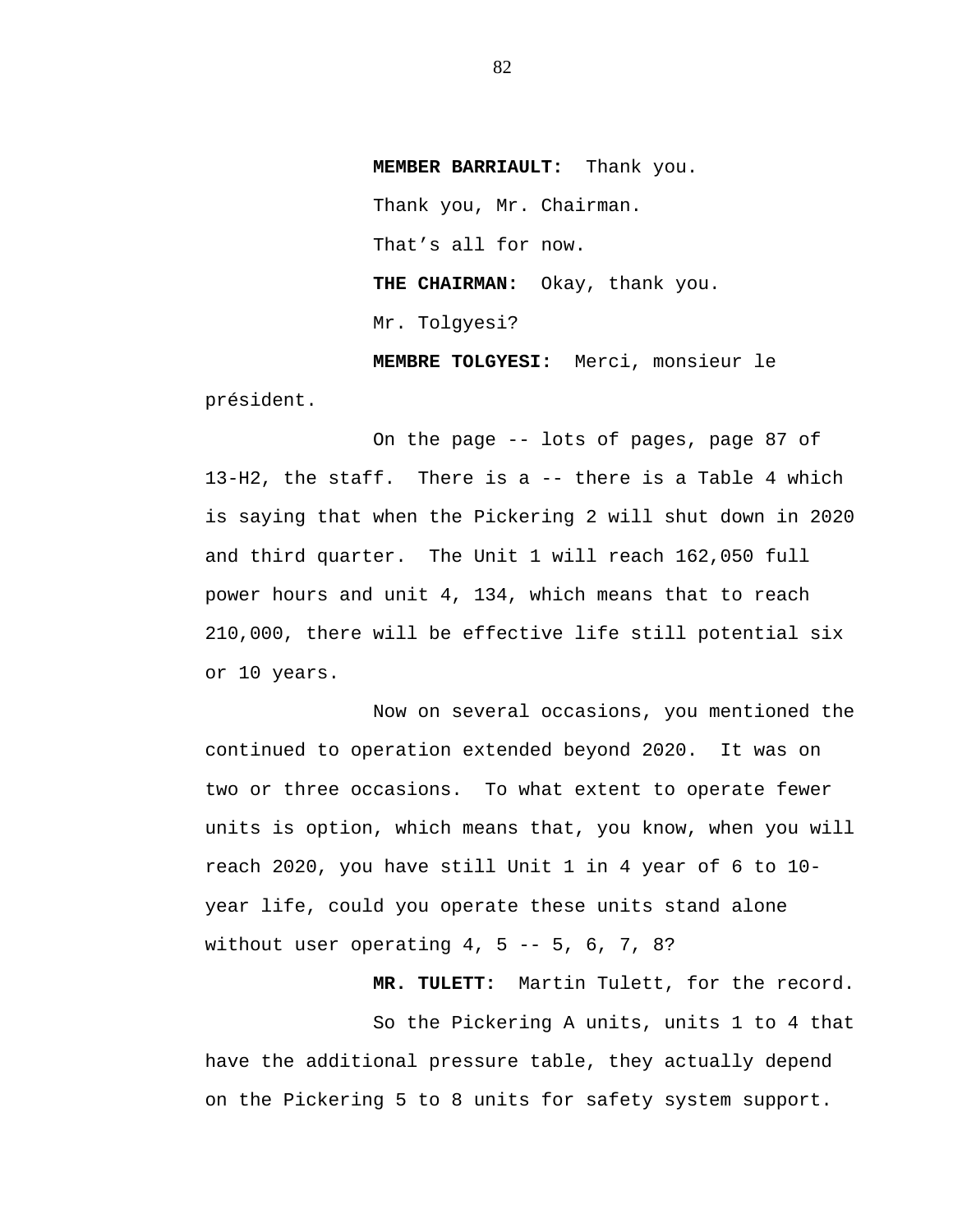And really, the answer to the question is yes, this time it would be possible, but it's not commercially viable to operate two units at Pickering. So the plan is to operate six units as long as we can and -- and then, shut down end of 2020.

**MEMBER TOLGYESI:** Okay, now I will have a question on decommissioning in the same CMD page 92, the staff is stating that no specific licence, conditions are required for this matter of decommissioning strategy. Why they are not required?

**MR. TULETT:** Could you please give us details where you are reading from?

**MEMBER TOLGYESI:** Page 92, 4.10.3 on your presentation.

**MR. TULETT:** It's only for the proposed relicensing period. So that means until 2018, we are saying that a specific licence condition is not required.

This is for the proposed licence only.

**MEMBER TOLGYESI:** Okay. And I have a decommissioning. We hear more and more about accelerated decommissioning. You know, we -- you -- we hear that in France and lately Gentilly-2, there are discussions to do decommissioning within 10 years or so. And one of the reasons mentioned is a presence in availability of staff at least that's what they are saying at Gentilly-2, and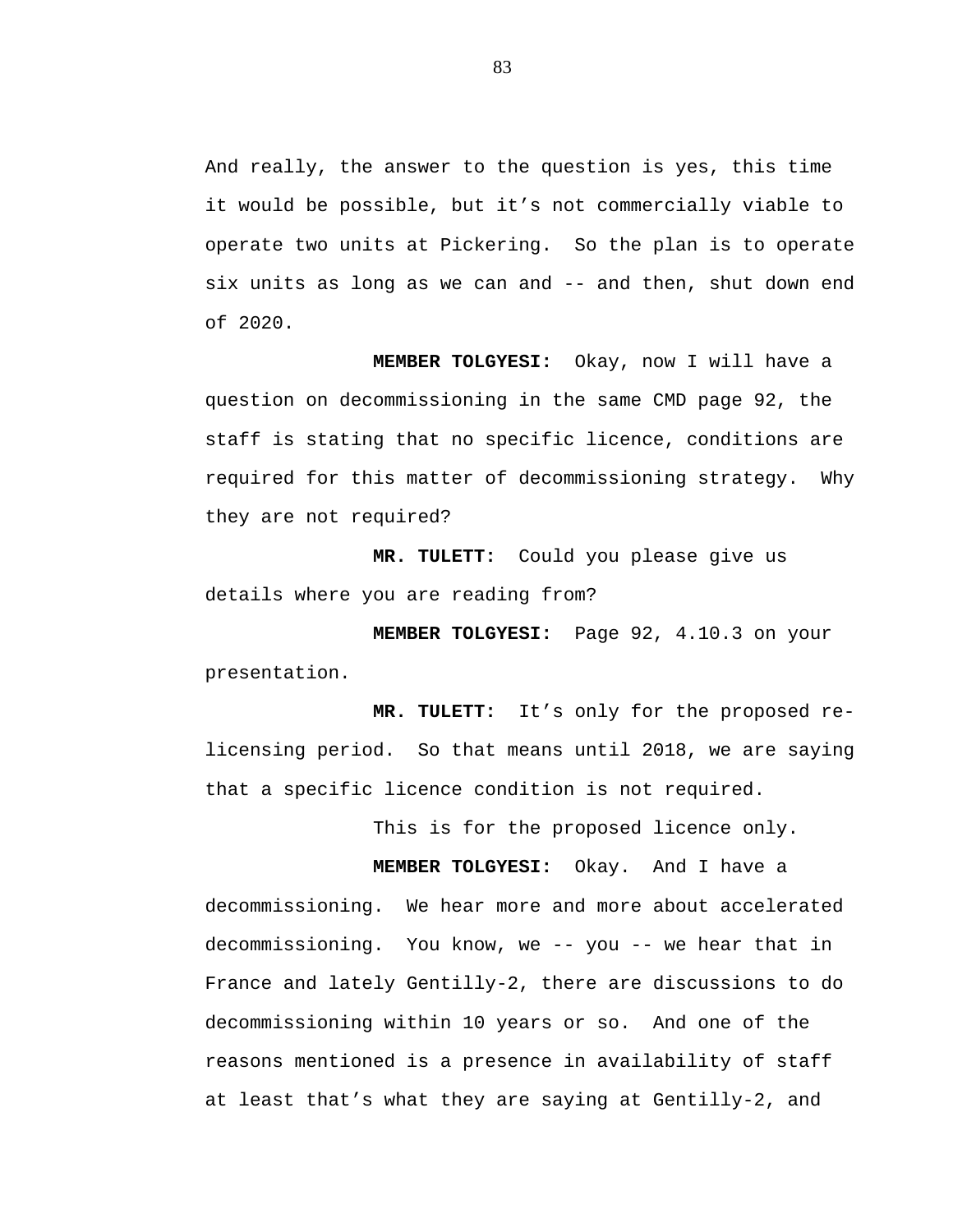the manpower.

So what's the OPG's and staff thoughts on this strategy? Because what you are saying that the decommissioning of your facilities would take about up to 60 -- 2065, 2070. So how you compare to this move like in France to 10 years or what's proposed in Quebec?

**MR. JAGER:** Glenn Jager for the record.

Our current plan has the safe storage stabilization and safe storage period. That is correct.

The -- that plan is set in place, takes into consideration optimizing personnel dose so there's a lot of decay and reduction in dose. So there would be a dose penalty with accelerating that.

As well there's a substantial amount of work to remove the fuel from the fuel base and transfer that to dry storage. So that takes some time after the units have been de-fuelled and de-watered. So that takes a period of time as well.

It's a large facility. There's a number of fuel bases that have to be emptied in order to do that. Following that it really is a waiting period again to allow for -- for radiation fields and decay to really facilitate the ultimate decommissioning of the facility.

#### **THE CHAIRMAN:** Okay.

I -- I don't want to get out of scope of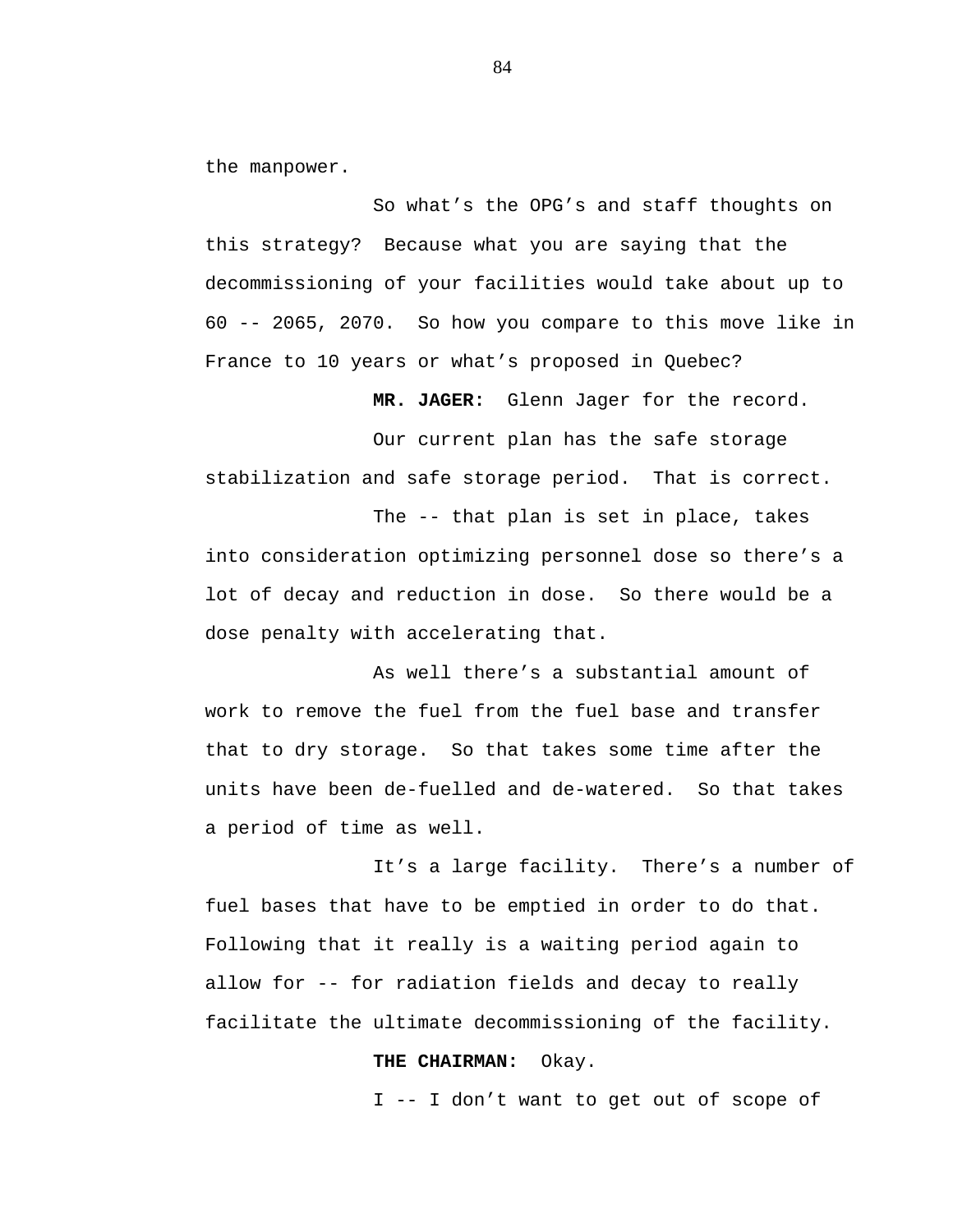this hearing. Decommissioning, we will deal with it at 2000 -- before 2018, I assume. But starting there, we're presumably -- this is five years from now. A lot of things can happen in five years. You guys may change your mind.

So right now if I'm seeing correctly this is the current projection. So I would like to also adjourn for about 10, 15 minutes I guess. Until 11:20. We'll reconvene at 11:20.

Thank you.

--- Upon recessing at 11:09 a.m./

L'audience est suspendue à 11h09

--- Upon resuming at 11:26 a.m./

L'audience est reprise à 11h26

**THE CHAIRMAN:** Okay. We're back.

And we continue with the questioning and maybe I'll go in reverse order this time. And maybe Commissioners if you agree, one question and we'll go as many rounds as we need to go.

And maybe I abruptly interrupted you Mr. Tolgyesi. So once you start with your next question.

# **MEMBRE TOLGYESI:** Merci.

On page 13-H2 of staff, there's on the last, before last -- page 23, I'm sorry.

Page 23 of 13-H2, there is a statement that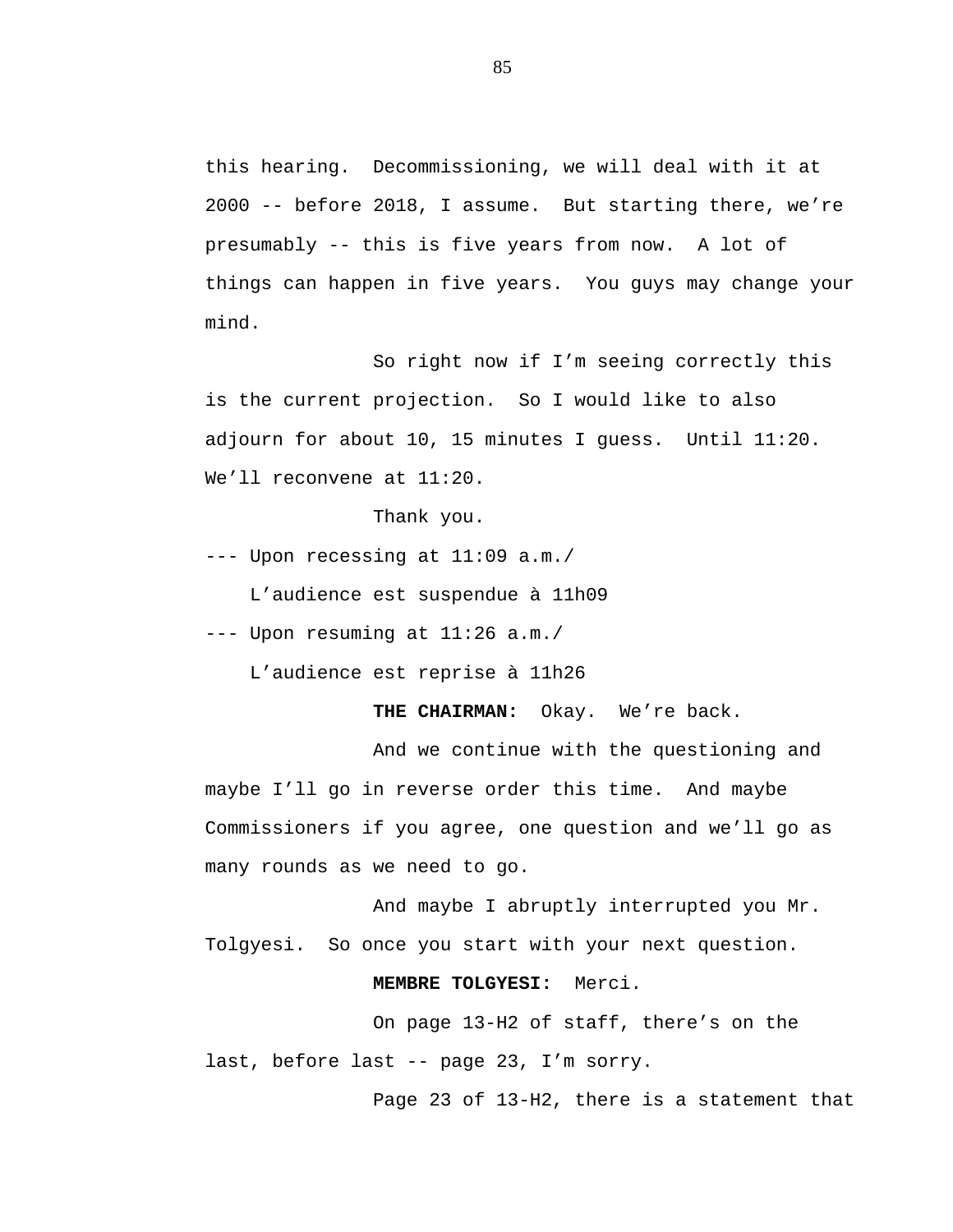CNSC staff observed during outage inspections that outage work was often different to future outages.

Why it's happened? Why it's different to the future outage? If it's seldom; it's unexpected. But if it's coming routine or on a regular basis, that's somewhere to a weakness in planning.

So to what extent is different plan of outage work could or would cause a forced or out-planned outage thereafter? Because you are delaying those.

**MR. RZENTKOWSKI:** Thank you for this comment. Mr. Miguel Santini will respond to it.

**MR. SANTINI:** Perhaps this question should be better directed to OPG. But what I can say about this is that there is a scope at different levels prepared and submitted to us. And we follow how this -- this code is followed through in the execution of the outage program.

Now there are tasks that are -- take longer than expected. There are reactive tasks that are created during the -- the execution of the outage that may bump activities that were in the original scope.

What we are concerned about -- actually what we are concerned when we look at that is, known activities that are work on safety related equipment are bumped to the next outage. So that's what we are looking at.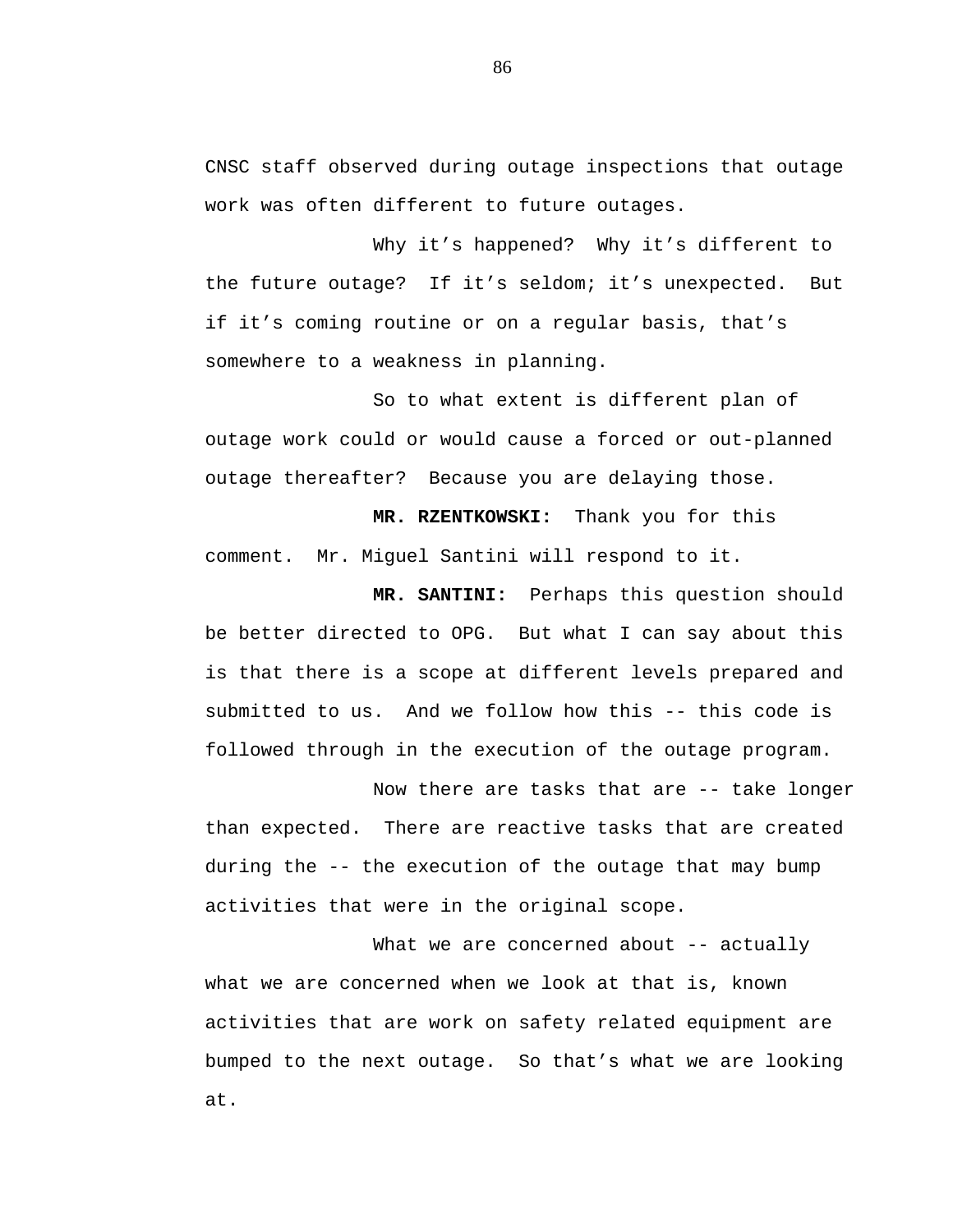In this case, there are -- there are no instances as such. But again, I think that OPG will be better prepared to answer the -- how they decide the movement of activities to the next outage.

**MR. JAGER:** Glenn Jager for the record.

Before I ask Rob Powell to come up and just talk about our actual results in terms of scope execution over the -- the outages, I would say that we -- we go - we have a set of outage milestones that are completed with a high degree of rigour in terms of preparing for an outage that sets employee scope, work package preparation, procurement of parts. And we're seeing good success for -- with that.

We complete a high percentage of our outage scope every outage. And every outage that we complete goes through a readiness for service criteria and that readiness for service review. And during that review, we carefully examine all the work that was completed in the outage, any discovery or inspection results. But we also critically examine any scope that could not have been completed.

And there's usually a variety of reasons why we were not able to complete scope. It could be because of system alignment difficulties; difficulties obtaining isolation or -- or provisioning of parts in time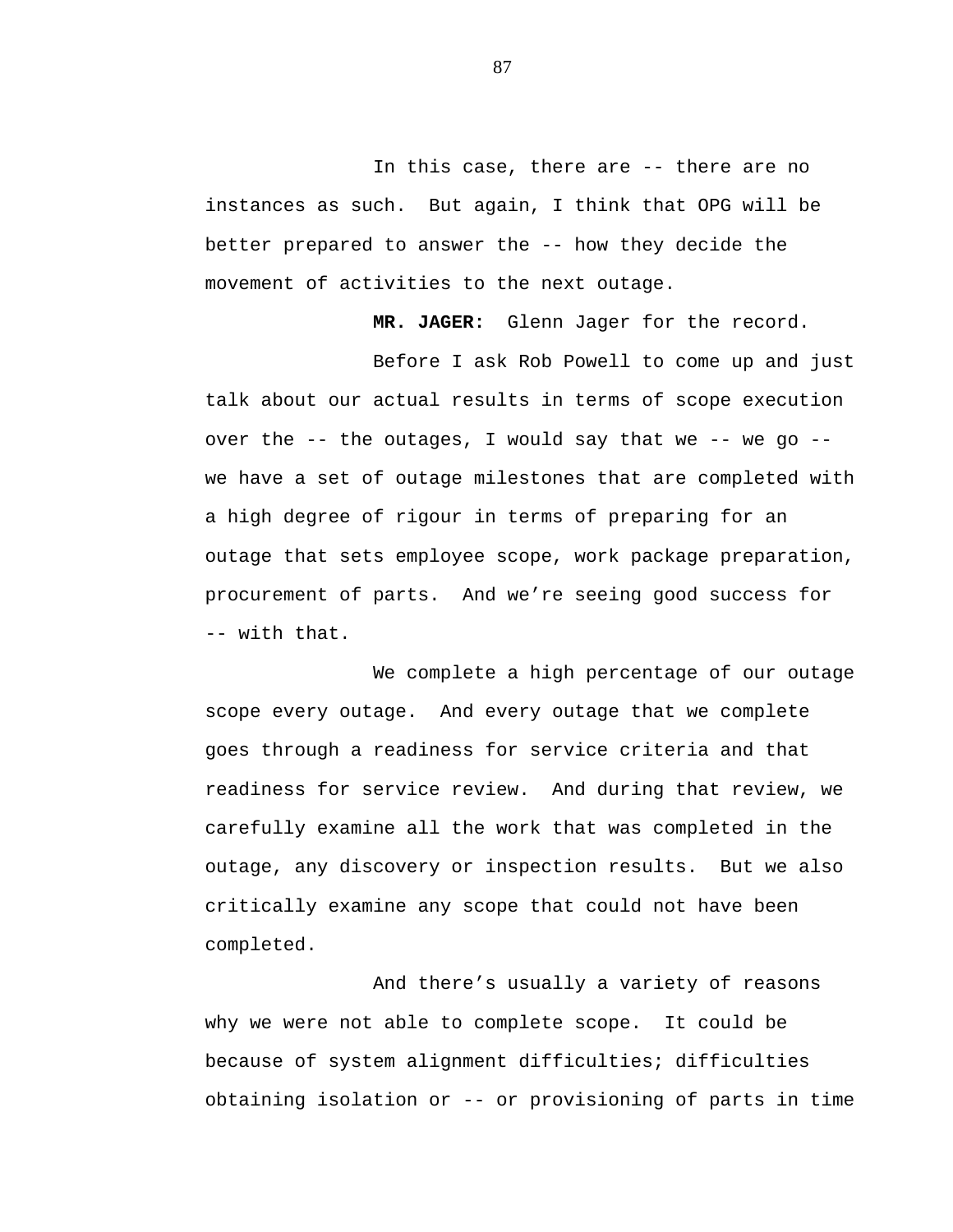for the work window in the outage.

So we go through a very rigorous process to ensure that the unit will be reliable and above all safe through its operating -- two-year operating cycle postoutage.

I would say that we're also working to improve scope completion and execution and outages and have taken a number of steps that Rob can speak to in that regard.

So I'll -- I'll ask Rob Powell to talk about our performance in outage scoping and execution.

**MR. POWELL:** Yes it's Rob Powell for the record.

In terms of outage scoping just as a -- a little background, we actually scope outages up to one year or more in advance of the actual outage execution. And outages are actually planned for many years in the future. So we are actually planning the next outage when we're actually planning the one we're planning to do -- to do next.

The actual outage execution consists of about 22,000 distinct discrete activities on a typical outage at Pickering. And we routinely complete in excess of 95 percent of that -- of that outage scope.

As Glenn has indicated, there are times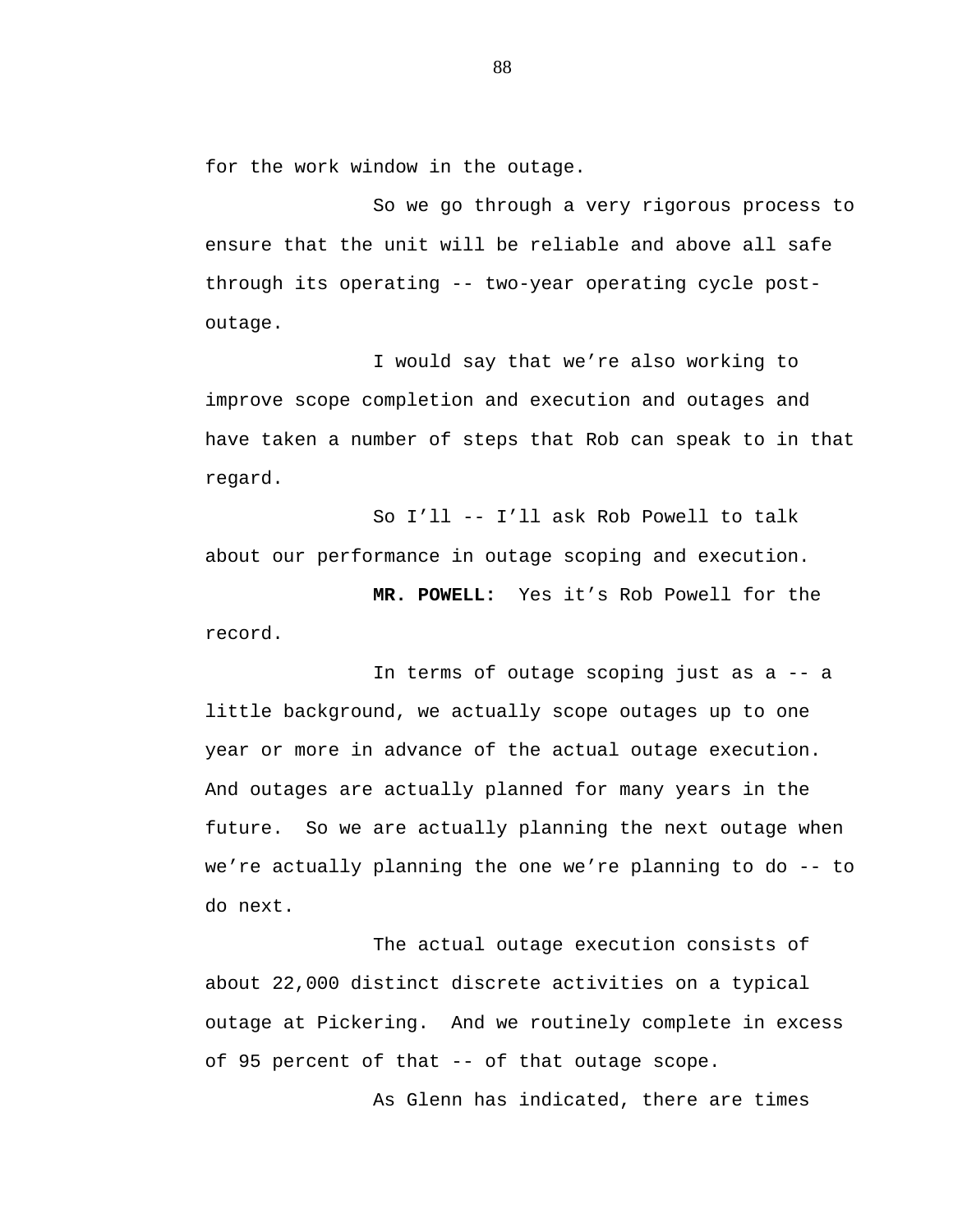when work cannot be done either because we cannot get isolation or we've had other challenges such as we can't get parts for the -- for the equipment.

That work that cannot be done is compared to a rigid set of return to service criteria that defines whether or not that work can be postponed to in-future outage. Or whether or not we need to implement mitigating strategies prior to that unit being returned to service.

Those decisions are made continuously through the outage. And as Glenn has indicated at the conclusion of the outage, there is a formal RFS process where all of the work that did not get done including any discovery work during the outage is dispositionned at that point in time.

**MEMBER TOLGYESI:** And just to make sure I understand, you were saying that 95 percent is completed? And that these outages are planned ahead a year or so? Which means that if you complete 95 percent, five percent is not completed. And the next outage, this five percent becomes a planned or an addition?

**MR. POWELL:** The outage frequency at Pickering -- Rob Powell for the record.

The outage frequency at Pickering right now with a two-year outage frequency. So work that did not get executed in the current -- in the current outage goes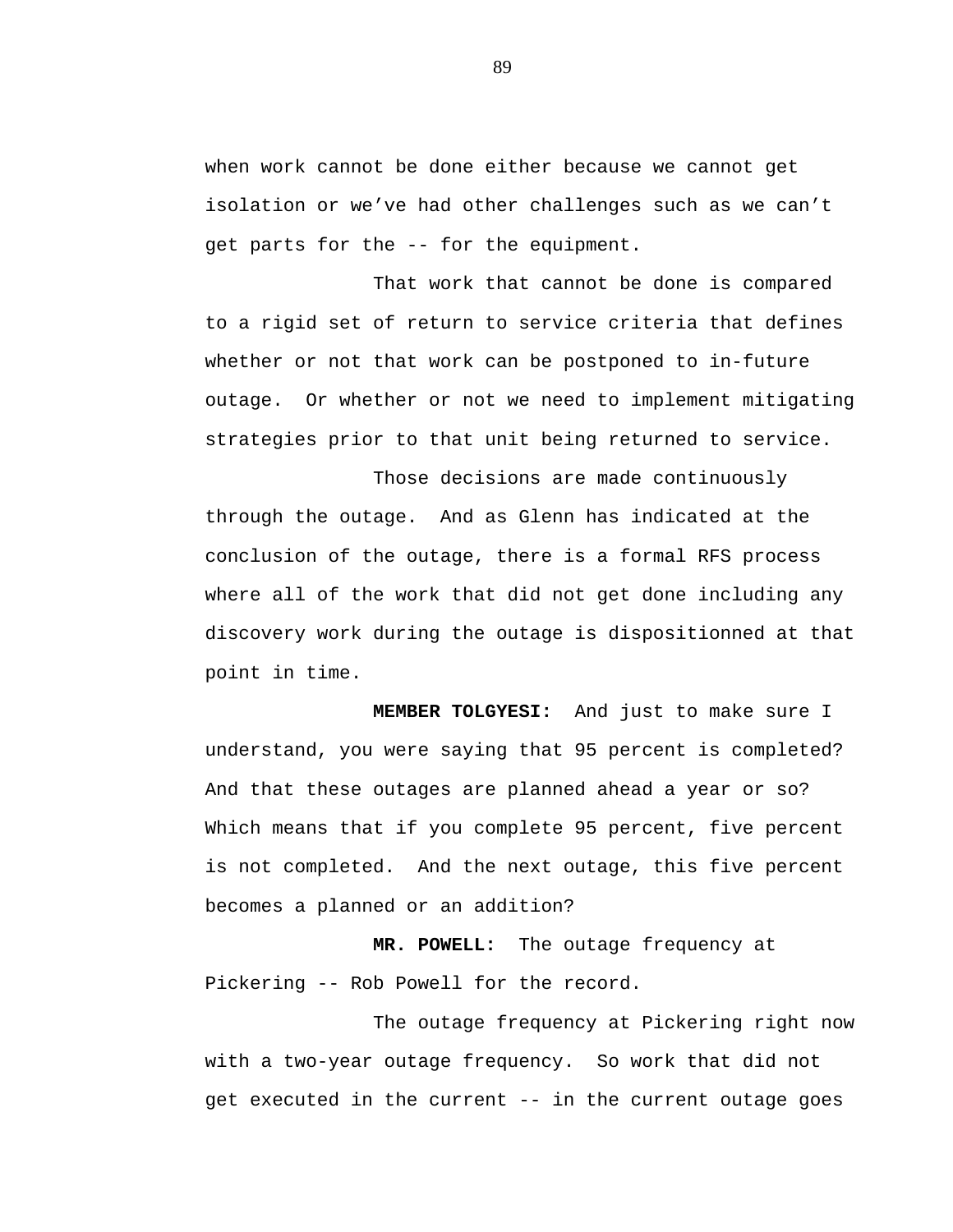into the next planned outage. So it is actually planned work in the next outage evolution that we go through.

**THE CHAIRMAN:** Okay. Thank you.

Dr. Barriault?

 **MEMBER BARRIAULT:** Just in a CNSC presentation, page 15, CMD 13-H2. "Minimum Shift Compliment" is the title but you come down two paragraphs from there. It's an editorial comment and what it says really:

> **"**The analysis was completed and as demonstrated to the satisfaction of staff the qualification required and the number of staff required for a normal operation."

I guess I'm not clear what staff is which? I would suspect that the first one is CNSC staff and the second one is OPG staff but I'm not certain that's what you intended to say.

**MR.SANTINI:** Miguel Santini, for the record.

We meant OPG staff. It's part of the minimum shift compliment staff.

 **MEMBER BARRIAULT:** So OPG staff on both? The first one "satisfaction of staff", that's OPG staff? **MR. SANTINI:** No sorry, that's CNSC staff.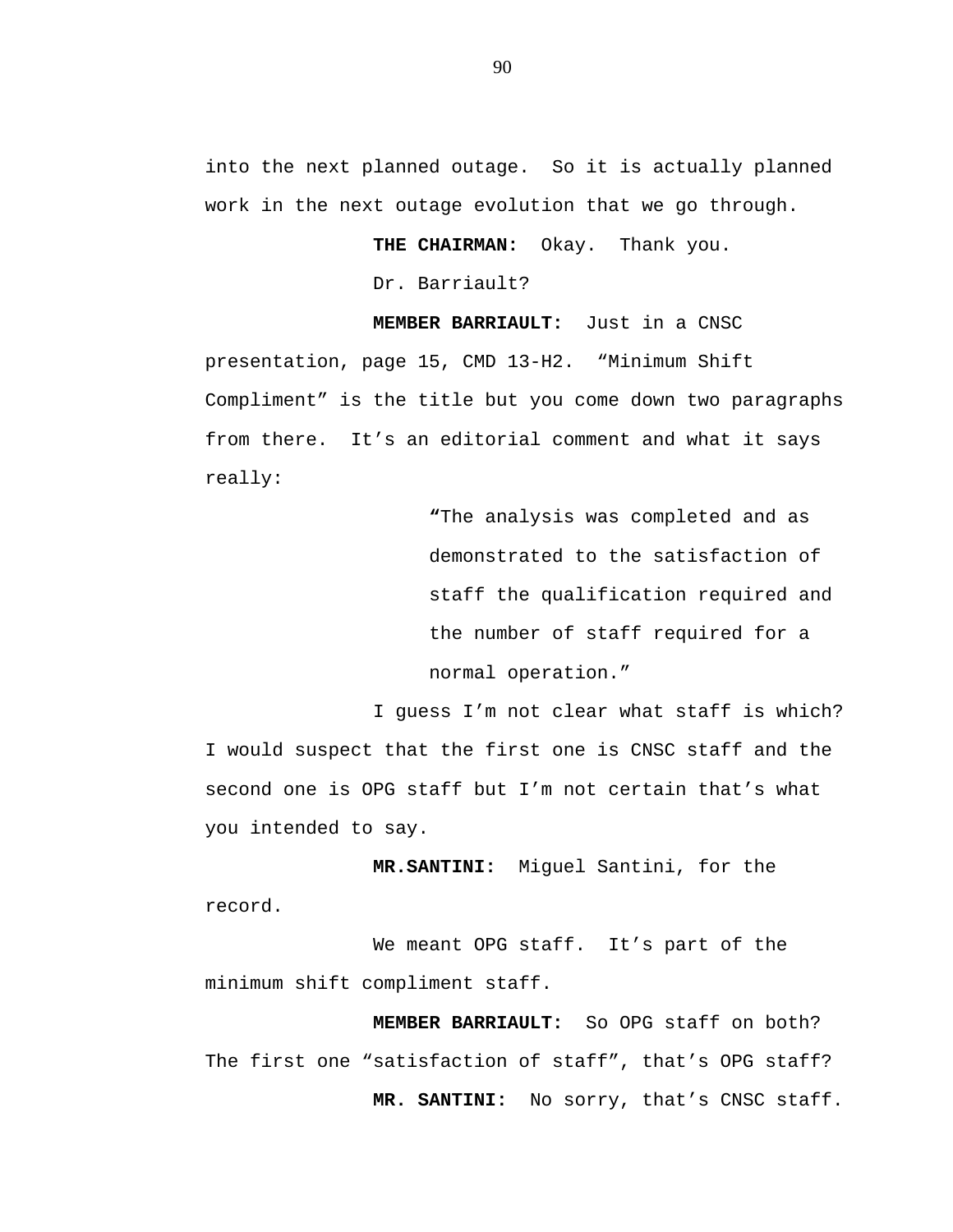#### **MEMBER BARRIAULT:** Okay.

That's what I suspected but I wasn't sure. The next one really is on page 16 and the second paragraph goes on to say: "Operating procedures and associated field handouts". What's a field handout?

**MR. JAGER:** Glen Jager, for the record.

Field handouts are -- relate to the

emergency procedures that personnel follow. It's a part of the procedure that is ---

**MEMBER BARRIAULT:** Checklist?

**MR. JAGER:** Pardon me?

**MEMBER BARRIAULT:** A checklist sort of

thing?

**MR. JAGER:** Checklists, exactly or there are actions taken by field staff so the control room and the shift supervision will hand out procedures to staff who are then deployed into the plant to execute those procedures in support of the emergency actions.

> **MEMBER BARRIAULT:** Thank you. I managed to get two questions in.  **THE CHAIRMAN:** I'm counting.

> > **(LAUGHTER/RIRES)**

**LE PRÉSIDENT:** Monsieur Harvey? **MEMBRE HARVEY:** Merci monsieur le

président.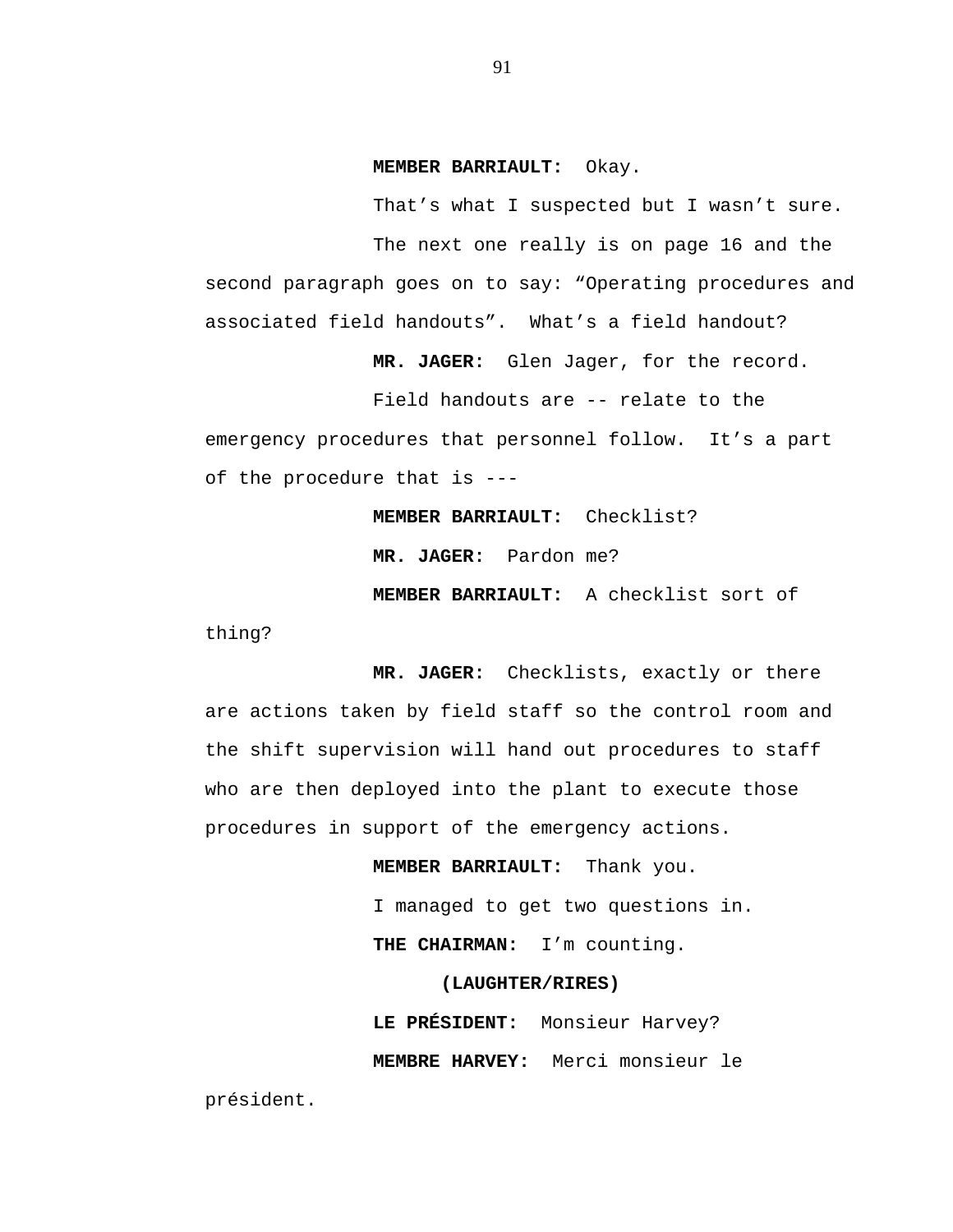In page 17 of your OPG's document, the middle of the page. With a focus on continuous improvement by the Nuclear Safety Review Board evaluation is planned in 2013 and industry review is planned in 2013.

And for that, in addition to these long standing oversight mechanisms, there's three new management oversight meetings that will be put in place. Two questions. The first -- well it's just one question Mr. President but A and B.

#### **(LAUGHTER/RIRES)**

**MEMBER HARVEY:** First question is that, is that Nuclear Safety Review Board specific to Pickering or it's normal or an exercise, normal exercise, for the industry?

**MR. JAGER:** Glen Jager, for the record.

The Nuclear Safety Review Board is not specific. It -- it's a feature within OPG Nuclear that examines all the nuclear facilities within OPG. But it's also a feature that's present in most nuclear utilities having a Nuclear Safety Review Board.

What it is, is an independent external panel of industry -- experienced industry leaders, that come in and assess the site. Specifically their primary mandate is to evaluate nuclear safety and safety culture. So, that occurs on a yearly basis at all the OPG sites.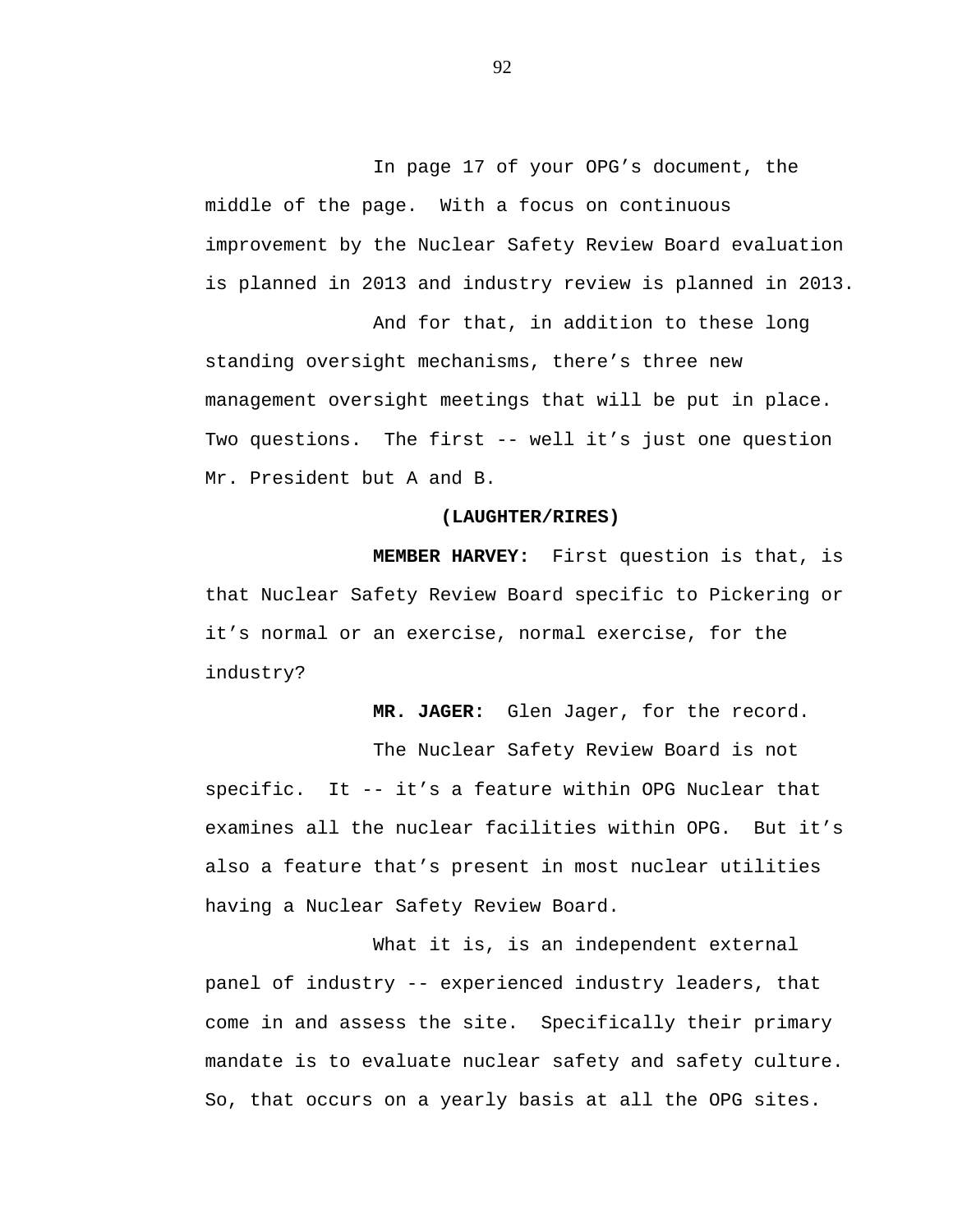Generally that's the same practice that is applied throughout the industry and it's part of the nuclear safety oversight framework that we have that provides that defense and depth if you will and safety for the site.

They report out to the Chief Nuclear Officer and the CEO of the company any findings and concerns that they might have with the operation of the site. They're completely independent of the site and part of that board we do also provide internal peers, within OPG, to assist the external panel.

**MEMBER HARVEY:** What about the -- what's the difference with the industry review?

**MR. JAGER:** The industry review relates to the World Association of Nuclear Operators. That is completely independent of OPG. It's not commissioned by OPG. It's an independent team associated with WANO.

It's formed of experienced evaluators in the World Association of Nuclear Operators and it's complimented with industry peers from around the industry. They come in and evaluate the plant against performance and objectives and criterias which are set towards excellence in nuclear operation. And they provide the site with a series of areas for improvement that define the gap between current performance and excellence.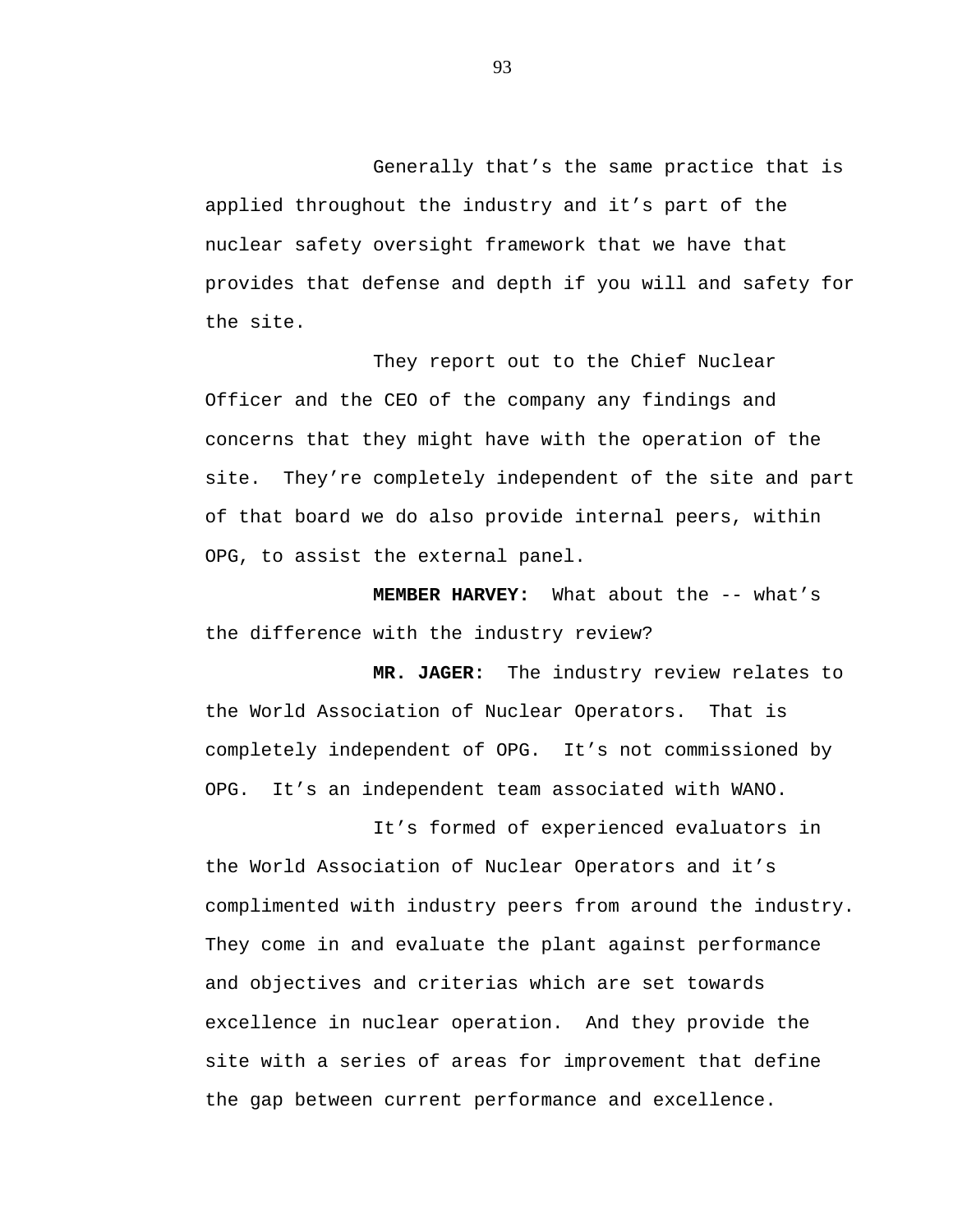So, very valuable, very independent and very thorough evaluation. And that's performed on about a two-year interval for a site. And again that's typical for the industry in North America.

**MEMBER HARVEY:** The part B of my question is -- the last one is this. Those three new mechanisms, reading that, my feeling was that it's so delicate to go beyond the expected life of a station that you need to put in place many committees and so am I right or it has nothing to do with that?

**MR. JAGER:** Glen Jager, for the record.

It's not directly related to that but I would agree with you that it offers a tremendous benefit for the Pickering site in that regard. What that's referring to is meeting an industry guideline for evaluating and monitoring nuclear safety culture within the site.

And the guideline sees the facility -- this is a facility run set of meetings and groups as opposed to the independent oversight bodies that we talked about earlier. You set in place some internal groups at the site to continually evaluate safety culture and progress and what is occurring within the site.

And it's -- there's a series of panels. One is the executive leadership for the site which I would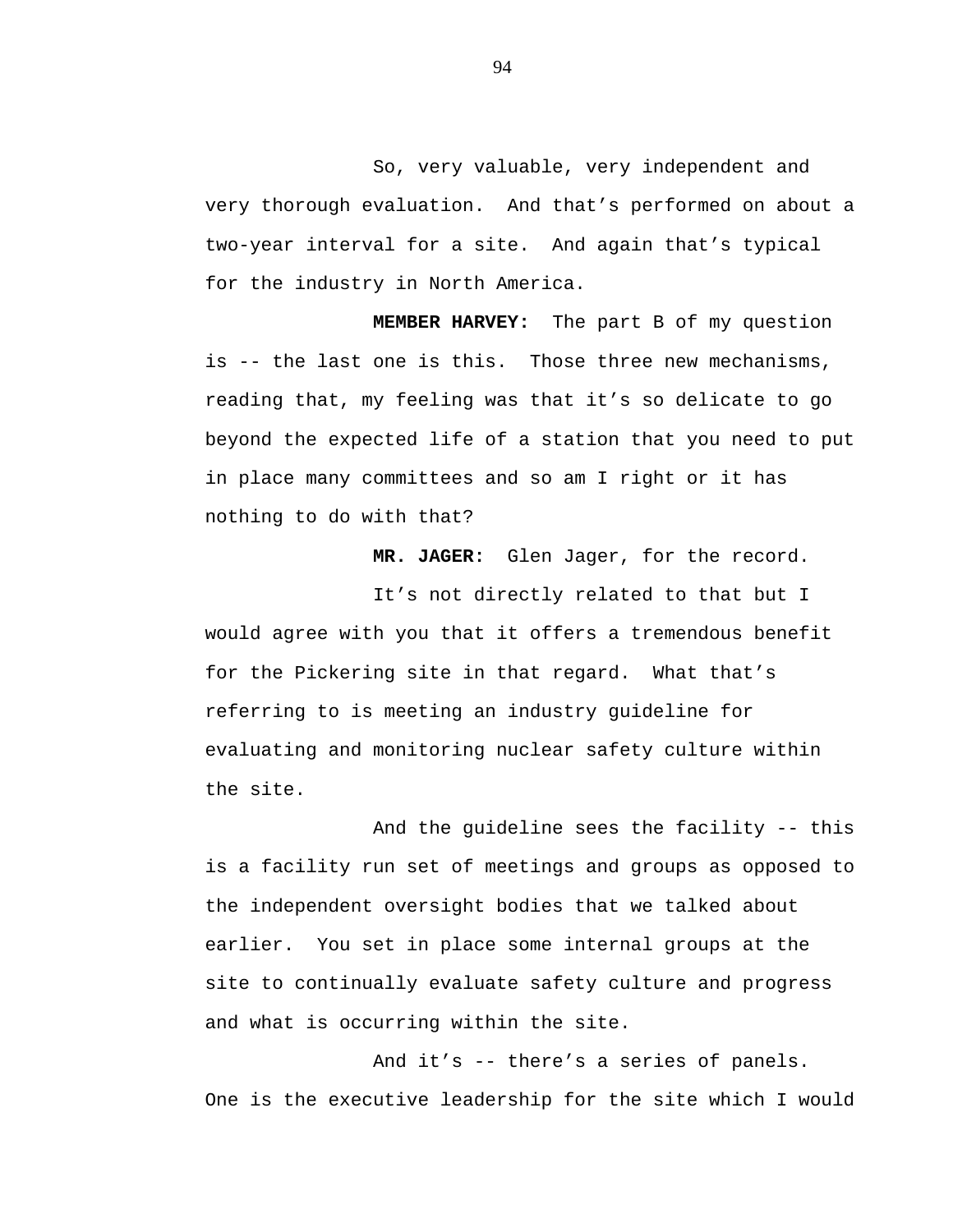be a part. But there's also working groups right down to the shop floor in which they're asked to review what's going on the site, provide advice to the senior leadership, specifically target against nuclear safety and nuclear safety culture.

So I think this will be very beneficial to Pickering as we go through and manage towards end of commercial operations. So we're quite excited to see this being setup and looking forward to the results that we'll get out of these groups. They're very new for us and it's recently established within the industry. So, parts of the industry are starting to establish those similar groups.

#### **MEMBRE HARVEY:** Merci.

**THE CHAIRMAN:** Just to piggyback on this, you mentioned the safety culture studies that you're doing and on the same page you're committing to do some in 2015 and 2018.

What I want to know is all those studies and oversight, how much of it is available at least to CNSC staff to see or to the public? Any of this information ever gets out? I know that there's sensitivity about the WANO reports. I'm just trying to understand what is available to share common knowledge here.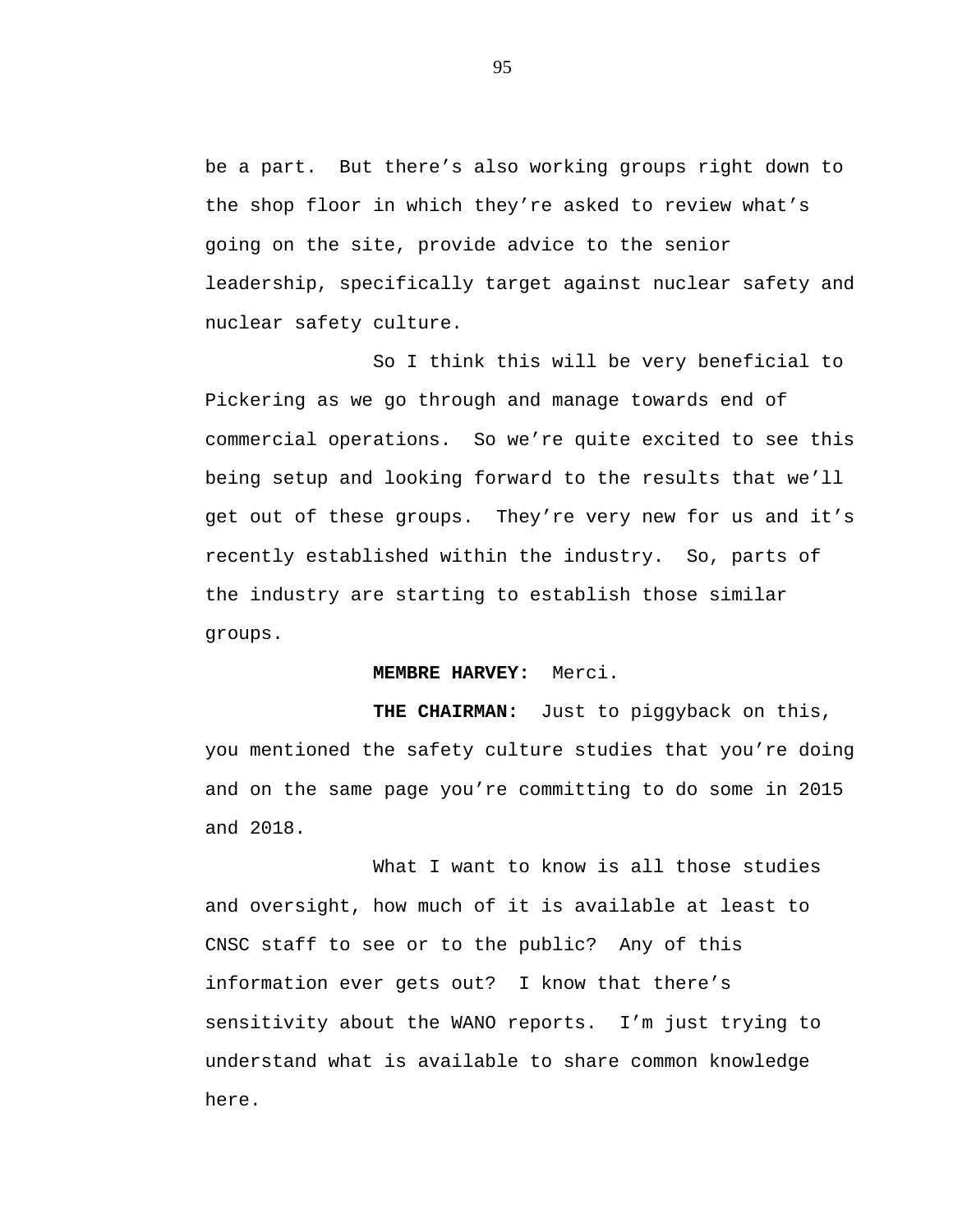**MR. JAGER:** Glen Jager, for the record.

The nuclear safety culture assessment that's done on a three-year interval, I believe that's what you're referring to, is done by OPG. That's an internal document. It's not attached to WANO or outside bodies. So that's an OPG proprietary document.

We do share the results with the OPG -- or CNSC site staff and have discussed the outcomes of those assessments and actions that were being taken. So they're briefed on the outcomes of our safety culture assessments and we'll share those results certainly.

**THE CHAIRMAN:** The safety culture itself is not done by a third party? Is that -- you know that the CNSC has issued a safety culture discussion paper? That's why I'm sort of interested in knowing what the future will be in this particular space.

**MR. JAGER:** Glen Jager, for the record.

We -- that safety culture assessment is fully compliant with the CNSC guidelines regarding safety culture assessments. It does involve external peers in that assessment but that external view is arranged by OPG and brought in by OPG as part of that assessment.

So, it's not done by the site staff per se. We assemble a team, by OPG, we assemble a team and we involve industry peers in that team so that we get that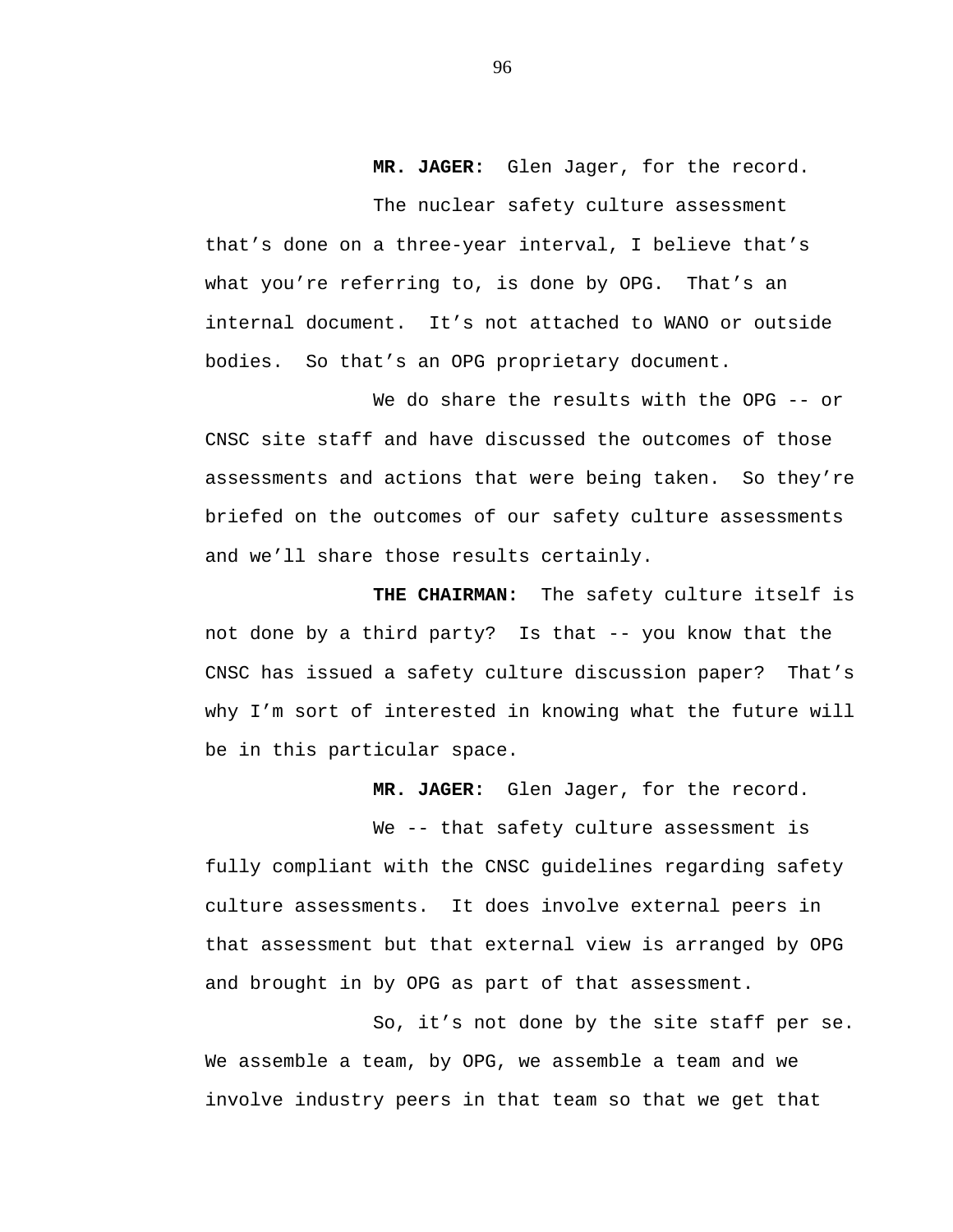external perspective but it is an OPG report that's prepared on that. And it does meet all of our own guidelines and as well as CNSC guidelines for safety culture assessment.

We developed those guidelines to meet CNSC requirements that we've received over the years.

**THE CHAIRMAN:** Thank you.

Ms. Velshi?

### **MEMBER VELSHI:** Thank you.

I have a few questions around collective radiation exposure. So CMD 13-H2.1, page 49, Figure 16 shows a rather disturbing trend of increasing radiation dose. And the question is, so with an aging plant do you see this trend continuing?

**MR. JAGER:** Glen Jager, for the record.

As mentioned in our -- and I'll ask Laurie Swami to comment in more details. But as we mentioned in our opening presentation, the scope of work that we need to perform out to 2020 definitely involves additional work in the vaults and associated with fuel channels which does involve more dose. However, we want to maintain or even reduce the dose expenditure and offset what we know will be additional dose required.

And I'll ask Laurie to comment about the programs and processes that we follow that will enable us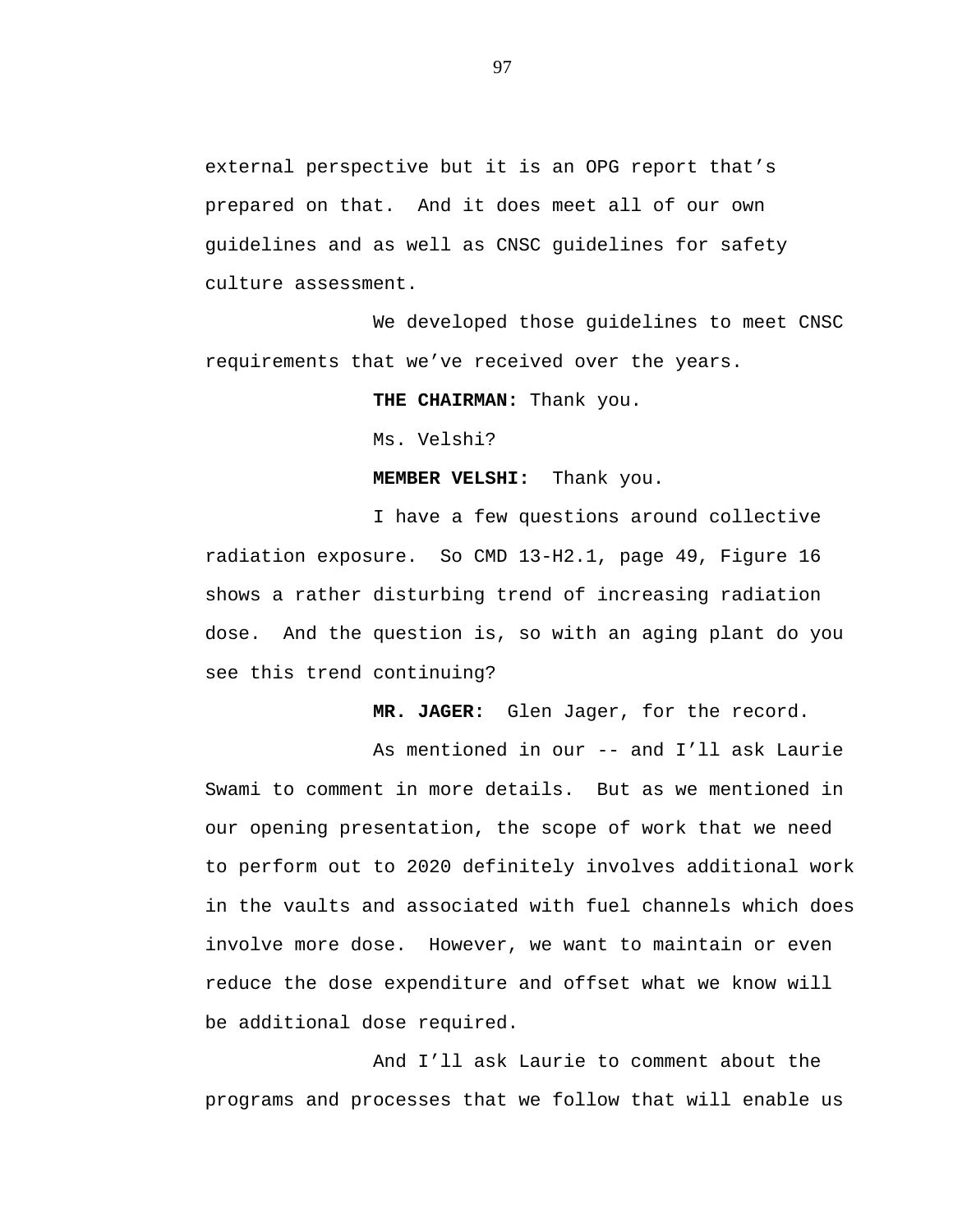to do that.

**MEMBER VELSHI:** So before she answers that, perhaps she can also address what the targets are for the next five years around radiation exposure then.

**MS. SWAMI:** Laurie Swami, for the record.

Obviously we would not be satisfied with the trend that you see here with an increase in collective radiation exposure so we've taken a number of steps to make sure that this trend is arrested. We have a very active ALARA committee at the site looking at various ways of making sure that the dose to our employees is reduced.

We look at dose control opportunities such as removing hotspots, making sure our work plan is adequately planned out so that there is a reduction in dose.

We're looking at improving the way we do work at the plant. So, for instance, we've implemented a teledosimetry program. That means that we don't have to have our radiation protection technicians inside at the same workface as our employees doing the work. This reduces the number of employees that are exposed. This helps with our collective radiation exposure. That's one of the examples of things that we're doing.

We're also implementing shielding -- new shielding techniques. We're looking at what the rest of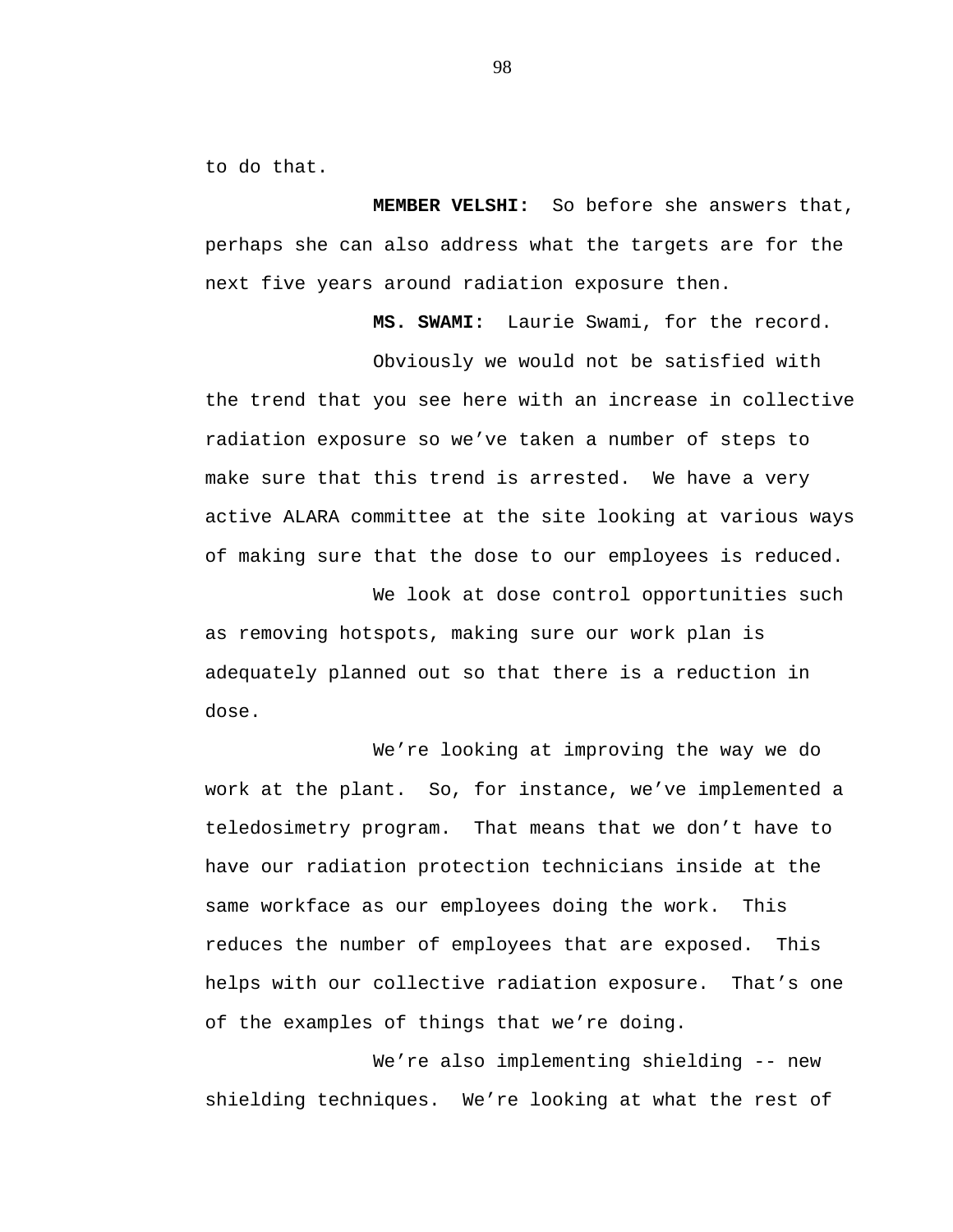the industry is doing to make sure that we are actually implementing the best available technology.

So those are the things that we're looking at overall.

From a target perspective, we're driving the targets down over the business planning period, driving it towards industry benchmark, and so that's a clear focus for the plant.

**MEMBER VELSHI:** Thank you.

And a question; why is this shown as person rem and not person milliSievert?

**MS. SWAMI:** Laurie Swami, for the record.

As we work in the rem units or the millirem units, I understand publicly Sieverts is the unit that's preferred from the regulator and in future we'll make sure that we use those units.

**THE CHAIRMAN:** While you're doing this also please change queries into Becquerel's.

**MS. SWAMI:** Certainly.

**THE CHAIRMAN:** We like to see some consistency please.

> **MS. SWAMI:** Thank you. **MEMBER VELSHI:** Thank you. **THE CHAIRMAN:** Dr. McDill? **MEMBER McDILL:** Thank you.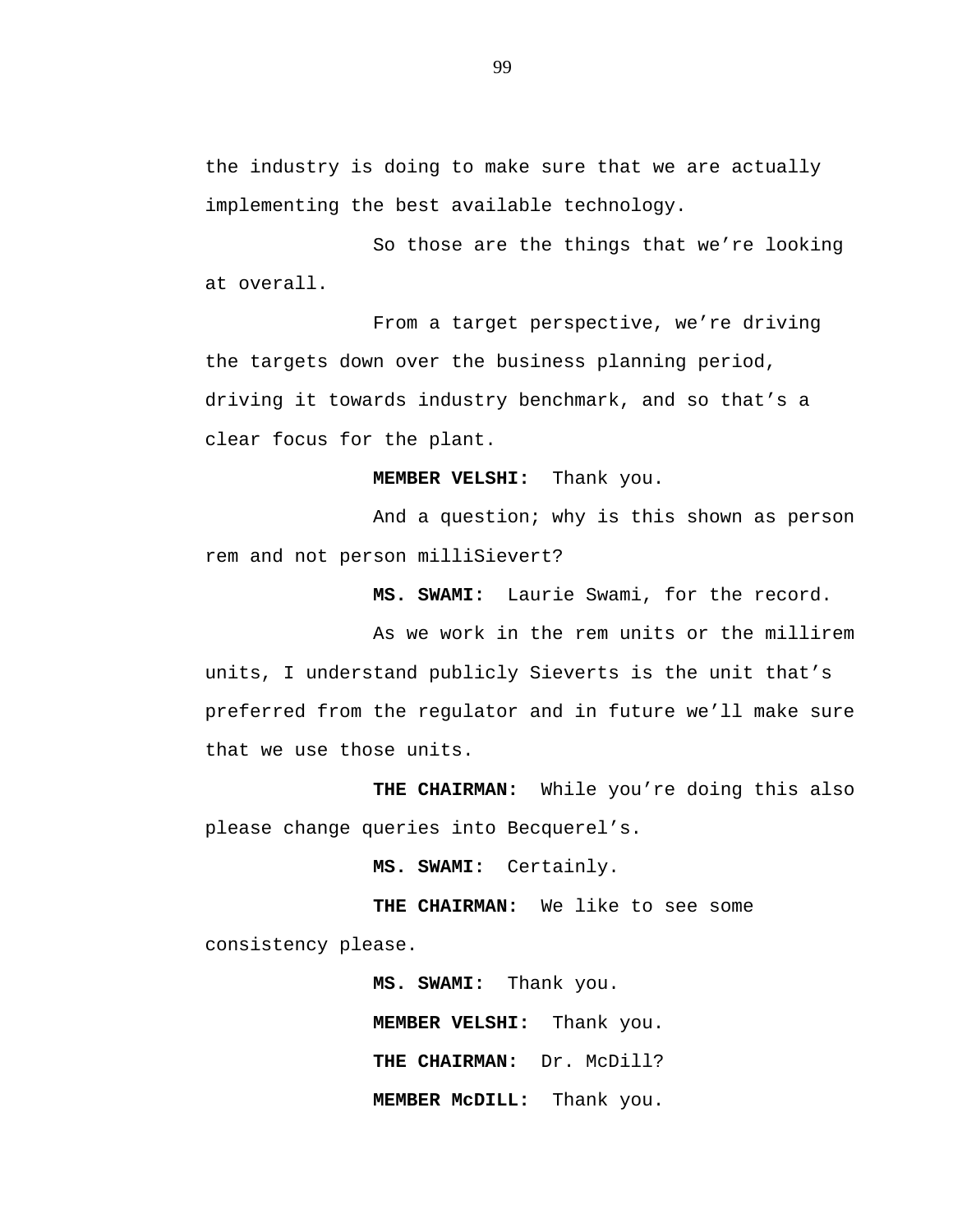My question is around fiber reinforced - fiberglass reinforced plastics, which I assume are epoxy based. In order that you answer the entire question I'll give them to you in one list so that the discussion covers all of the things.

Some of these were original FRP components. Were all of them original FRPs? This is on page 42 of OPG's document.

Were the repairs on the up or down cumber split flanges -- I love those -- up or down cumber split flanges composite in nature or were there some other kind of repair done?

Where there have been replacements either to stainless or to new FRP components, what is the procedure for monitoring the joints either between old FRP to new FRP or FRP to stainless?

And is OPG satisfied that all of this - and staff -- all of this will make it to the end of life? Thank you.

All that work was performed during our vacuum building outage and assessed to remain fit for service right through the operating cycle and end of the operating period and beyond actually 2020.

I'll ask Carl Daniel to speak to the

**MR. JAGER:** Glen Jager, for the record.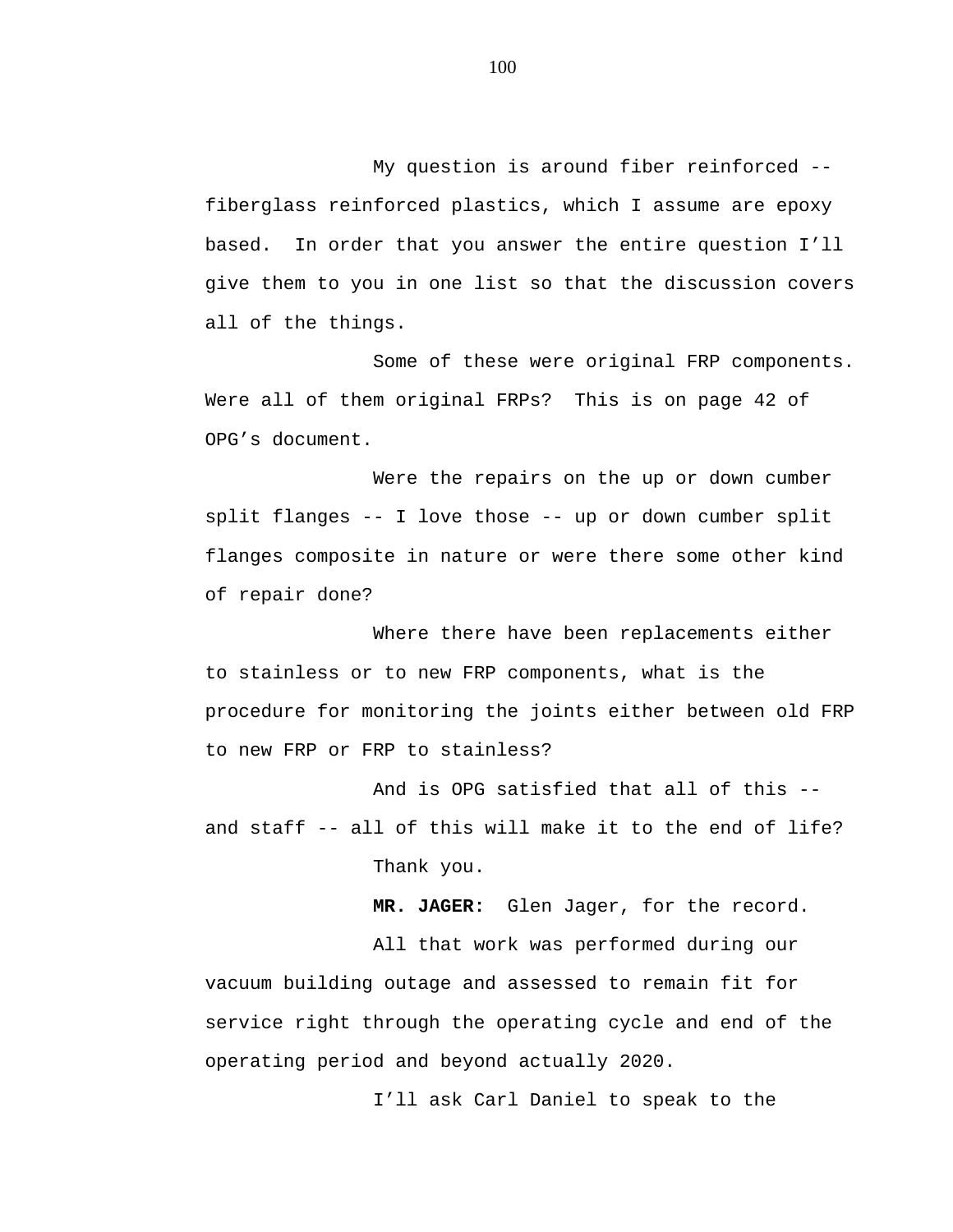specific issues associated or questions associated with fiberglass reinforced piping and the replacement of it.

**MR. DANIEL:** Carl Daniel, for the record.

A number of FRP -- fiberglass reinforced plastic areas were replaced during the outage and those were sent for condition assessment which was what makes the assessment going forward valid.

A number of areas were replaced with stainless steel. That was to strengthen the area. And those joints were ---

> **THE CHAIRMAN:** Can you speak up? **MR. DANIEL:** I'm sorry. **THE CHAIRMAN:** We can barely hear you. **MR. DANIEL:** I'm sorry.

So the FRP areas that were replaced were sent for analysis and the basis of that analysis forms the fitness for service going forward.

Also a number of areas were replaced with stainless steel. That was to ensure that the joints and the material remains rigid and solid throughout the remaining life.

## **MEMBER McDILL:** Thank you.

I guess it's over to staff maybe to add a little bit more to that. I think, for example, the up or down cumber split flanges maybe someone could just touch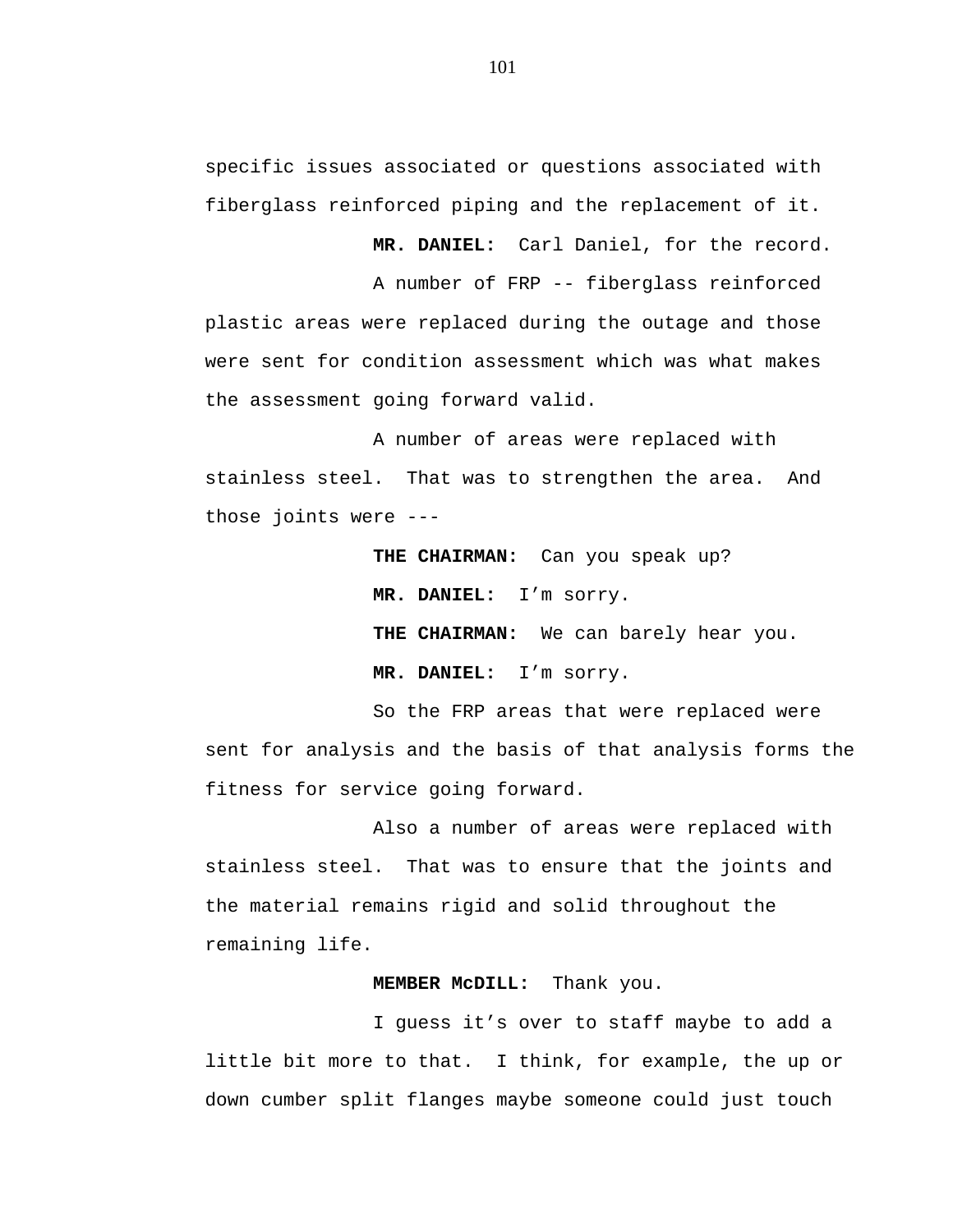base on those as well and the repairs.

**MR. RZENTKOWSKI:** I will ask Dr. John Jin, Director of Operational Engineering Assessment to respond to this question.

**DR. JIN:** For the record, my name is John Jin. I am the Director of the Operational Engineering Assessment Division.

My division is conducting the regulatory oversight of the pressure boundary component, including the containment component which you are talking about.

Regarding the fitness for service of the FRP, we are conducting regulatory oversight under the CSA's handbook in 35.5, and we confirm that the licensee has proven to demonstrate the fitness for service over that component.

During the last vacuum outage the licensee removed some part of the FRP stored in the room to test the same condition as in the vacuum building, and they're going to periodically they inspect those parts to confirm the fitness for service of the component.

**MEMBER McDILL:** The pieces that have been taken out and will be periodically inspected, are they loaded in the same way that the pipe is loaded? Because with composites it's not just environmental it's much more -- I don't know whether these are particular reinforced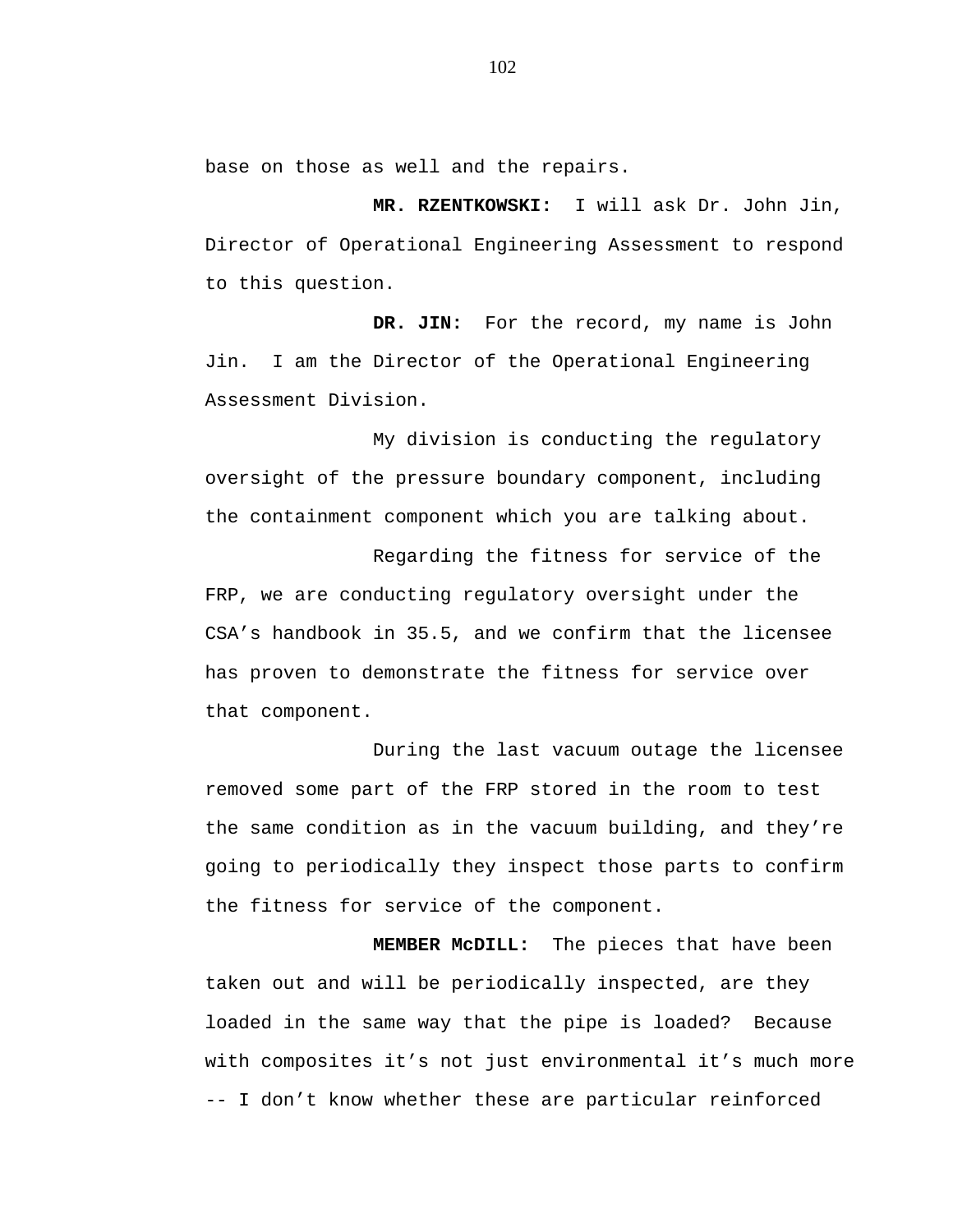composites or layered laminar composites. I don't know what kind of composites they are. So is the -- are the pieces that are being exposed are they also loaded in the same way as the pipes?

**DR. JIN:** For the record, Jon Jane.

To the staff's knowledge, they are being stored in the same environmental condition and rolled in condition as those in the vacuum ingredient.

**MEMBER McDILL:** Maybe OPG can ---

**MR. JAGER:** Glen Jager, for the record.

There were no changes to the function, purpose or mission of the piping. They were replaced to manage aging and ensure the continued fitness for service of the piping in the structures.

**MEMBER McDILL:** Sorry, I'm not explaining myself very well. Some pieces have been taken out and will be monitored periodically. Those pieces that have been taken out and are being exposed, are they also being loaded in some manner that simulates the loading they would have been under if they had been in use?

**MR. JAGER:** Glen Jager, for the record.

I'll ask Carl to speak to the aging of those components that were removed and how we're studying them.

**MR. DANIEL:** Carl Daniel, for the record.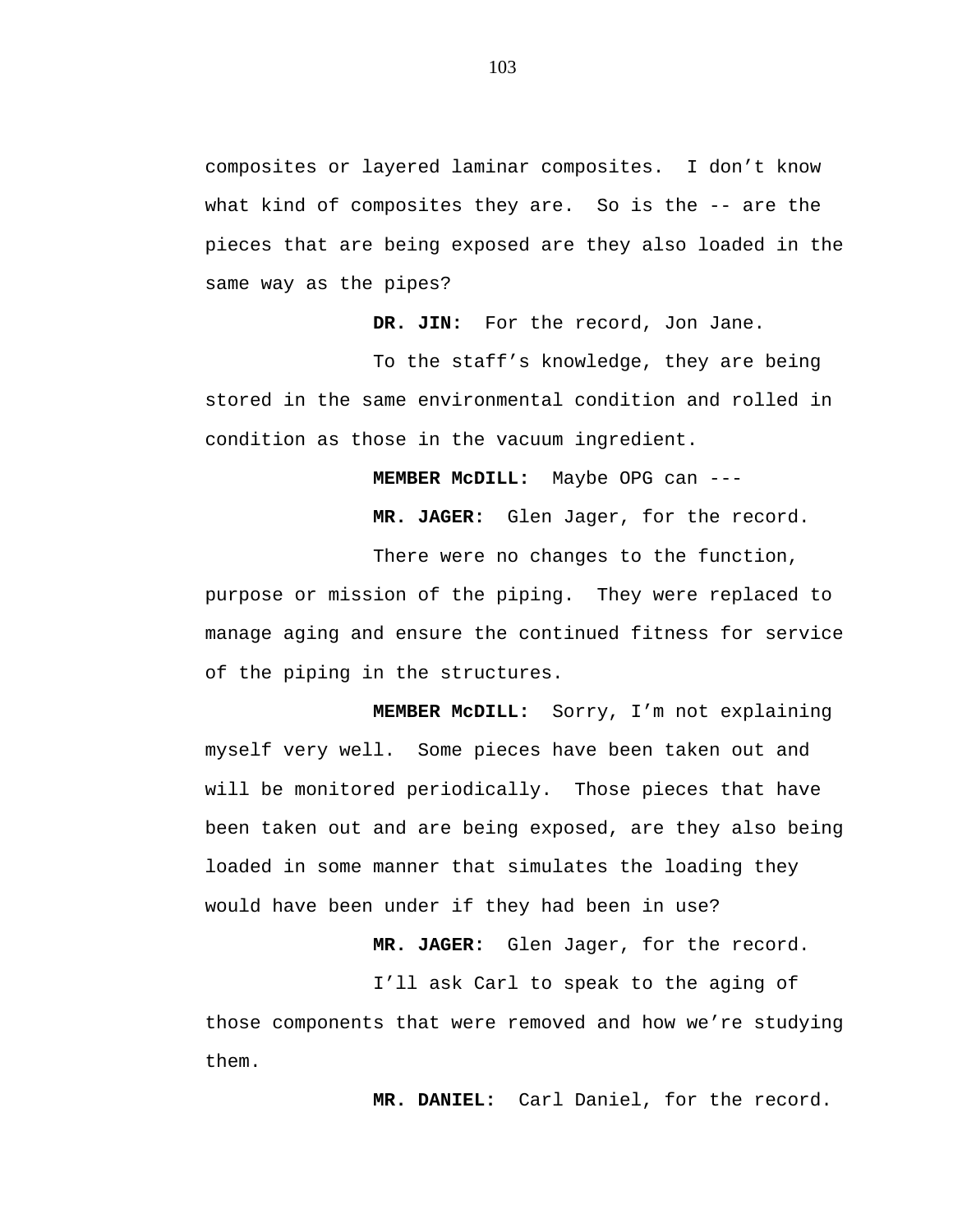I'll have to confirm whether they're stored loaded or not, and I will get that information later today.

> **MEMBER McDILL:** Day 2 is great, thank you. **MR. DANIEL:** Okay. Thank you.

 **MEMBER McDILL:** No question?

**THE CHAIRMAN:** Do you want to start on the next cycle? You can have the question.

**MEMBER McDILL:** Thank you.

straightforward. There's a reference made by OPG to -- so I find the page -- high risk and -- high confidence and low risk, on page 41; referring to the Unit 6 guide two gap, et cetera.

This may be a little bit more

Can somebody give me a bit better feeling for what high confidence and low risk mean?

It's in the second paragraph on that -- on page 41.

**MR. JAGER:** Glenn Jager, for the record.

I'll ask Carl Daniel to discuss the specifics. But generally those are the gap inspections between the lifts, nozzles and the calandria tubes. I believe that's in reference to.

So we have completed the inspection on Unit 7, one unit, other inspections are planned and based on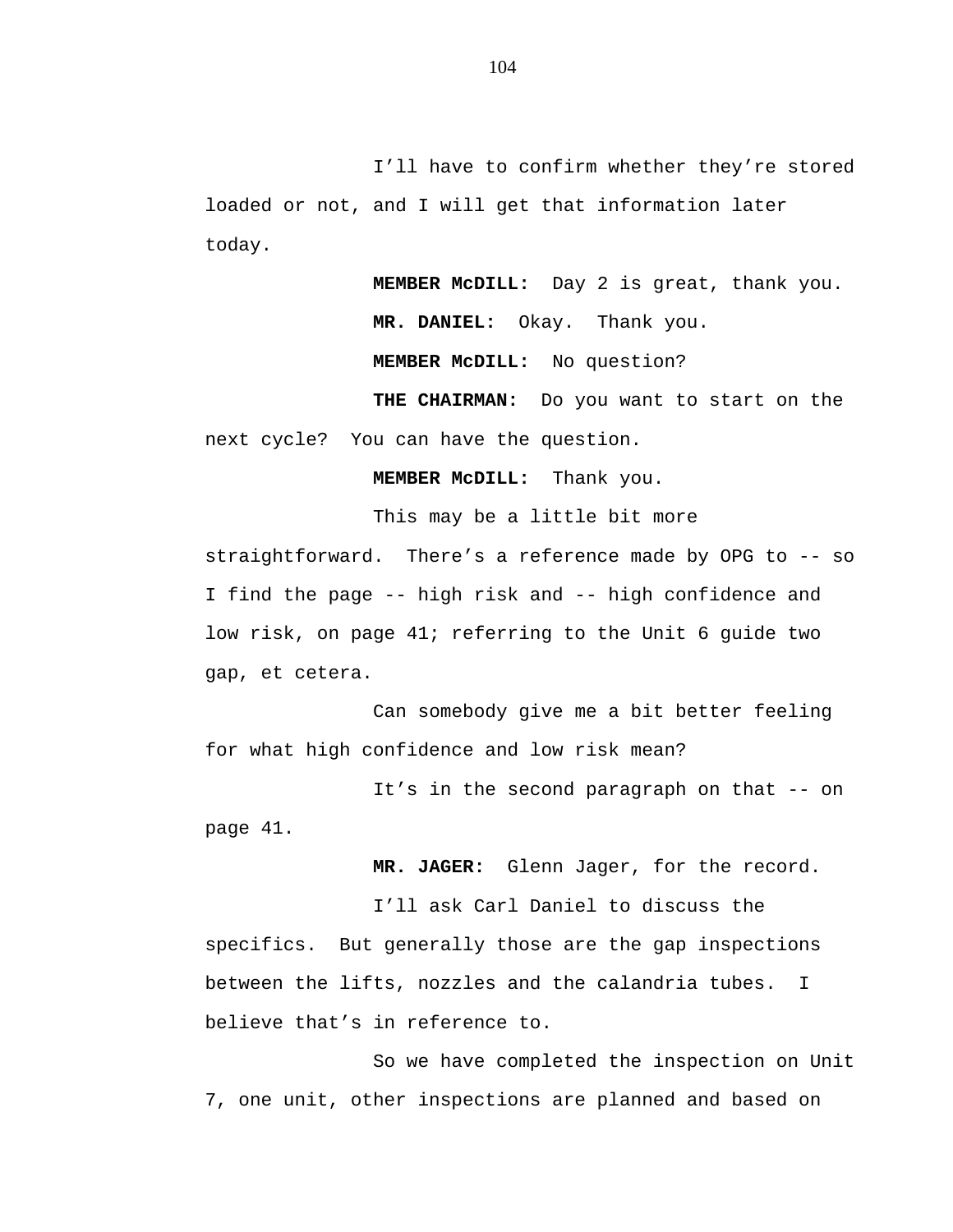those inspections I believe that -- conclusion is drawn.

I'll ask Carl to speak in greater detail on that.

**MR. DANIEL:** Carl Daniel, for the record.

The way the document is written, it's assessed as a low risk now of a problem and high confidence that it will remain -- or remain not to be a problem through the rest of station life.

**MEMBER McDILL:** Can you quantify those qualifiers? Maybe -- you don't. What is high confidence; I mean is it 99 times out of 100, based on sampling of - you know -- so much? What's the confidence level or is it intended to be merely a qualitative assessment?

**MR. JAGER:** Glenn Jager, for the record.

High confidence to us would mean that we're very confident that the -- the concern is that these nozzles would come in contact with calandria tubes.

We're confident -- high confidence means that we don't expect that to occur in the remaining life - operating life of the station, which is -- we take that evaluation out beyond 2020 to provide adequate margin and conservatism in that estimate.

And high confidence means we would not necessarily develop actions to mitigate or deal with that as a result. That's not to say that for unforeseen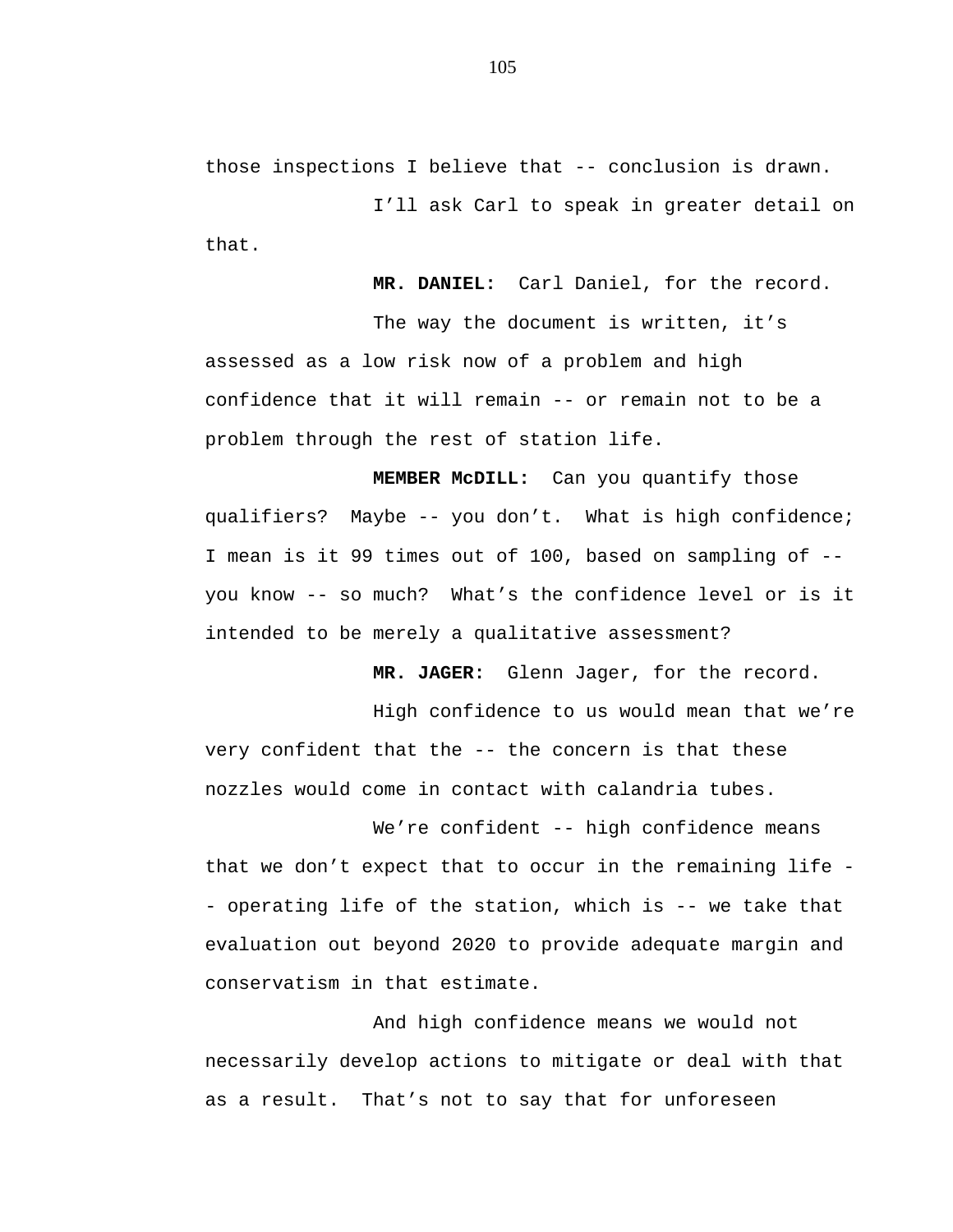circumstances that it might not occur but that is remote enough that we would not have actions or contingencies in place to deal with that.

So that's -- that by definition for OPG is what I would interpret high to be.

## **MEMBER McDILL:** Staff?

**MR. RZENTKOWSKI:** If I may add to this response. I will actually quantify the statement. This is a part of the fuel channel lifecycle management project. Sagging of the pressure tube is one of the aging mechanisms which we are looking at and by estimating the current sagging and projecting this to 2018, we'll be in a position to better quantify the statement.

**MEMBER McDILL:** Do you agree that the confidence is sufficiently high that no action plans need to be developed?

**MR. RZENTKOWSKI:** Sorry, Greg Rzentkowski, for the record. I should introduce myself before.

Yes, based on the current results from the inspections, we believe that there's a high confidence but nevertheless analytical models are being developed to project the current results until the end of 2018 to confirm that those statements are actually accurate.

**MEMBER McDILL:** Will there be any -- I guess Day Two is much too early to expect those analytical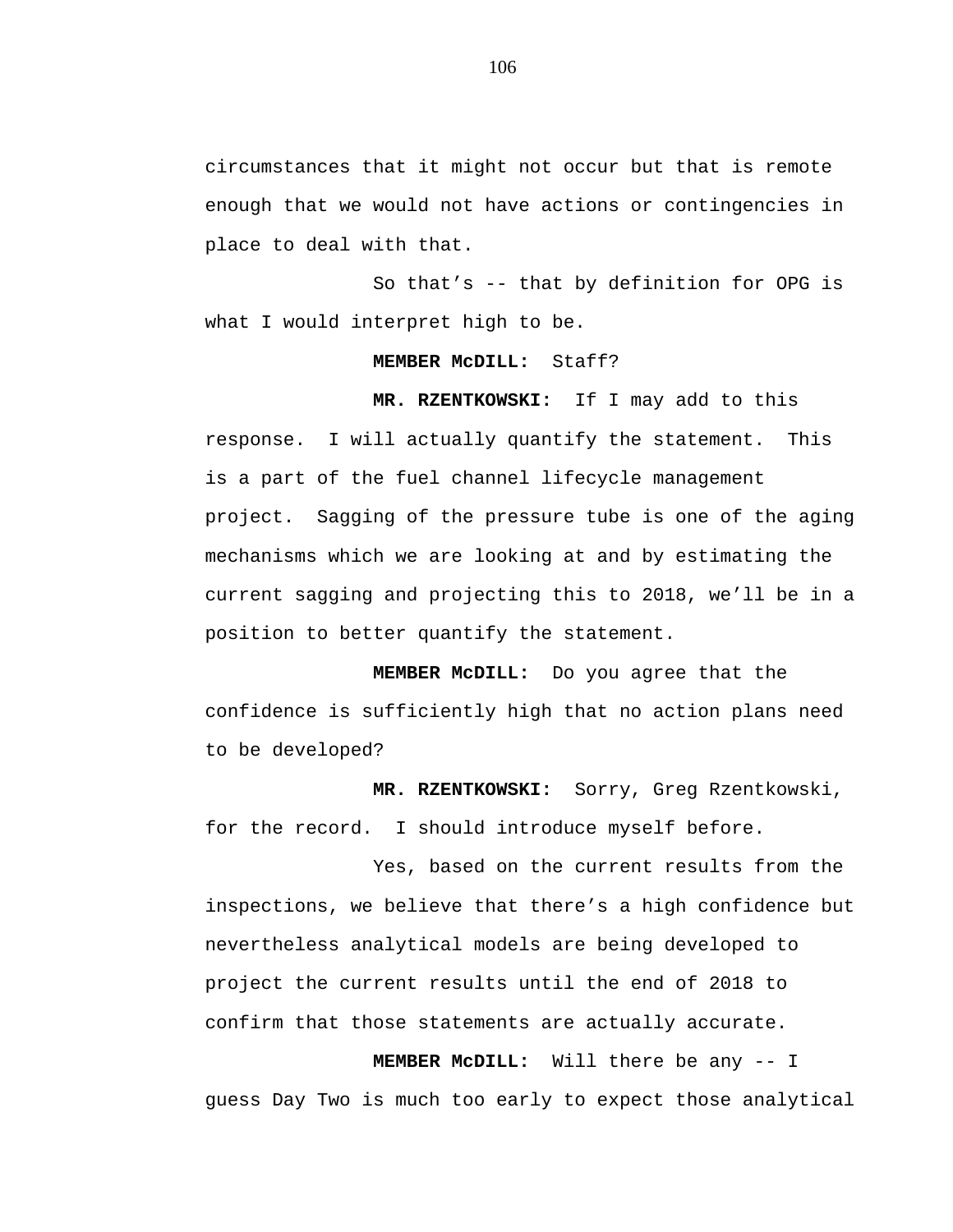models to be in?

**MR. RZENTKOWSKI:** That's why we propose a hold point in the licence. All those issues, all those aging mechanisms, affecting fitness-for-service of the fuel channels will be discussed when -- when we come to that point.

> **MEMBER McDILL:** Thank you, Mr. Chair, thank you. **THE CHAIRMAN:** Thank you. Ms. Velshi?

**MEMBER VELSHI:** I have a quick question for OPG around housekeeping.

On page 54 of your CMD you discuss the challenges that you are encountering and some of your improvement initiatives around this.

Housekeeping or good housekeeping is -- or housekeeping is a precursor to some bad things happening. Is there a single metric that you use to measure how well you're doing in this area and is there something available for us to monitor on are you meeting the improvements that you're hoping to?

**MR. JAGER:** Glenn Jager, for the record.

That's correct, housekeeping is a very important aspect to safety of personnel in the facility so we -- we put a very strong focus on that.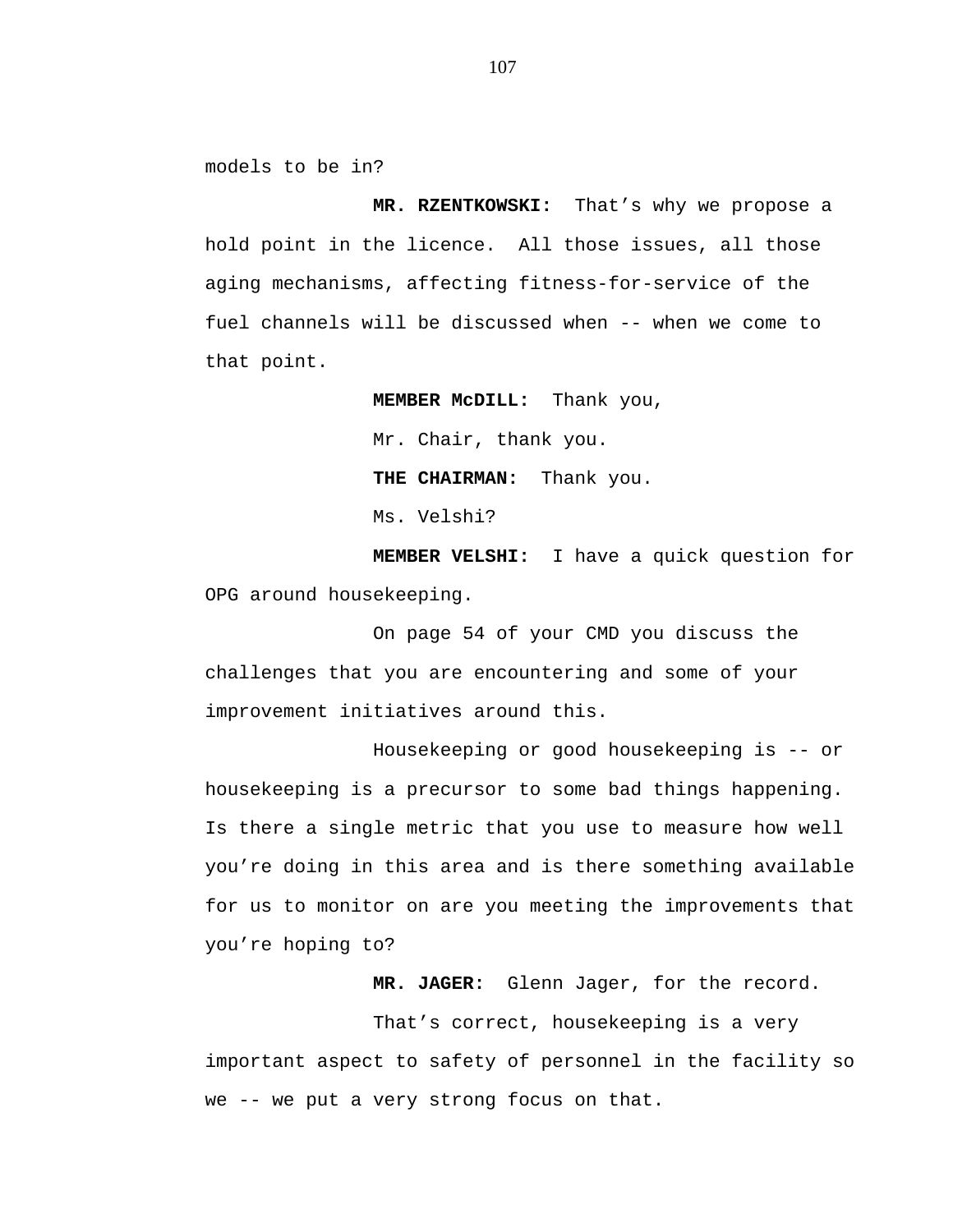We've made a lot of improvements over the licensing period in regards to housekeeping and have a number of processes that we've put in place to drive those improvements up until this point, and well beyond, right out through 2020.

It's -- we have no plans to relax that in any way and we want to improve towards excellence.

There are a number of metrics that we look at to assess housekeeping performance. For example, a number of transient material permits, routine walk downs and so forth.

And I'll ask Shane Ryder to speak in more detail about our housekeeping program, what that entails and how we evaluate the health or improvement or if there's any degradation taking place in the facility.

**MR. RYDER:** Shane Ryder; Director of Office and Maintenance, for the record.

Employee safety and public safety is our - still our number one priority at OPG and we recognize the importance of housekeeping in that -- in that concern.

So we have detailed housekeeping programs set up at Pickering. It relies on ownership of various areas throughout the plant. We have a large organization, a large number of managers and those areas are all assigned to management people, and they have a weekly and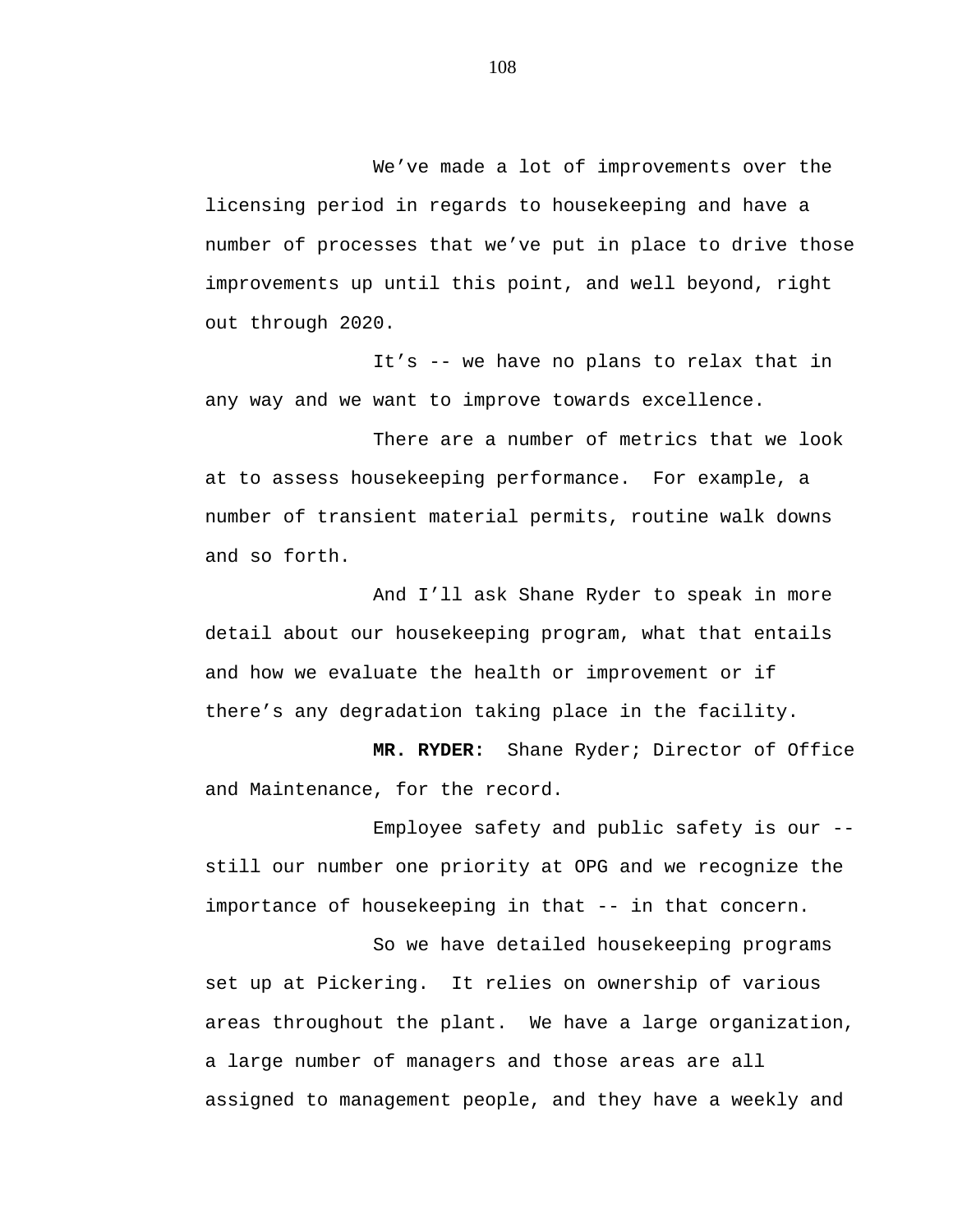monthly walk downs of those areas to make sure housekeeping issues are under control.

We also work with our staff to ensure they understand the job site conditions for work are clear, that housekeeping standards have to be maintained, not just at the end of work but during work. And we do frequent worksite observations to make sure that housekeeping standards are upheld during the work process. And those are input into our observation and coaching program, so we get a measurement of housekeeping issues as we look at the data in our programs associated with job observation. So we have several indicators of how we're doing there.

We're never 100 percent satisfied with our housekeeping and so it is -- it is also -- we recognize that we have to invest in the plant in terms of material condition upgrades, so we've done a lot in the -- in the last year in terms of painting, lighting improvements, areas where people work, worksites and offices to make sure that if we -- make sure those areas are in good condition; that reflects on the attitude towards housekeeping in the plant overall.

**MEMBER VELSHI:** Staff, is there a way that you can show the Commission how improvement is progressing in this area?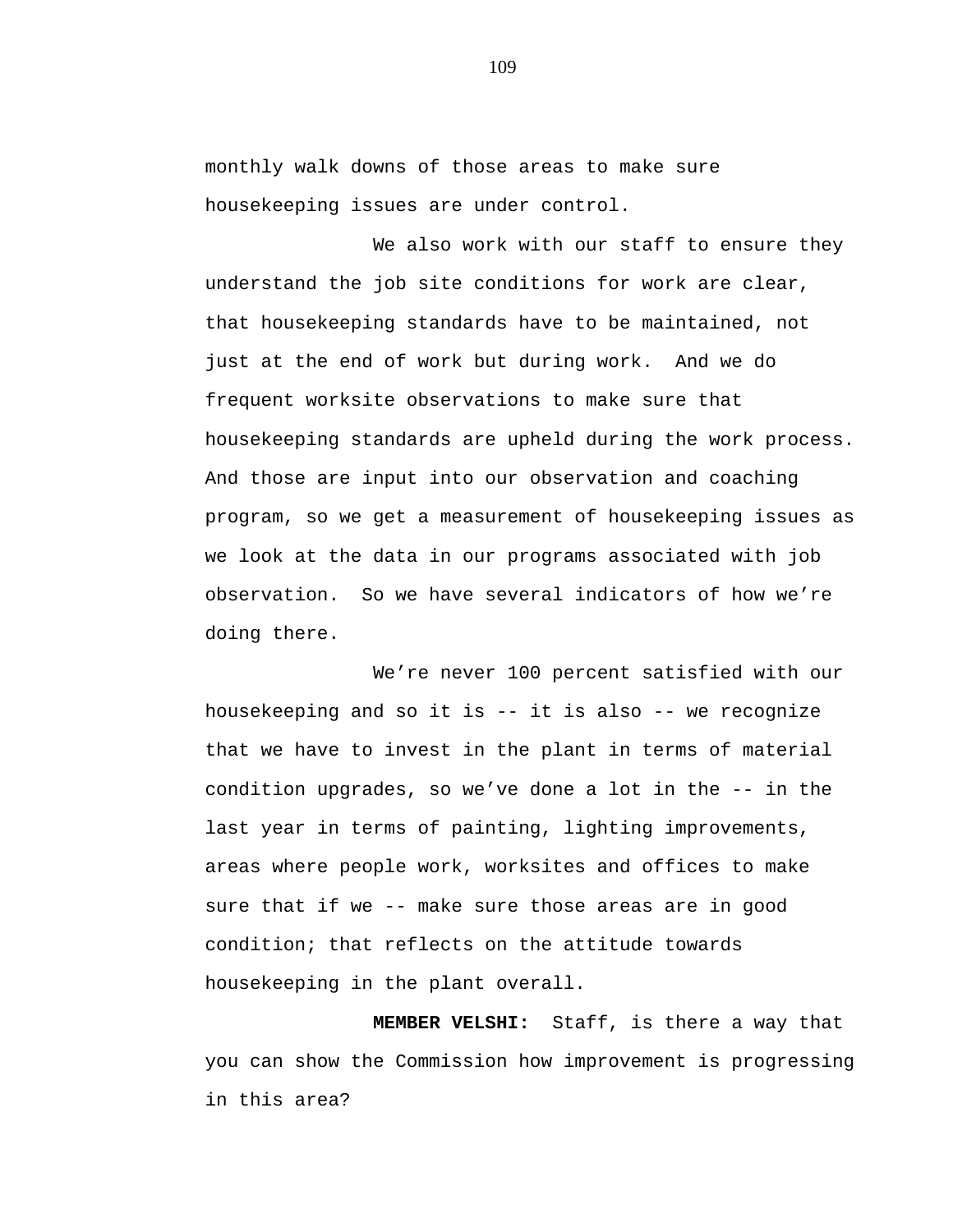**MR. SANTINI:** Miguel Santini, for the record.

As OPG stated, housekeeping is a task for every worker in the plant; it's not only a management role but everybody has to take care of that.

Housekeeping was a -- is a significant issue for us over the last few years but we have seen a considerable improvement.

How do we measure that? Housekeeping is an item that is looked at in every single field or walk down, field inspection or walk down of the plant and the number of instances in which we see -- we see conditions are not kept -- upkept or transit material is in the wrong spots and all that, both are taken care of and the action - this is an issue to the licensee.

So basically we don't have a developed metrics, what we have seen is a reduction on the number of events in which we have brought this up to OPG to correct.

And having said that, we do have special consideration of housekeeping when it comes to two specific issues; one is if it is the risk, the temporary storage of components or material close to a seismic route and this we pay special attention because cleaning of a seismic route is very important for prevention of potential accidents.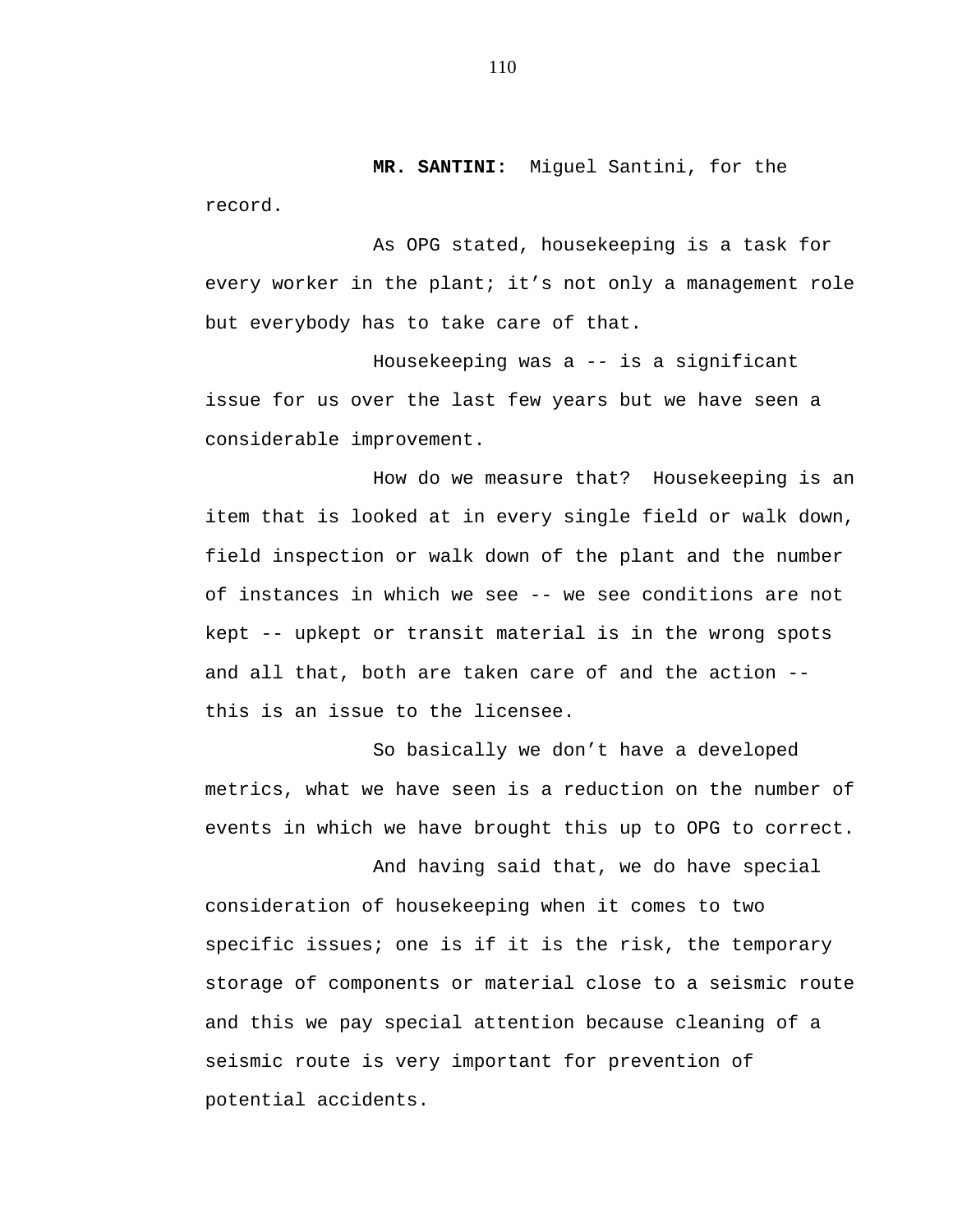And housekeeping, when -- that might affect the route of -- this is in the reactor building to the - to the emergency cooling system. So to cleaning of that route is extremely relevant for us.

We also look at transit material when it comes to fire hazards. But again, although we don't have available metrics we have seen a considerable reduction of observation in our inspections which is an indication that things are improving.

**MEMBER McDILL:** Thank you.

**LE PRÉSIDENT:** Monsieur Harvey? **MEMBRE HARVEY:** Merci monsieur le

président.

On pages 15 and 16 of the staff document, about the minimum shift compliment. Can we -- the OPG has since conducted, through analysis and validation exercise to determine the requirement for minimum staff compliment for operation staff in accordance with the CNSC regulatory guide, J3-23.

My question is what are those requirements and why it takes such analysis to  $-$ - to respect those requirements? The staff and my questions address the staff. And how those requirements common to all the licensees?

**MR. SANTINI:** Miguel Santini, for the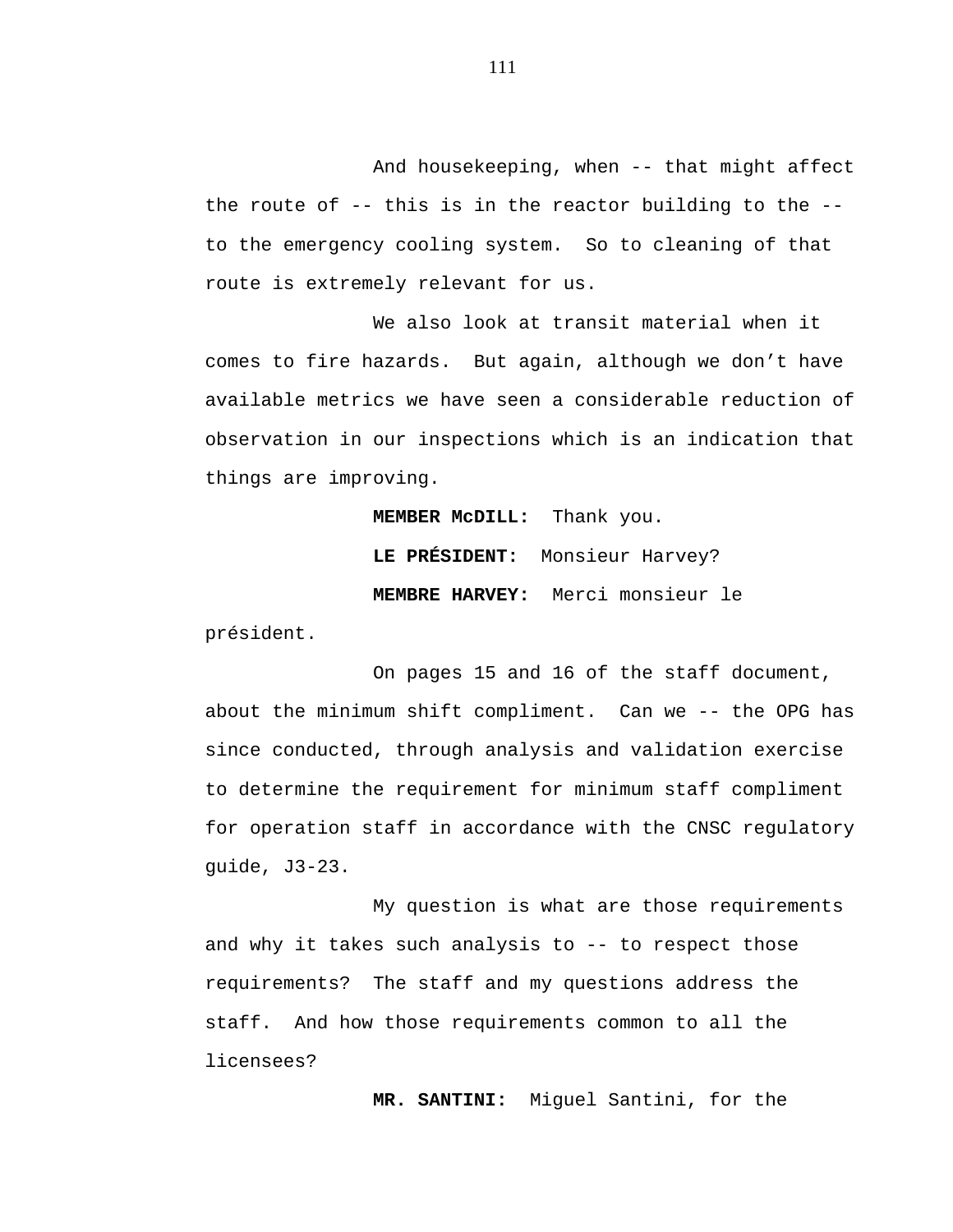record.

Before I go to the experts on the matter, those analyses basically look at -- at tasks and -- and different situations in normal operations and acts in analysis, and -- and require a rigorous analysis in terms of determining what -- how many people are required to perform those tasks.

Now I would like to -- to direct the question to Andre Bouchard, the Director of the Human Performance Division.

**MR. BOUCHARD:** My name is Andre Bouchard. I'm the Director for the Human and Organizational Performance Division.

We are the division pulling together the multi-facets team that needs to assess and evaluate minimum shift compliment staffing levels. These types of analysis require multi-disciplinary teams of people that are related to probabilistic safety assessments, designs of the plants, certifications of the plant operating performance.

Those analysis are complicated because emergency scenarios strongly -- are very specific to the -- the sites, the plants themselves. The analysis is a bit tedious because it needs to go to the safety analysis and pull from there what are the most plausible scenarios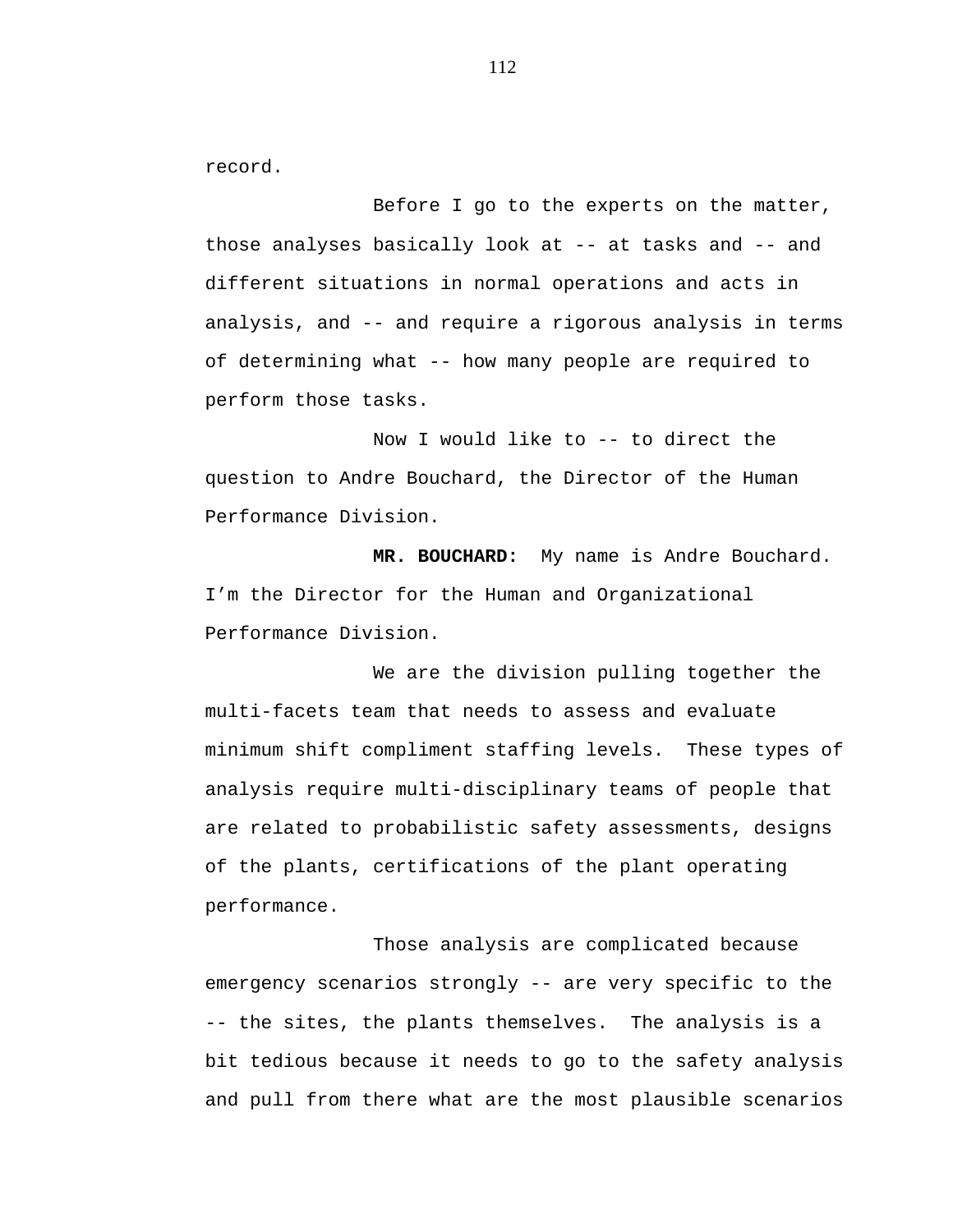of events.

The key point that we put in our analysis though is the -- the analysis must demonstrate the scenarios that would be the more demanding from a human perspective. Not necessarily from a technical design, but what would be more laborious to deal with.

That's a different thinking, but this is what is needed to make minimum shift compliment levels and the disciplines and the qualifications that are needed to answer such types of events.

We ask the licensee to perform this review and we review that analysis that they've done to make sure that we could challenge the basis on which it is done. Once this scenario and the scenarios of accidents are agreed upon, there starts a second part of the process which is the validation and verification of the procedures that supports answering these emergency scenarios.

This is -- the whole analysis requires determination of the scenarios, verification, validation of the procedures that goes with it and how the licensee has demonstrated to the CNSC that they could actually man these scenarios, procedures and do what they said they would do on paper.

This is what -- this -- it's fairly lengthy, but it is very thorough and it is -- and OPG can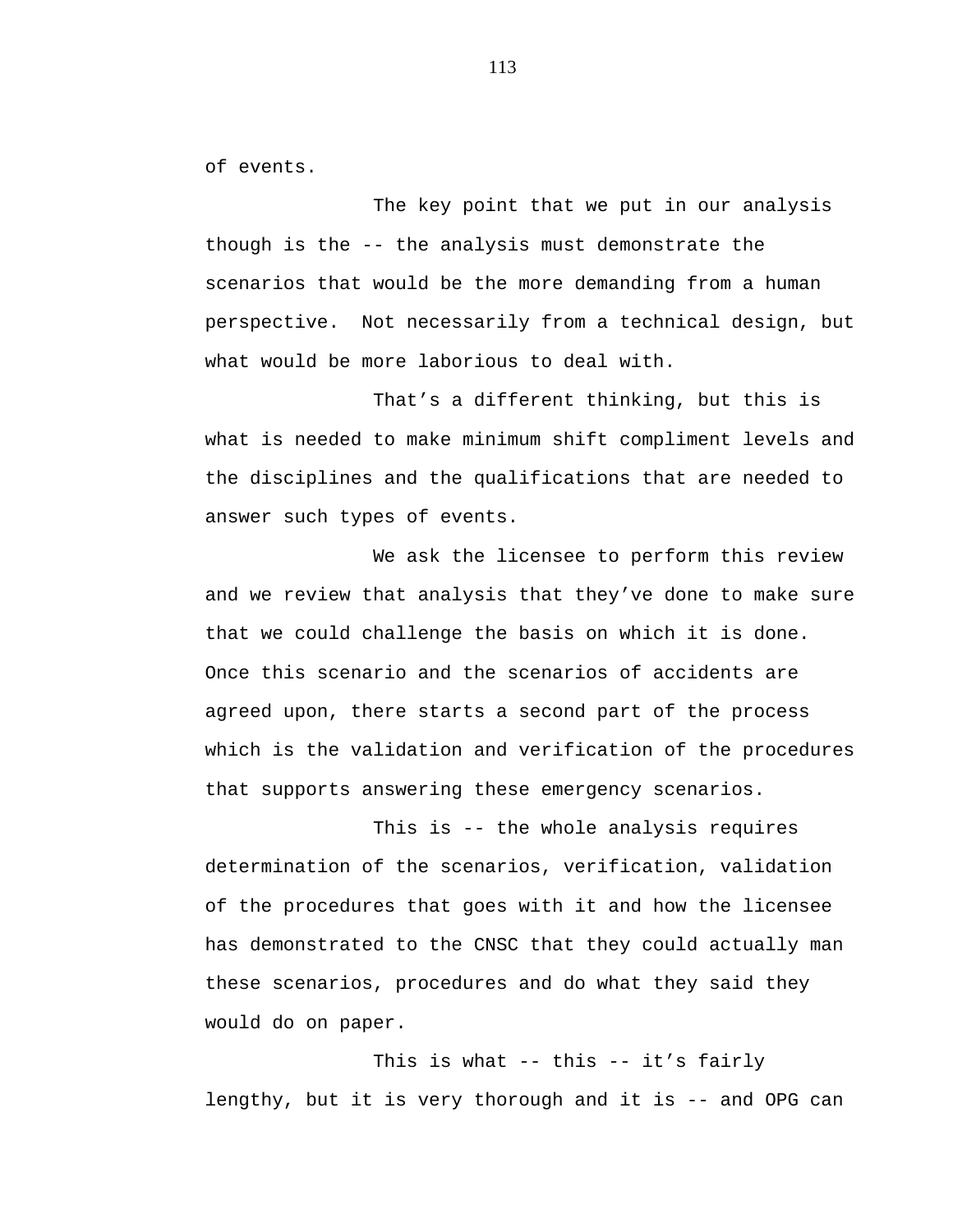answer that. It's been proven to be very beneficial as well.

**MEMBER TOLGYESI:** Just before to go to OPG, do you have anything in your requirement like, it's very simple, but say, in the control room you -- you have to have so many people at any time? Is not simple like that, so what I understand is we have figures and minimum employees ---

**MR. SANTINI:** Yes, we have -- we have the size of the minimum shift compliment defined for the licence and the licence condition handbook, and -- and there's absolutely no question that the minimum shift compliment is sufficient to ensure safe operation and a proper emergency response.

What is the objective behind this work which was described by Mr. Andre Bouchard is to complete the documentation required to justify certain operational modes or accident scenarios for each diminutive compliment has to take an appropriate action. So it was -- it's more documentation than really the actual problem we are trying to resolve.

**MEMBER TOLGYESI:** The fact that we're going -- extending the life of the station, will that have any impact on the shift -- on that compliment?

**MR. SANTINI:** No, they will have no impact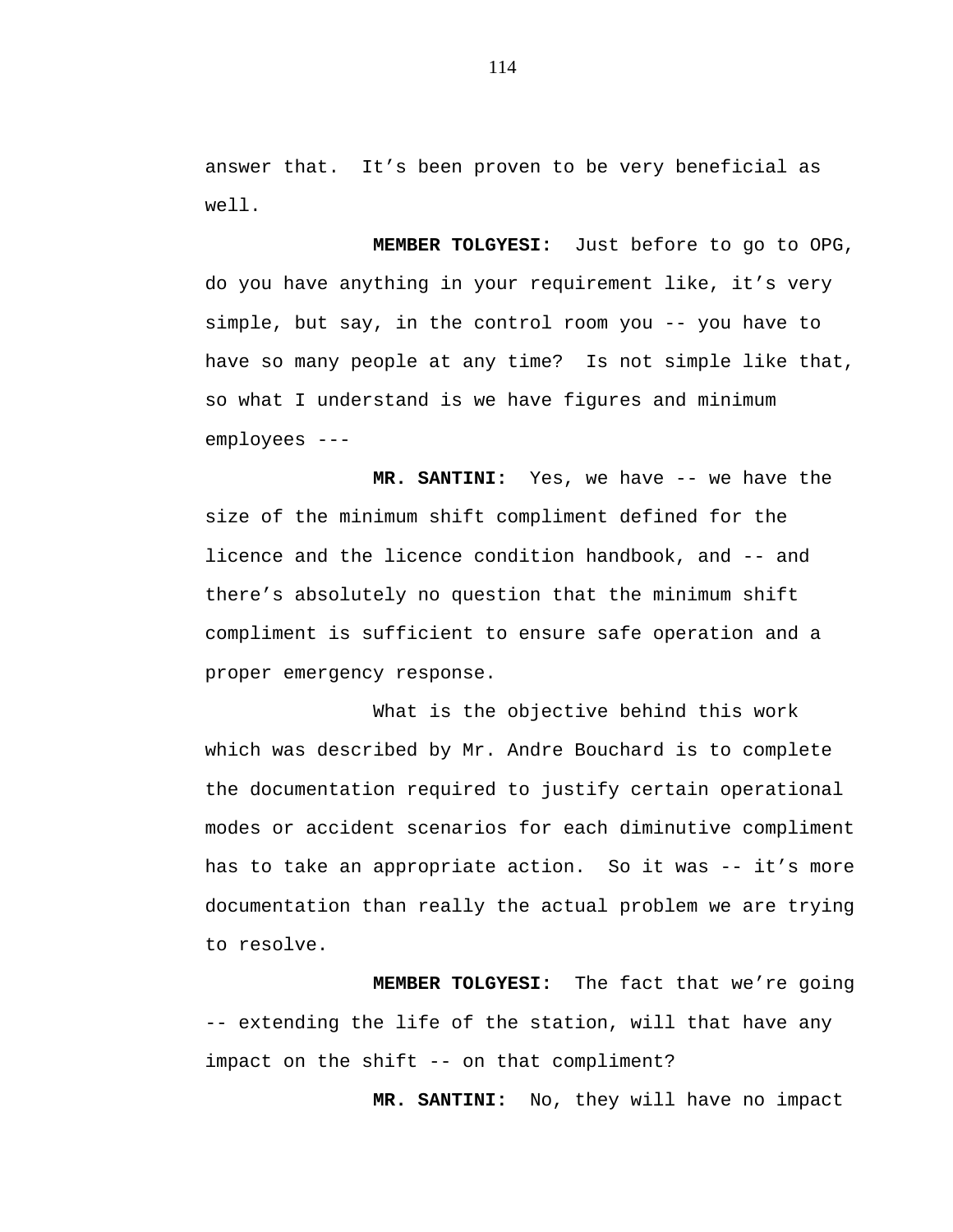on the minimum shift compliment. Simply the operation of the site will be exactly the same until the end of the commercial operation.

The only -- the only concern from the regulatory standpoint is that the licensee will maintain appropriate staffing level and -- and they will also maintain appropriate qualification of staff.

**MEMBER TOLGYESI:** Want to add something, OPG?

**MR. JAGER:** Glen Jager, for the record.

I agree with all the points that have been made. This OPG and Pickering specifically has worked over the last two years to satisfy CNSC requirements as laid out in G3-23 and it's a very rigorous evaluation of design-basis events, all the design-basis events to determine which are the critical events for minimum compliment and then evaluate satisfying all the requirements of that event.

So it -- it's very rigorous. It's very thorough, very demanding. We have, as a result of that, also implemented a number of technological improvements such as offsite and implant survey, equipment which relieves, I guess, some of the requirement for minimum compliment and improves meeting all the requirements of - of design basis events, and as well, we validate and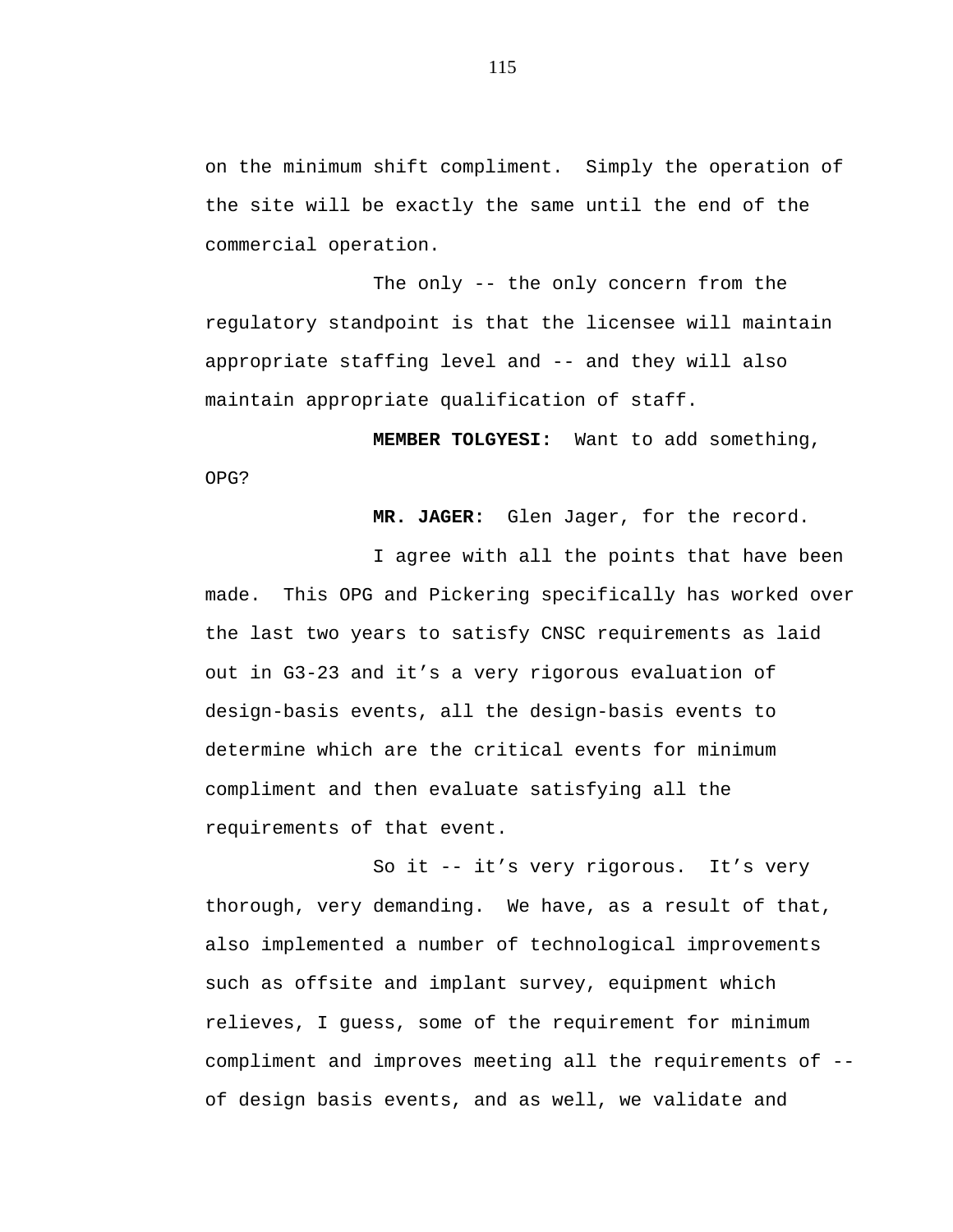rehearse all those events.

We've always met minimum compliment. We safely demonstrate that we can respond to all events both through simulator exercises, implant drills and validation of -- of those procedures.

So we ensure that we're very safe and before implementing any change, go through the -- the process as laid out by CNSC staff to their and our own satisfaction to ensure that we have appropriate minimum compliment at all times.

**MEMBER TOLGYESI:** Is the current figure of that minimum shift compliment different from what it was, let's say, 5-10 years ago?

**MR. JAGER:** Glen Jager, for the record.

Yes, it is. We implemented -- we went through this process. We made those technology improvements, reassigned some activities, all in support of days base maintenance and days base maintenance specifically yielded a change in the minimum compliment and the assignment of activities associated with that.

 **MEMBER TOLGYESI:** Thank you.

**THE CHAIRMAN:** I must tell you, if there's any area which we are pretty sensitive about, it's whatever happens in the control room. And anytime we read, if you read in your own documentation on page 22,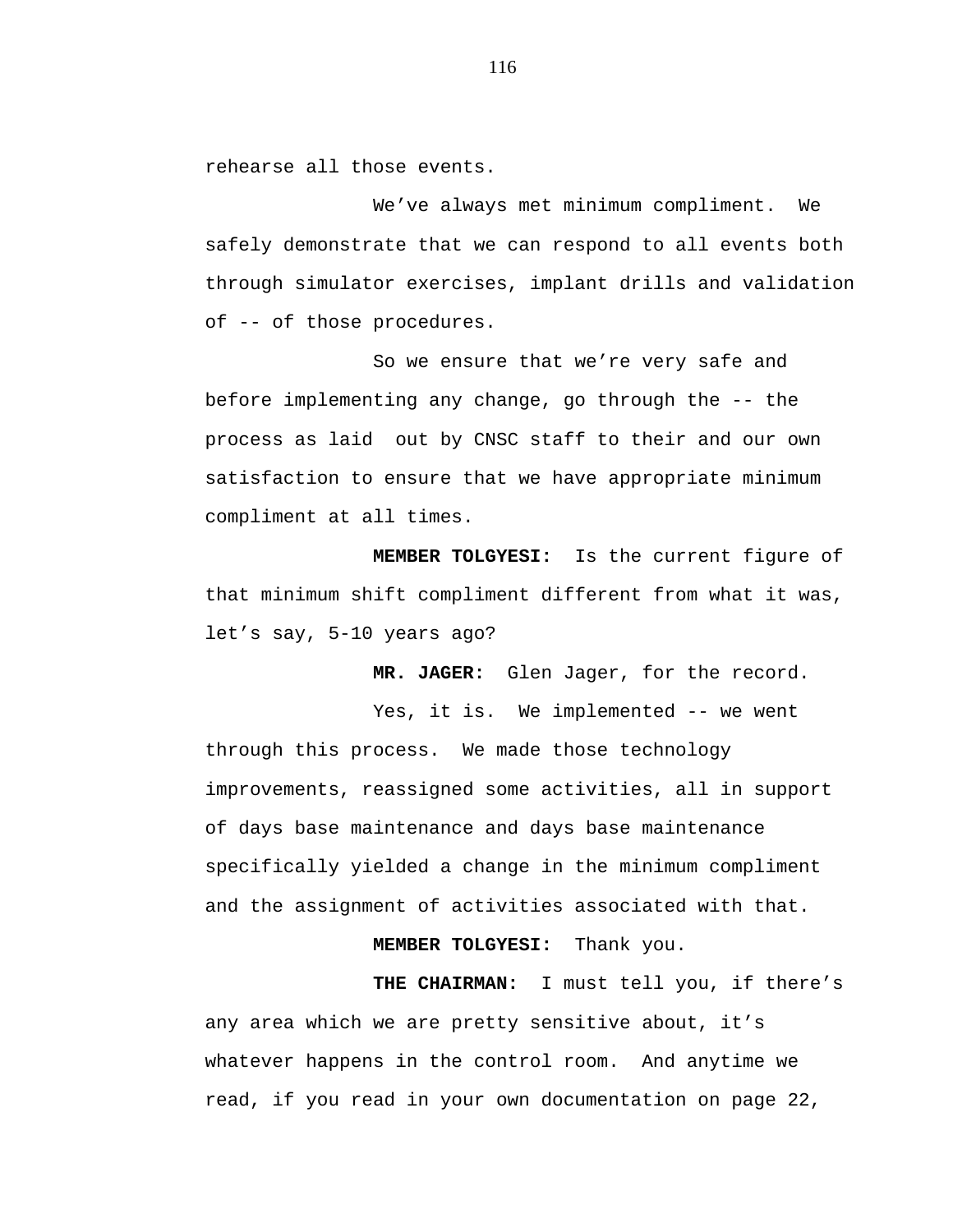that "OPG has recognized that the control room shift supervisor program for our Pickering blah blah blah has not been successful," that catches our attention.

And I must tell you, I'm not too -- we cannot, I guess, staff cannot micro-manage the in and out of the control room. It's not only the minimum number. It's how long they work, are they fully trained, they fully -- they fully available?

So we are really concerned that if there's one area in which you must keep the right expertise is in the control room. So every time we see language that seems to be interpreted as less than satisfactory, we get concerned.

**MR. JAGER:** Glen Jager, for the record.

I would say that in the control room, there is no question as to the capability of control room staff to safely operate the plant, and there's been no question as to providing the minimum compliment to do so.

These -- this paragraph is referring to the initial authorization and initial certification, so that is trainees becoming certified to operate the control room.

And I'll ask Shane Ryder to talk about some of those issues that we're dealing with in that program. But of the certified staff that are standing watch or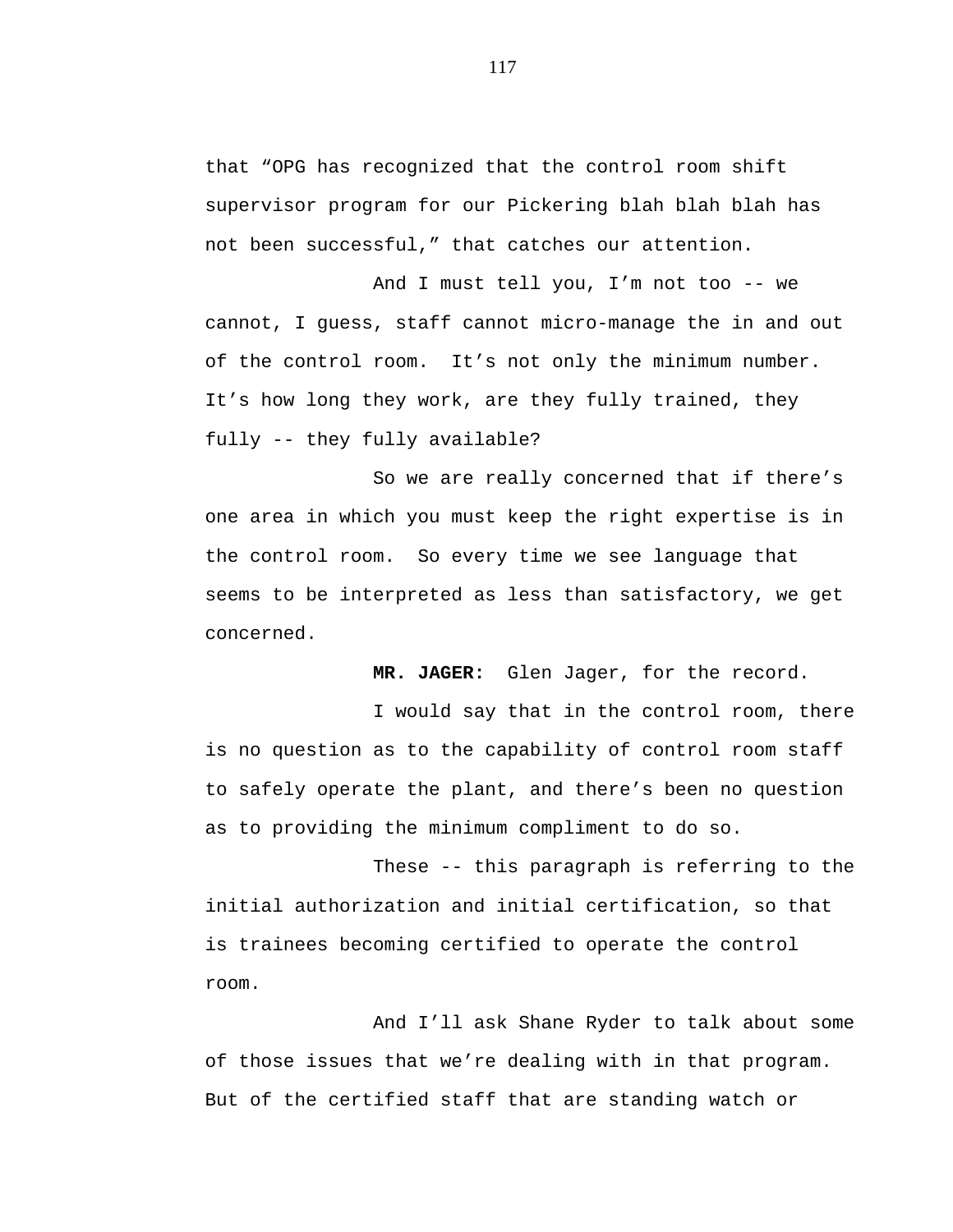working in the control room, there's been no question as to their capability or qualification or ability to safely operate the plant. That's routinely evaluated and tested through re-qual testing and refresher sessions with those staff and this refers to the initial certification.

So I'll ask Shane just to comment a little further on that.

**MR. RYDER:** Shane Ryder, for the record.

We did have an issue identified in the initial licensing examination process for control room shift supervisors at Pickering B in 2011.

CNSC were involved in that inspection and pointed out several issues which we are -- we've essentially resolved. There were -- there were three directives and two -- sorry, four action notices. We have addressed those -- those concerns.

We also did a formal root cause over that particular incident and have -- we're about 75 percent the way through completing that root cause and have taken action to address the issues identified in that.

Overall the program across OPG we have had -- in the last year we've had 74 out of 76 examinations successfully completed which is about a 97 percent success rate, which compares favourably with international benchmarks for the training program.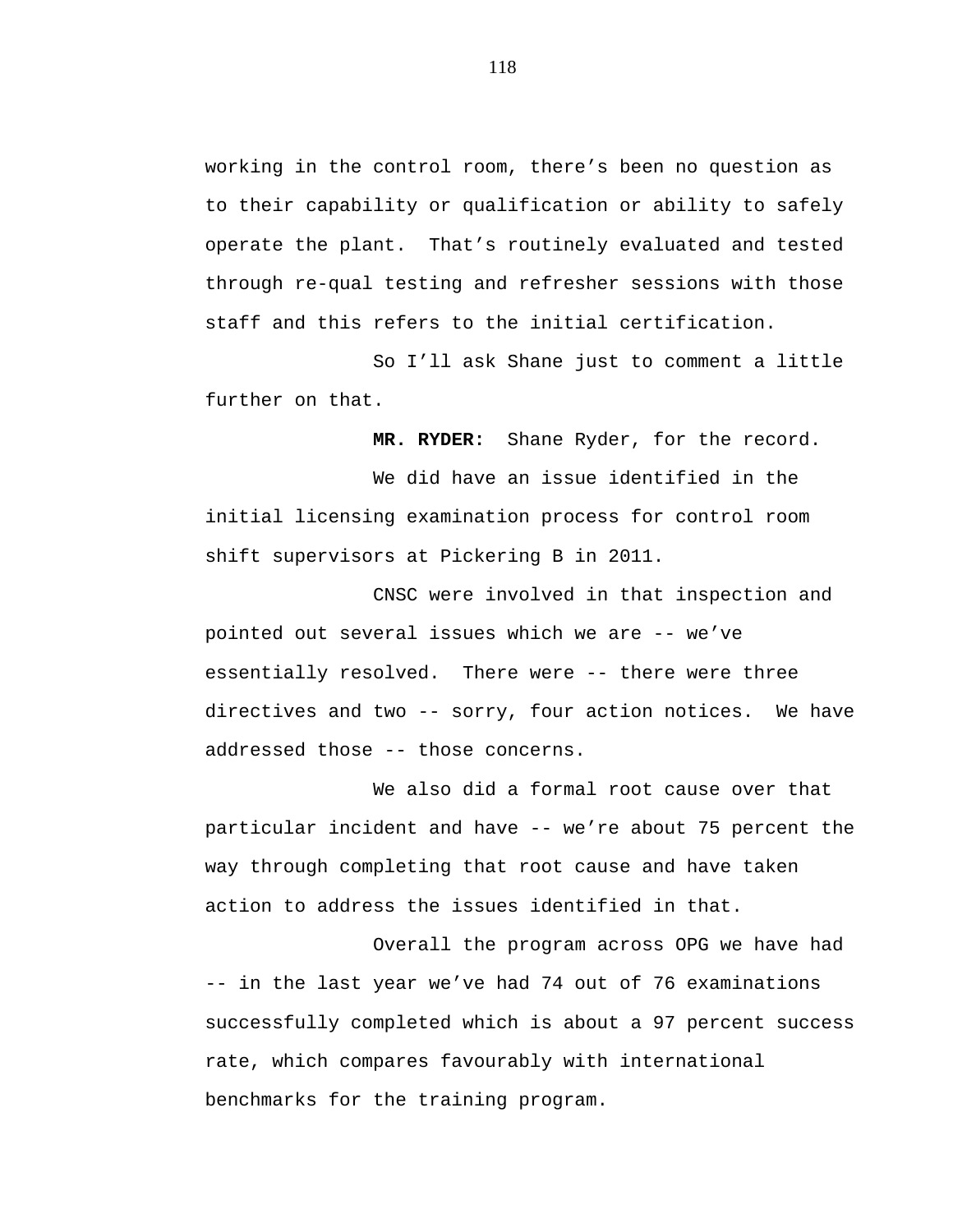And we are committed to continuing to improve our training success rate for the candidates as they go through and also to make sure they're fully qualified before they take positions in our control rooms.

**THE CHAIRMAN:** I see some technical advisor here that want to say something from CNSC.

**MR. McDERMOTT:** Yes, it's Chuck McDermott; I'm the Director of Personnel Certification Division at the CNSC.

I would like to first of all state that all certified staff at Pickering, CNSC staff is confident that they are competent and qualified to do the tasks that they're asked to do.

So everyone who's operating in the control room, who's a certified staff member, is competent and we believe that.

And Mr. Ryder is correct, that it's the people undergoing training to become certified that staff continues to have the concern with.

**THE CHAIRMAN:** Thank you. Thank you very much.

Going back to Dr. Barriault.

**MEMBER BARRIAULT:** Thank you, Mr. Chairman. On Slide 13 of the CNSC presentation; I'm

looking at protection of the public really and offsite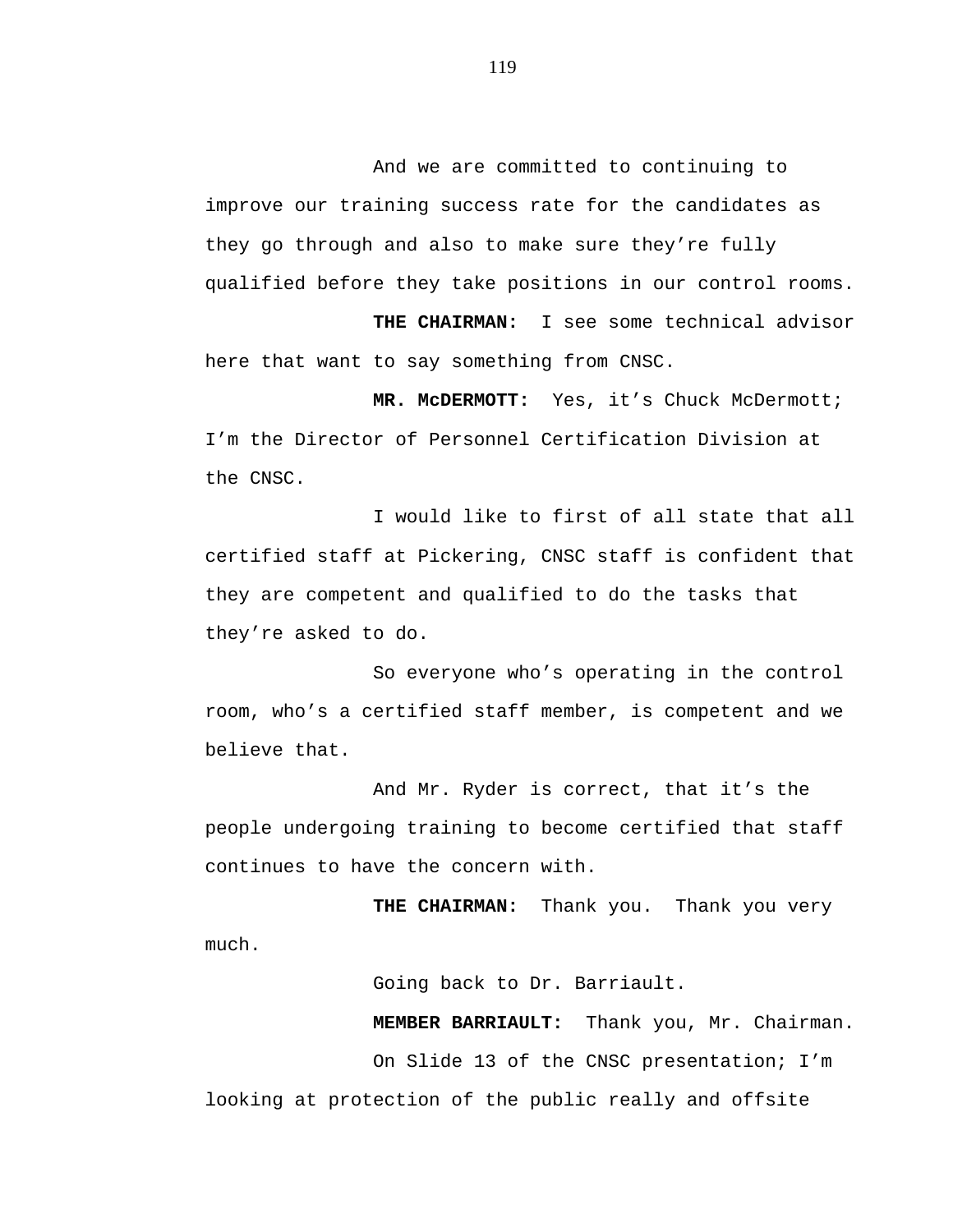public alerting system, and I guess I'm kind of surprised that that's not finished yet.

It says "work near completion", it's been a dance, it's been going on for a long time. And I guess could we have a timeline on that and get some feeling on where that's going.

Slide 13 of the presentation, CNSC.

**MR. SANTINI:** Miguel Santini, for the record.

We have connected through the telephone, representatives from Emergency Measures Ontario and the Durham Management -- Emergency Management organization that could -- are more suitable to answer this question.

**THE CHAIRMAN:** This is a good opportunity to bring Mr. Ciuciura, who is a frequent presenter here, maybe to explain to us what's going on and where are we.

**MR. CIUCIURA:** Yes, it's Ivan Ciuciura; I'm the Director of Emergency Management for Durham Region.

Can you hear me clearly?

**THE CHAIRMAN:** Yes. Please proceed.

**MR. CIUCIURA:** So where we're at with the sirens in Pickering. There -- just to summarize; there are nine sirens that are operational, that are in service and can be utilized today.

Eleven (11) additional sirens are being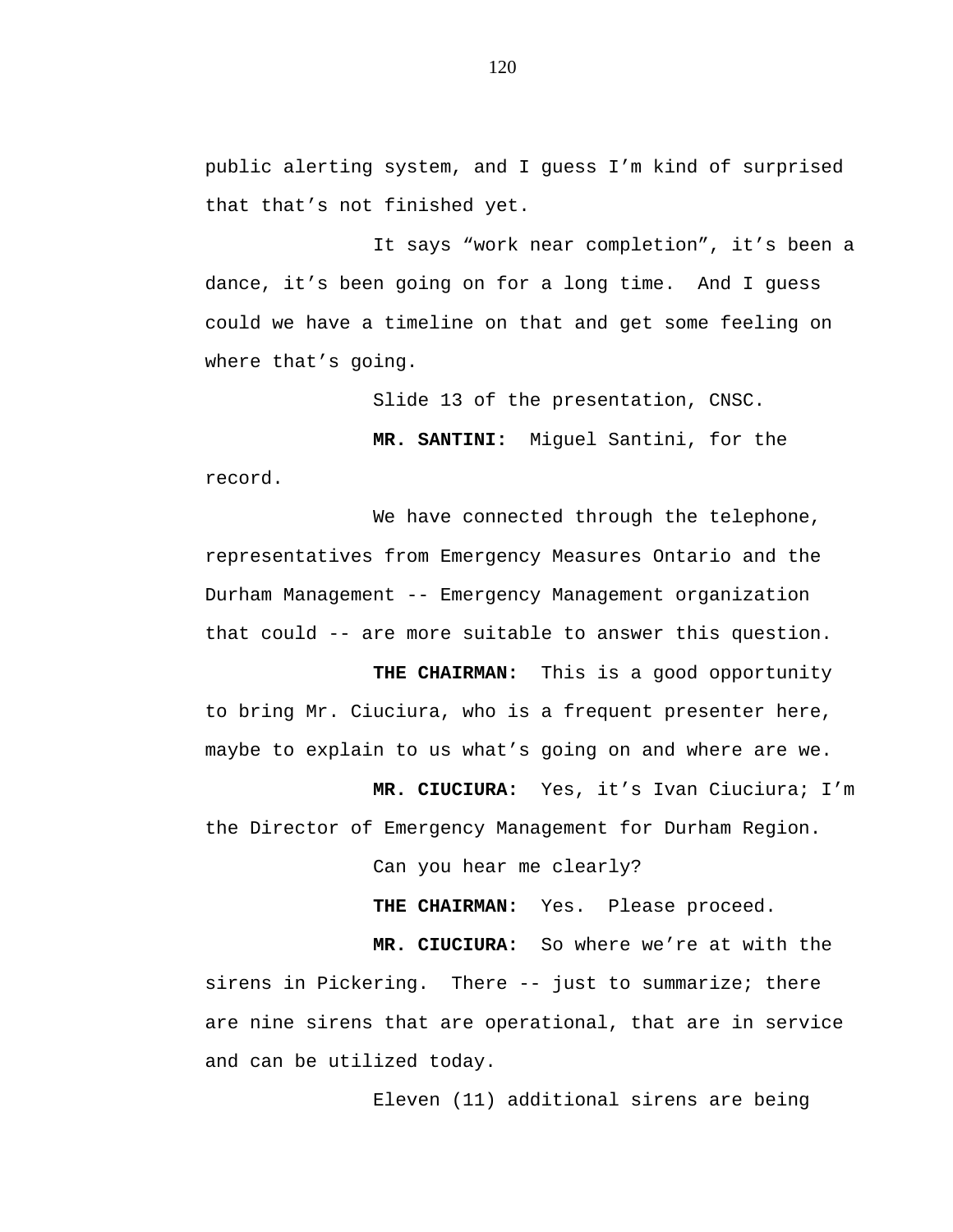installed. We currently have approval for all of the site locations. We have 9 of 11 bases installed, and starting tomorrow they'll be putting tops on those bases.

So by Tuesday the current plan is to have eight of the poles on the bases and then they'll continue in the week of March the  $4^{th}$ , we hope they will -- weather dependant -- be all done.

**THE CHAIRMAN:** So I assume that means that for Day Two we can say that this is all done?

**MR. CIUCIURA:** I'm certainly hoping, Dr. Binder, that I can say that.

**MEMBER BARRIAULT:** And is that for the three miles for the 10 miles also -- or 10 kilometres also?

**MR. CIUCIURA:** No, what we are -- It's Ivan Ciuciura.

What we are doing right now is the three kilometre zones around the -- both of the stations. The process with then move out to the 10-kilometre zones, the 3 to 10-kilometre zones.

**MEMBER BARRIAULT:** And do you have a date for the termination of 10-kilometre?

**MR. CIUCIURA:** I don't. And maybe the province would like to -- you know -- step in on this one. They -- we're just engaging a consultant to do some work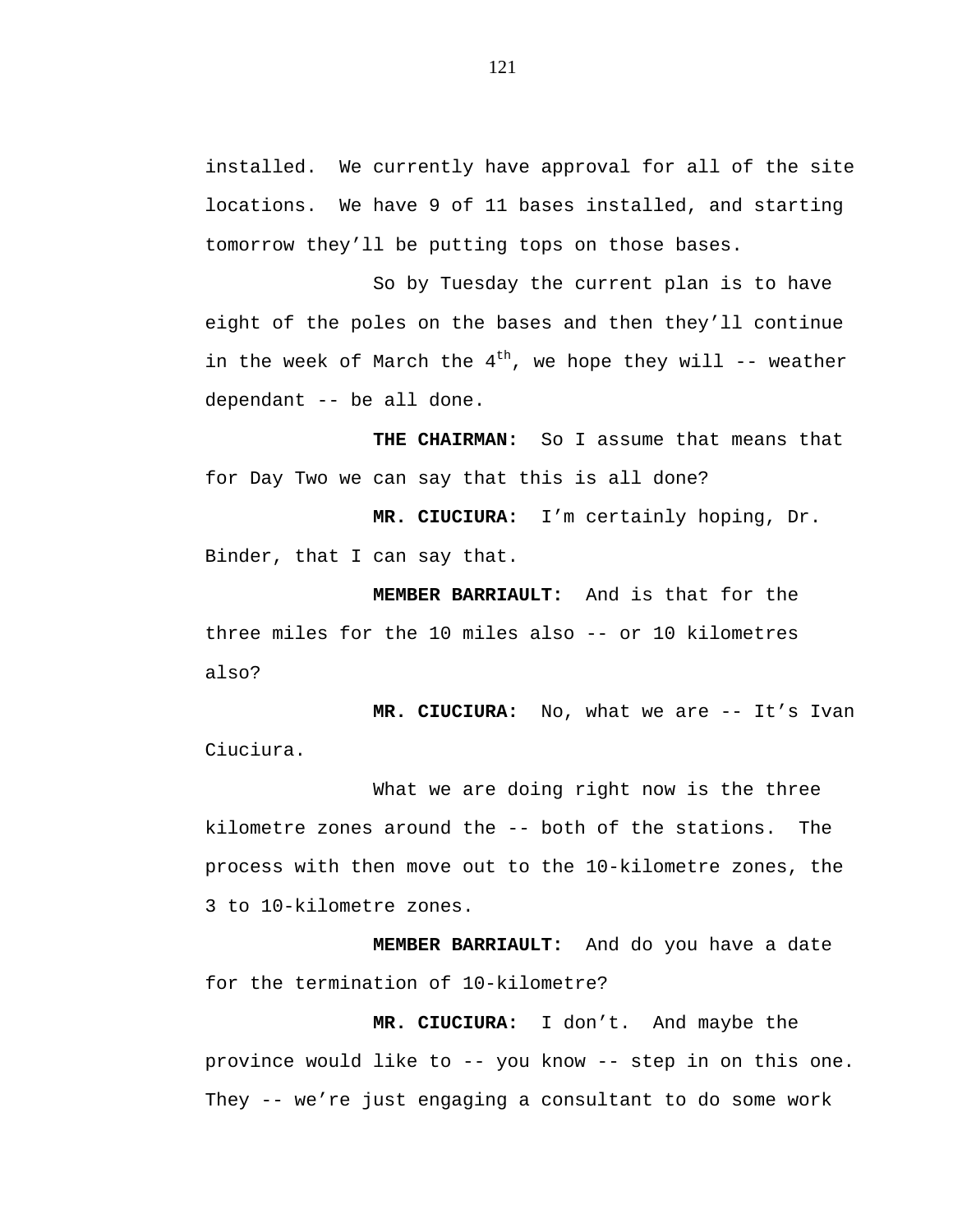on that.

**THE CHAIRMAN:** And maybe we can also hear from Mr. Kontra from EMO about -- are you setting some target dates for compliance?

**MR. KONTRA:** Thank you, Dr. Binder.

For the record, it's Tom Kontra; Deputy Chief with Emergency Management Ontario.

We continue our preparations to do that. We have a request for a proposal in the works to determine exactly what is the best system to provide that alerting out to 10 kilometres, and currently I don't have a specific date to provide you.

**THE CHAIRMAN:** Will -- will there be - it's reasonable to expect something more definitive for the Day Two hearing?

**MR. KONTRA:** I would hope that for Day Two I can tell you that the request for proposal has been let. I'm sorting out an internal hitch on that process on Monday next week. So by Day Two I'm hoping to have at least that step in the process.

**THE CHAIRMAN:** Thank you.

Dr. Barriault?

**MEMBER BARRIAULT:** No, that's fine. Thank you, Mr. Chairman.

**THE CHAIRMAN:** Well, we may want to ask OPG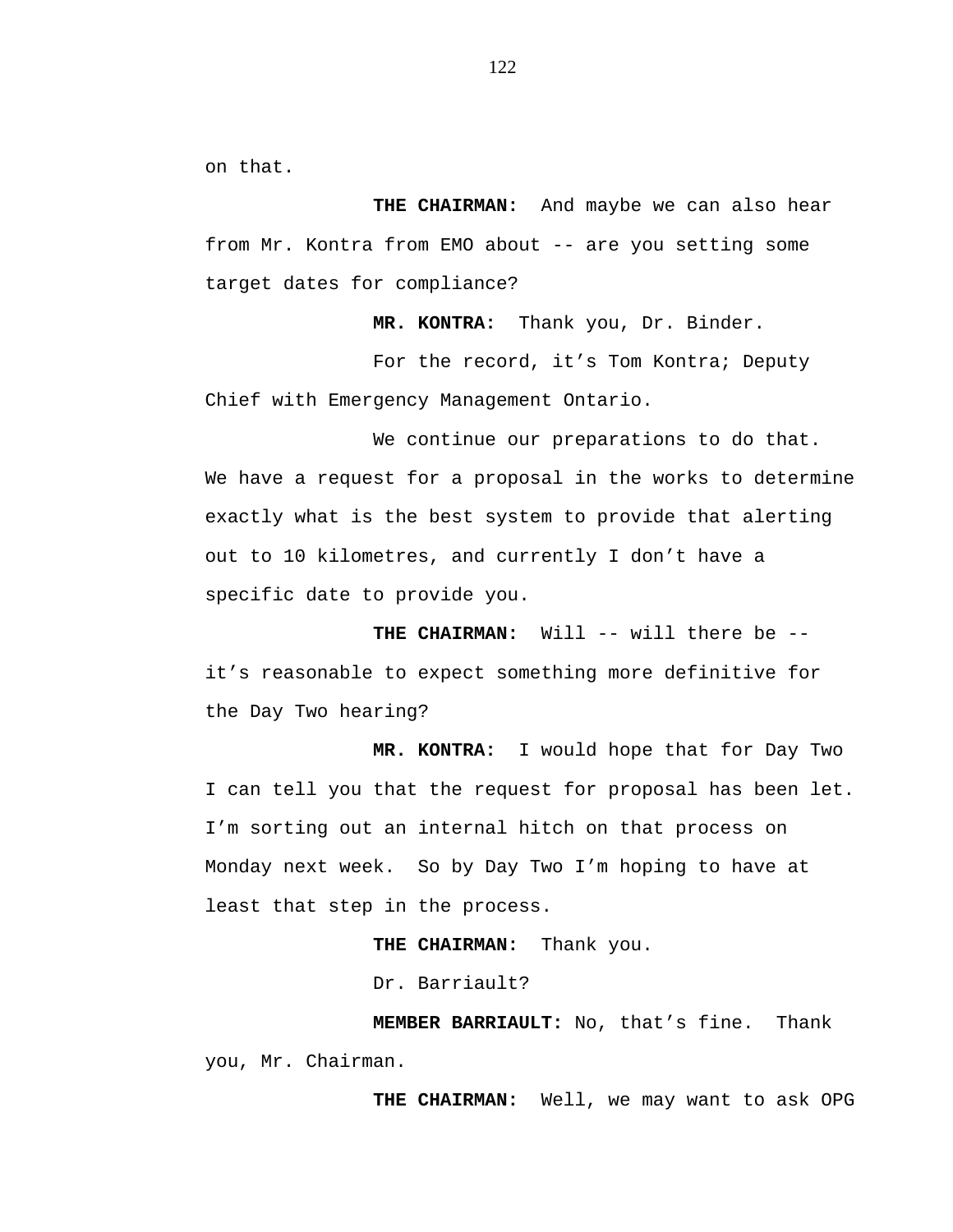then, then how -- I'm taking this opportunity to ask; I understand there's going to be a big test on 2014, led by Health Canada, by testing the whole emergency planning systems.

What I want to know is are you working on integrating all units, the local municipality, the province, and the federal in one kind of an emergency plan that -- integrated plan that everybody can understand?

**MS. SWAMI:** Laurie Swami, for the record. I'm not sure I understand your question, Dr. Binder. Are you asking if OPG is planning to integrate all of the offsite emergency plans into one plan?

**THE CHAIRMAN:** Well, I thought last time we spoke about site-specific emergency plan where all the players will be identified and everybody's role is well understood, and there's lots of players here.

Beyond -- beyond your own internal zone into the municipality, into the province.

**MS. SWAMI:** Laurie Swami, for the record. Yes, OPG continues to work with the various stakeholders in the emergency planning function. And in fact, the CSA is currently looking at developing a standard that would enable integration of all of those plans.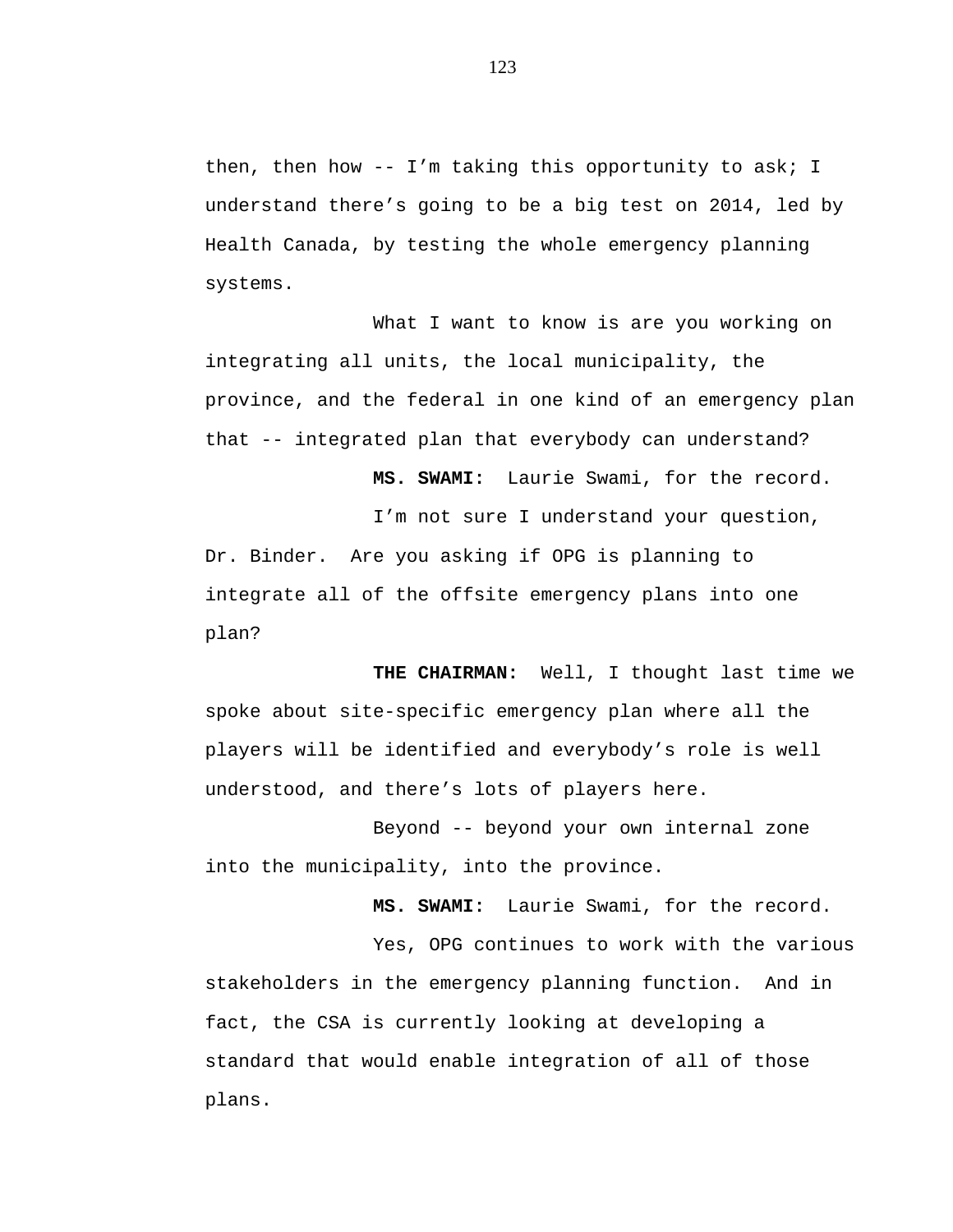So OPG would continue to support those efforts and continue to work with the various stakeholders to ensure that that is implemented.

With respect to the 2014 exercise that I believe you referred to, Dr. Binder, yes, OPG is in the process of planning for an exercise with the -- again with the external stakeholders for an exercise next year and it will feature our Darlington facility.

**THE CHAIRMAN:** Staff, part of the Fukushima task force, was it not really clear what kind of expectation we have about site-specific emergency plan?

**MR. RZENTKOWSKI:** Yes, there are some general requirements outlining how this needs to be conducted.

But of course the authority of OPG ends pretty much at the site fence. So the role of OPG in preparing those site-specific plans should be more to facilitate the discussion and engage other players so that they can sit around the table and decide what is the best course of action.

So that's in general what we expect and we also expect both the province and the federal government to revise -- to revise those plans at the national level that this proper integration could be achieved. So that's in general.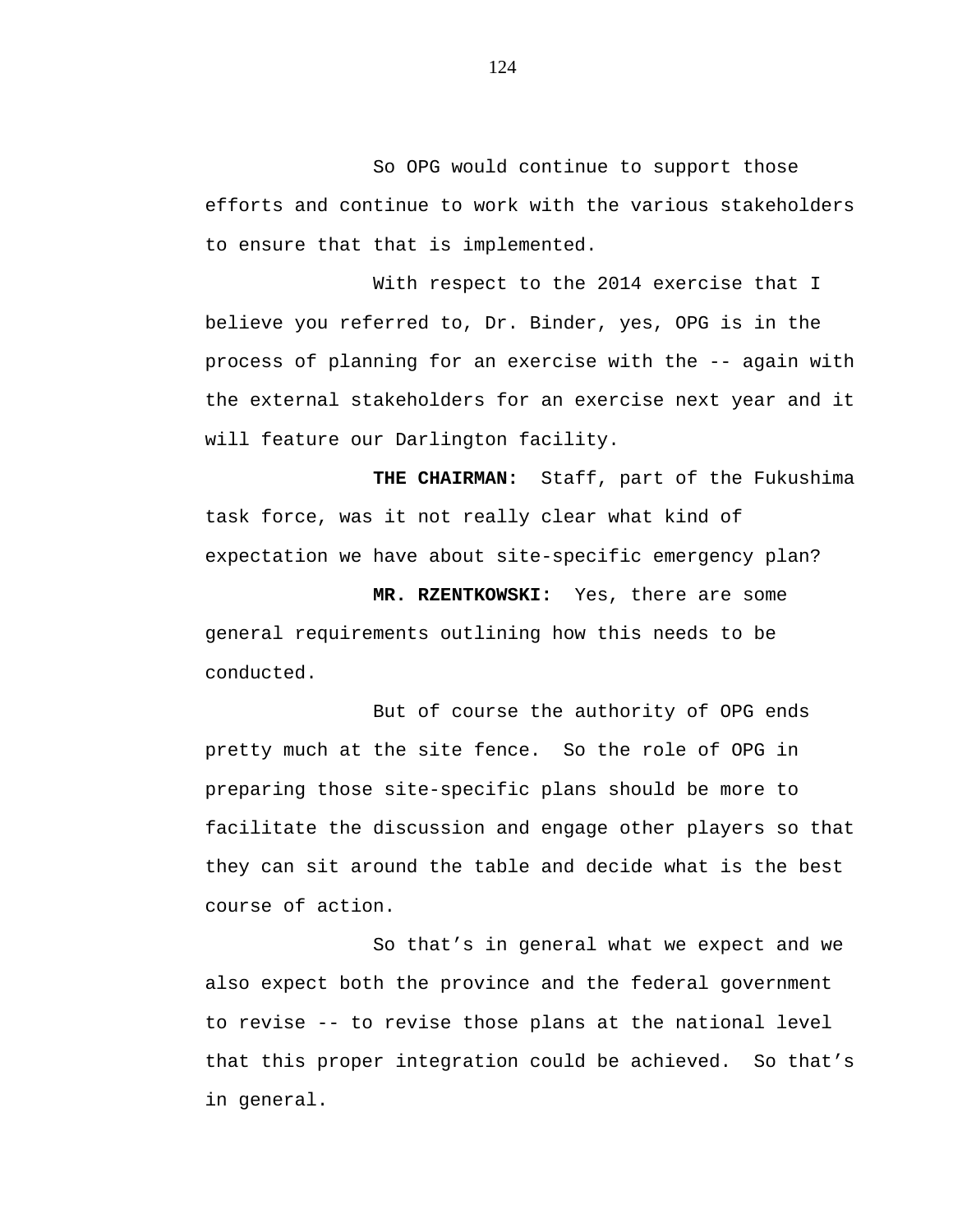I may ask Mr. Raoul Awad, Director General responsible for this technical area to respond in more detail.

**THE CHAIRMAN:** I think we have Luc Sigouin here to talk about that. Go ahead.

**MR. SIGOUIN:** Thank you. Luc Sigouin for the record, Director of Emergency Management Programs Division. So just to bring some clarification on that. Ontario does have site-specific emergency response - nuclear emergency response plans for each of the facilities in Ontario. And Mr. Kontra can maybe comment on that later.

And with respect to the federal plans, there are provisions in the federal nuclear emergency plan to have a -- an Ontario specific annex. One exists; it hasn't been updated in recent years. However, Health Canada has undertaken activities to update the Ontario annex for response to an Ontario NPP accident and they are timing the completion of that so that it can be tested during the 2014 full-scale exercise that has been referred to already.

## **THE CHAIRMAN:** Dr. Barriault.

**MEMBER BARRIAULT:** Mr. Chairman, thank you. I -- I guess it begs the question: if something happened today or tomorrow, are we prepared?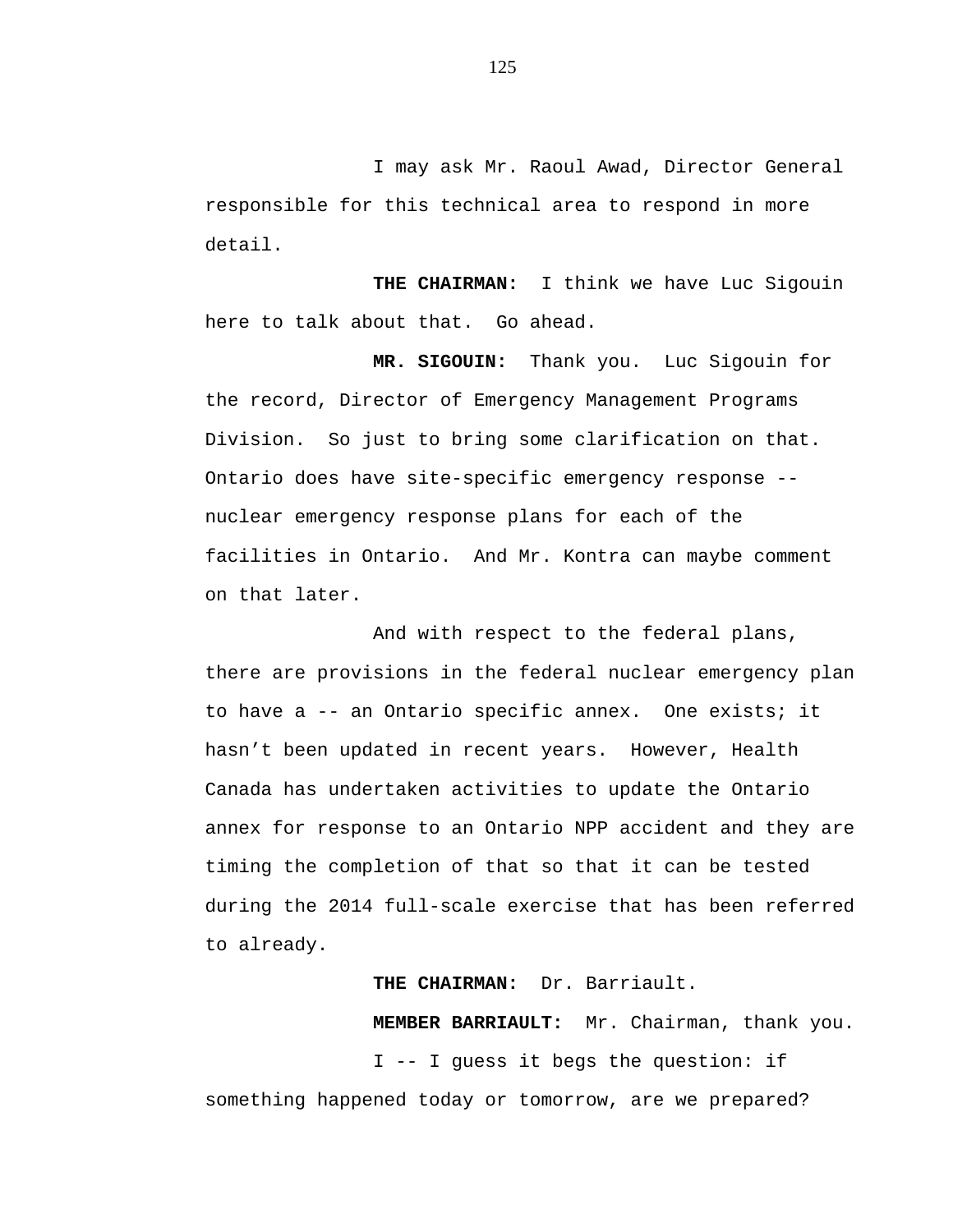And I'm not sure we are. And post-Fukushima, I'm wondering really if we shouldn't have minimum criterias for emergency response alerts before licensing nuclear power plants. Can you comment -- can CNSC comment on that?

**MR. RZENTKOWSKI:** The emergency plans are a part of the licence application. So they are being prepared by the proponent and evaluated by the CNSC for their adequacy.

Yes, this is a part. But again the integration at every level is not really addressed properly in the licence application. And that's what we are trying to achieve through the Fukushima action plan.

However, I would like to direct your attention to the exercise which was recently conducted at Bruce site or in -- in the Bruce Region. It has been demonstrated that actually all layers of government can work in a very cohesive and very integrated fashion because the Huron challenge exercise was really a success from our standpoint.

**MEMBER BARRIAULT:** You know, I -- I've been on the Commission for some time now and if I look back you know, we've raised this question pre-Fukushima. And it's been reinforced by Fukushima and -- and I'm not sure that it's being taken seriously. Maybe it is and enlighten me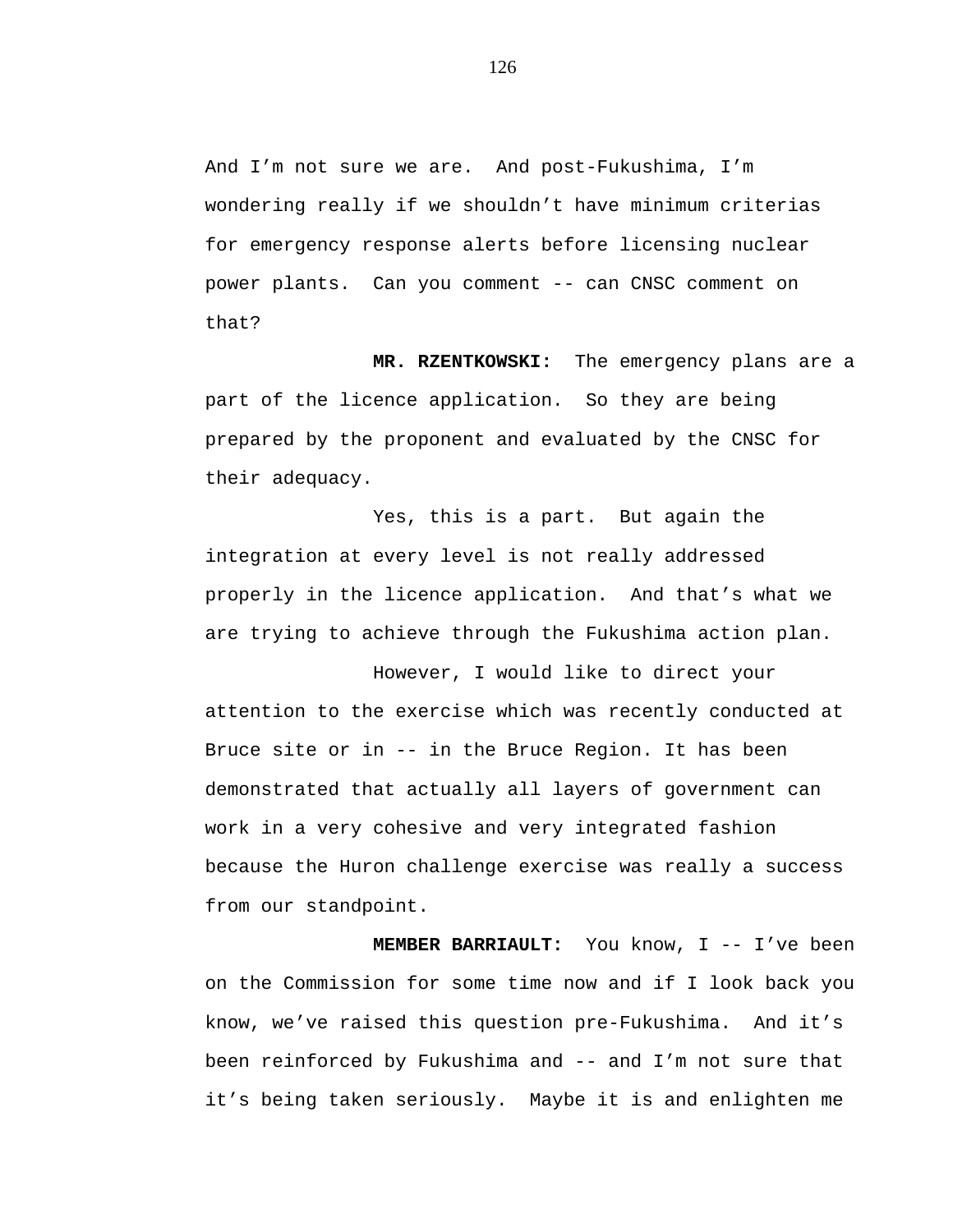if it is.

**MR. RZENTKOWSKI:** I would like to direct this question again to Luc Sigouin. It -- it's my understanding that it has been taken seriously by all layers of government. So that means federal, provincial and municipal, but at the same time as for example --

**MEMBER BARRIAULT:** Fukushima was ---

**MR. RZENTKOWSKI:** Pickering situation indicates that definitely those different layers of government have a problem to achieve a common understanding of what needs to be put in place.

**MEMBER BARRIAULT:** Fukushima was March 2011, wasn't it? That's two years ago.

**MR. RZENTKOWSKI:** That's correct. That's two years ago and in this particular case we are not talking about the major infrastructure. We are talking simply about the plans. It's disappointing.

**MEMBER BARRIAULT:** Thank you. Thank you Mr. Chairman.

**THE CHAIRMAN**: Mr. Sigouin, you want to add any final words on this?

President. Luc Sigouin for the record. So Dr. Barriault, two -- two questions that you raised, are we prepared?

 **MEMBER BARRIAULT:** That's correct.

**MR. SIGOUIN:** Yes. Thank you Mr.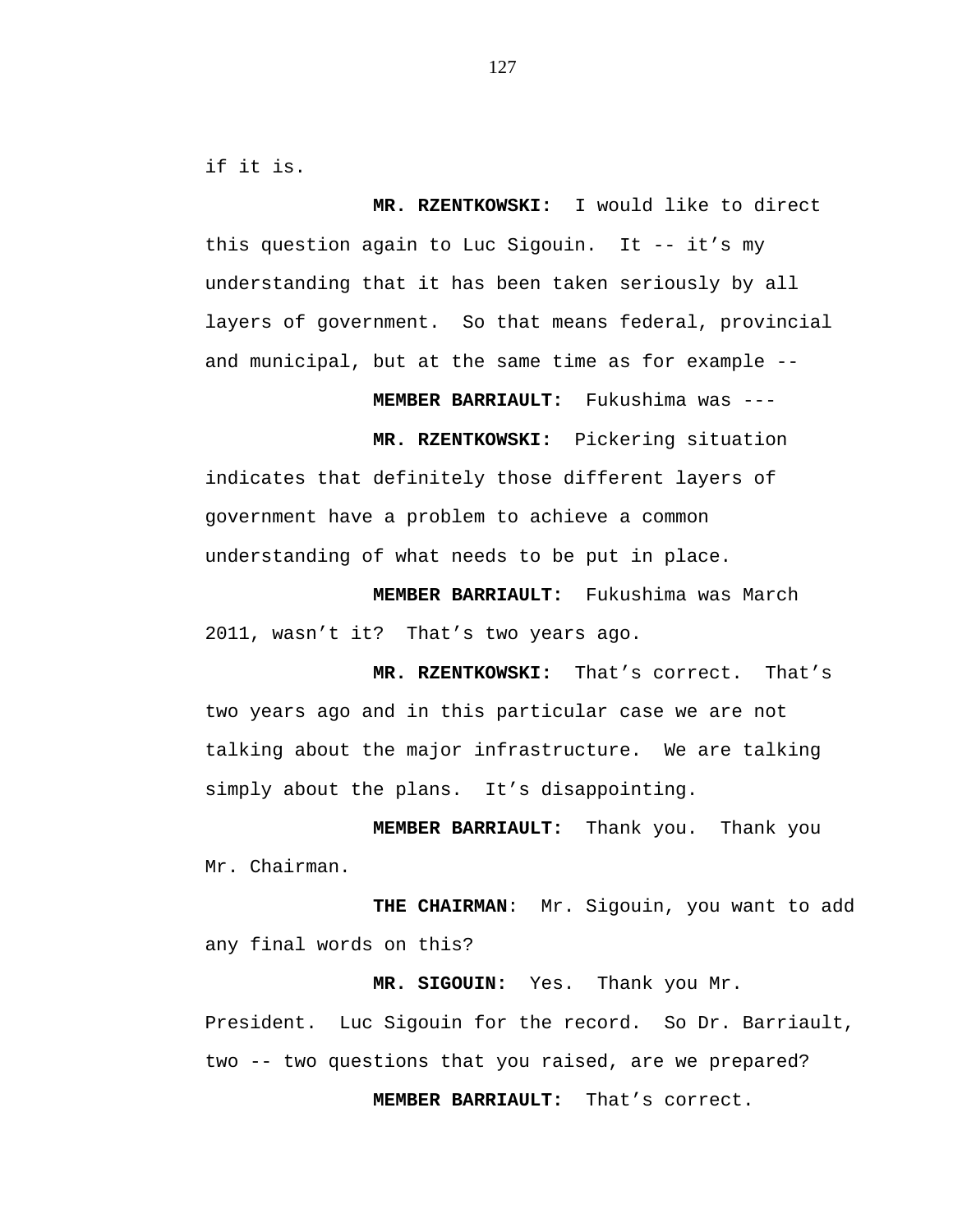## **MR. SIGOUIN:** Yes.

So what -- what staff can say is that there are -- are detailed and adequate plans and provisions on site. OPG has appropriate plans and has demonstrated their capability to respond to an emergency and support off-site authorities in responding to an emergency. The Province of Ontario has -- has station-specific plans for each of the stations in Ontario. Those were reviewed during the Fukushima Task Force activities. And they were found to be adequate. There were opportunities for improvement. And certainly was highlighted that they needed to be tested again. And that work has now started. And we will see the outcome of that in -- with the 2014 exercises.

**MEMBER BARRIAULT:** Thank you. Thank you Mr. Chairman.

**MS. SWAMI:** Laurie Swami for the record. If I could just add to that that OPG is prepared. We have very good plans in place. We have a drill program where we test those plans on a regular basis. Some of those are inspected and some of those are done as self-assessments for our -– our program.

The discussion that we're having today is really about how we can make improvements to those plans because they already exist and are capable of responding.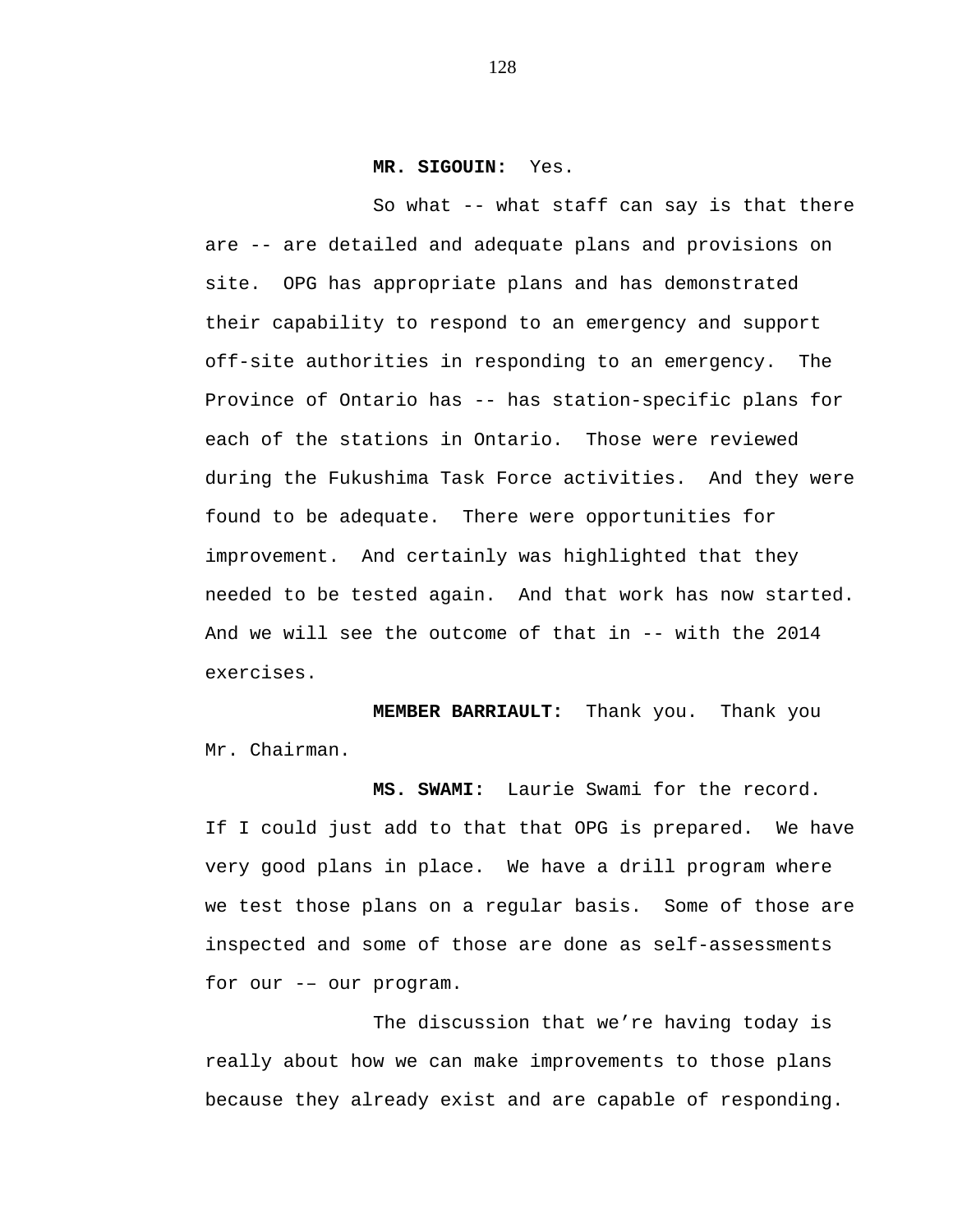And I think there's some lessons learned that we have implemented. And we have made improvements to our emergency response capability over the licence period.

We have talked about a gamma monitors that we have put in place around the facility to provide faster response in terms of the monitoring program. We've implemented SAMG testing within our emergency response capability. So our staff have been trained on severe accident management and how to do response to those types of accidents should they occur.

So we have a lot of things that have been put in place. And we have more things to be done surely, but we have good plans in place and we plan to test that next year at our Darlington facility.

**MEMBER BARRIAULT:** I'm sorry. Those are onsite plan if I understand correctly. What we're discussing here, offsite plan if -- and I know it's one of those grey areas, who's responsibility is it. Okay. Is it OPG, is it the Ontario government, is it CNSC? The bottom line really is that we're responsible for the licensing of these issue -- of these plants and we have to make sure that it's -- that's being done. That's all really.

**THE CHAIRMAN:** So just to echo, Dr. Barriault is right on and when -- we just heard from staff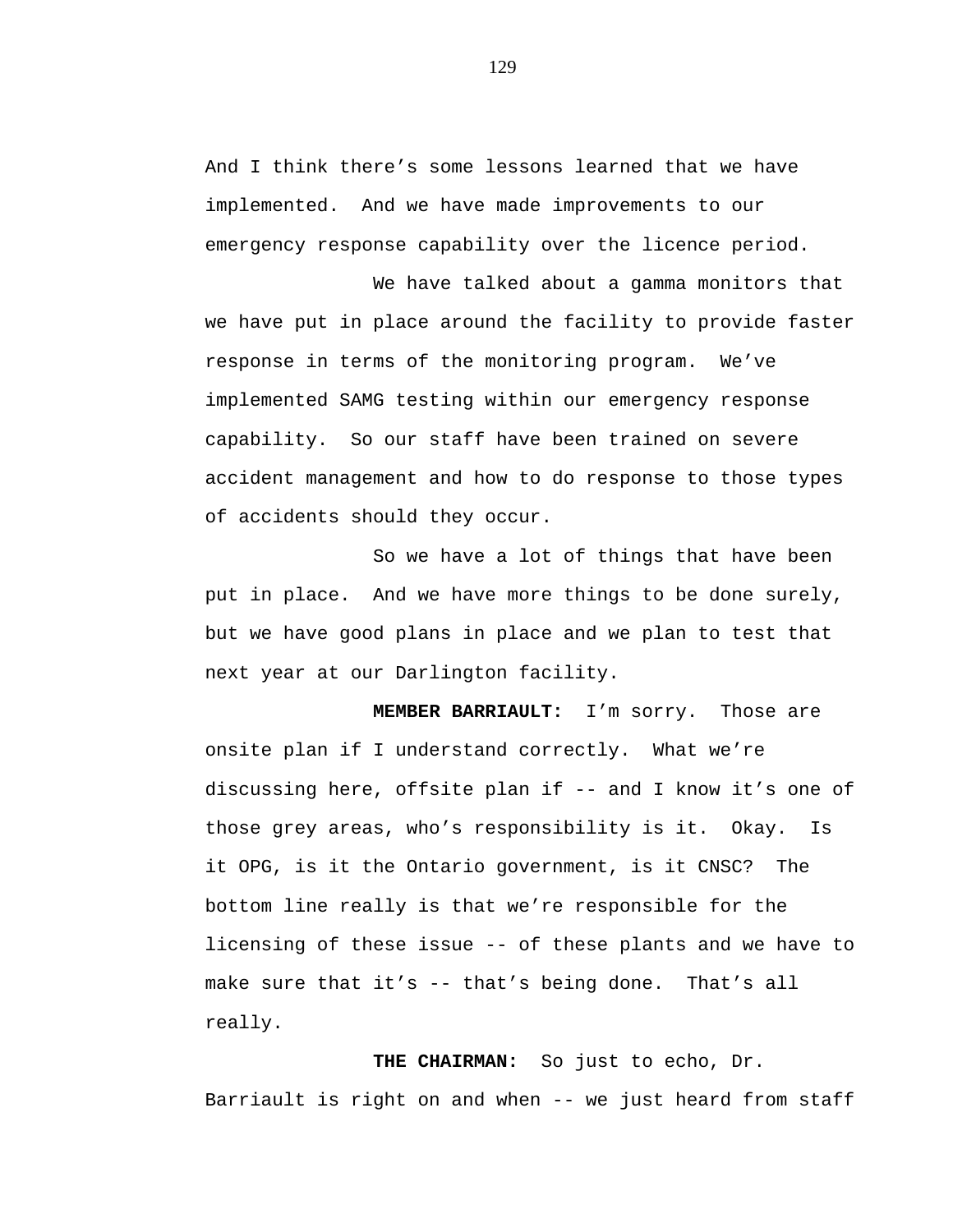that OPG responsibility or Pickering responsibility is up to the fence. Well we don't look at it that way because it's a licensed activity that could have repercussion way beyond the fence.

So the question is it cannot -- you cannot pass all out the responsibility, accountability so neatly. And it would be nice for day two if you could get a simple document that actually explains the relationship between the site-specific Pickering let's say, the local municipality, the province, Health Canada, and public safety if I really want to complicate. And not to mention how do we talk to the Americans across the lake. All of this in one integrated plan and hopefully it's not going to be 500 pages document which most of the emergency planning are.

So this is what the frustration level that we all know what happen particularly for the first 24 to 72 hours in an incident -- in a nuclear incident. This is the Fukushima angst that we are all sharing.

Anyhow, enough of my little outburst here. I think I'm -- I think we're moving onto -- Mr. Tolgyesi. **MEMBER TOLGYESI:** Merci, Monsieur le Président. On 13-H2.A, page 7, first paragraph, there is a section on:

*"degradation mechanism specifically hydrogen uptake where*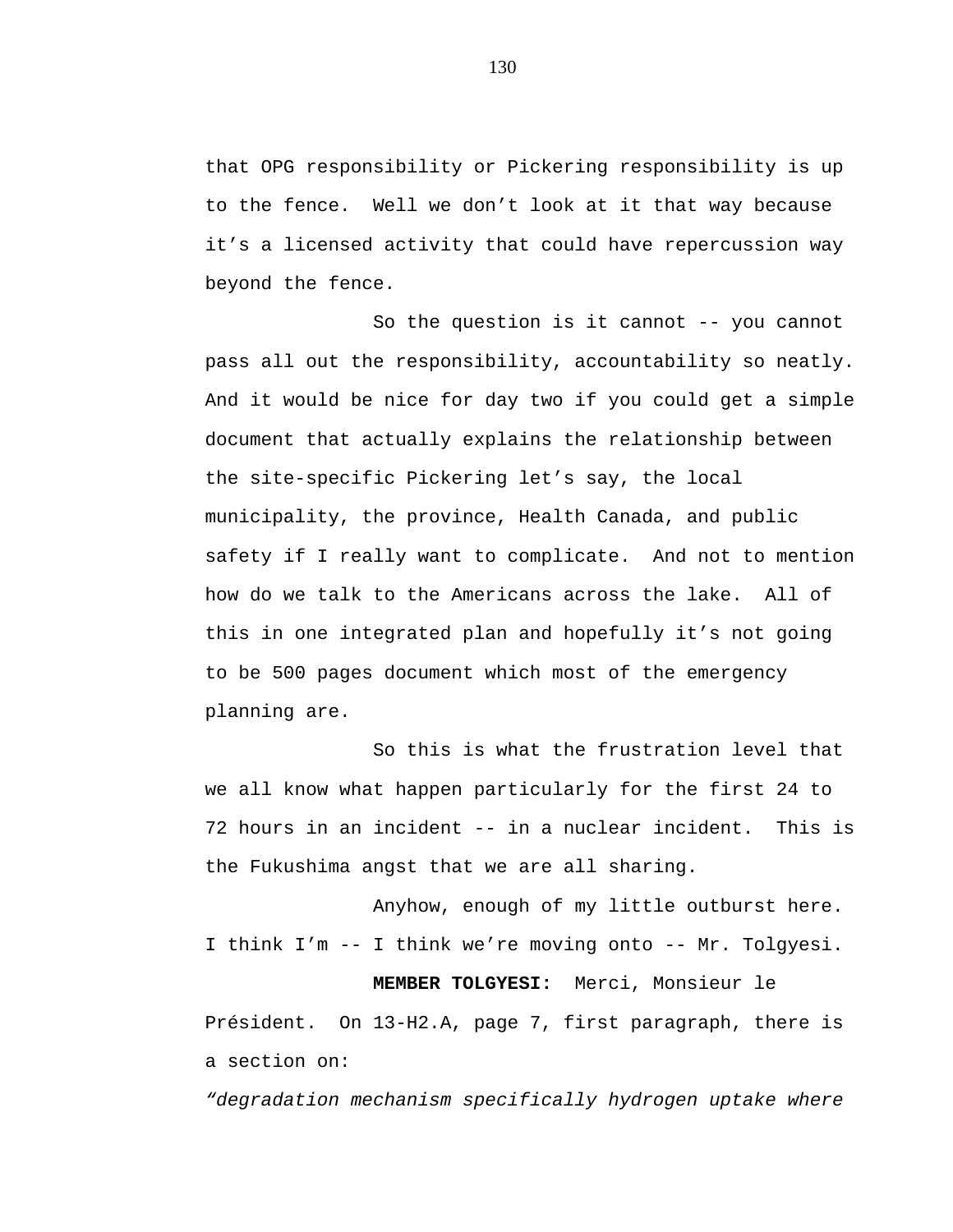*the recent research development work has prompted OPG to consider changes in the way it predicts pressure tube fracture toughness. Therefore, new compliance monitoring measures will be required."* 

The question is two-fold. Are these compliance monitoring measures established or who will develop them? And eventually if they are developed, how they will be implemented?

**MR. RZENTKOWSKI:** Greg Rzentkowski for the record. Yes, those measures are currently established, but they are being revised as a part of the fuel channel life-cycle management project.

So coming back to your specific question, the hydrogen uptakes -- the measurements of hydrogen uptakes resulted in revision to the fractural toughness curve.

The curve right now is less conservative than the one which is currently in use. And because of that our supporting compliance tools will have to be revised accordingly so that the safety of the operation can be ensured. And this process is undergoing it will be concluded shortly. The current timeline is, if I could remember, the end of June. And again the data will be reassessed from the licensing standpoint when we get to the point of the hold point which is included in the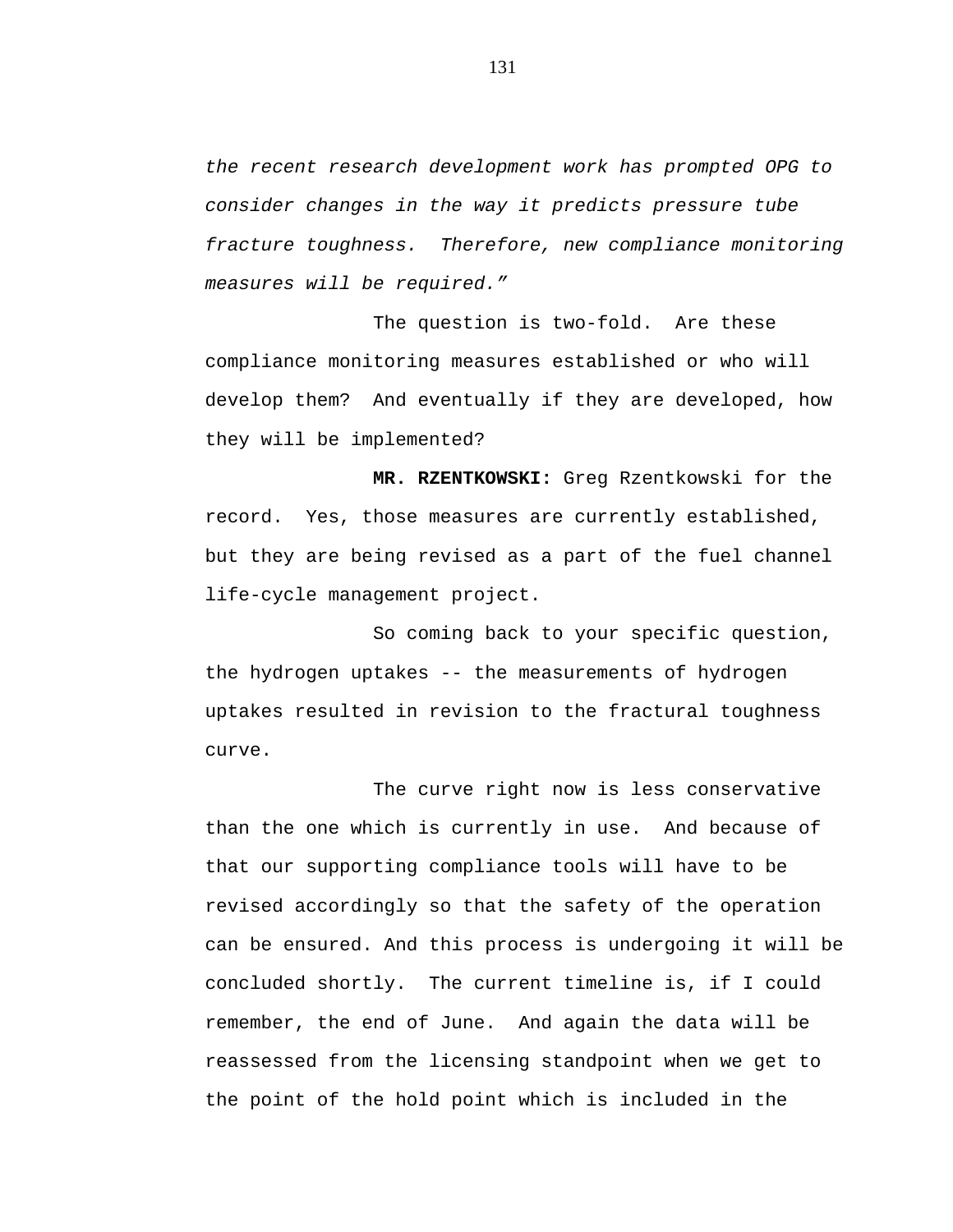proposed licence.

**MEMBER TOLGYESI:** And it will apply to all industry?

**MR. RZENTKOWSKI:** That's correct, because the ultimate objective is to revise the industry standard to account for the new information stemming from this project.

> **THE CHAIRMAN:** Okay. Back to Dr. McDill. **MEMBER McDILL:** Thank you.

My next question is with respect to the conclusions, staff slide 25 and staff document page 75, referring to CEAA. If this request had come in, hypothetically let's say one month later, would it make a difference as to which CEAA regulation we were working under? And someone's coming up from the back.

**MR. RZENTKOWSKI:** Yes, I will probably ask Andrew McAllister to respond to the question. I believe it's him.

 **MR. McALLISTER:** Andrew McAllister,

Environmental Assessment Specialist for CNSC. From a site history perspective there are previous environmental assessments that have been done on the site since the Pickering B refurbishment and continued operations screening level assessment, all of which have concluded no significant adverse environmental effects.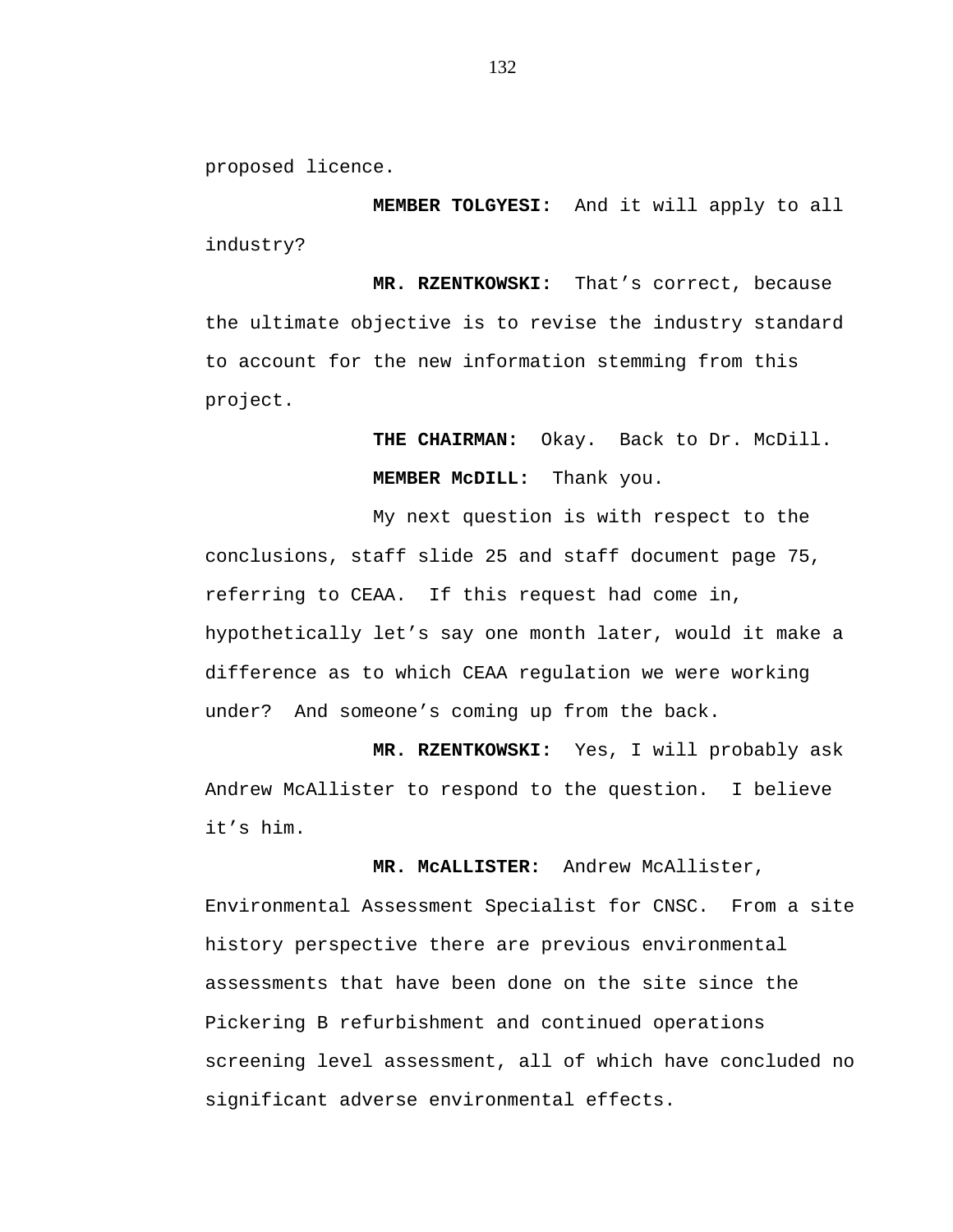From a legislative perspective, it comes down to -- under the Canadian Environmental Assessment Act of 2012, it's applied based on the date that the environmental assessment determination was made.

In this case application was received on July  $4^{th}$ . The new legislation came into effect July  $6^{th}$ , 2012. And our environmental assessment determination was done at a later date hence the applicability of CEAA 2012.

The conclusion of which was that what OPG proposed was not a project on the regulations designating physical activities, hence no environmental assessment was required.

Hypothetically speaking, had this application been considered under the Canadian Environmental Assessment Act of 1992, which has been repealed, no environmental assessment would have been required as a license renewal is not a trigger under this repealed legislation.

**MEMBER McDILL:** So it really doesn't matter, in practical terms, when this document came forward?

> **MR. McALLISTER:** That is correct.  **MEMBER MCDILL:** Thank you.

 **THE CHAIRMAN:** However, I'm just trying to make sure that when we use an environmental assessment and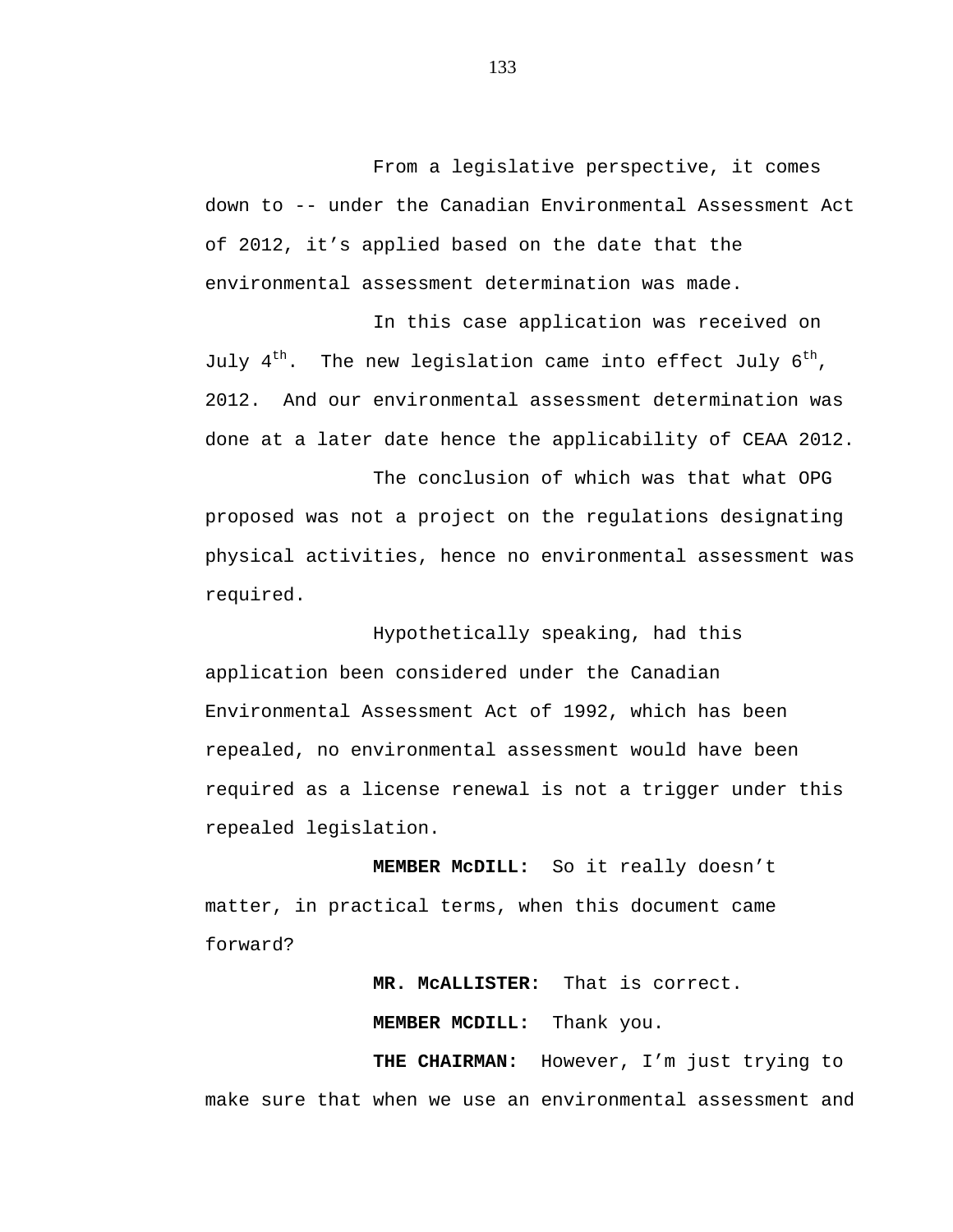talk about legislation, we're talking about a legal term. It does not mean that our staff in OPG will not do an environmental protection assessment.

Let me use a new terminology to make sure that all the environmental concern, in fact we haven't spoken yet about fish and thermal plume et cetera, are going to be looked at. Please correct me if I'm wrong here.

 **MS. THOMPSON:** Patsy Thompson for the record, if I may. I'm the Director General responsible for environmental assessments and environmental protection.

What I'd like to add to what Mr. McAllister has said, and to your question Mr. Binder about an environmental protection assessment that we'll be speaking about tomorrow, is that the Pickering A and B stations have been operating for several decades. We have extensive environmental monitoring information.

As you've mentioned a couple minutes ago, we've done a lot of work on impacts to fish from entrainment and impingement. We've done work on thermal impacts. We know what the radiological releases from this facility are, what the public doses are.

And so this work is part of the ongoing day-to-day work of the CNSC. We know what the impacts of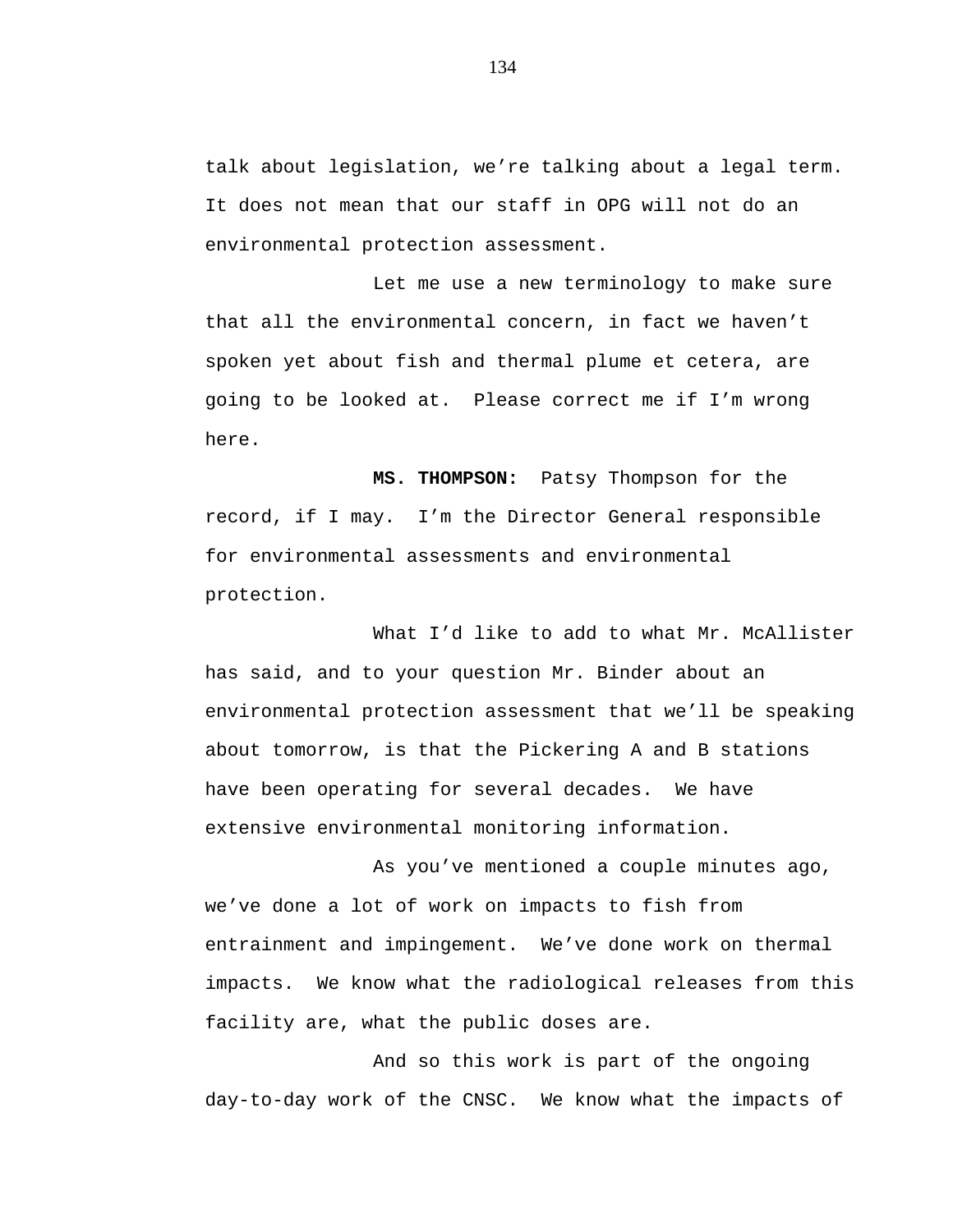the stations are. We know what effectiveness the mitigation measures are and at this point the assessment is comprehensive.

**THE CHAIRMAN:** Thank you. Maybe it's a good time now, if they're still with us, to bring in Fishery & Ocean and Environment Canada and maybe ask for a quick update about the fish issue and the thermal issue and where -- what's their view about progress made to date and is there anything still remaining outstanding that will be presented in day two; so a little quick summary on that.

So maybe, maybe we start -- I don't know what's best to do it. I see that CNSC Staff is -- and OPG Staff are on the table, but I want to start with Fishery & Ocean.

**MR. HOGGARTH:** It's Tom Hoggarth here for the record from Fisheries and Oceans. I've been working with the CNSC Staff as well as OPG on the impingement and the entrainment issue. I think we've already mentioned this in front of the Commission before, but everybody is - or Fisheries and Oceans, I'll speak for ourselves specifically, are satisfied with the impingement that the barrier net in that it has achieved the 80 percent reduction. And I think this year's study itself is showing that it's actually beyond the 80 percent, which is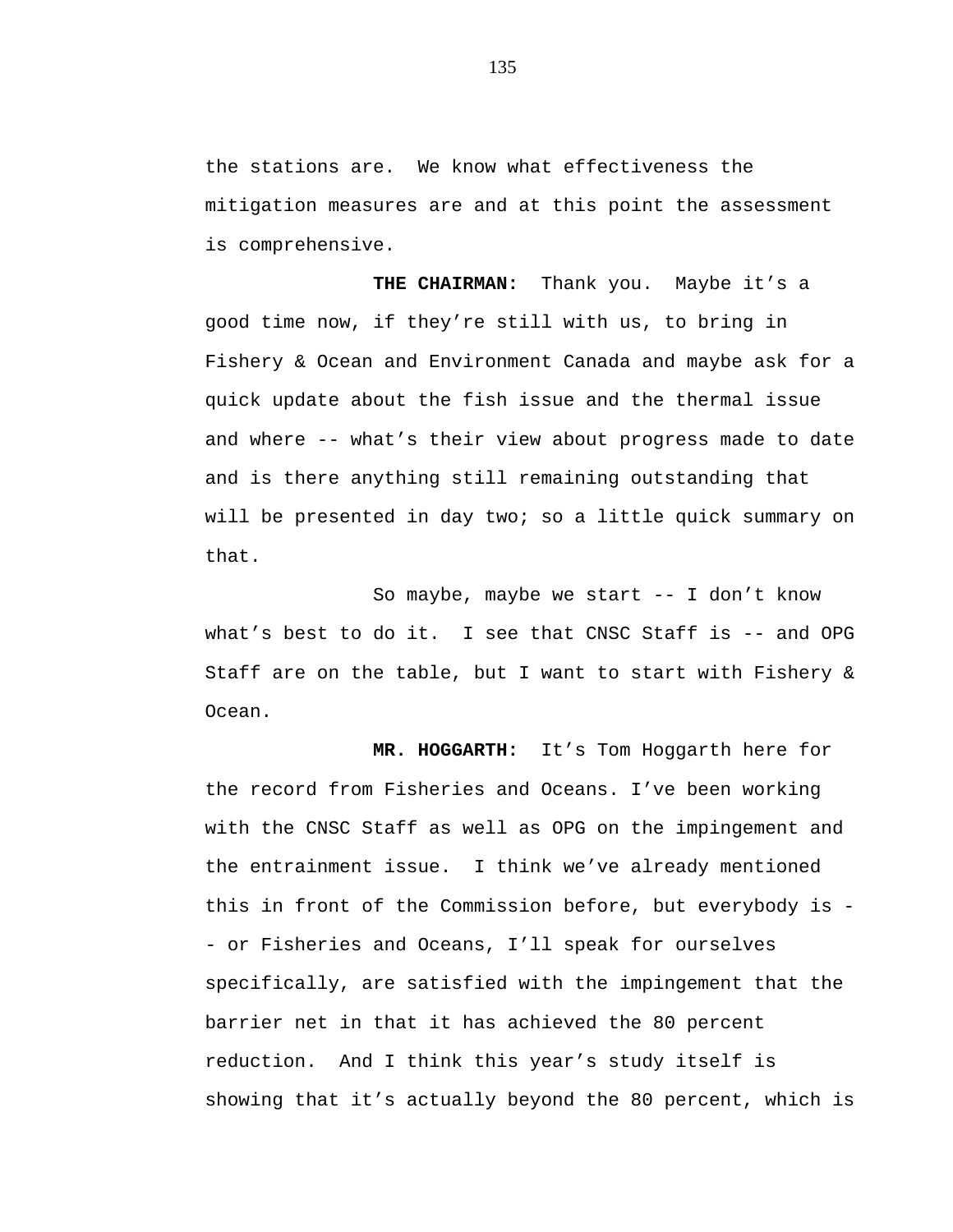good.

And then DFO's been providing expert support and technical advice to CNSC as it relates to the entrainment because we've all made the decision for understanding that there is no real mitigation measure that would reduce entrainment numbers at the site. So we've provided technical information on mortality rates on fish to understand what the impact is and the numbers really mean to the fisheries and the lake.

We've also been providing technical advice to CNSC and OPG on if you're not -- if you can't mitigate it but you're offsetting it by the creation of habitat, or offsetting it as OPG has done with the Atlantic salmon works, or what production rates would you get from coastal wetlands. So if you create a wetland, how much fish can you expect to get from it and the same as well as the impact of stocking fish or Atlantic salmon into the lake and what benefits do you get from that.

So based on the analysis that we've done on that, we feel that CNSC -- or OPG has met the 60 percent entrainment number set by CNSC.

**THE CHAIRMAN:** Thank you for that. Environment Canada?

 **MS. ALI:** Nardia Ali, Environment Canada, for the record. We have been working, I guess, with CNSC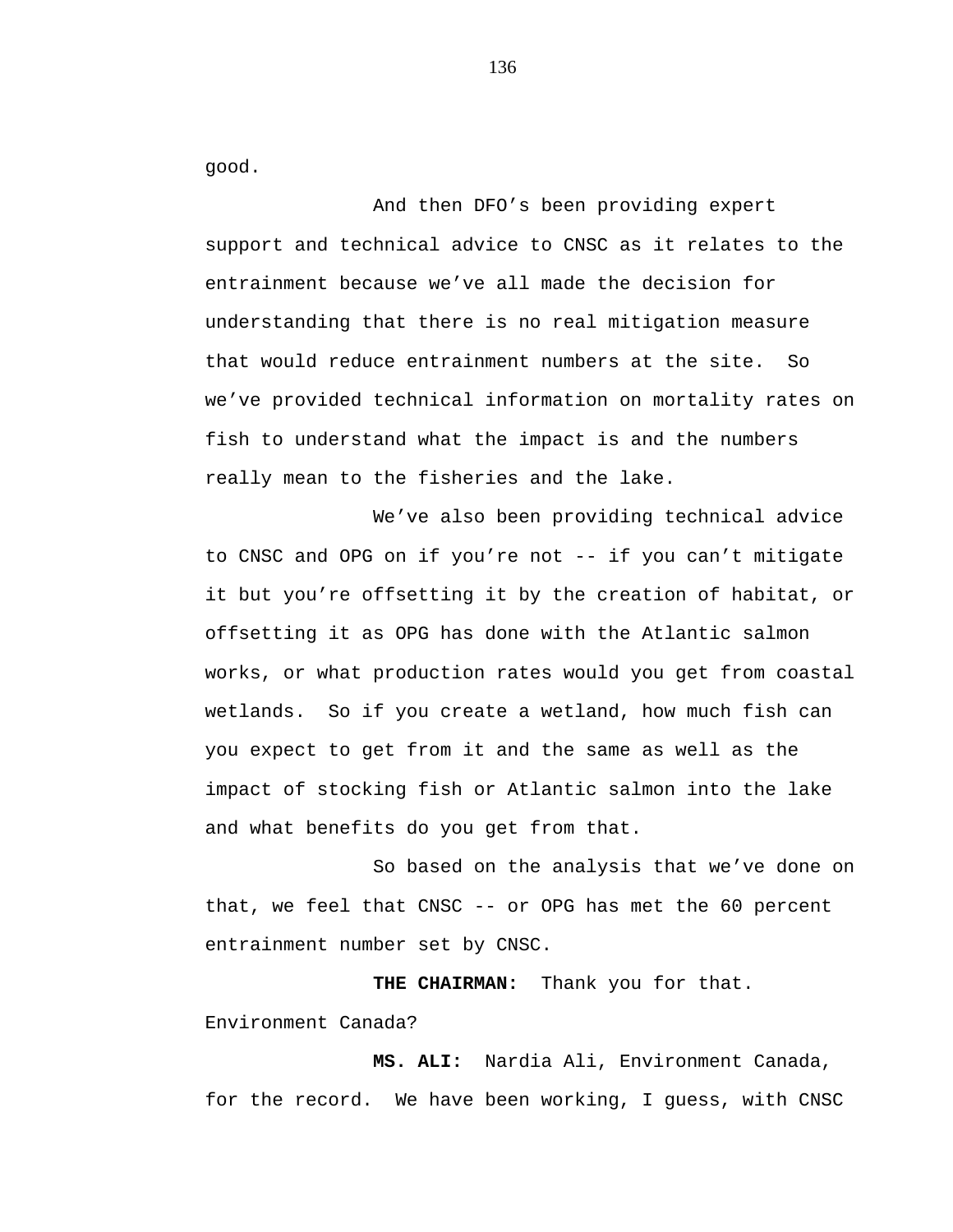and OPG on looking at mitigative options for thermal effects of the Pickering plant.

We're satisfied that OPG has extensively considered all the different mitigative options that would be possible for mitigating the minimal effects and -- or minimal thermal effects that have been observed there.

And in the light of the plan closure, Pickering, there was -- there were limitations in the type of mitigation options that could be done.

But after reviewing the mitigation options report that was provided by OPG, we -- we're satisfied that what we've agreed to was removing sampling around white fish from the realms, continuing to monitor the round white fish populations as part of the Round White Fish Action Plan.

We feel with these measures the thermal effects and the round white fish populations in the vicinity of the plant could be protected.

**THE CHAIRMAN:** Thank you. Staff want to add anything and then I'll ask OPG for the final word on this?

 **MR. RINKER:** Mike Rinker, I'm the Director of the Environmental Risk Assessment Division. As you've heard, I won't give too much overall summary because I'll have some overlap, but we are satisfied with the net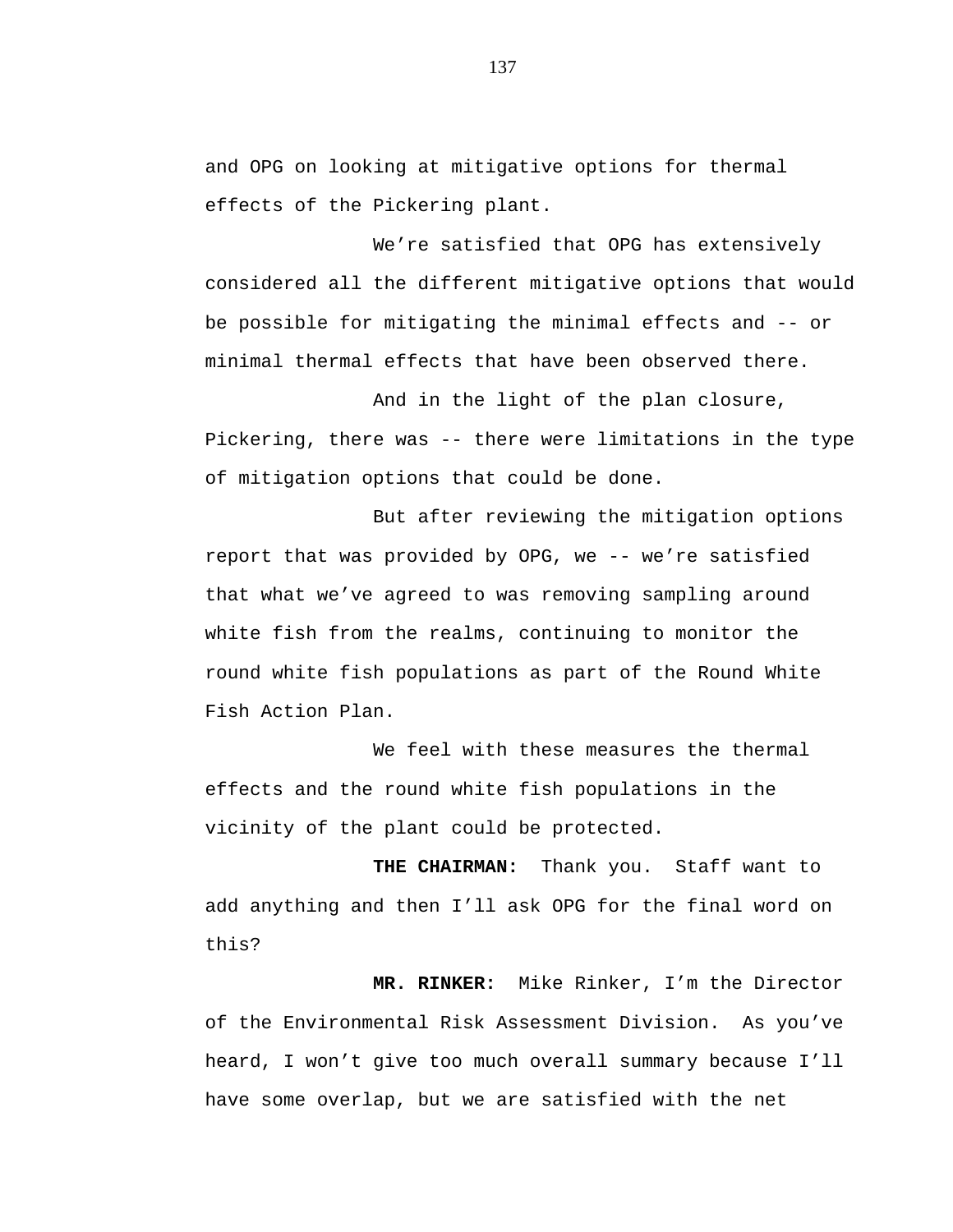performance.

The only outlying issue with regards to impingement is northern pike which are not mitigated in winter when the net's not deployed. However OPG has committed to do an offset to account for that and they're working with the Toronto Region Conservation Authority for that to move forward.

So should that move forward, impingement is resolved as DFO has indicated, the work done for entrainment, there's salmon restocking and an existing offset that OPG has created so that issue is now resolved.

And for thermal releases -- can't be mitigated but one way to -- the risk is very low and that risk would be eliminated should round white fish migrate from, say, the Darlington area over to Pickering; and so there's a monitoring program that we're hoping to have to validate that assumption.

**THE CHAIRMAN:** Okay. What, with the list of things yet to do, what will be available for day two, also?

 **MR. RINKER:** Mike Rinker for the record. It's my understanding, and I'll ask OPG to follow up, but the discussions with the Toronto Regional Conservation Authority should be resolved by day two so we'll know that one.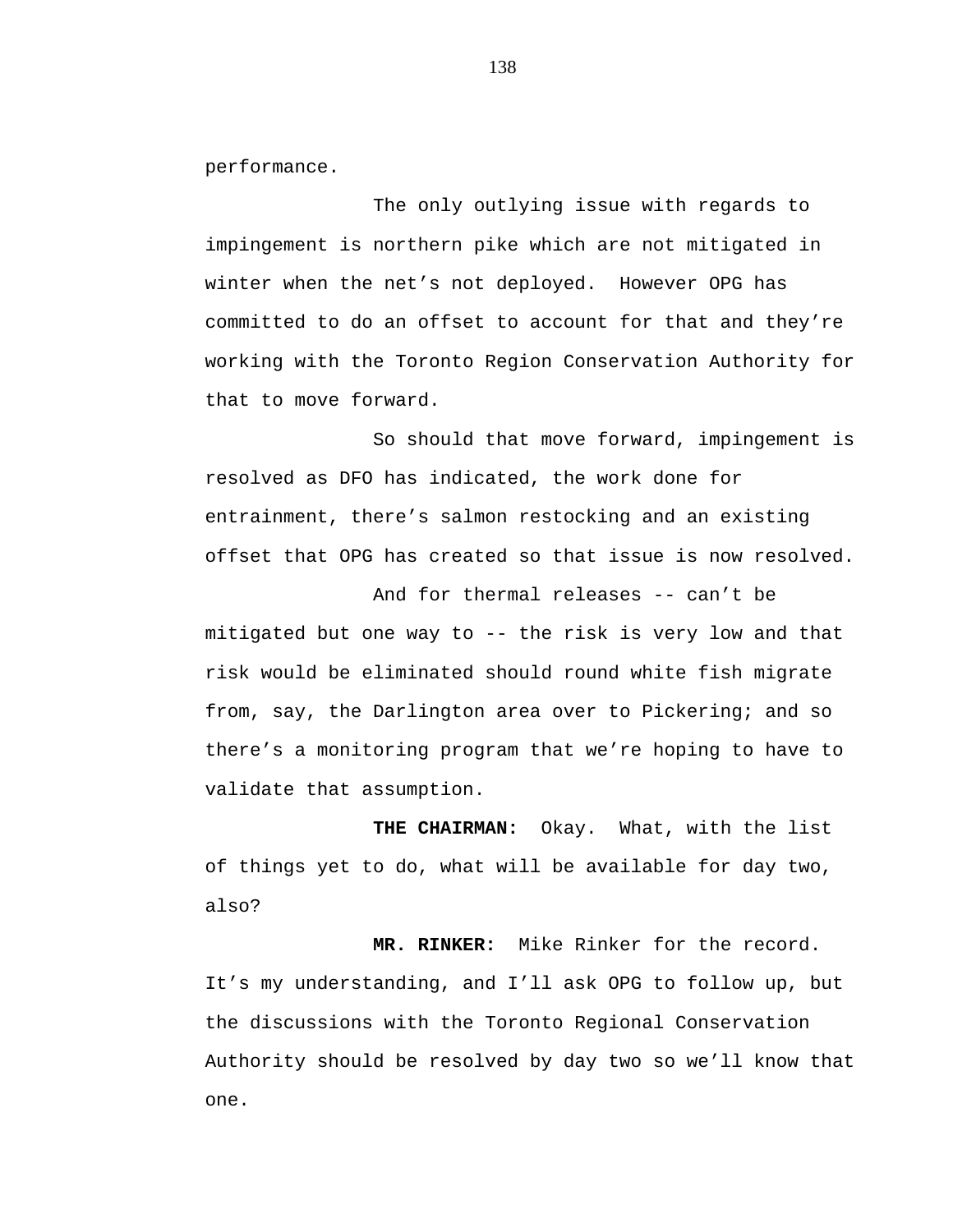There's a meeting in March for the Thermal Release Monitoring Program so we should have the answer for that. So those are the two unresolved issues and they should be resolved by day two.

## **THE CHAIRMAN:** OPG?

 **MS. IBER**: Barbara Iber for the record, and I agree with what the CNSC, Environment Canada and DFO have given as their characterization and also with the items that would be available for day two, that's the conclusion of the meeting where we assess the objectives associated with the round white fish action plan for the thermal effluents and in advancing the planning for the offsets to address the entrainment impact.

And I'd also add that the other item that hasn't been discussed is with respect to the barrier net, the fact that it is functioning now effectively, meeting the targets and we have a maintenance and monitoring program in place to ensure that we have continued high level of performance going forward.

**THE CHAIRMAN:** Thank you. Miss Velshi.

**MEMBER VELSHI:** Ouestion for OPG around your investments in Pickering. In both your submission and your presentation you talk about continuing investments and ensuring continued operations and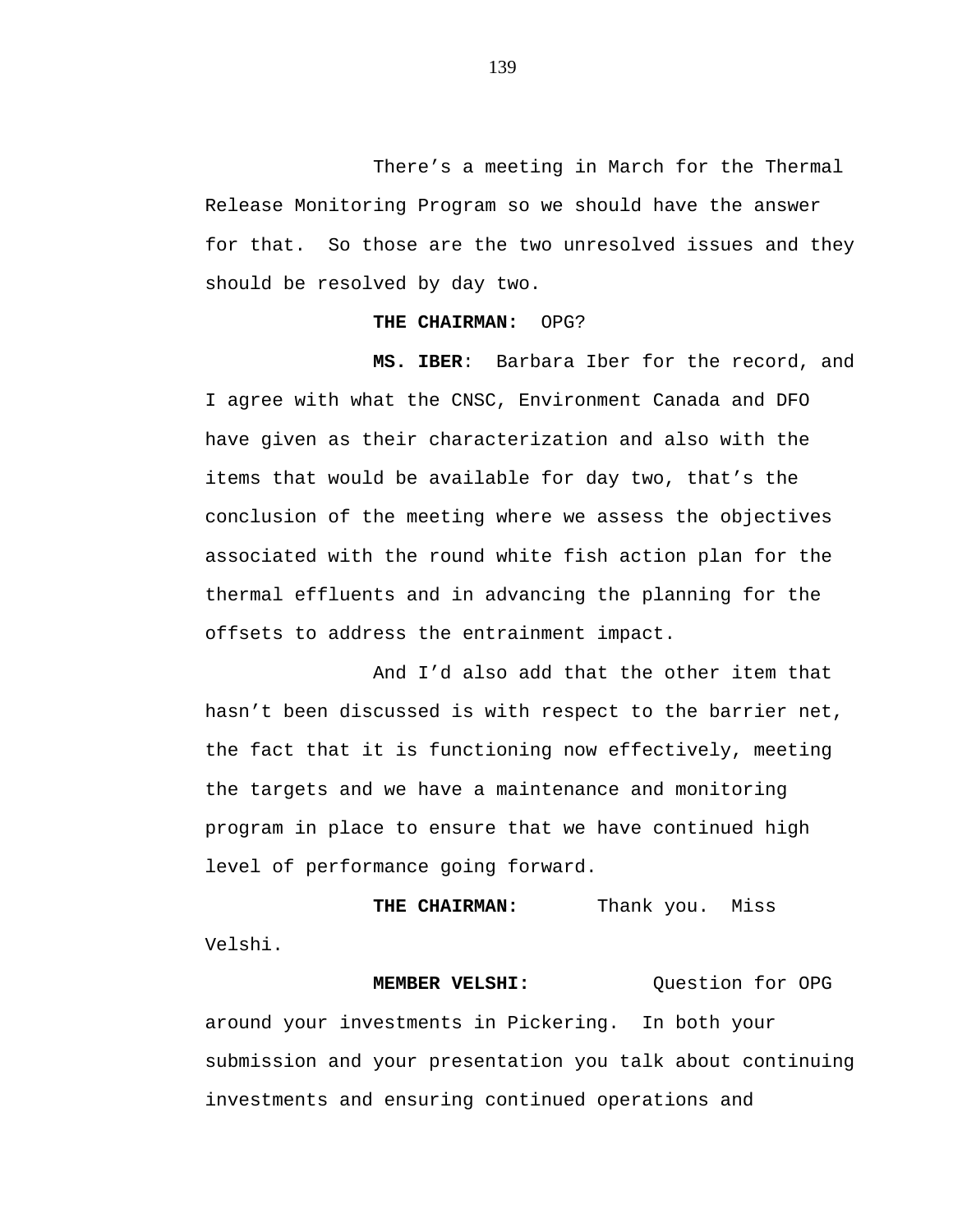reliability improvements but as you look at your long term business plan, can you comment on quantum of investments that are being made and is there a possibility that, you know, the bean counters may say there isn't a business case to make this investment because of the shorter life and that we're willing to take on a higher force loss great for instance?

**MR. TULETT:** Martin Tulett for the record.

So I want to go back to what I talked about this morning in the business environment,that with coal closure, nuclear has become a much bigger source of revenue for OPG and Pickering in particular as it transitions through Darlington refurbishment and up to two units were shut down for Darlington refurbishment. It's critical that Pickering's runs reliably.

So in terms of level of investment that you could actually characterize to Miss Velshi that we are investing now in improving equipment liability. There's project portfolios that invest up to \$300 million a year in OPG equipment, some of those examples were shown by Glenn this morning. We have set aside \$200 million for continued operation and investment in pro-active replacement and things like large motors.

But post to 2015, it's very critical that Pickering runs reliably and all the mechanisms we have in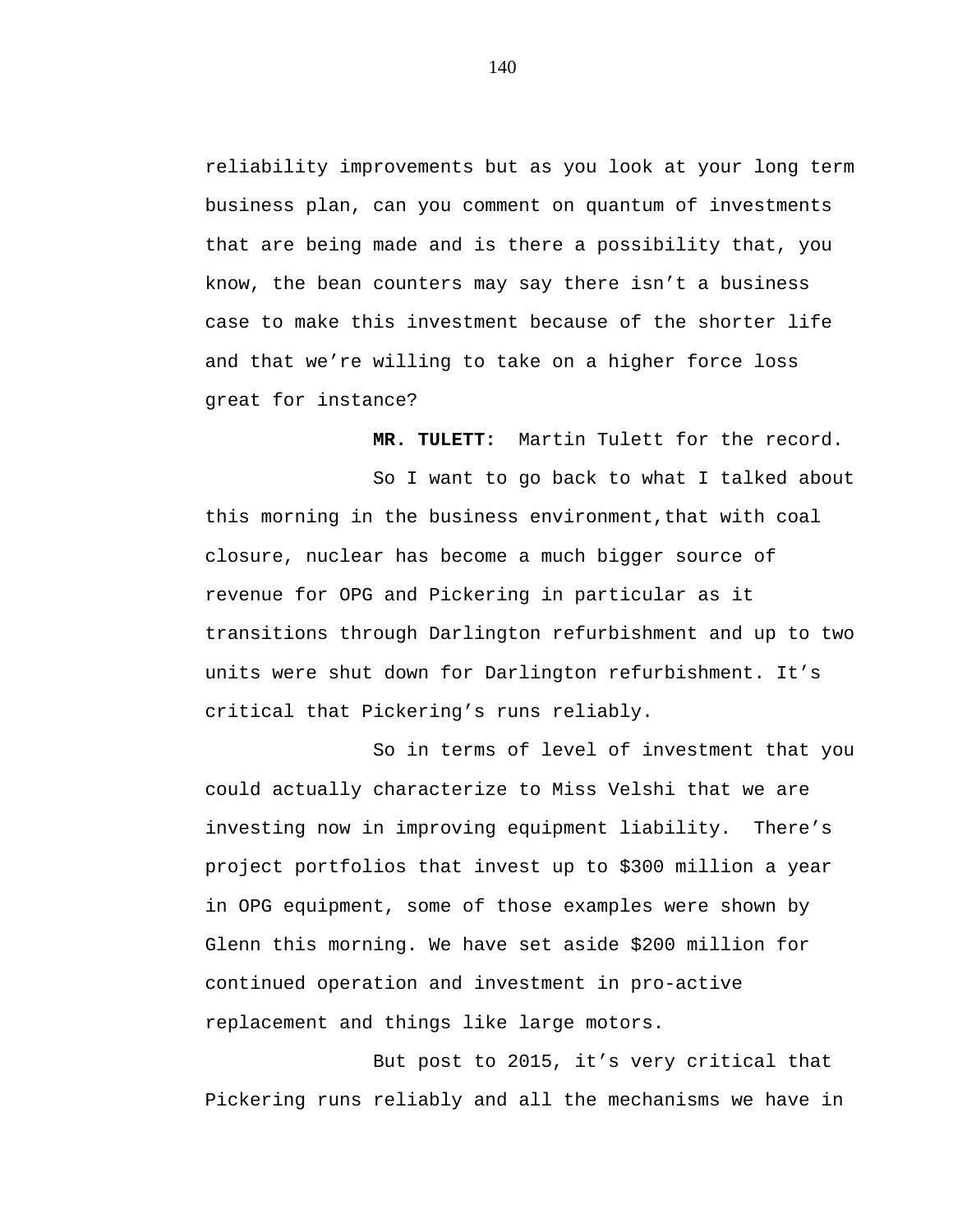place with plant health committee and monitoring plant performance will just be that much more critical.

I would close by saying that we don't let the bean counters decide what's the right thing to do for the plant. We are committed to safe, reliable operations and I do think that because it's such a large source of our revenue stream that they'll be an adequate attention paid and investments made in the plant to make sure it runs safe for the 2020.

**MEMBER VELSHI:** Thank you for that answer. So if you turn to page 24, the slide that's got the force loss rate, figure 4, what are the targets say for, you know, trees down the road and how does that compare with the industry standard?

 **MR. JAGER:** Glen Jager for the record.

Our target is for 5.5 per cent forest loss rate through the business planning period. That is higher than industry standard, but recognizes the work that we need to do to improve further on our forest loss rate. It certainly feel that that is achievable with the program that we set out, we have units that are performing much better than that and the reliability plan that we set in place will get us there, I'm confident of that fact.

It's a three prong approach: one, looking at human performance contributors that could be to rework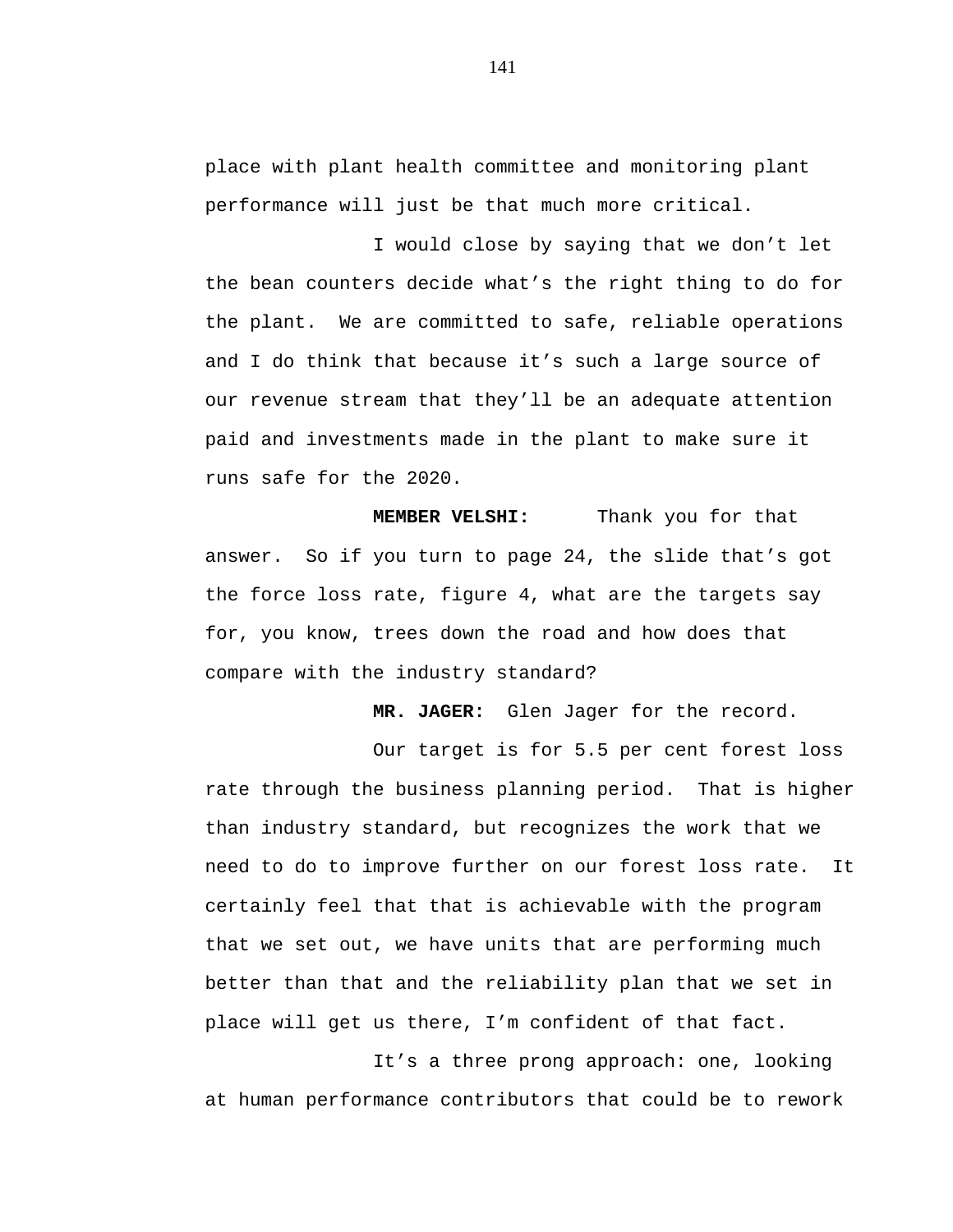or errors. The second one is looking at backlogs because we believe that backlogs are -- there is a correlation between backlogs on a per unit basis that does result in forest loss rate, so getting backlogs down to target will yield results. We've seen that on the units at Pickering and we've seen that at Darlington so that's a model that we're following that we know will yield results. And specifically, there's projects that we've targeted that address known contributors to forest lost or anticipated contributors to forest loss that historically or as a result of our aging management studies know could present a threat that we've positioned to ensure that we get to that 5.5 per cent forest loss rate. But that is greater than industry objectives. Our goal, obviously, is to reduce forest loss rate as low as possible and, as I said earlier, some of the units we are actually achieving very very good forest loss rates.

So we have units that are performing at their level; the objective is to get all the units performing to that level.

```
MEMBER VELSHI:
            Thank you. Thank
```
you.

| THE CHAIRMAN:  | Monsieur Harvey.   |
|----------------|--------------------|
| MEMBER HARVEY: | Merci, Monsieur le |

Président.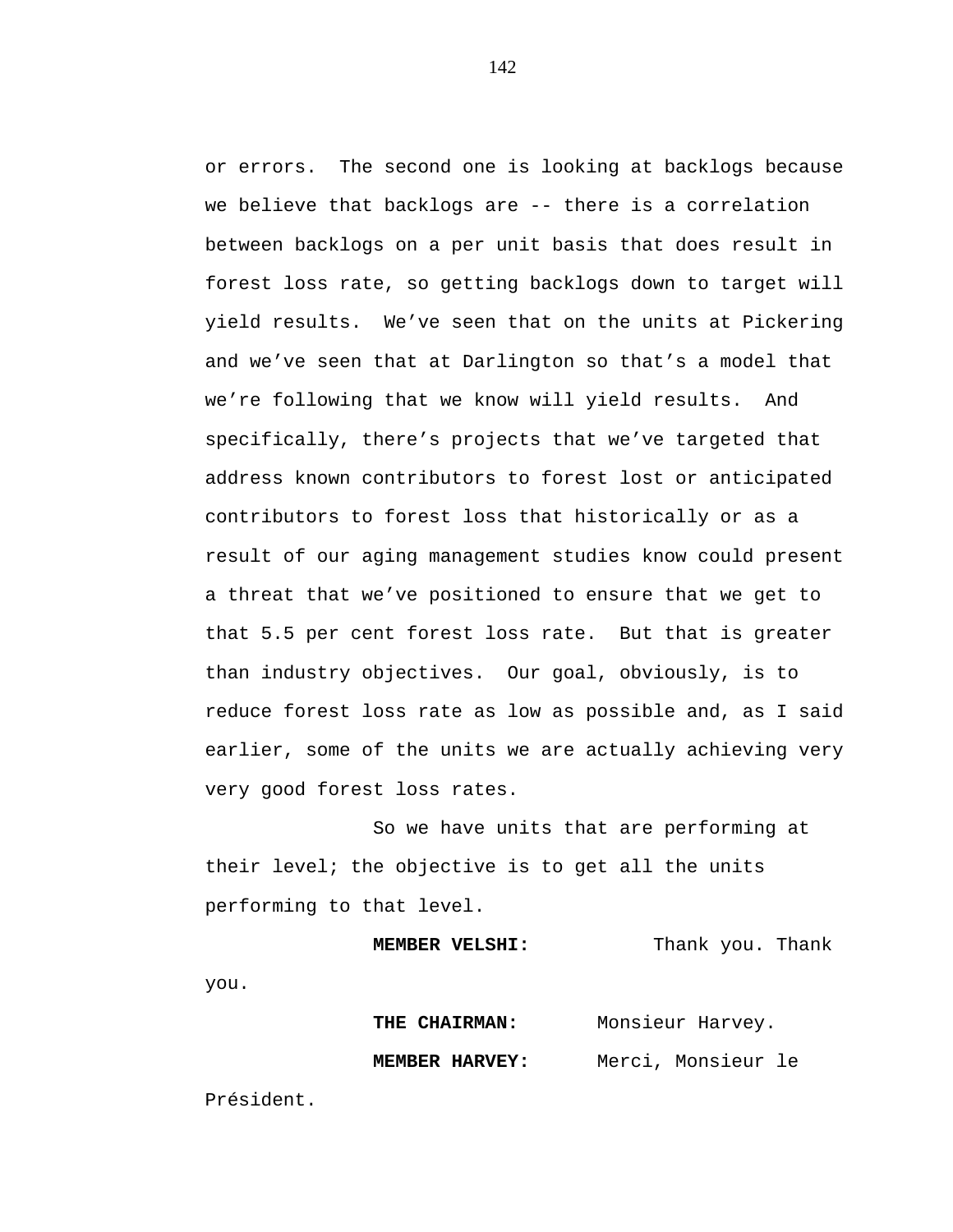My question is about the fuel handling machines in page 41 of this typed document. In general, the repeated breakdown of those fueling machines will not affect the nuclear safety. Staff would like to know that any failure that place the plant in abnormal state is undesirable from a safety perspective. My question is: in what circumstances could the unavailability of those machines lead to safety problems?

**MR. RZENTKOWSKI:** I think predominantly when the machine is stacked at the end fitting, because it becomes the part of the pressure boundary for the reactor.

#### **MEMBER HARVEY:** And ---

**MR. SANTINI:** If I could expand on that. And the failure of the fueling machine or unavailability of the fueling machine also causes that they re-issue depletion in the core and all of those states are unalike. However, the routine normal operations are analyzed more in depth and more in detail. So it's not really a concern, but when the machine are working properly, then safety is optimized. That would be the proper stand for that.

**MEMBER HARVEY**: And OPG -- merci pour votre réponse. OPG you mentioned that, I meant that it is mention that OPG to eliminate, reduce or eliminate those issues; you have developed a few handling equipment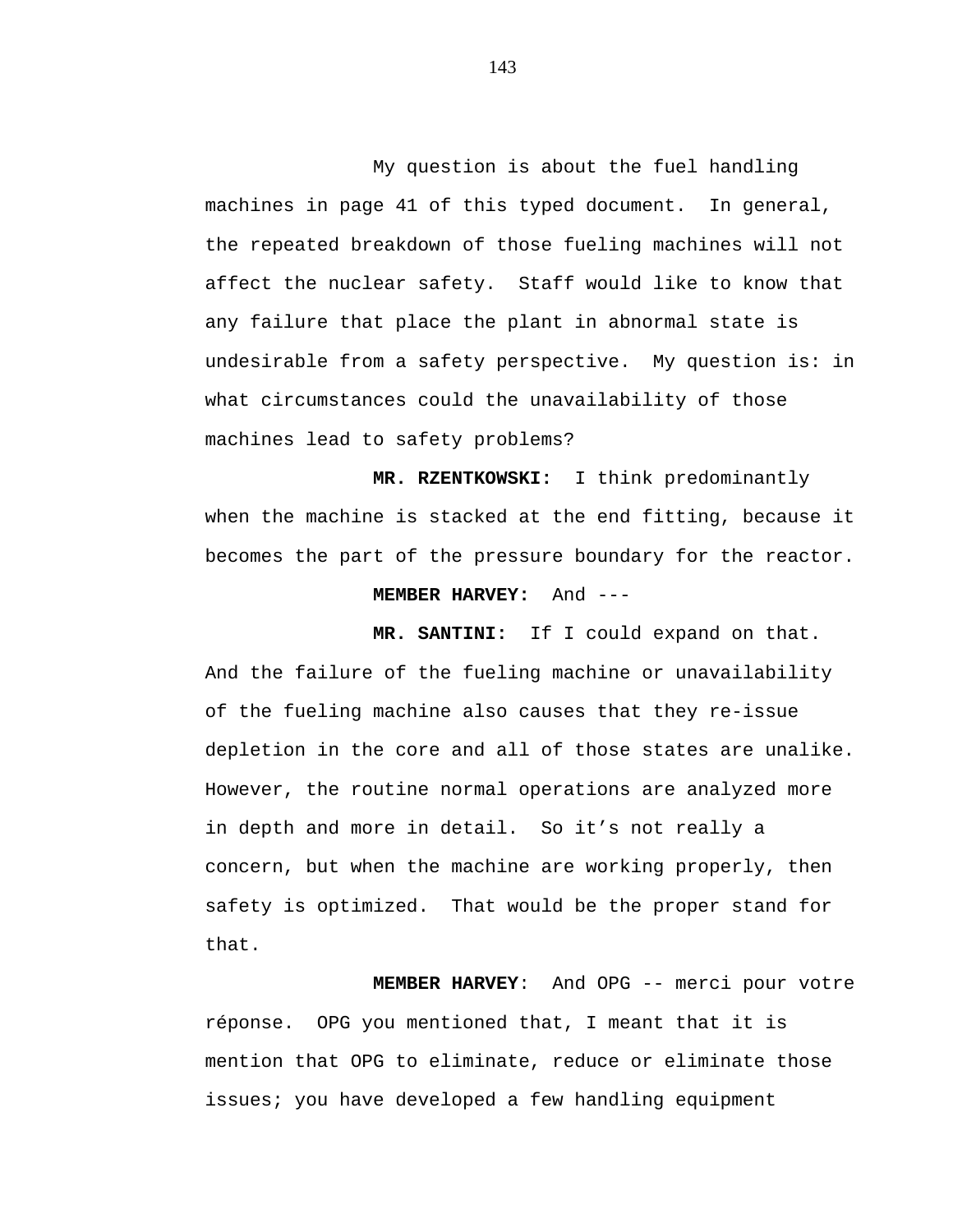reliability recovery. So you are confident that this will, if not eliminate, will quite reduce the issue?

**MR. JAGER:** Jager for the record.

Yes, that is part of our reliability

initiative for the station that I just spoke to. It's one of the specific projects that we've targeting fuel handling and as the CNSC staff indicated when fuel handlings is unavailable, it results in potentially derates (sic) or in the worst case, shut down of the unit. So fuel handling equipment as a specific target is part of our reliability plan. We have done two things there, one significant investment first of all in the Pickering A or units 1 and 4 fueling machine; that is already well underway. It's a program that involves the replacement of a number of components, refit of cabling, substantial amount of work. We actually put in place mini-outages to allow those windows where we could execute that work, substantial work, on the fueling machine and accelerate the reliability improvement and the results that we've seen today are a dramatic improvement in the machine reliability and that's reflected in average zone level which is a reactivity management indicator for the Pickering A unit and substantially less derates. So we are already seeing benefits on units 1 and 4.

On units 5 to 8, we've implemented a very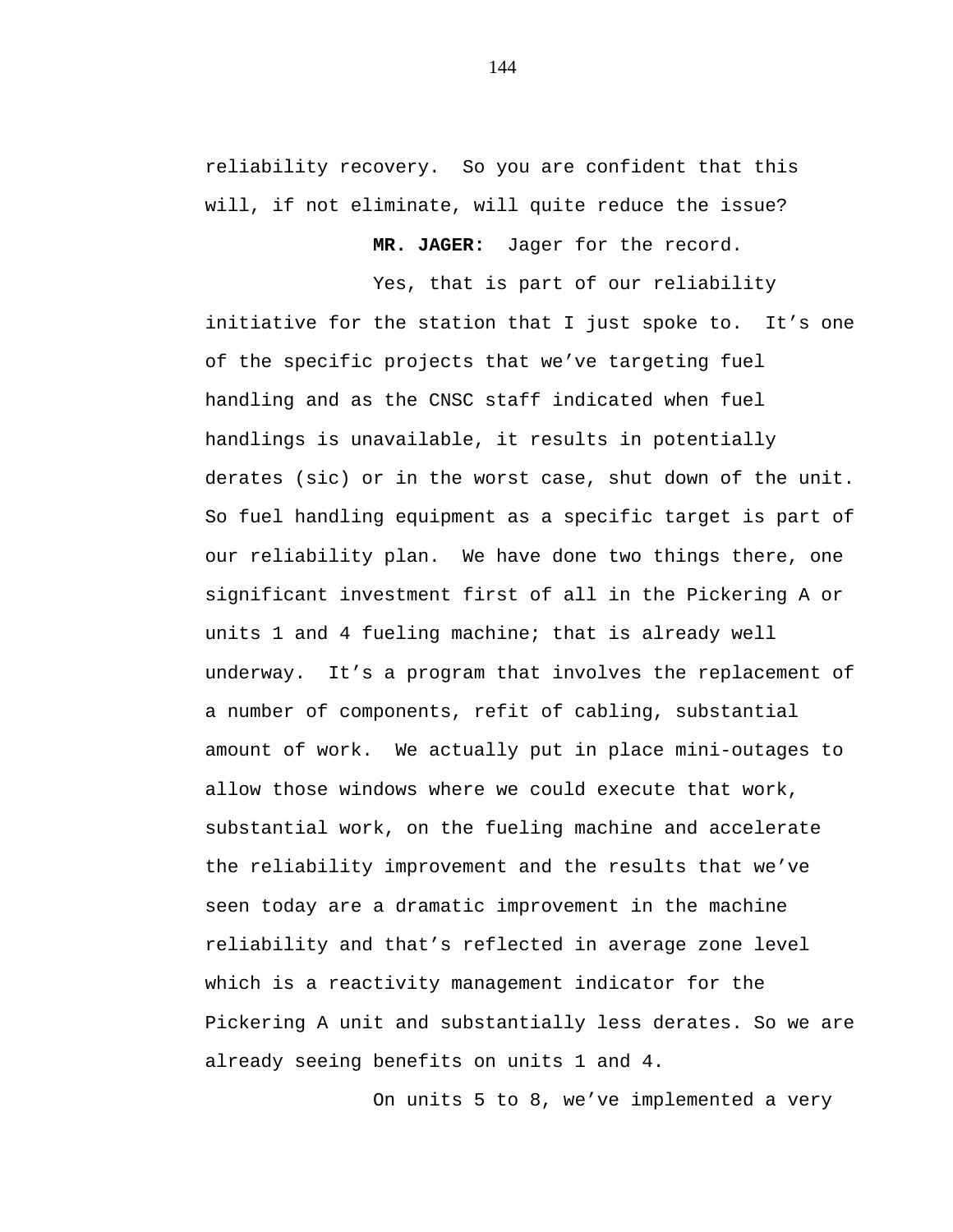similar program, started last year. Significant comparable investment that's being completed to units 1 and 4 is being applied to units 5 and 8. And again, we would expect to see the very same improvements and reliability on the units 5-8 machines as we have seen already on units 1 to 4 machines.

And finally, there is a people aspect to this as part of that overall reliability initiative on fueling machine. We've also looked at how operators manage the machine, the human performance associated with procedure use and ensuring that that is very robust and ensure high reliability.

**MEMBER HARVEY:** Is the problem unique to Pickering or other stations also encounter such a problem.

 **MR. JAGER:** This problem is not unique to Pickering. There's other station that are affected, reliability issues in relation to the fueling machines. In the report, we actually now have a status report on nuclear power plant; we report quite frequently on those issues.

 **THE CHAIRMAN:** Thank you. Monsieur Tolgyesi.

 **MEMBER TOLGYESI:** Thank you Mister Chairman. OPG on your slide 15. I'm sure you've got a respiratory protection program at the plant, and I'm sure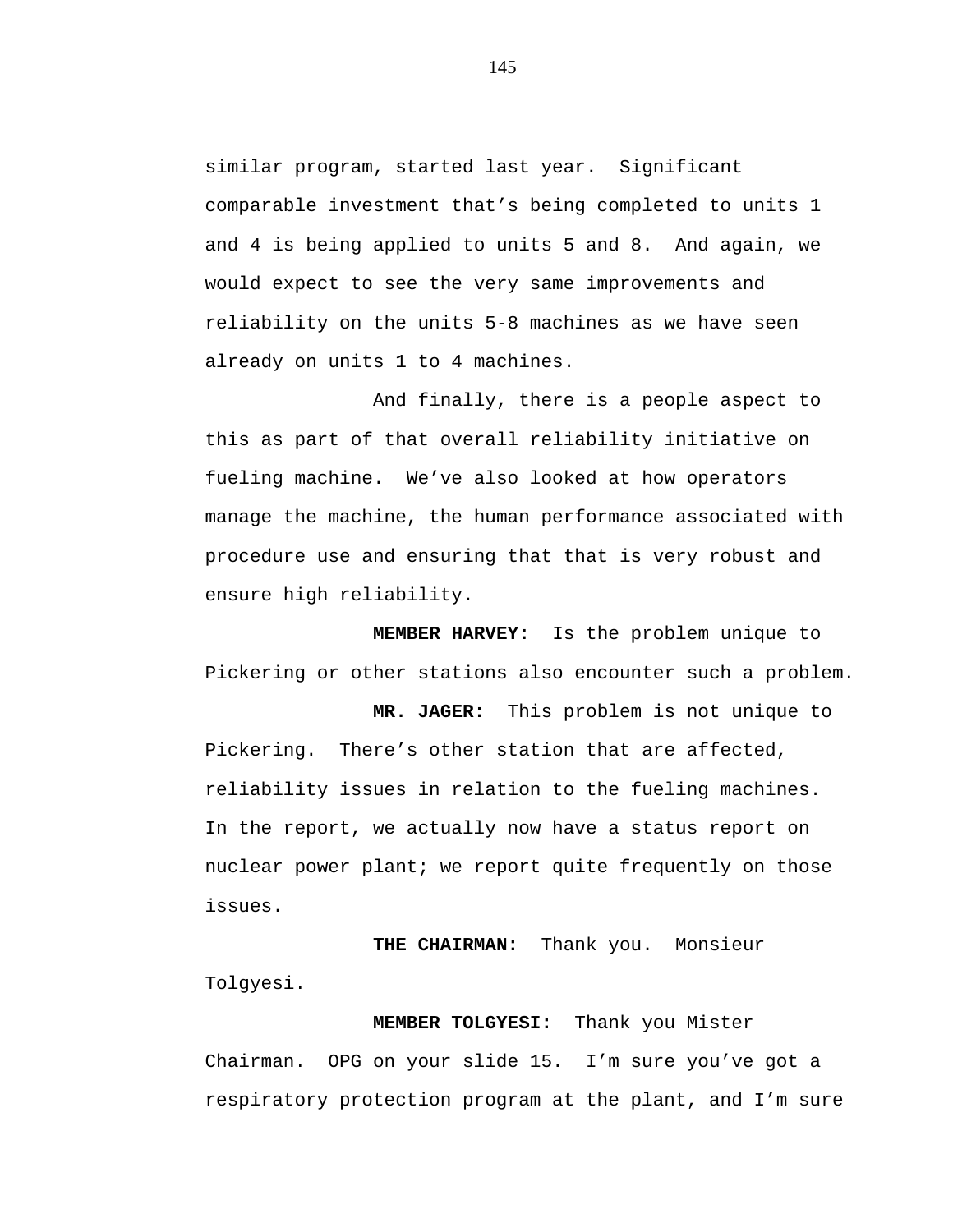you have fit testing. This gentleman seems to have facial hair. I don't know if that's allowed in your fit testing.

**MR. JAGER**: Glen Jager, for the record. That gentleman's working on a turbine component. If he were to require respiratory protection, for example, had to enter the boiler room, or a tritiated environment, he would not, that's correct, be qualified to wear a mask. He would have to wear a plastic suit, and air-supplied suit, which provides excellent protection ---

**MR. HARVEY:** Okay.

 **MR. JAGER:** --- against a tritiated

environment.

**MR. HARVEY:** I just wanted to make certain that you were covering these individual really -- normally at a plant you've have fit testing for everybody, wouldn't you, though?

**MR. JAGER:** There is a fit -- Glen Jager, for the record.

You're required to pass a fit test in order to use a respirator, so if we required this worker to use the -- a respirator, they would have to pass a fit test which would -- clearly, for the individual on the left, would require a shave and no facial hair, so ---

**MR. HARVEY:** Just an observation. Thank you. Thank you, Mr. Chairman.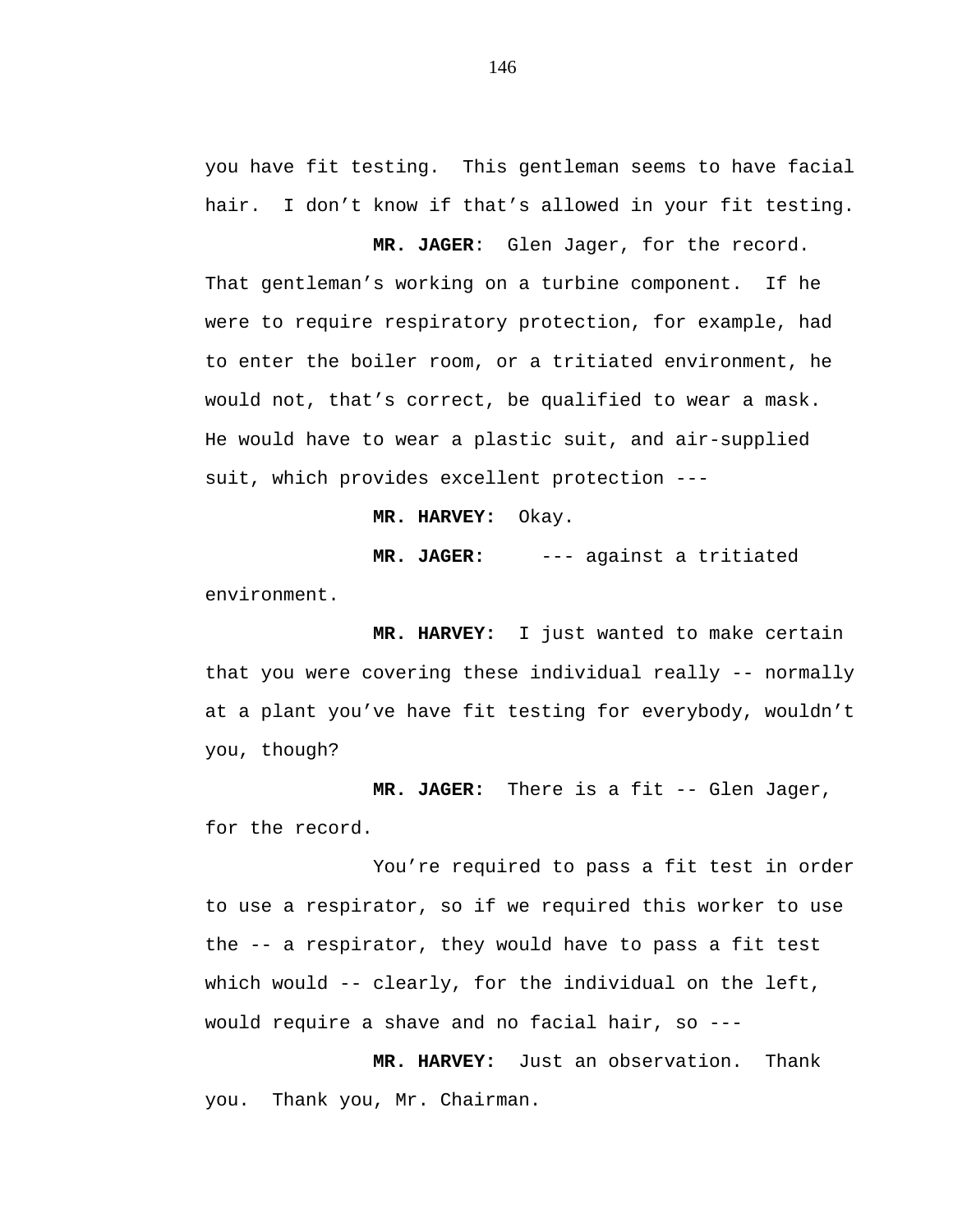**THE CHAIRMAN:** Mr. Tolgyesi?

 **MR. TOLGYESI:** Merci.

On the page 16 of the staff presentation 13H2, in the second paragraph there is: "OPG identified the seismic event as requiring the greatest number of qualified resources for event mitigation."

It's the second paragraph, through third line to the end.

So, could you remind us what's the potential of seismic risk there, and what type of qualified resources are required, and how they will mitigate these events?

**MR. JAGER:** Glen Jager, for the record.

The risk of a seismic event is very low. That was reviewed as part of the Fukushima actions for the area in which the Pickering plant is situated.

**MR. TOLGYESI:** So when you are saying, you are meaning greatest number of qualified resources -- what type of resources you need?

 **MR. JAGER:** The paragraph refers to the minimum complement and the necessary number of staff to respond to a seismic event, and I'll ask Shane Ryder to discuss the types of resources and the nature of that response.

 **MR. RYDER:** Shane Ryder, for the record.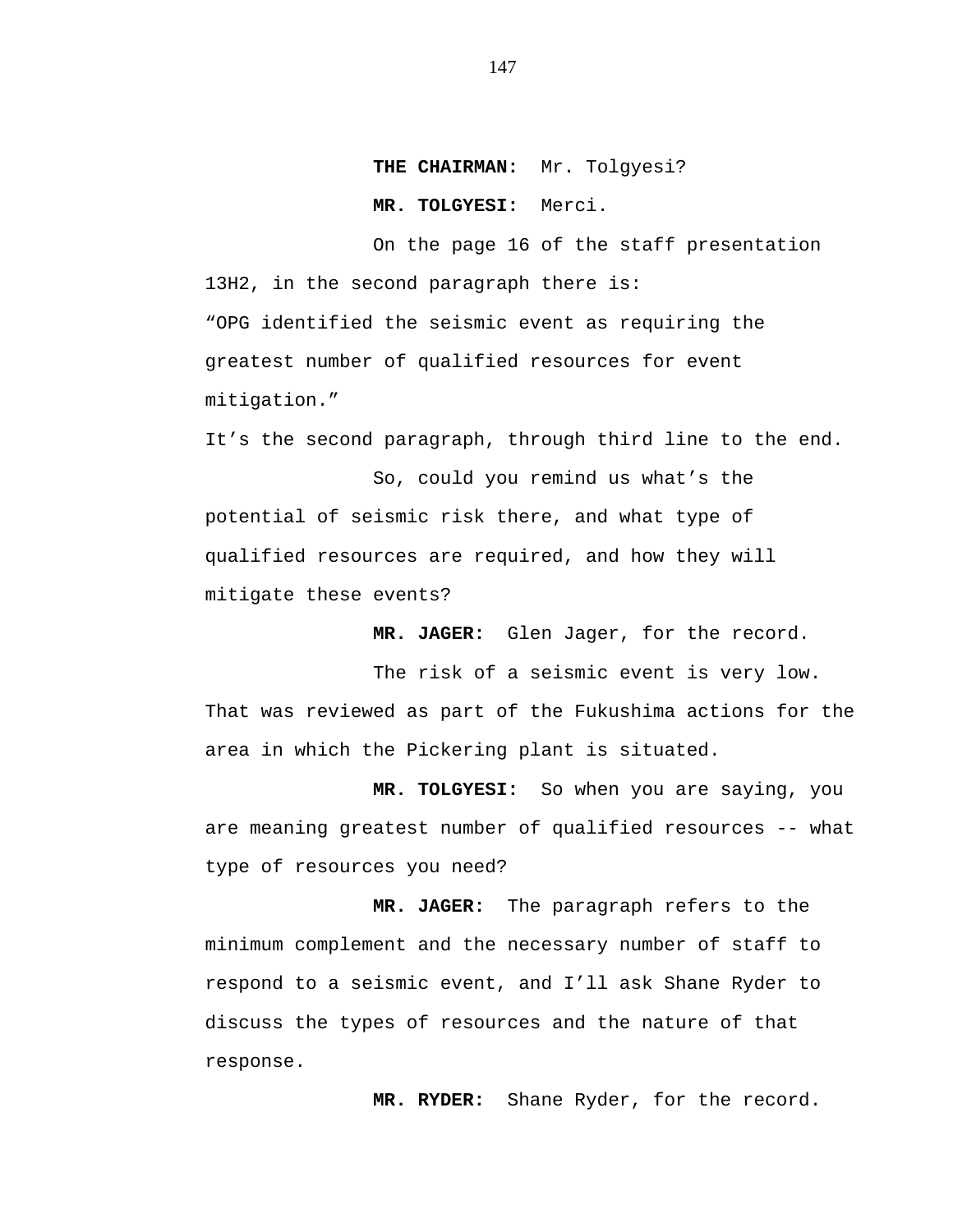The seismic event was -- when we did our analysis of the most labour-intensive -- or the most demands on our staff, that was the event that demanded the most field activity which requires resources.

So that -- most of the activities that are required in the field, in a seismic event, are to go and start our emergency power generators and to put people into positions in the field, to allow water to be introduced into the reactor buildings to -- for various cooling loads, and also to power up our unit emergency control centres.

So we'd have a detailed procedure. It requires a lot of field activity because we assume that we lose the control room, essentially, and the power supplies there so -- in the worst case. So we put people into all the seismic areas to fire up our seismic system, so that they would be available, as we need them, after a seismic event, in the worst-case situation.

**THE CHAIRMAN:** But just to piggyback on this question, you've recently done, if I understand correctly, a seismic probabilistic analysis, that was submitted to -- that's what it days on page 36.

I'm looking at page 36 of staff, and the second paragraph, the last sentence. So where is that study, and are we going to hear about this in day two?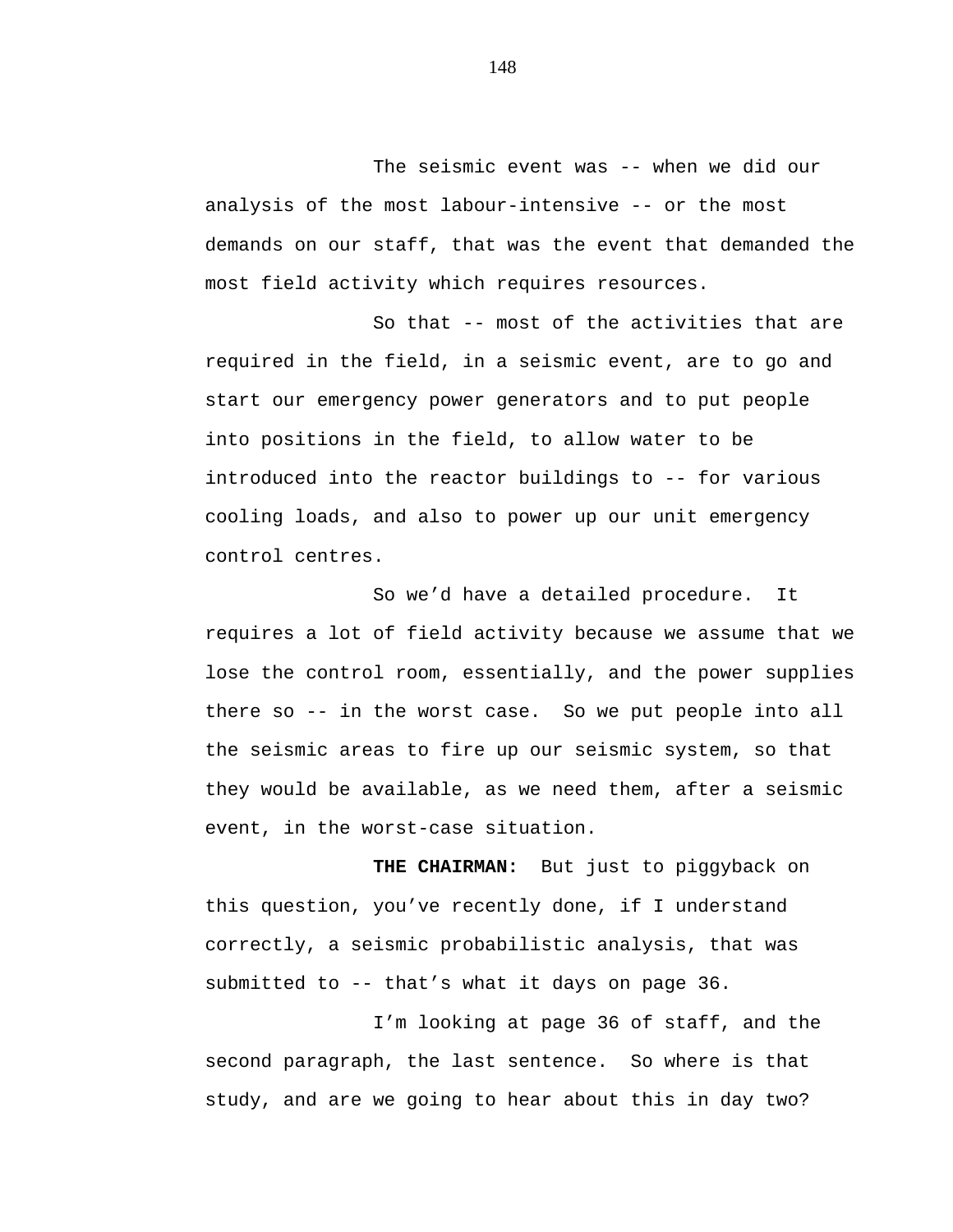**MR. RZENTKOWSKI:** Yes, we will. Seismic analysis is actually a part of the Fukushima action plan, and it just happened that we also reported it here under normal relicensing considerations.

So we will be reporting on the result of the analysis, and there is no direct link to the minimum shift's complement. The revision to the minimum shift's complement, stemms really from new considerations which have to be taken into account in responding to the emergency.

Because as a result of Fukushima, additional equipment has been installed, and now operation of this additional equipment of course would require additional staff and additional skills, which are not reflected in the current operating procedures.

**THE CHAIRMAN:** So I'm totally confused. Why did you connect it to a minimum ---

 **MR. RZENTKOWSKI**: I am saying that there's no connection between minimum shift complement ---

 **THE CHAIRMAN:** This paragraph is ---

 **MR. RZENTKOWSKI:** --- and the seismic

assessment.

 **THE CHAIRMAN:** This paragraph -- this paragraph is on seismic design.

 **MR. RZENTKOWSKI:** Sorry, I misunderstood, I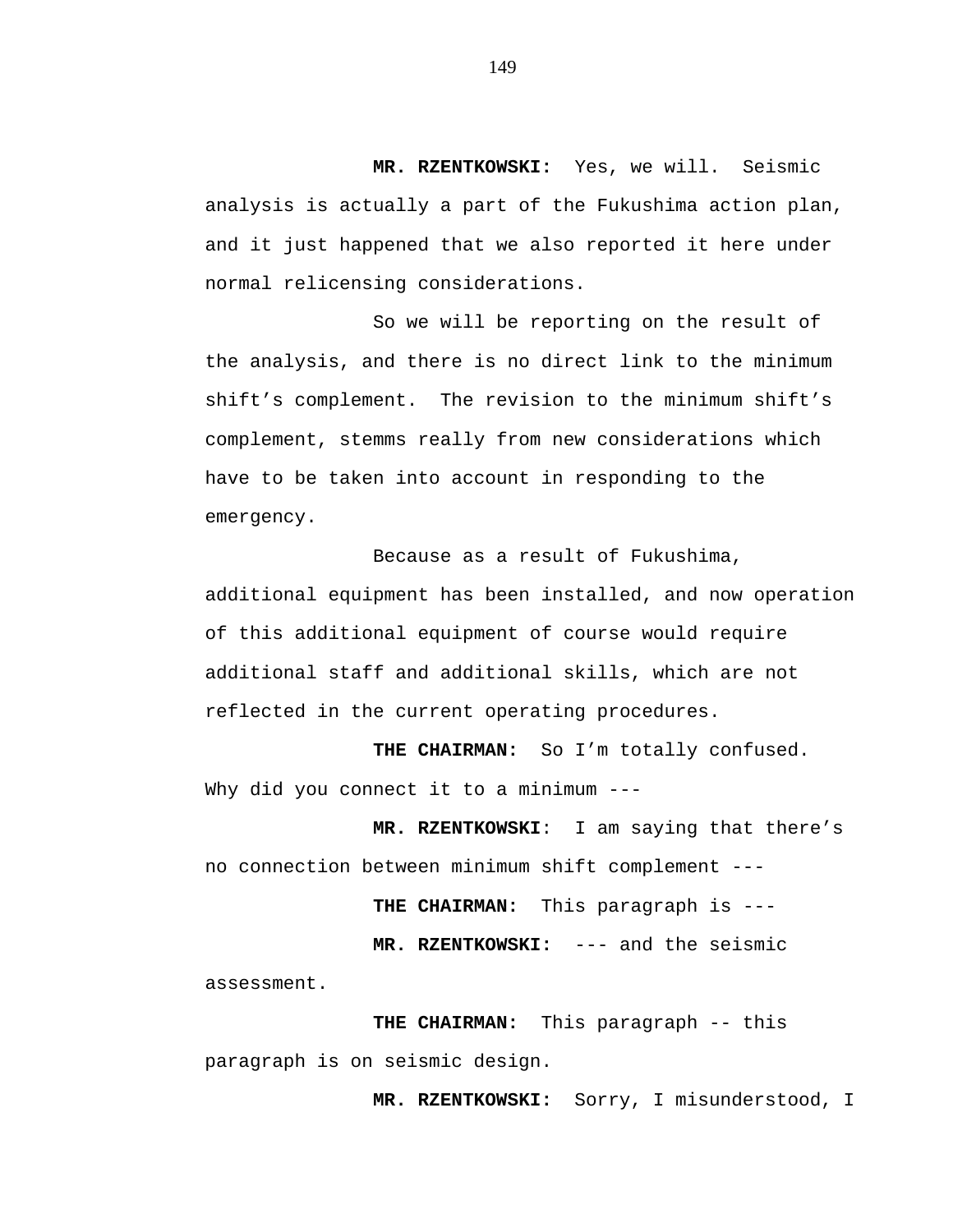thought that you, Mr. President, you made the connection between -- between seismic trigger for the revision of the minimum shift's complement, and this ---

THE CHAIRMAN: No, no, no, I didn't mention it.

 **MR. RZENTKOWSKI:** --- this assertion. Sorry, my mistake.

 **THE CHAIRMAN:** Okay. But, I mean, my understanding is that there will be the result of those - this analysis will be available for day two, is it? Is that what I understand?

**MR. SANTINI:** Miguel Santini, for the record.

As mentioned during the presentation, we will provide an update on the status of all of the FAI at day two.

> **THE CHAIRMAN:** Okay, thank you. Back to you, Dr. McDill.

**DR. McDILL:** My questions are on the license condition handbook question. It's more than one, but I think probably they can all be answered in one answer.

Sometimes "shall" is in bold and sometimes it's not. Sometimes, if there's a "not" at the "shall", it's not in bold. Does "shall" mean "must," and does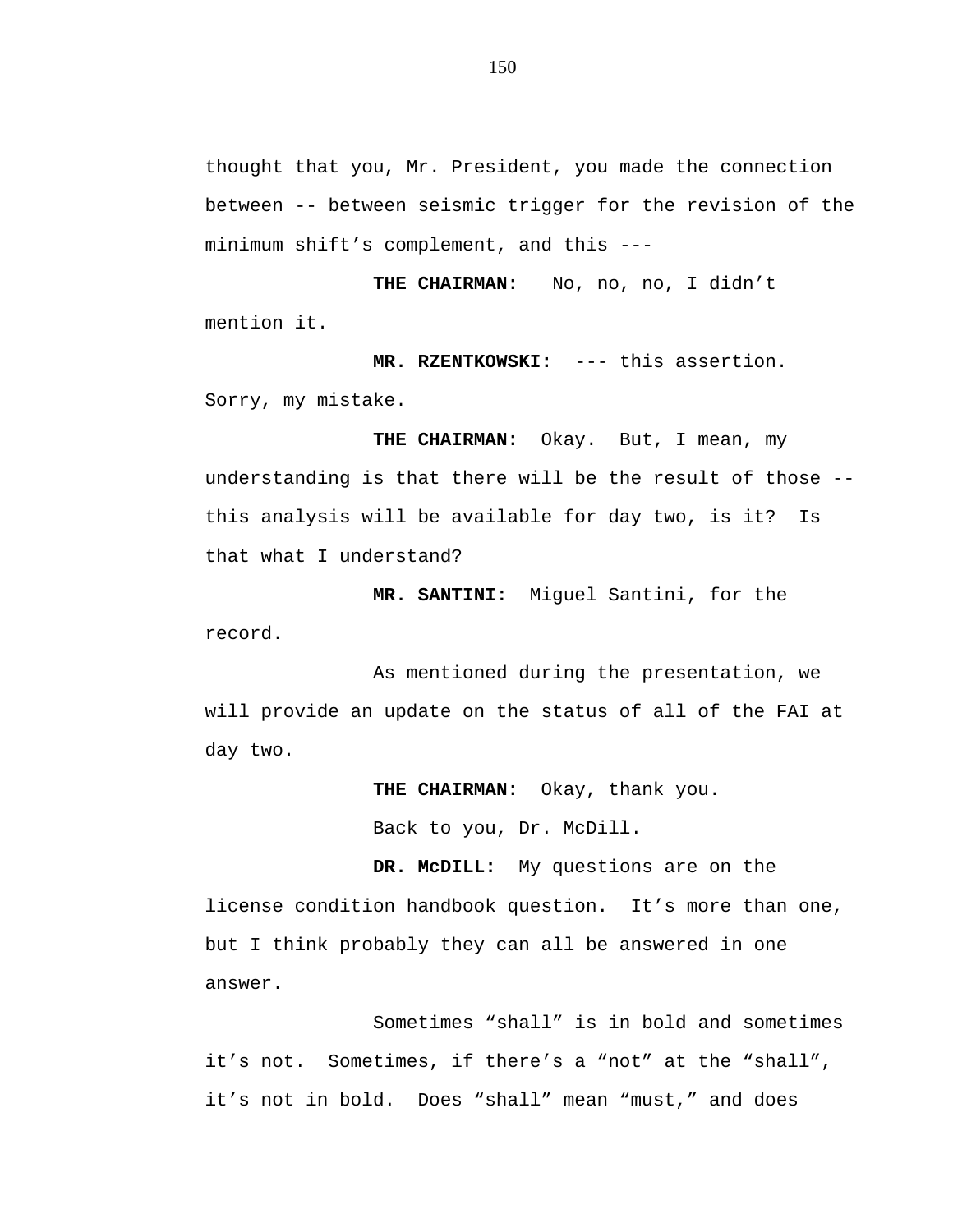"shall" not mean "shouldn't?"

If there are typos, how do -- how do the two parties sort out what the real meaning of the typo ought to have been? Not what's there, but what was intended to be there?

And in terms of staff preparation, when there are things like orphan headings or missing possessives, and that sort of thing, how -- how will that all be dealt with in the licence? I know it's not a licence, it's a licence condition handbook, so I accept that it's a little bit more fluid perhaps, as a word, but what dos "shall" mean, in bold, and does it differ from "shall" that's not in bold? That sort of thing.

**MR. RZENTKOWSKI:** It's a very good comment. And one of the lessons learned from implementation of the licence condition handbook was that we have to segregate between mandatory compliance verification criteria and recommendation and guidance.

So the idea also was to segregate those phrases, or those words, to make sure that "shall" will be only used in conjunction with mandatory verification criteria, and "should" only in conjunction with regulatory recommendation and guidance.

If this is not quite the case, there's some work which needs to be done by staff. But I would like to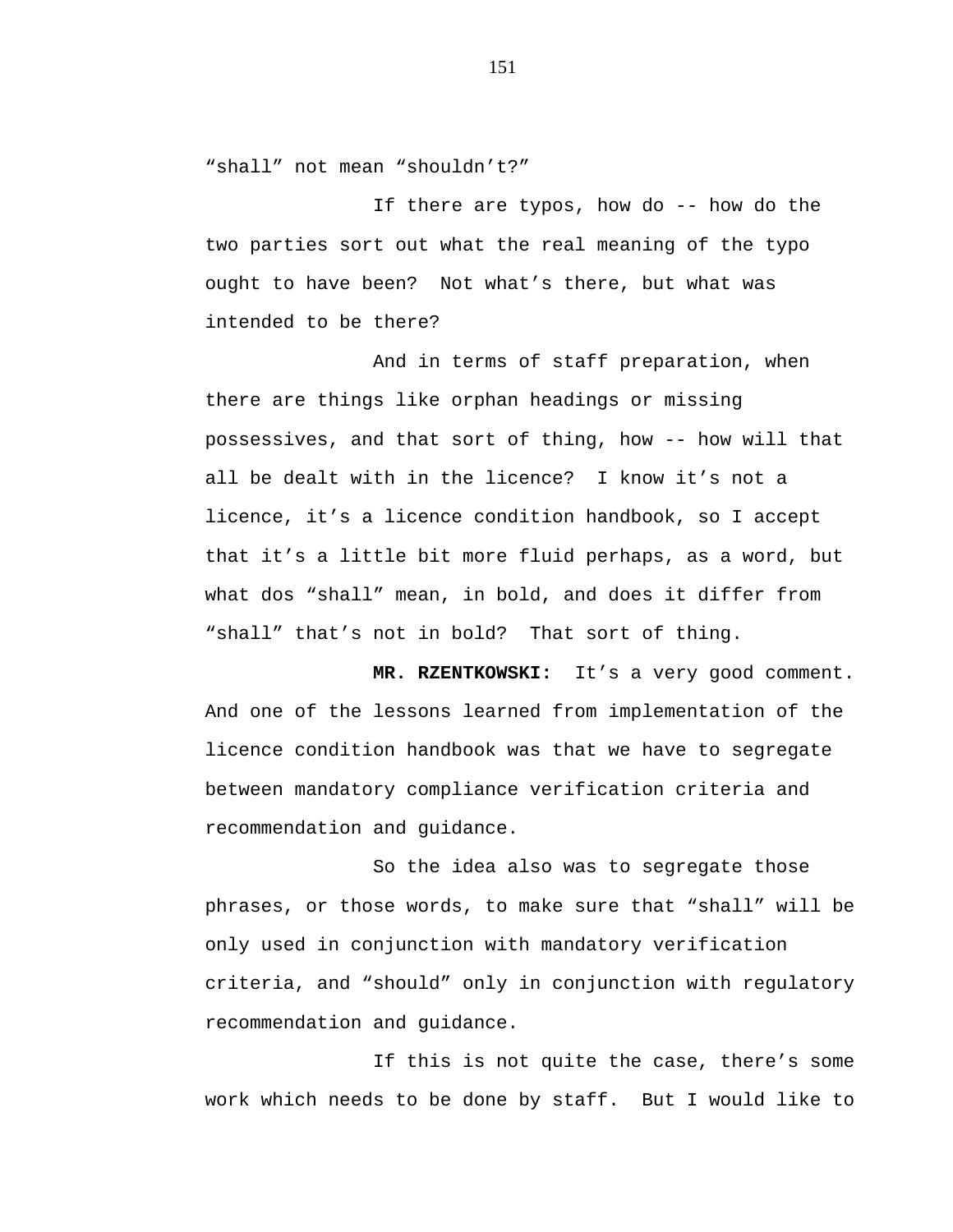stress the point that this is still a draft document which will be finalized once the proposed licence is approved, because we really need the final licence in order to finalize this document.

**DR. McDILL:** So an unbolded "should not" is a recommendation?

> **MR. RZENTKOWSKI:** "Should ---? **DR. McDILL:** "--- not."  **MR. RZENTKOWSKI:** "--- not."

**THE CHAIRMAN:** Well, that raises another question. I guess my question; does OPG consider their licence condition handbook to be part of the licensing basis?

Because if that's -- I assume that's "Yes" -- I'm putting words in your mouth. But if it's so, it's the two parties who have to agree on the text in those licence condition handbooks, so there's no misunderstanding about the intentions.

**MR. JAGER:** Glen Jager, for the record.

The answer is yes, and what I would say further on that is there is quite a bit of dialogue between OPG and CNSC staff to ensure that we have complete understanding of the licensing basis, including all the material that's in the licence condition handbook.

I will also say that in meeting the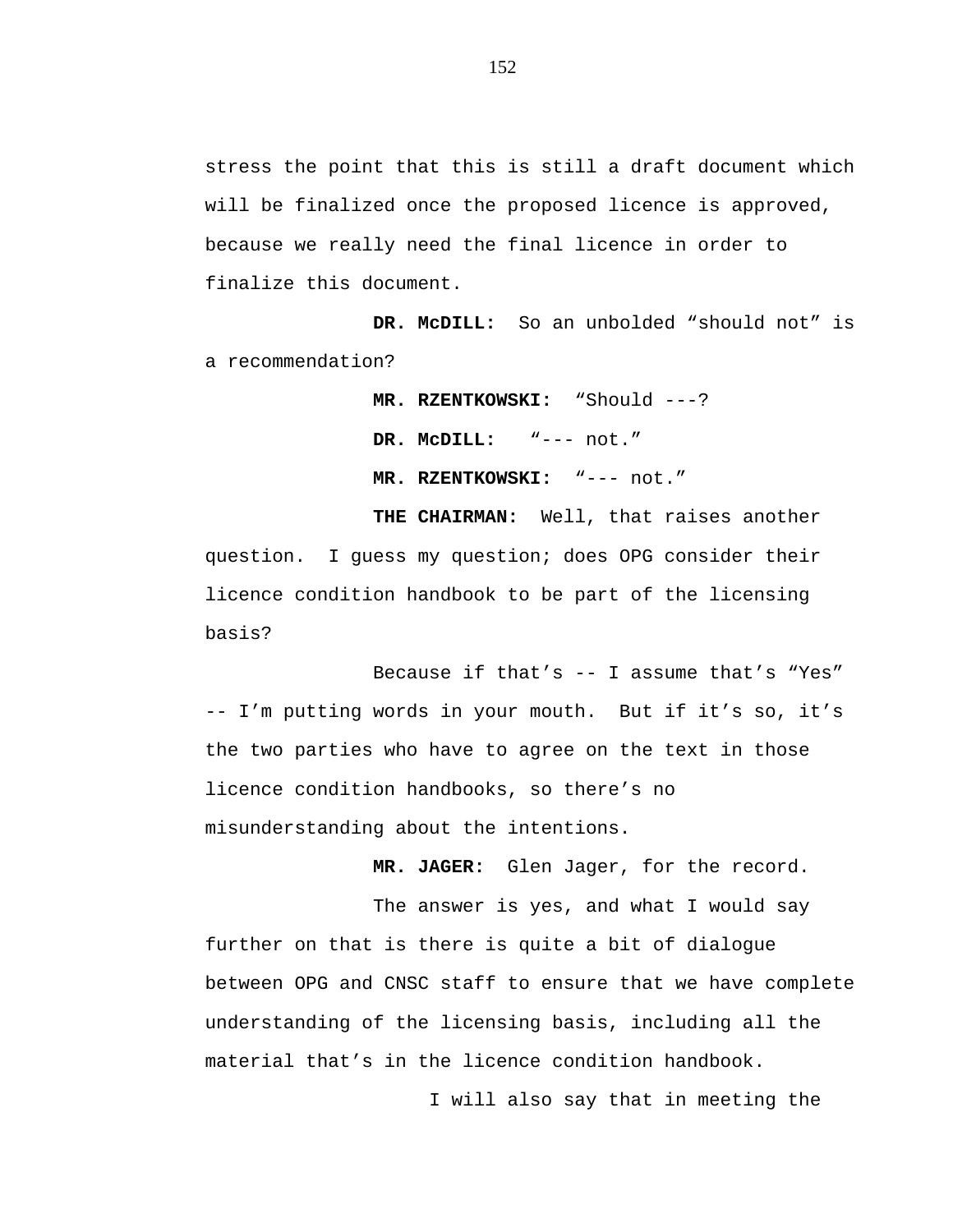requirements of the licence condition handbook, and the licence, we don't do that in isolation. We communicate with CNSC staff to ensure that they are satisfied with our efforts to meet all the requirements of the licence, and make sure that we have 200 percent, if you will, assurance that we have met the requirements. And if there's any gaps, that we understand that as well, and proceed to close those gaps.

**THE CHAIRMAN:** Sorry? Yes, please.

**DR. McDILL:** Thank you. I always assume that the intention on both parties was that -- was this was an important document, so there was no suggestion that OPG wasn't planning to follow whatever it was that was required.

But there are words in there that -- since this is -- you know, it's what 129 pages -- there are words like "in general it is expected" and that really concerns me from a regulatory perspective. Maybe it doesn't matter, in which case why are we saying it; maybe it does matter, in which case should it be said that way? How are the mediations going to occur when something like this happens in future?

And there is some historical context here where we have had a problem with this sort of thing in the past with another licensee.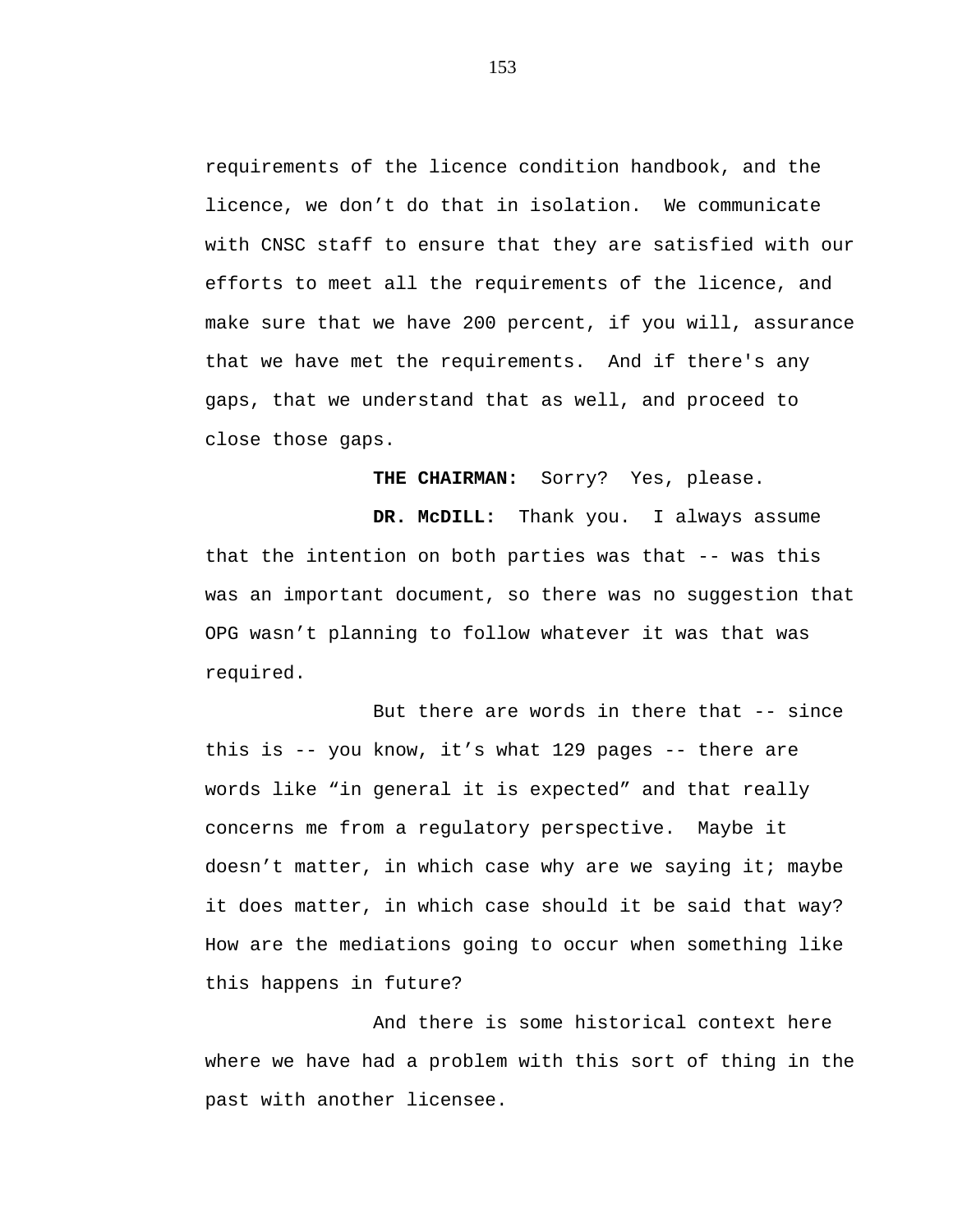**MR. RZENTKOWSKI:** If I may respond to this question or to this observation. Clarity of the language is extremely important here because both the licence and LCH serve transparency in presentation of regulatory requirements and also clarity of our regulatory requirements. So we should avoid the sentences like "in general it is expected" or "in general it should be provided". We have to be very clear.

Unfortunately there's a little bit of legacy issue because this licence condition handbook has been constructed based on the existing one for Pickering, and this was the last one which didn't have a clear distinction between compliance verification criteria and recommendations. So there is a little bit of clean up and legacy issues which we have to take care of.

But at the same time I would like to point out that there is a very active dialogue between the CNSC and the OPG staff in establishing the final verification criteria here. Again this dialogue is very important not only to assure the proper understanding of the regulatory requirements but also to assure clarity of the language.

**MEMBER McDILL:** Thanks, Mr. Chair.

**THE CHAIRMAN:** Thank you.

Ms. Velshi?

**MEMBER VELSHI:** My question is almost a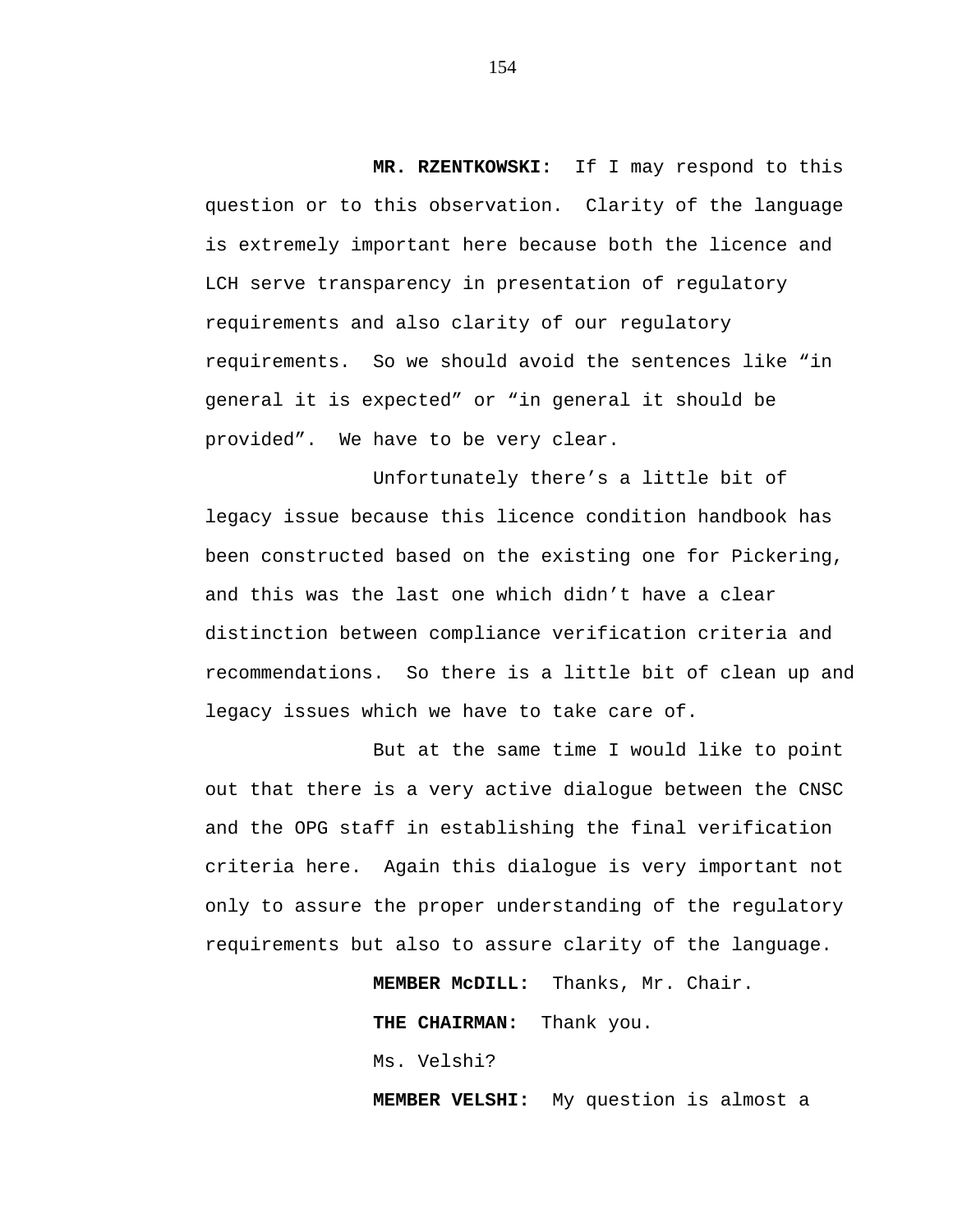follow-up to this past -- this recent discussion we've had, and I'll start off with OPG and then move to staff. OPG, in your CMD the format as you go through the different SCAs and you talk about future plans challenges, and then you've got a section called "requests", and in some of those the request is no modification required, but in some you -- I'm not sure what it is that you're requesting. So there were three that I've highlighted here and maybe you can help me understand exactly what the request is and then see what the staff's response is to that.

So the first one is Section 3.3.5 on page 31. So maybe you can tell me what exactly is it that OPG is requesting of staff there?

(SHORT PAUSE/COURTE PAUSE)

**THE CHAIRMAN:** Who is to answer; is it directly at staff or OPG?

**MEMBER VELSHI:** Oh, I'm sorry; it was with OPG. I'm sorry. I want OPG to answer what exactly is being requested and then staff to respond to the request. I'm sorry.

**MR. JAGER:** Glen Jager, for the record.

I think we'll have to bring this one back. Just reading through this section I think it's really noting some outstanding work that we still need to do in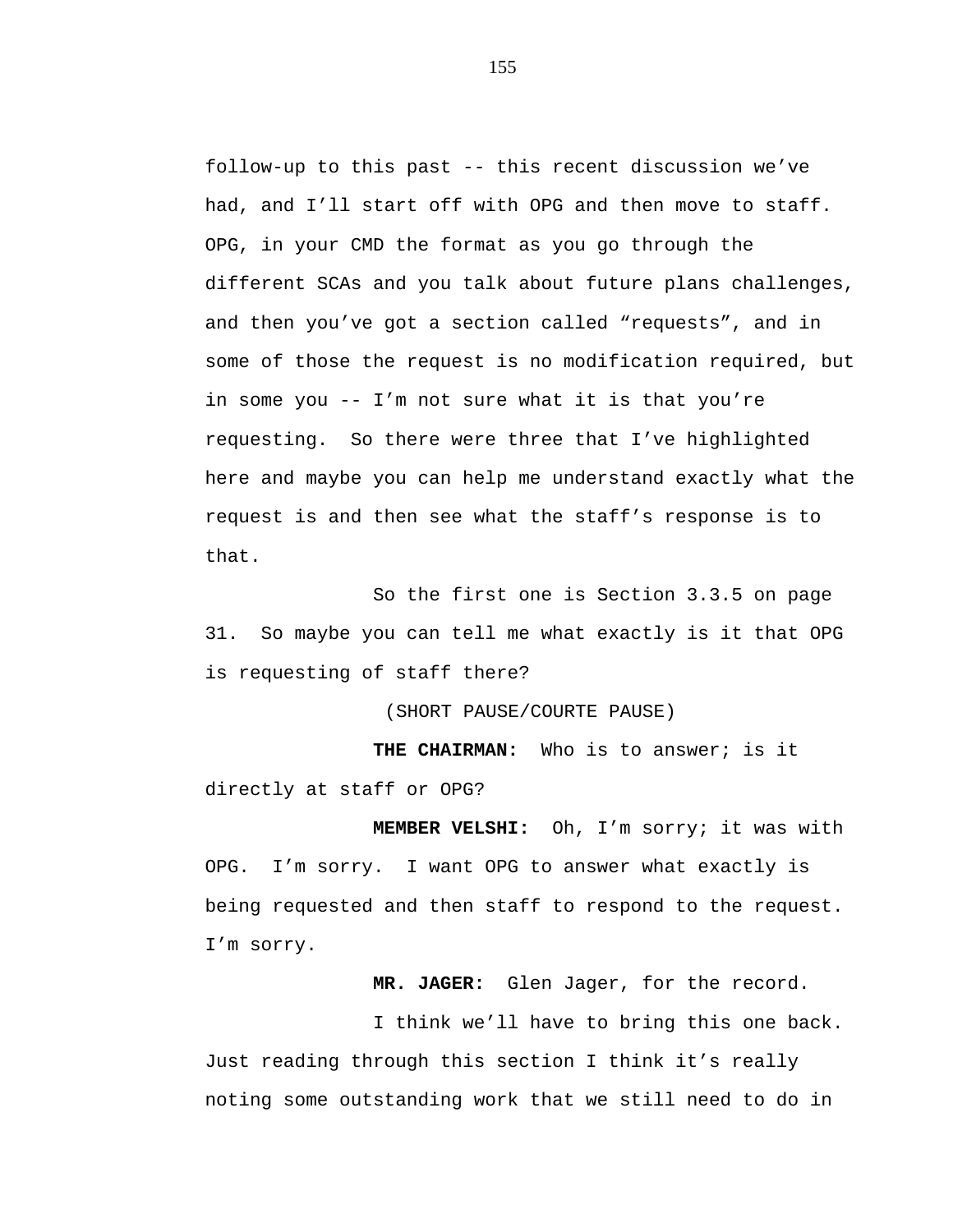this area on SOE implementation. So we'll have to bring you back an answer on that, a more detailed answer, either later today or Day 2.

**MEMBER VELSHI:** Okay. Then turn to page 33 -- maybe the same kind of thing -- on Request 3.4.4. Again what exactly is the request?

> **MR. JAGER:** Glen Jager, for the record. Which section was that? **MEMBER VELSHI:** Section 3.4.4 on page 33.  **MR. SANTINI:** Miguel Santini, for the

record.

it.

I think our interpretation of this is they are referring to what we're having as a new regulatory document and this is they take that request and they're trying to address. That's our interpretation of that.

**MEMBER VELSHI:** Okay. Can OPG confirm? So OPG's not really requesting anything of the CNSC in this, it's just an acknowledgement that this may be a change?

**THE CHAIRMAN:** Yeah, that's the way I read

**MEMBER VELSHI:** Yeah, I'm just wondering why you would title that section "request".

**MR. JAGER:** Glen Jager, for the record.

I believe this is in reference -- it's a requirement that we submitted a compliance plan and we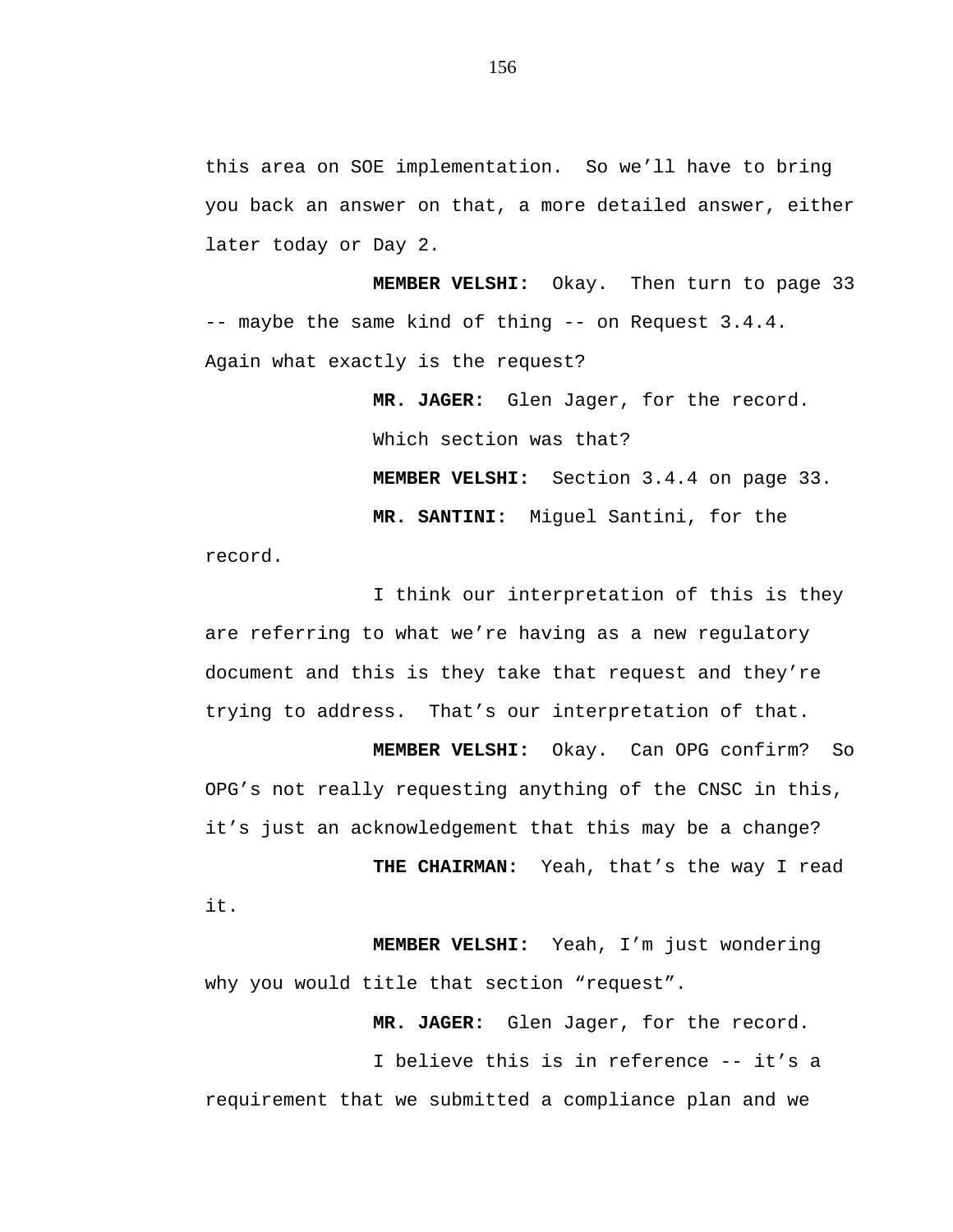would be looking for acceptance of that.

**MEMBER VELSHI:** So let me just confirm. You're not making any requests of the CNSC around the licence condition handbook in this submission then?

> **MR. JAGER:** Glen Jager, for the record. No, we are not.

**THE CHAIRMAN:** I think you should title it probably, I'm guessing, new requests received.

**MEMBER VELSHI:** Thank you.

**THE CHAIRMAN:** Okay, Monsieur Harvey.

**MEMBER HARVEY:** Merci monsieur le

président.

On page 44 of the staff document it's about the CSA standards 287.7. In 2010 OPG successfully completed a VBO which include the inspection testing and maintenance work in vacuum building and its internal, et cetera, et cetera, et cetera, and it continues. The next VBO is not expected to be performed in the next licensing period at the frequency of requirement standard is every 10 years.

So 10 years is quite a long period, then do you think -- my question is addressed to staff -- because we are dealing with aging equipment with extended life and that such standard could be modified? Not the standard itself but the requirements.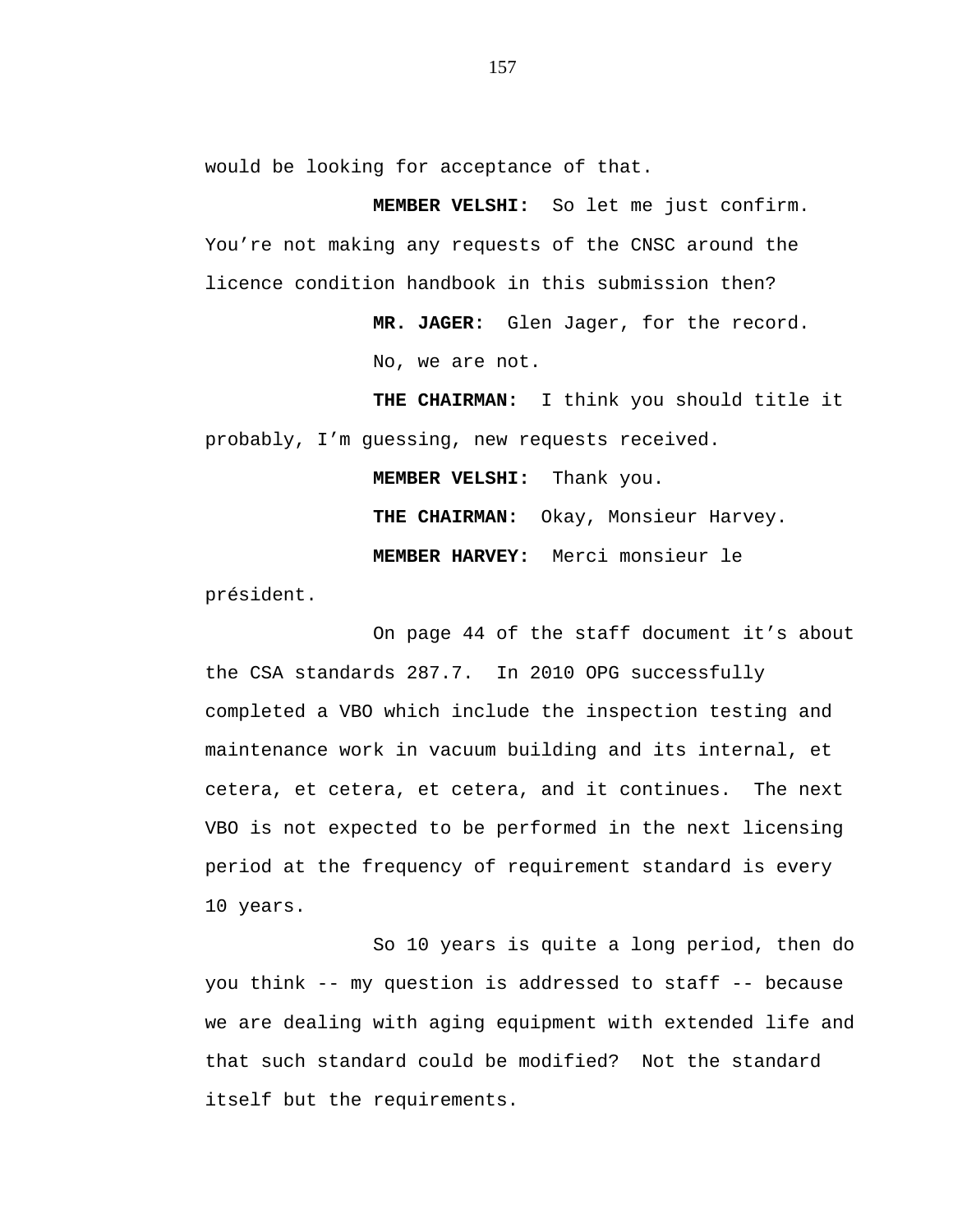And the other part of the question is what else is done for all those -- these equipment outside the VBO?

**MR. RZENTKOWSKI:** Regarding vacuum building outage, the frequency of outages and testing is prescribed by the industry standard, and now the industry is considering to revise this standard taking into account performance based information. So this is coming back to the comment made that maybe, because of aging, we have to rethink how we perform the testing of vacuum buildings. So it will be more focussed on performance.

What would be the final outcome of this assessment I don't know, but it's possible that the frequency of vacuum building outages could be revised.

 $- - -$ **MEMBER HARVEY:** So what is written here is

**MR. RZENTKOWSKI:** It's based on the current requirements.

**MEMBER HARVEY:** Yes, but would have appreciate that just what you said would have been written here saying that depending on the performance that that standard would be ---

**MR. RZENTKOWSKI:** Understood. We'll provide more information for the Day 2 Commission hearing on the subject.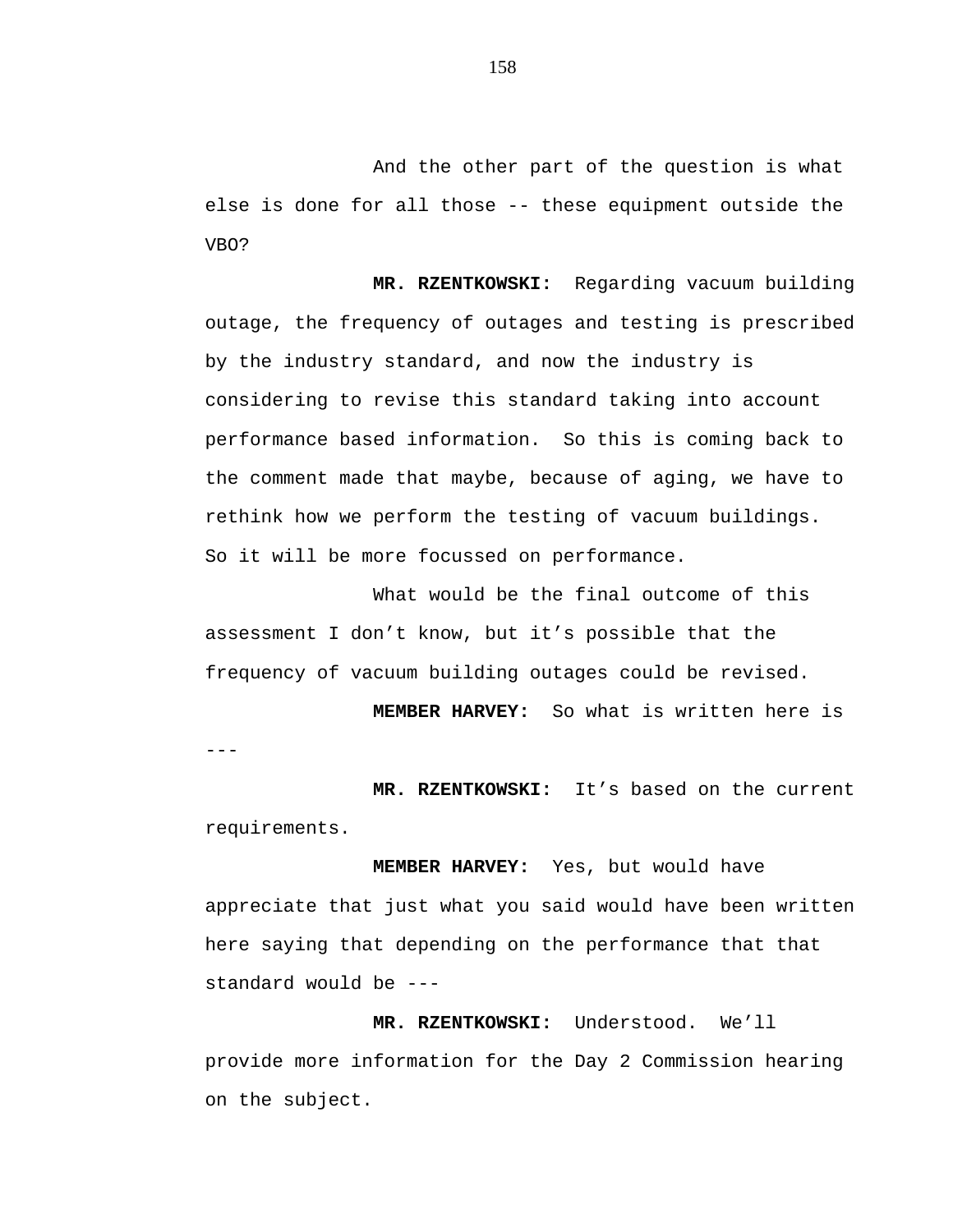#### **MEMBER HARVEY:** Thank you.

**THE CHAIRPERSON:** Okay, we have some time issues here. I'm now trying to gauge how much longer we're going to go in terms of many, many questions. Three more, okay.

So Dr. Barriault?

**MEMBER BARRIAULT:** Just a brief question.

To OPG, you've gone to a day based maintenance program, if I understand correctly. What are disadvantages of this kind of a program when it comes to off shift, if you want to, problems?

**MR. JAGER:** Glen Jager, for the record.

Days based maintenance what it really involves is assembly of teams, if you will, that look after areas of the plant and can become very specialized, if you will, or certainly familiar with the areas of the plant that they maintain so they become very effective and very efficient.

So there's a lot of benefits to that, tremendous amount of benefits. That's been observed in the industry and elsewhere, and we've seen it ourselves on groups and teams that we've assembled in that manner. The disadvantage is potentially because their day is day's maintenance, an issue could arise on the units and the crew is not there. They are off. So that is a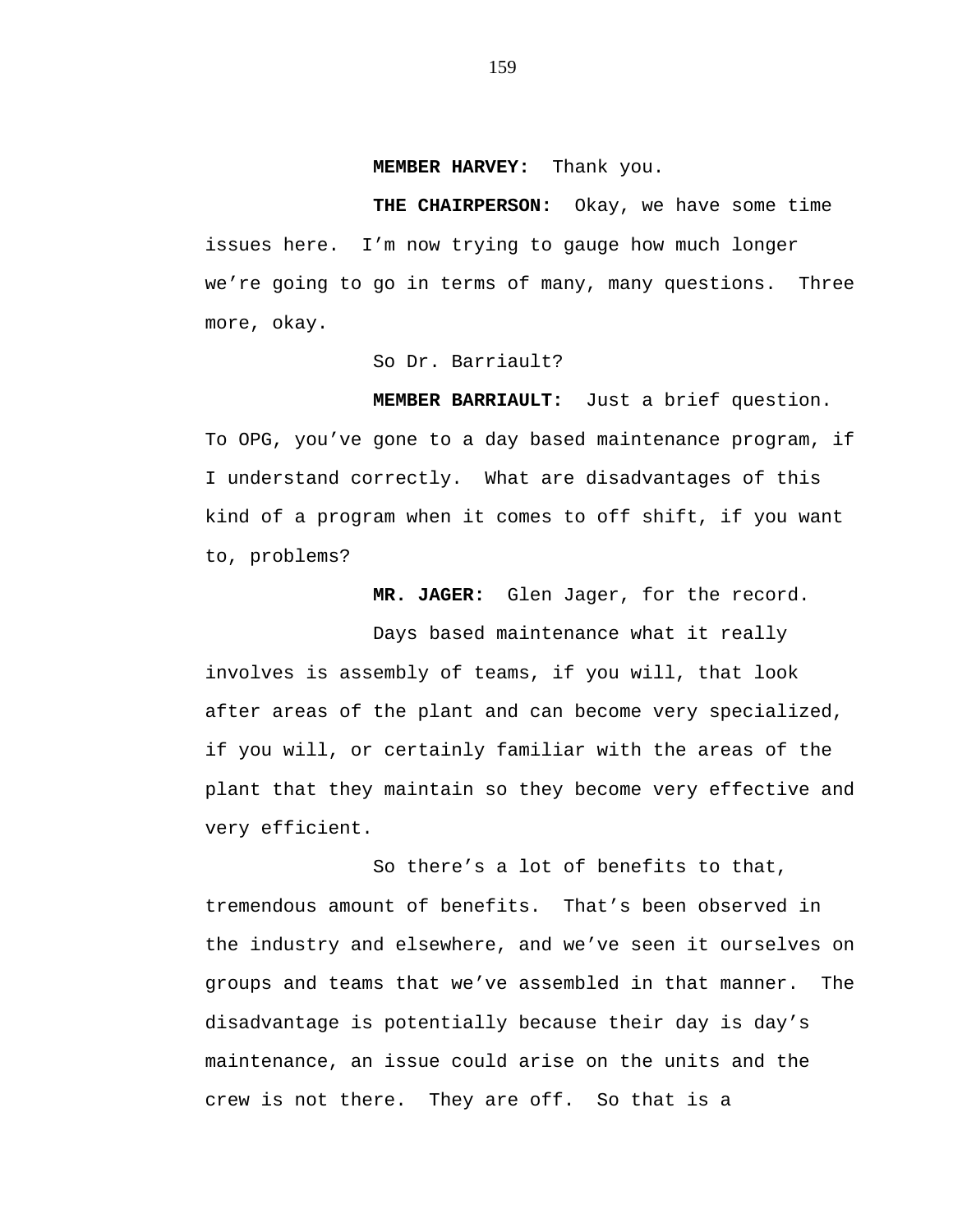disadvantage, but it's important to remember that these crews work very efficiently; there is an interruption to their work schedule. But overall what we have seen is when they undertake a job, they complete it in less time, they complete it with less rework, and the equipment is much more reliable. So if you stand back and look at the overall results, yes they are not in the plant 24 hours a day, but they actually return the equipment in shorter periods of time. And the equipment runs more reliably when they're done, so there is a net benefit that way.

If there is a circumstance that requires around the clock maintenance, we certainly have the flexibility and the depth in our organization to assemble that kind of effort. And we have done that in quite a few cases and to be able to perform the maintenance with the needed urgency. If something comes up again in off hours - and again we've seen this on days base crews - we will call in staff and they support the operations in performing the necessary repairs. And that frequently - well I wouldn't say it frequently happens, but it does happen on occasion. For example, our control computers group is days based, has been so for many years. But when we have an issue on the weekend or overnight, members of that crew because they show high degree of ownership, high degree of expertise, respond very promptly to the issues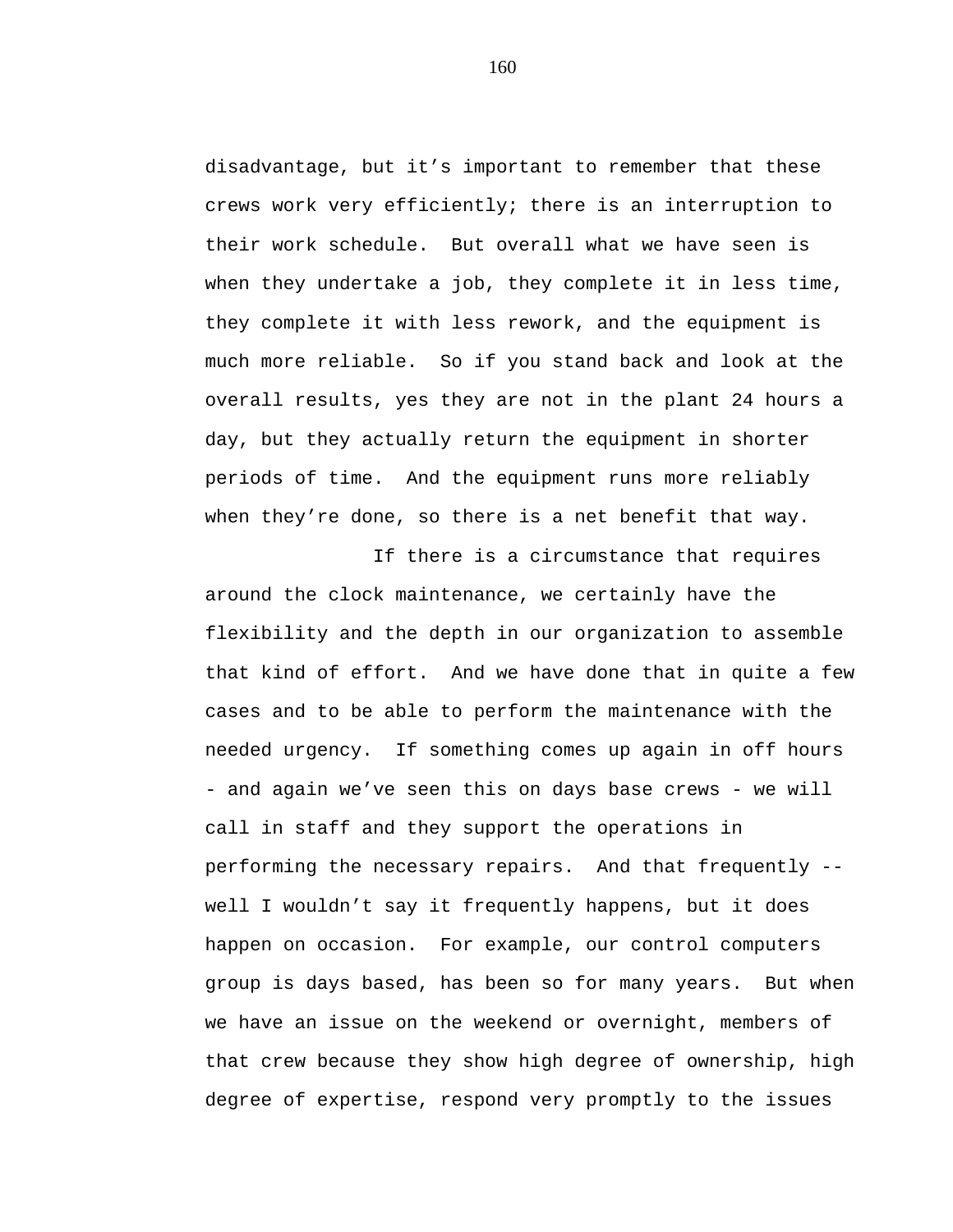in the plant, come in and we'll perform that maintenance. So our experience has been very very good, so that is a potential draw back, but the compensation or the offsets definitely outweigh the potential disadvantages.

**UNKNOWN SPEAKER:** So they don't say take two aspirins and call me in the morning?

> **MR. JAGER:** They do not.  **UNKNOWN SPEAKER:** Thank you. **MR. JAGER:** Nuclear does not wait for that. **THE CHAIRMAN:** Thank you, Mr. Tolgyesi?

**MEMBER TOLGYESI:** On page 34 of 13 H2, it's a staff submission; you are talking about providing reasonable assurance that age related degradation of the cables does not significantly affect the long term safe and reliable operations. What are the risks on a cable aging, what type of problems do you meet? It's rust, elongation, some others ones? And how they are monitored or inspected -- and inspected.

**MR. RZENTKOWSKI:** Thank you very much I can this question. It's an important one because the project you're looking at and especially the qualification of cables in the power plants is ongoing for a very long time. So I would ask Mr. Greg Lamar, Director of System Engineering division, to respond to this question.

 **MR. LAMAR:** Thank you very much, Greg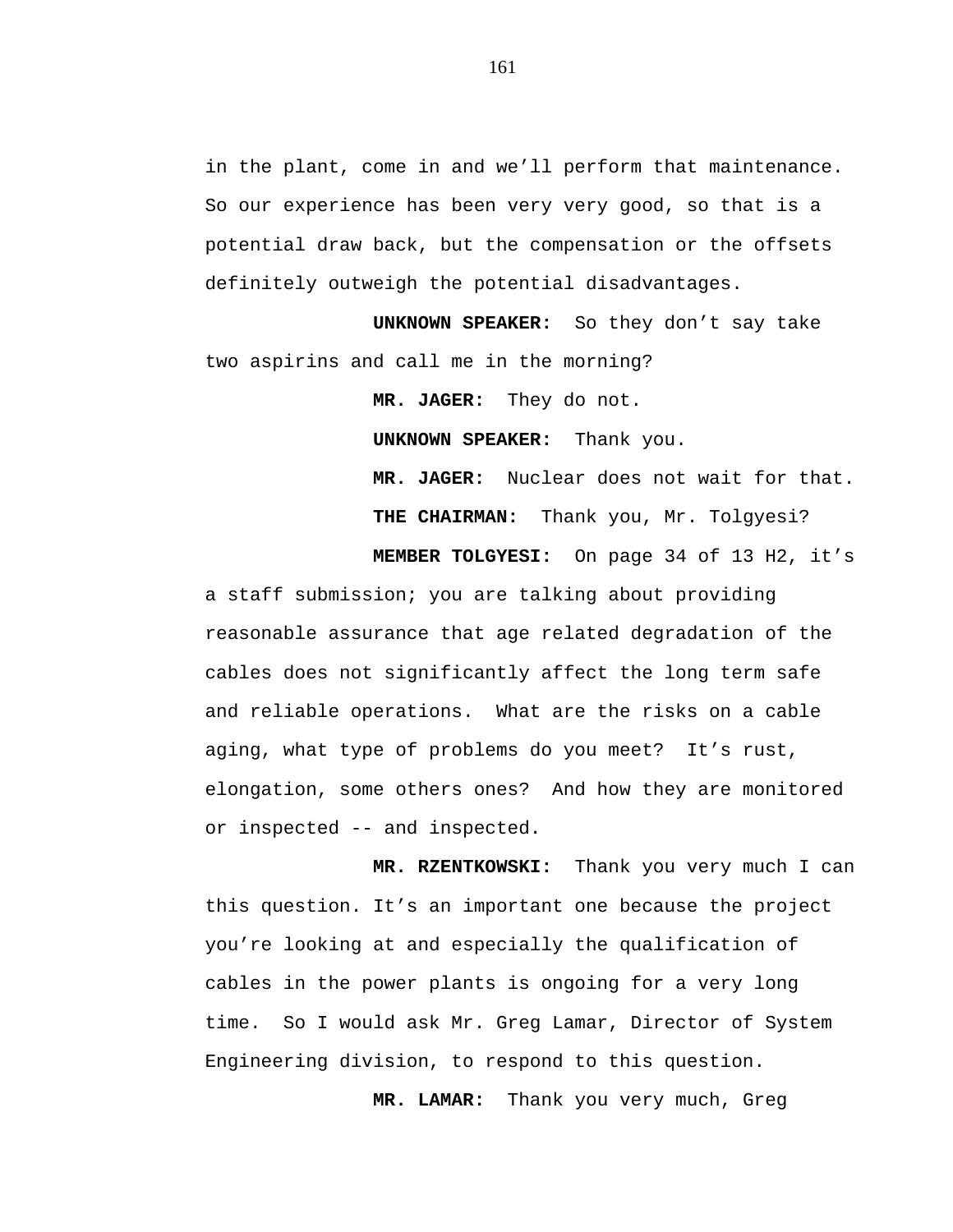Lamar, director of the Assistance Engineering Division.

So if I can refer back to the commission member's question, you're asking about the cable surveillance program that the license you said is expected to be fully implemented by July 2013. CNSC staff is following up on that program and drawing in some lessons that are being learned not only within the industry, but also internationally. As you may be aware, we are very tied in on the international scene to some cable aging, knowledge management activities at the NEA. We're drawing in some of those lessons and looking at what lessons are coming out of that that are going to provide us with some important information as those systems continue to age. We know that OPG is also very well aware of some of those cable aging management program initiatives as well and we're following up with them on an ongoing basis through inspections and other types of activities. So certainly it's a very important issue going forward on a plant of this age. And especially as we look at how those cables will continue to perform out to 2020 and those issues are being monitored by staff.

**MEMBER TOLGYESI:** That's a nice answer; I was asking what types of risks and what you meet with the cables.

 **MR. LAMAR:** So in terms of the type of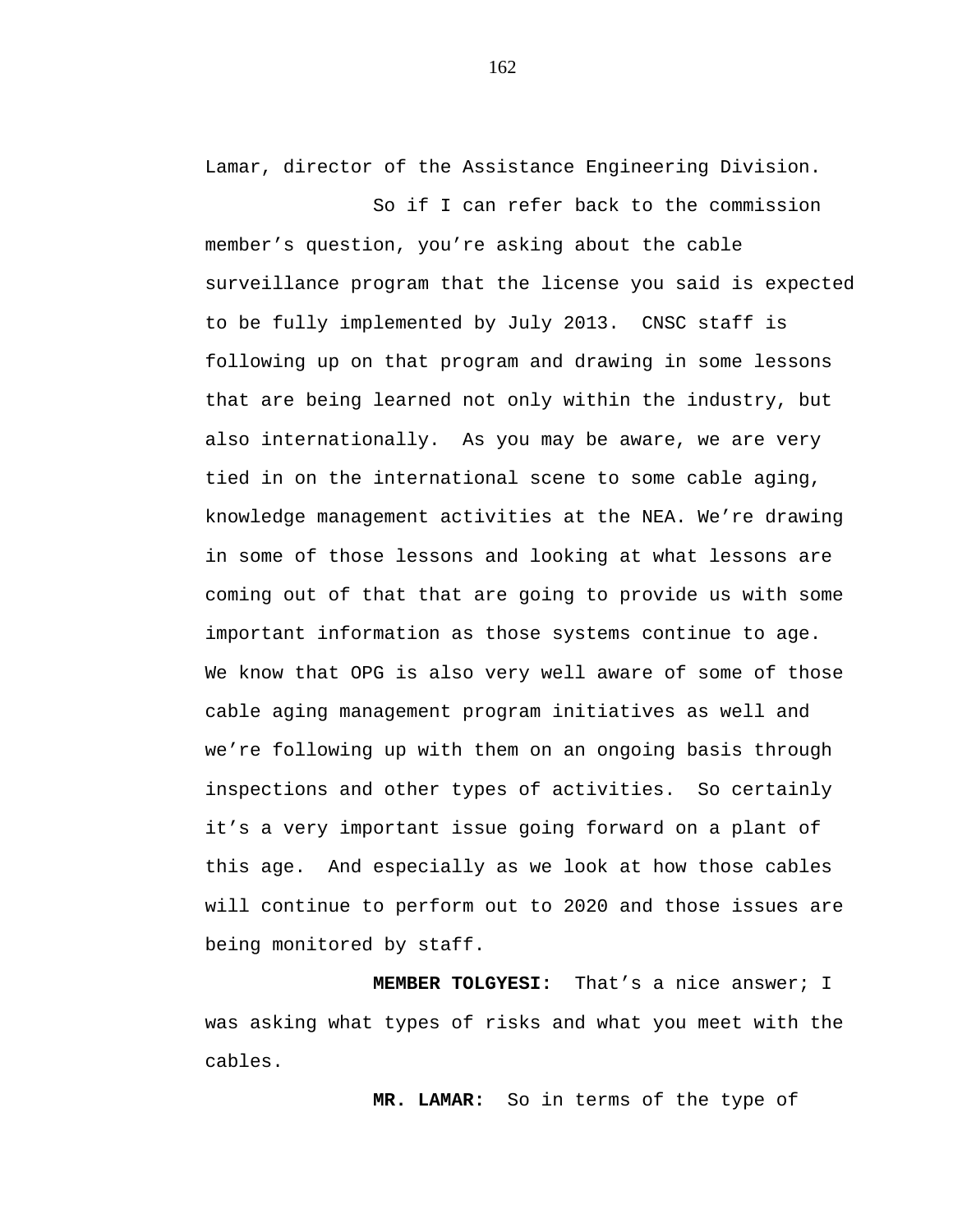risks, obviously you look at system performance impacts due to cable aging whether both availability and reliability of those cables and look at what the impact of that would be drawing in once again some of the lessons and the likes. So OPG is providing that within their aging management program, they're looking at okay, so what happens if these critical cables age. What's the impact on system availability and reliability on a system basis and then the specialist within an SCD are verifying that through their ongoing compliance oversight activities and ensuring that the necessary measures are being put in place to insure that the safety critical systems, structures, and equipment are available through the entire life span of this facility.

 **MEMBER TOLGYESI:** This is steel ropes or cables or synthetic or something else?

 **MR. LAMAR:** Greg Lamar for the record.

Perhaps we can ask OPG to answer more specifically, but I would think that it pulls in all of those different types of cables. And the aging mechanisms are obviously very cable structure specific so the measures in which you need to verify the continued functionality of those would depend on the type of cable as well. But perhaps OPG could provide a little bit more specific answer to that question.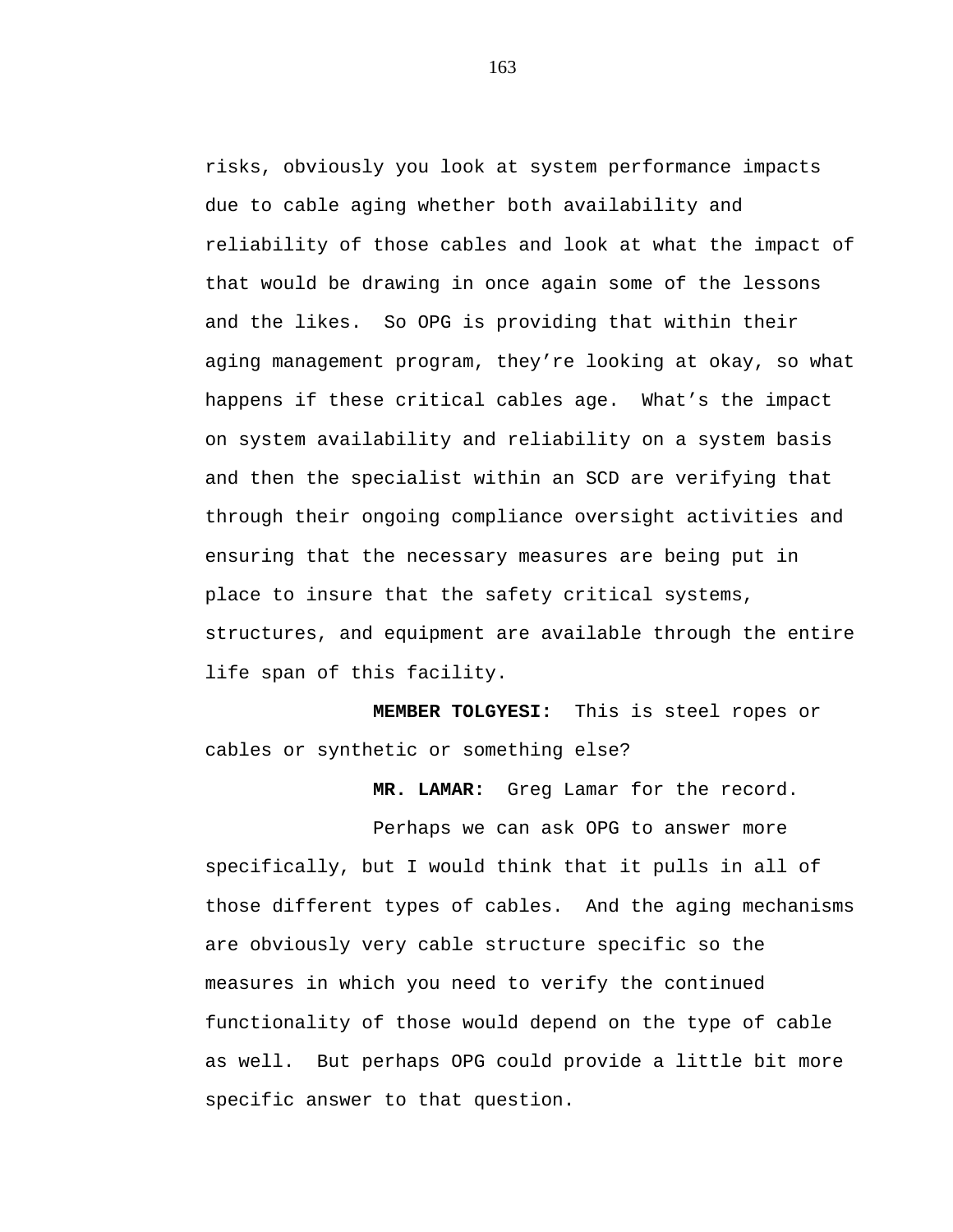# **MR. DANIEL:** Carl Daniel for the record.

The Cable management program is covered under governance that we've issued and the compliance date for that is the end of July. To date what we've done is we've completed a risk ranging for the cables in unit 5 and the risk ranking is in progress for the other units to be complete by the compliance date. In addition, two control cables and one power cable were tested in our 1281 outage by both ACL and Connectrix. And the tests show the results that there is no indication of any significant degradation of the cables themselves. The additional inspections are planned as part of the compliance with that program and they are scheduled in 2013.

**THE CHAIRMAN:** Okay. Again for the last round I would really like to focus on question that you know will ever follow up for day two particularly. Okay? So Doctor Mcdill.

 **MEMBER McDILL:** With respect of dredging of the intake channel which commenced in October, is it complete and where did the silt go? I understand there's no radiological risk at all because this is the intake channel, but are there any conventional risks that had to be dealt with, provincial permitting, et cetera.

> **MR. JARER:** Glenn Jager for the record. The dredging is complete so that of the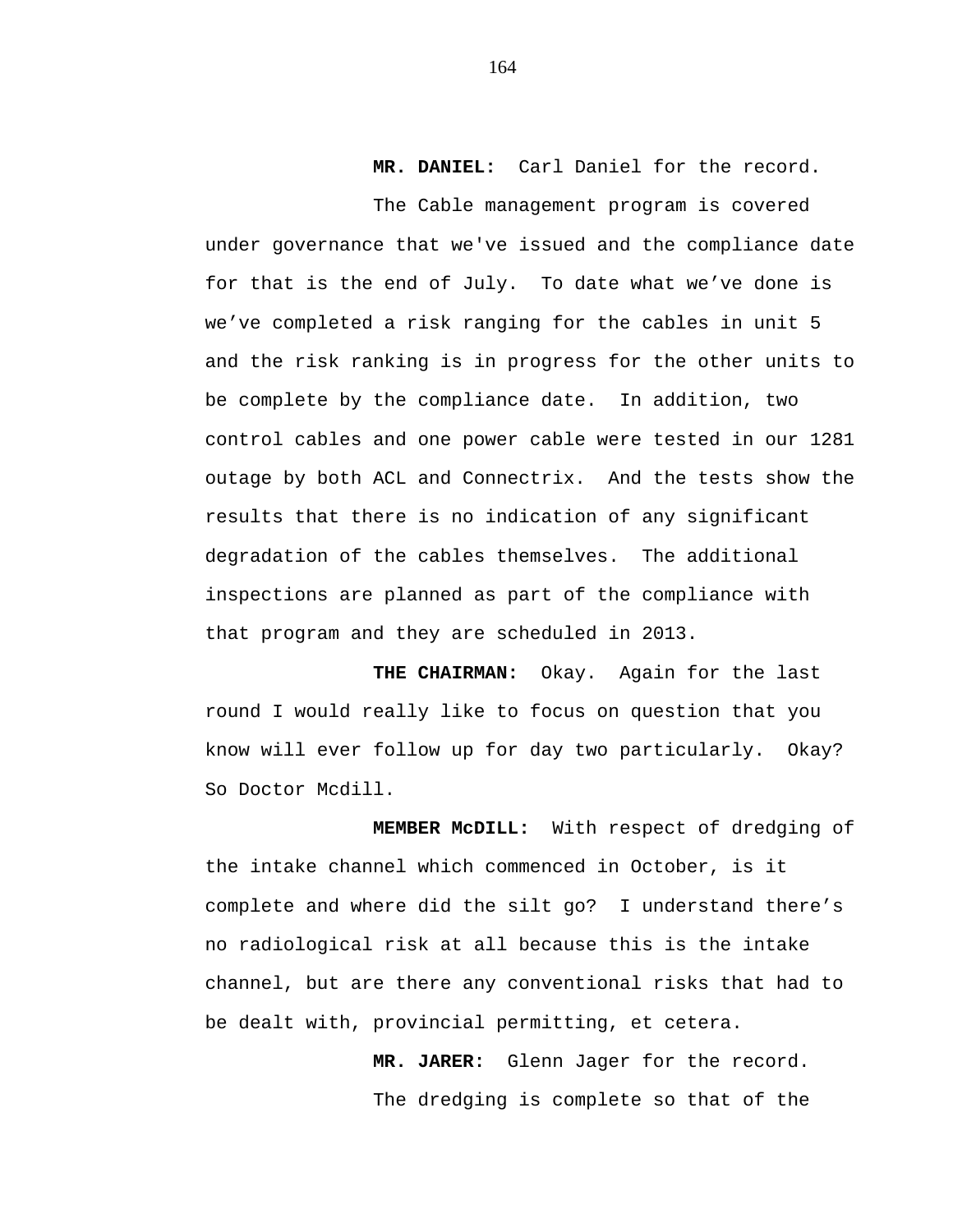main intake channel and particularly the intake channel leading to units 5 to 8. So it was safely completed, it was a very large undertaking and a very large project. So what's remaining to be done is the destaging (sic) of the equipment and restoration of the dredging site. The material is basically clean fill, it was -- all the dredging took place on OPG controlled land and water ways. So we acquired all the necessary approvals to do that. And the fill has been placed again on OPG land, it's just been blended in to the existing lands that surround the station; a somewhat substantial hill near the parking lot, but it's clean fill, and it's just blended in to the background.

**MEMBER McDILL:** So there is nothing to bring forward for day two then, it's complete?

**MR. JAGER:** From OPG's standpoint the work is complete; the fill poses no environmental risk. The entire exercise was conducted in a very environmental manner to ensure that no settlement returned to any kind of effluent pathways or water pathways and just that the staging of the equipment is taking place right now. I think what I would just add is the dredging was done with a purpose and that was to prevent the intake of silt and material into the power plant per say by taking it out of the floor bay. And what remains is to evaluate the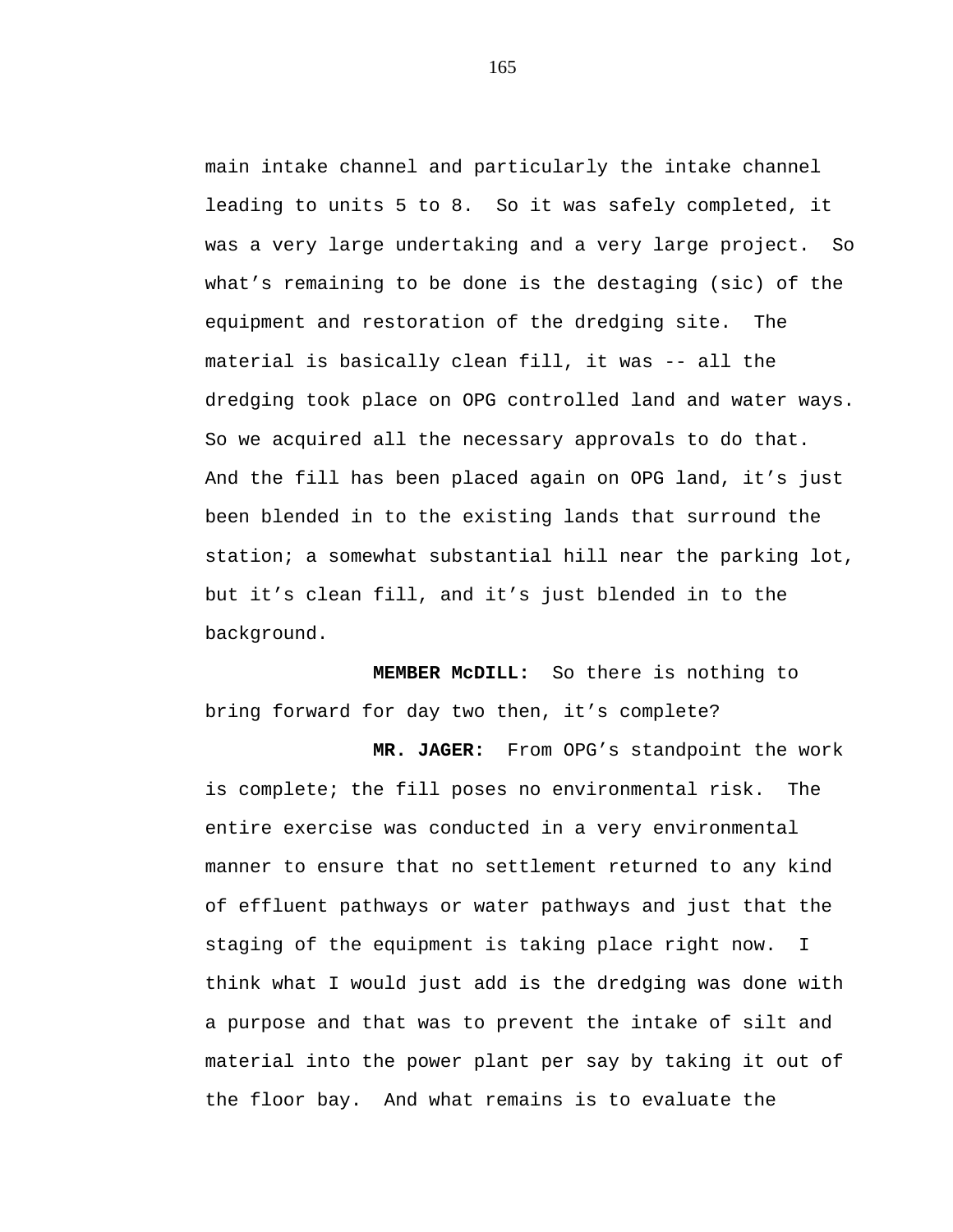effectiveness of that effort and the benefit of doing the dredging.

There is dredging planned in the future, certainly during the licencing period, this is something that will require a periodic maintenance to ensure that that effort remains effective.

So what all remains today is to gauge the effectiveness of that effort.

## **THE CHAIRMAN:** Ms. Velshi?

**MEMBER VELSHI:** A quick question on fitness for duty. On page 17 of OPG's CMD. And this is an area that, as you know, the CNSC is thinking of introducing some new regulations on some elements of it.

And you do describe your various programs that you have in place to ensure that workers are fit for duty. But if you look at this current licensing period that's coming to an end, how often do you have to assign workers alternate duties or send them home because they're deemed unfit for work? I've got a sense of how big an issue is it?

**MR. JAGER:** Glen Jager, for the record.

I can't speak to the exact number; that is something I would have to get, I don't have that available right now.

But certainly the results are that our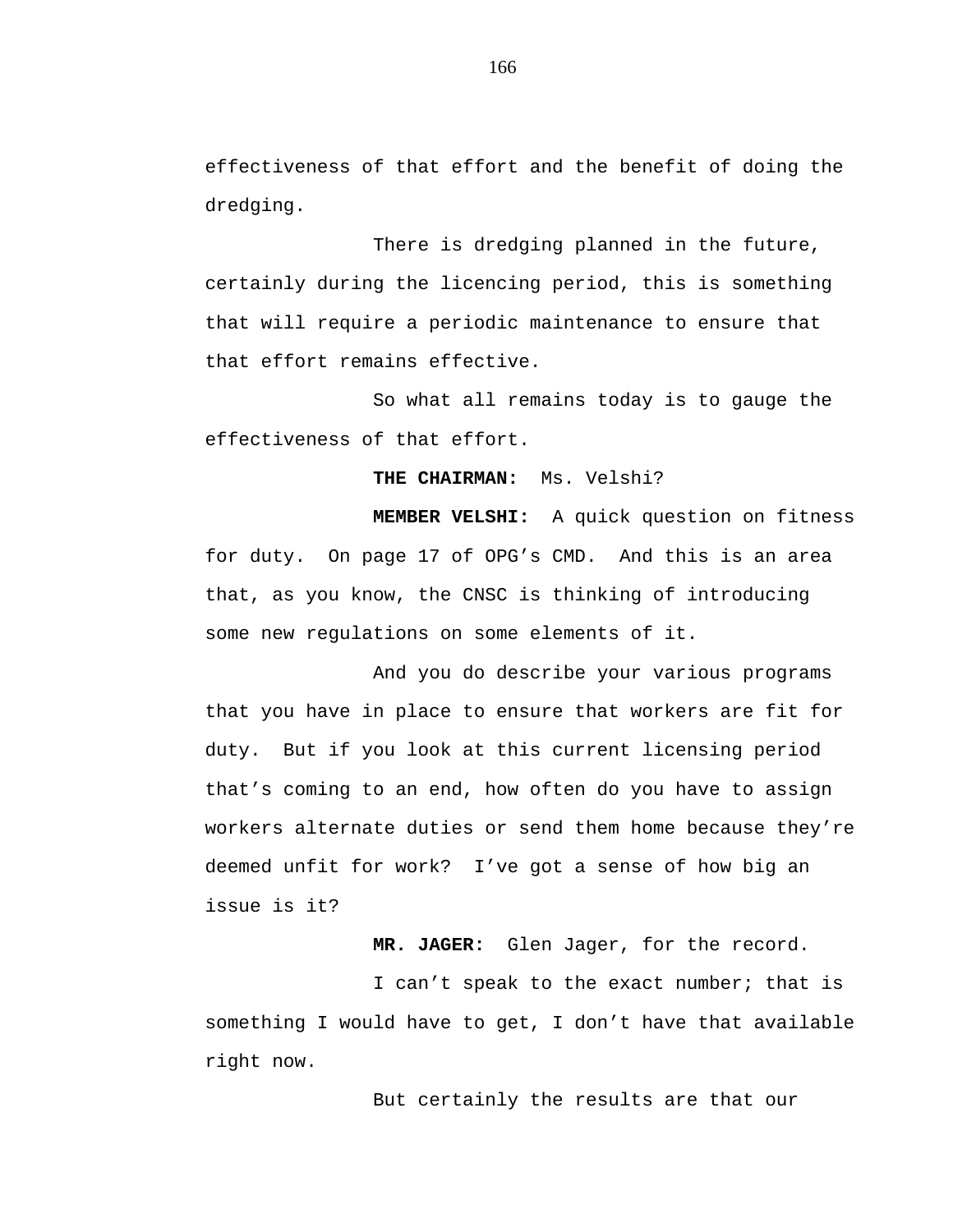fitness for duty has been very effective. Its performance is very good from our staff. Our safety record results certainly indicate that our staff of capable, fit, and competent to perform the jobs that they do. So it's a very -- very strong program and I would say the results back that up.

But in terms of the actual numbers that actions taken as a result of fitness for duty or things like that, I would have to bring that back.

**MEMBER VEHSHI:** That'll be helpful.

Thank you.

**THE CHAIRMAN:** Just another -- somewhere in there, I can't remember where, you mentioned the dogs program, sniffing dogs. Has that been successful?

**MR. JAGER:** Glen Jager, for the record.

I'll perhaps ask Mr. Nadeau to comment more fully on that program.

But I would say that the introduction of the dogs has been successful from our standpoint; it's very visible; it's a good addition to the screening activities.

And I'll just ask Paul to comment more - more directly on the program overall.

**MR. NADEAU:** Yes, Paul Nadeau, OPG Vice-President, Security and Emergency Services, for the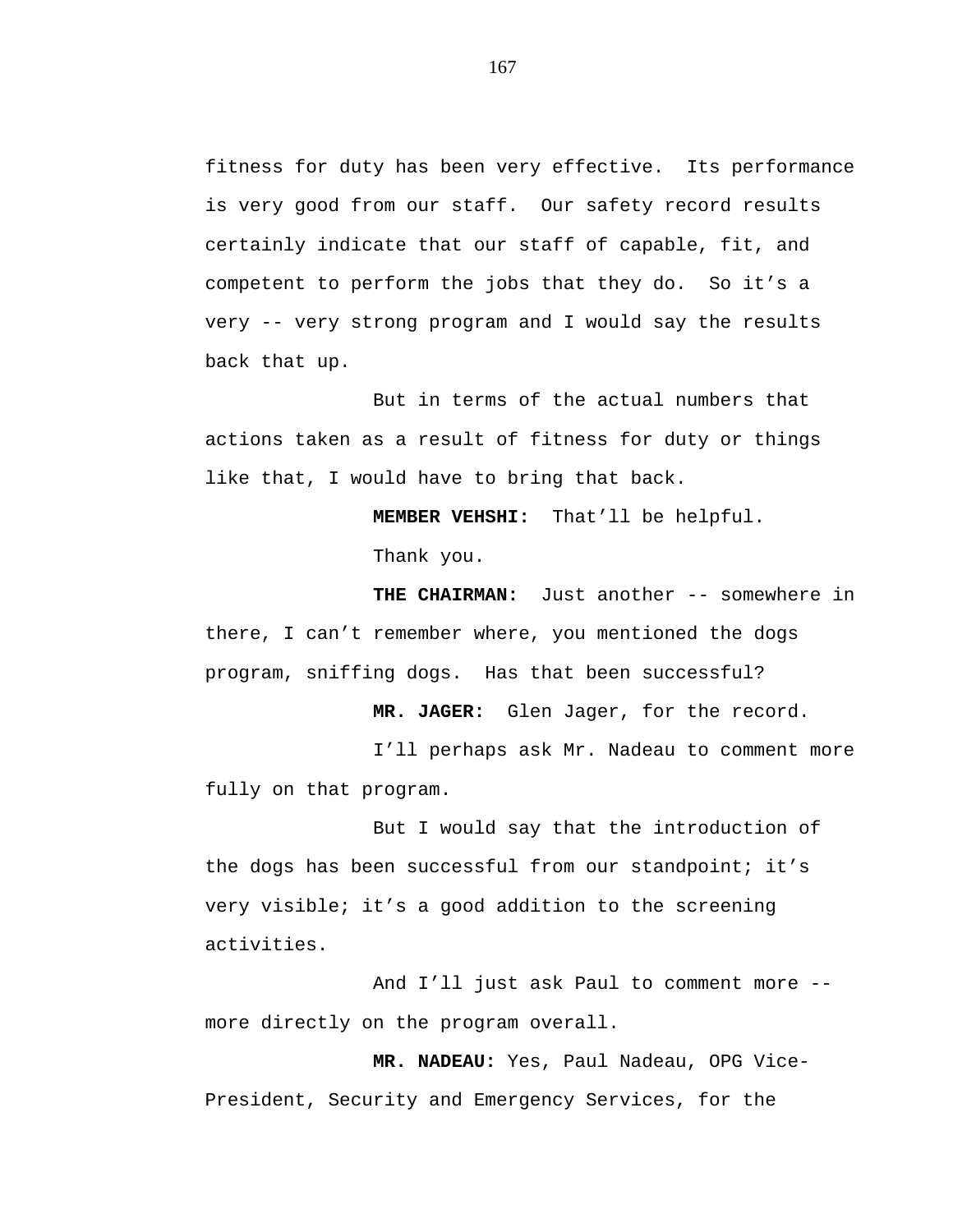record.

The dogs have been with us now for about a period of about six months or so. It's been very successful. We've had some good interaction with the staff. I think it's a good method of prevention. We've had no seizures as a result of the dogs being there. I'm talking about contraband or anything like that. So it's been -- it's been very helpful to the staff in terms of screening personnel coming into the plant.

> THE CHAIRMAN: But you didn't detect any? **MR. NADEAU:** No.

**THE CHAIRMAN:** Okay, thank you.

Monsieur Harvey?

Dr. Barriault?

**MEMBER BARRIAULT:** Thank you.

For the Day 2, I'm wondering if we could have some feedback, and this will probably have to be done in camera, on security around cyber-attack.

> **MR. JAGER:** Glen Jager, for the record. And yes, we'll bring that information back. **MEMBER BARRIAULT:** Thank you. Thank you, Mr. Chair. **THE CHAIRMAN:** Monsieur Tolgyesi? Dr. McDill? **MEMBER McDILL:** First, by the way,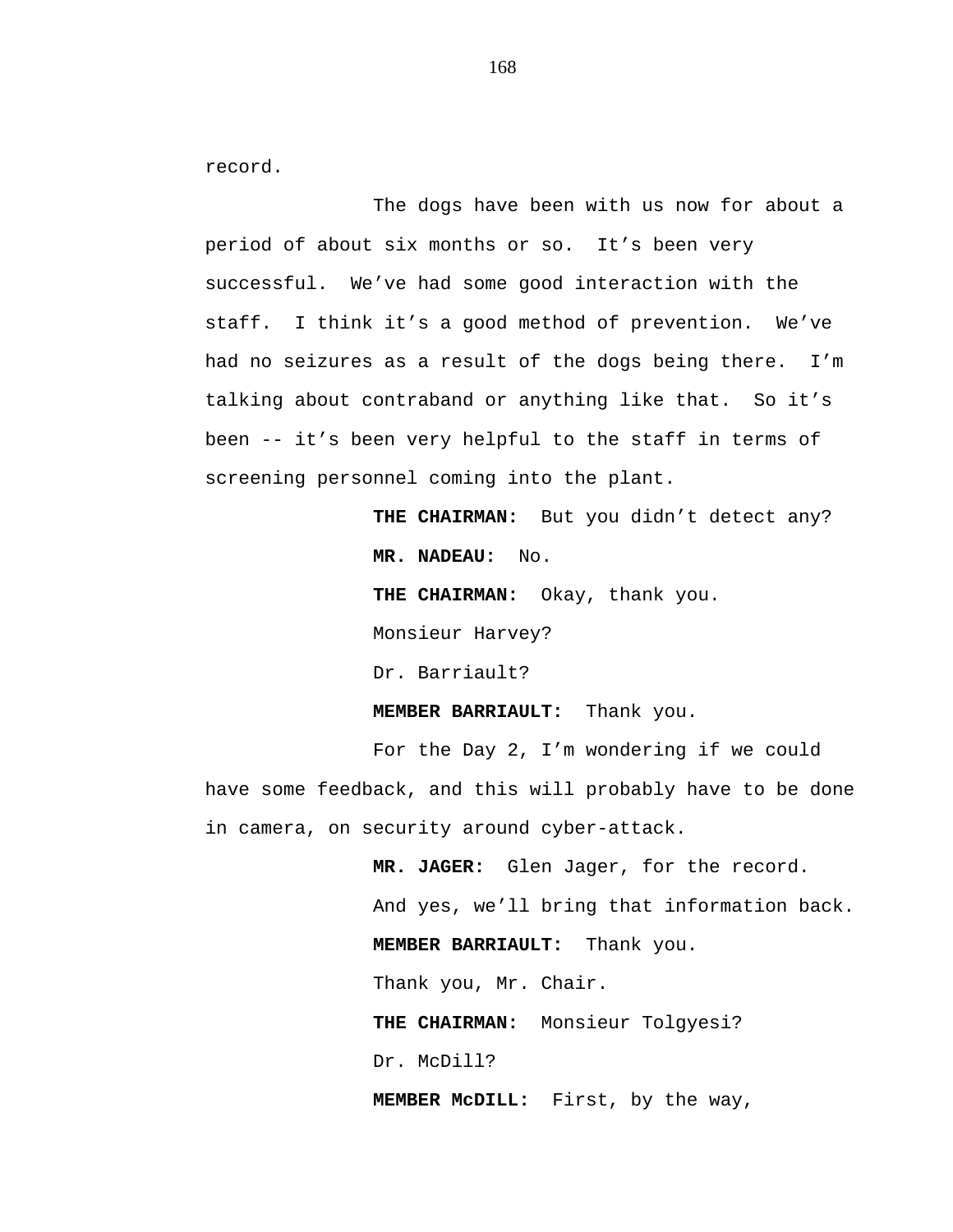congratulations on the SWAT round-up competition and the police games -- two points there.

My last question for today relates to the Fukushima response and the mutual aid agreement. There's nothing there except saying it's been signed. I'm not sure if something more should come back in Day 2.

The very least, is there a headquarters for this?

**MR. ELLIOTT:** Mark Elliott, for the record.

The aid agreement really is an agreement that is signed with all Canadian utilities to provide mutual aid should it be requested. So it outlines what kinds of things could be provided, equipment, personnel, qualified people, things like that.

So it outlines how we will help each other in an emergency. So it's really just a document and an agreement. There's not a headquarters for that -- for that mutual aid.

You could be talking about -- or thinking about our emergency centre that we're working on but - where there will be a headquarters, but in this case it's really an agreement, a written agreement.

**MEMBER McDILL:** So all utilities includes all power utilities and other utilities, gas companies; is it all utilities or just ---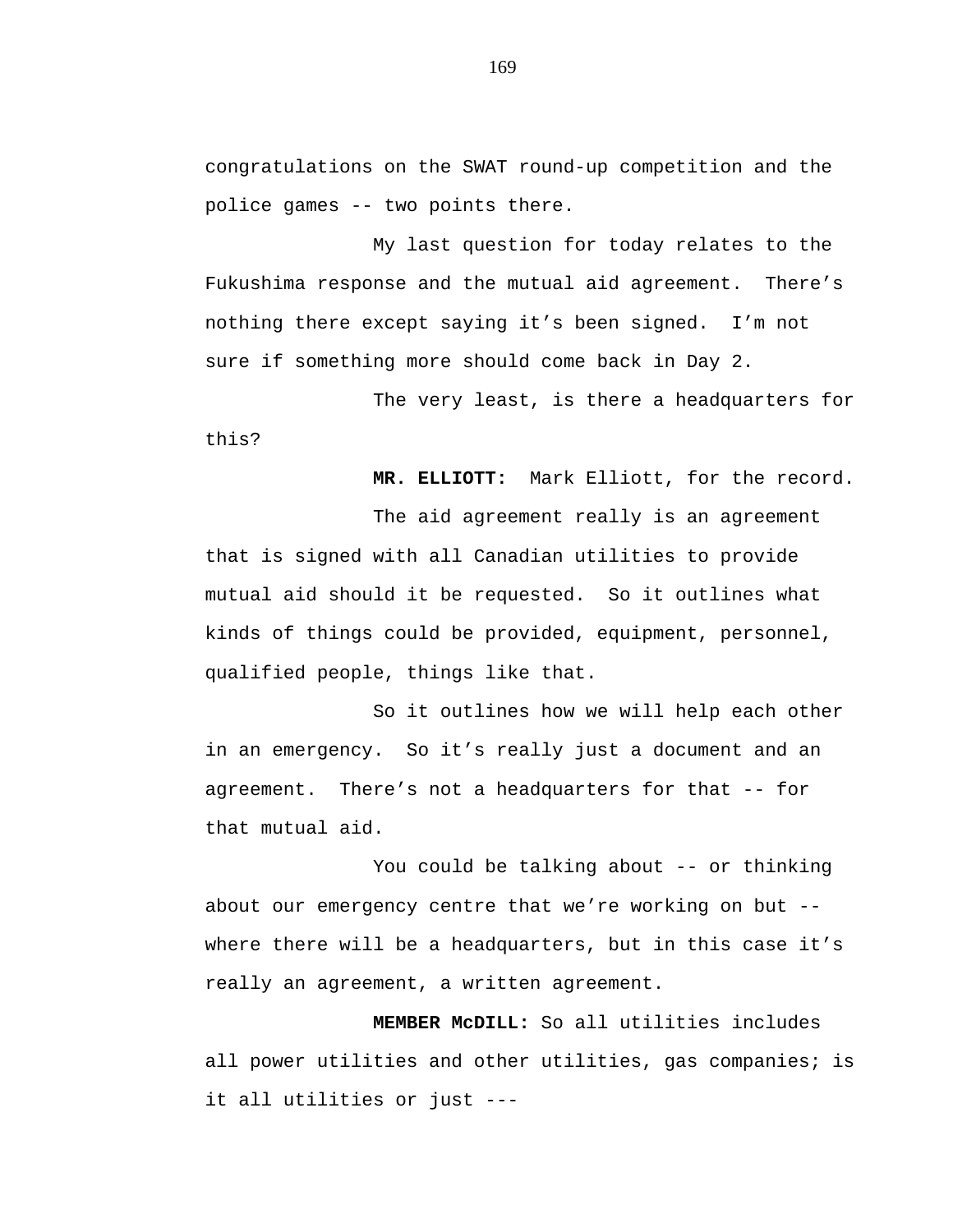**MR. ELLIOTT:** No, sorry. All the nuclear facilities.

**MEMBER McDILL:** Nuclear. Okay, that's what I thought it was.

Should it be part of the emergency centre? **MR. ELLIOTT:** I'm not sure I understand the question.

**MEMBER McDILL:** Well, you have this mutual aid agreement, there's no headquarters but there's going to be a centre for emergency management; should it be part of that?

**MR. ELLIOTT:** Okay, the centre -- I understand now. Mark Elliott, for the record.

The centre that is being talked about, it's in the notes, is a -- is a regional equipment centre. It's a centre that will store emergency equipment that can be applied -- can be sent to any of the nuclear plants.

It will be -- the equipment will be there, it will be tested, it'll be maintained to make sure anything in that facility is fit for use on an ongoing basis.

We haven't thought about an office or something like that there. It's more of a warehouse.

**MEMBER McDILL:** Staff, do you have any comments?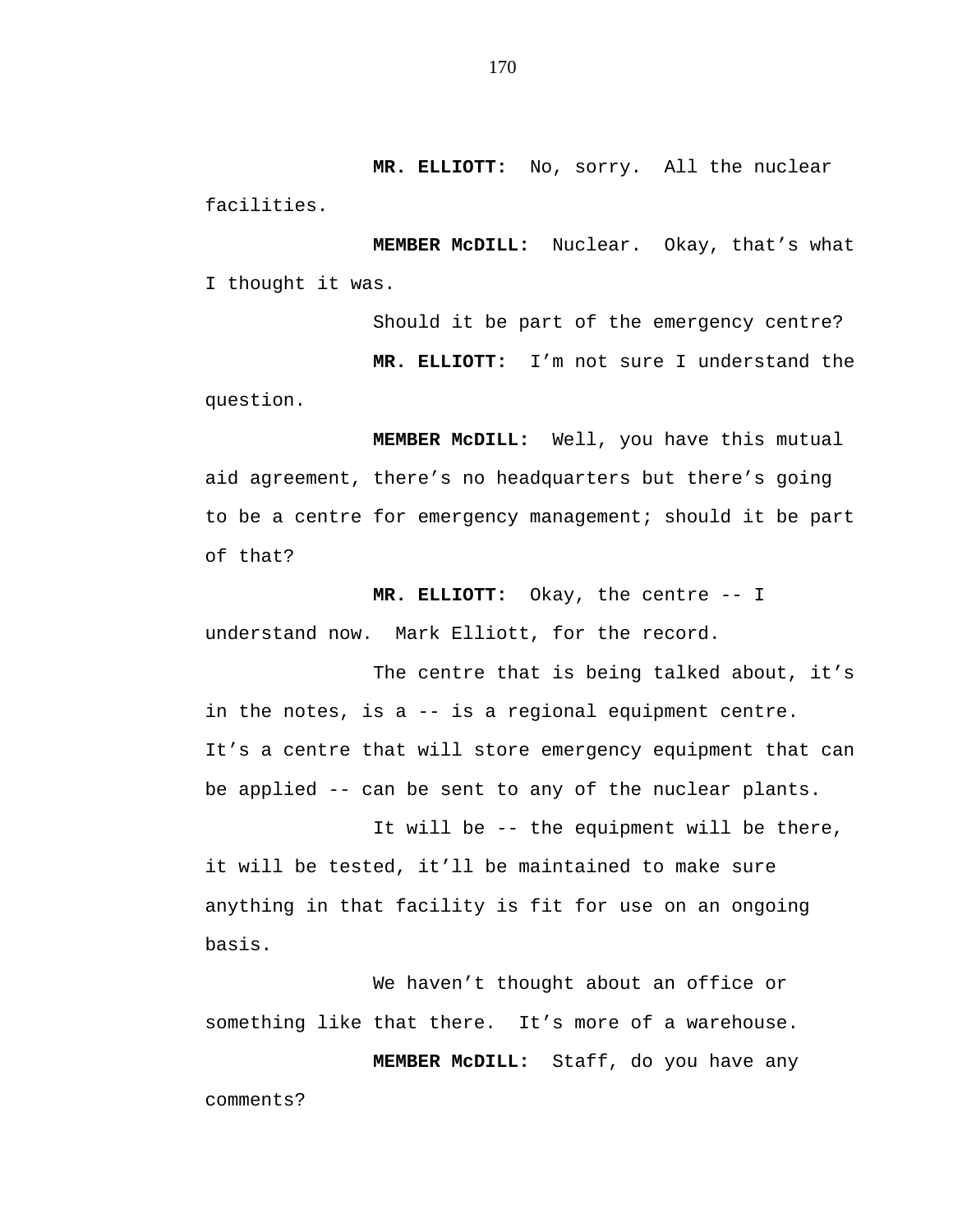**MR. RZENTKOWSKI:** No, we have no comments. This -- actually this agreement wasn't a part of our Fukushima action plan so this one example went beyond the

requirements established by the CNSC.

## **THE CHAIRMAN:** Ms. Velshi?

**MEMBER VELSHI:** So before I get to my last question on staff, there's just some clarification I wanted from OPG on your public information program, pages 78 and 79. And I think even in your presentation you had said that your quarterly newsletter goes to 125,000 residents and businesses.

That's what you see on page 78. But on page 79, the second-last bullet says it's distributed to more than 200,000 homes. I just want to make sure there was consistency in your reporting.

**MR. JAGER:** Glen Jager, for the record.

I can't explain the difference but we'll have to provide you that answer at a later date.

**MR. POWERS:** Kevin Powers, for the record.

I can explain the difference. The difference is the first number, the lower number, is for Pickering, the higher number is for Pickering and Darlington.

## **MEMBER VELSHI:** Thank you.

So my last question to staff is as you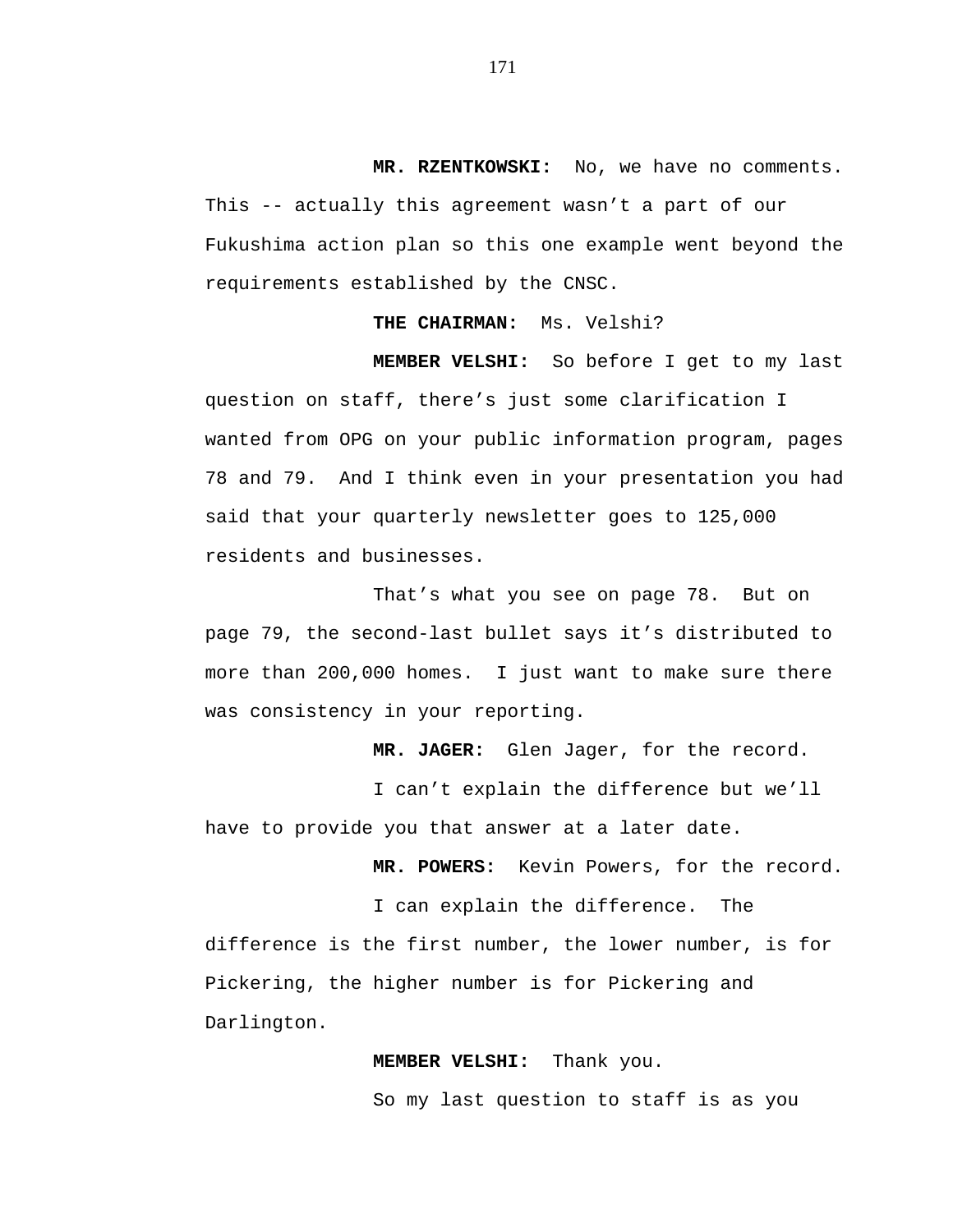provide annual updates as part of the NPP update, will the section around Pickering focus on end of life and aging management and how the different issues that have been addressed in your presentation being addressed?

**MR. RZENTKOWSKI:** Yes, we created additional part to the NPP report last year where we - where we discuss emerging issues of particular importance.

Of course end of life would be this issue which will be discussed in a little bit more detail in our NPP report.

**MEMBER VELSHI:** Thank you.

That's it.

**THE CHAIRMAN:** Anybody else?

Well, I got a couple of quickies here.

I think the part we are referring to here

I understand that OPG is currently

conducting a PSA for both A and B. So all I'm trying to figure out is will some of these results be available for Day 2 or is more long-term? But what can you say on PSA; I thought PSA was a long-standing requirement under S294?

**MR. RZENTKOWSKI:** That's correct. So this is a standing requirement and we have the results of PSA.

in the CMD applies to external hazard because the methodology for the assessment of external hazard, it means seismic, flooding or fire, had to be developed. OPG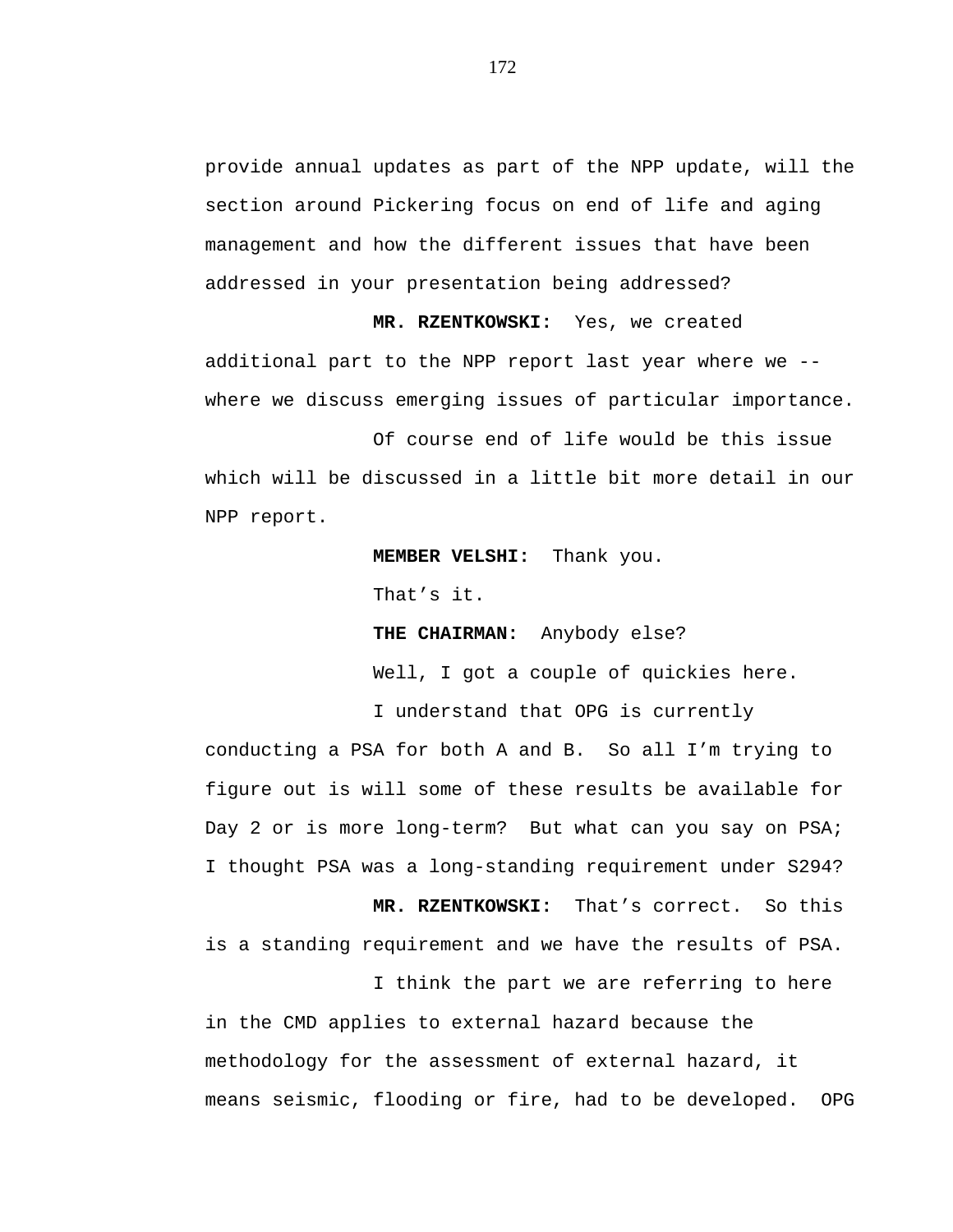already developed this methodology and is applying it to all operating facilities.

So the difference is internal events versus external events. This is the assessment of external events we are talking about.

**THE CHAIRMAN:** So will there be anything available?

**MR. RZENTKOWSKI:** I have to take this question back; I'm not quite sure what is the schedule for presenting this information to us.

We'll get an update in a moment.

**THE CHAIRMAN:** Okay, thank you.

For OPG a new presentation, on page 29 there's a -- I think it's the first time I focused, at least on chemistry.

**MR. RZENTKOWSKI:** We can give an update now.

**THE CHAIRMAN:** All right.

**MR. YALAOUI:** Smain Yalaoui, from the PSA Division.

So regarding Pickering B, we have all the results because they have to comply as part of the licence by the end of 2012, which they did. So we have all the PSA results. I mean, internal events and external events, what we have for seismic PSA, we have flood PSA, and we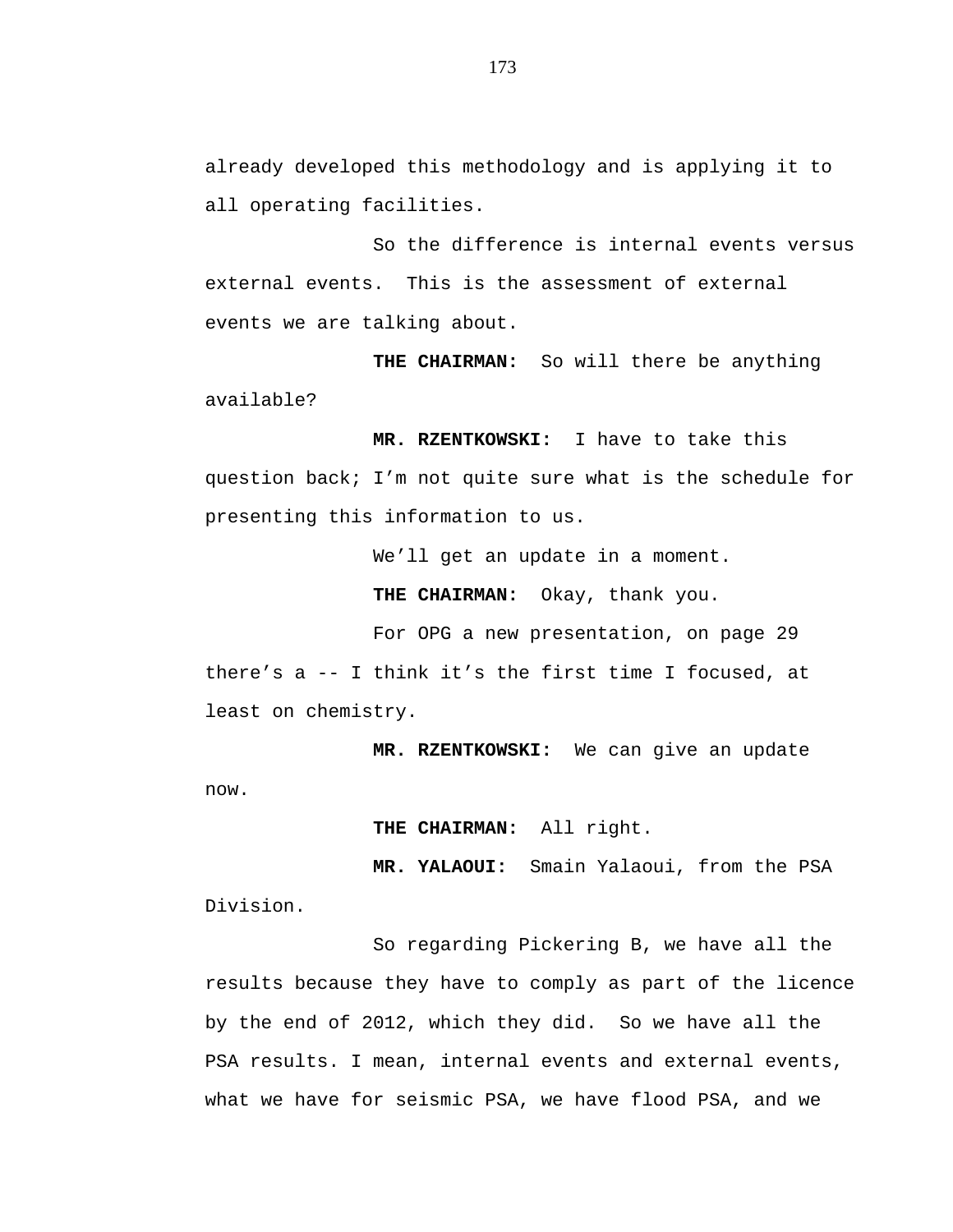have the fire PSA, the internal fire PSA. But, for Pickering A, as per the license, we have to comply to the end of 2013, all methodologies were accepted, so we just wait for the reports.

**THE CHAIRMAN:** Okay. All I'm looking for - I'm looking for an answer now, I'm looking for whatever you can provide for Day 2. It will be appreciated.

OPG, on your presentation, on page 29, there is an interesting index: "Chemistry Performance Index". I'm always fascinated when you set up a target and never to meet it. Somebody explain that to me.

**MR. JAGER:** Glenn Jager, for the record.

The targets are industry benchmarked targets for ---

**THE CHAIRMAN:** So, it's not your own internal performance?

**MR. JAGER:** No. These are the performance as shown on the graph certainly, but the targets are set to benchmark other utilities in the industry. So, it's very important that we understand our gap to industry performance; it could be excellence or it could be benchcomparable plants such as ours. So, we -- those targets represent benchmarked performance for the Pickering facility and our performance is clearly indicating a gap there. So, as a result of that gap, we set in place plans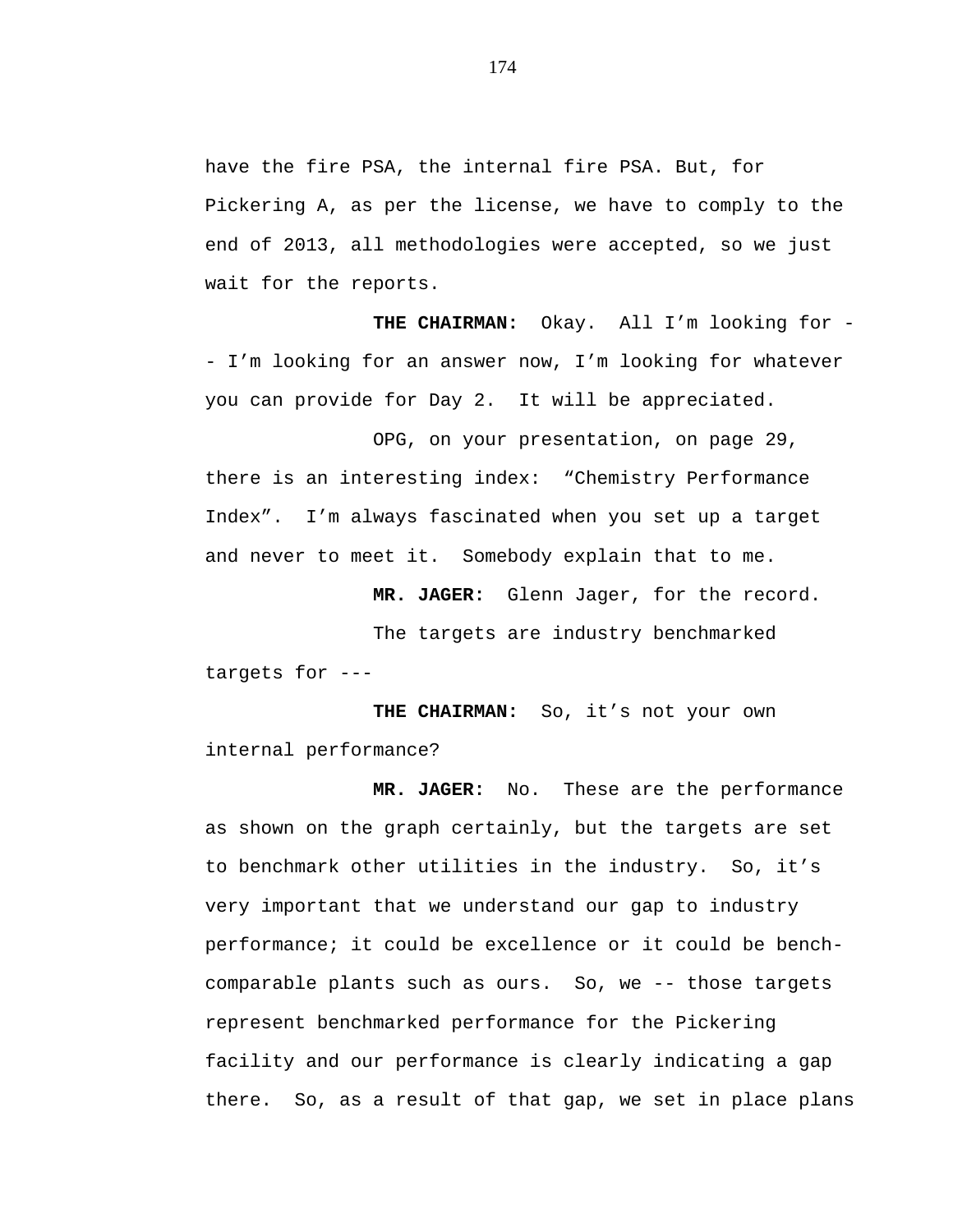and actions to close that gap and achieve that industry performance.

**THE CHAIRMAN:** Is any safety issue associated with this?

**MR. JAGER:** This particular metric relates primarily to secondary-site chemistry so it does not affect the reactor per se; it's more on a secondary system and, therefore, it really speaks to the longevity of components and life management of components. So, it's very important to maintain that chemistry and spectre from that standpoint.

So, there is no direct safety consequences that result in this metric. It is managing the unit in an optimal manner to ensure excellence.

**THE CHAIRMAN:** Staff, are you... are you monitoring this? I mean, if there is an index and somebody is monitoring, there also has to be some sort of importance to it.

 **MR. RZENTKOWSKI:** Absolutely. Chemistry of the heat transport system, it's a very important element of safe operation of the plants and, actually, earlier today, we were talking about fuel deposits; this is caused by improper chemistry in the heat transport system.

So, how are we monitoring it and what information are we taking into account? I would like to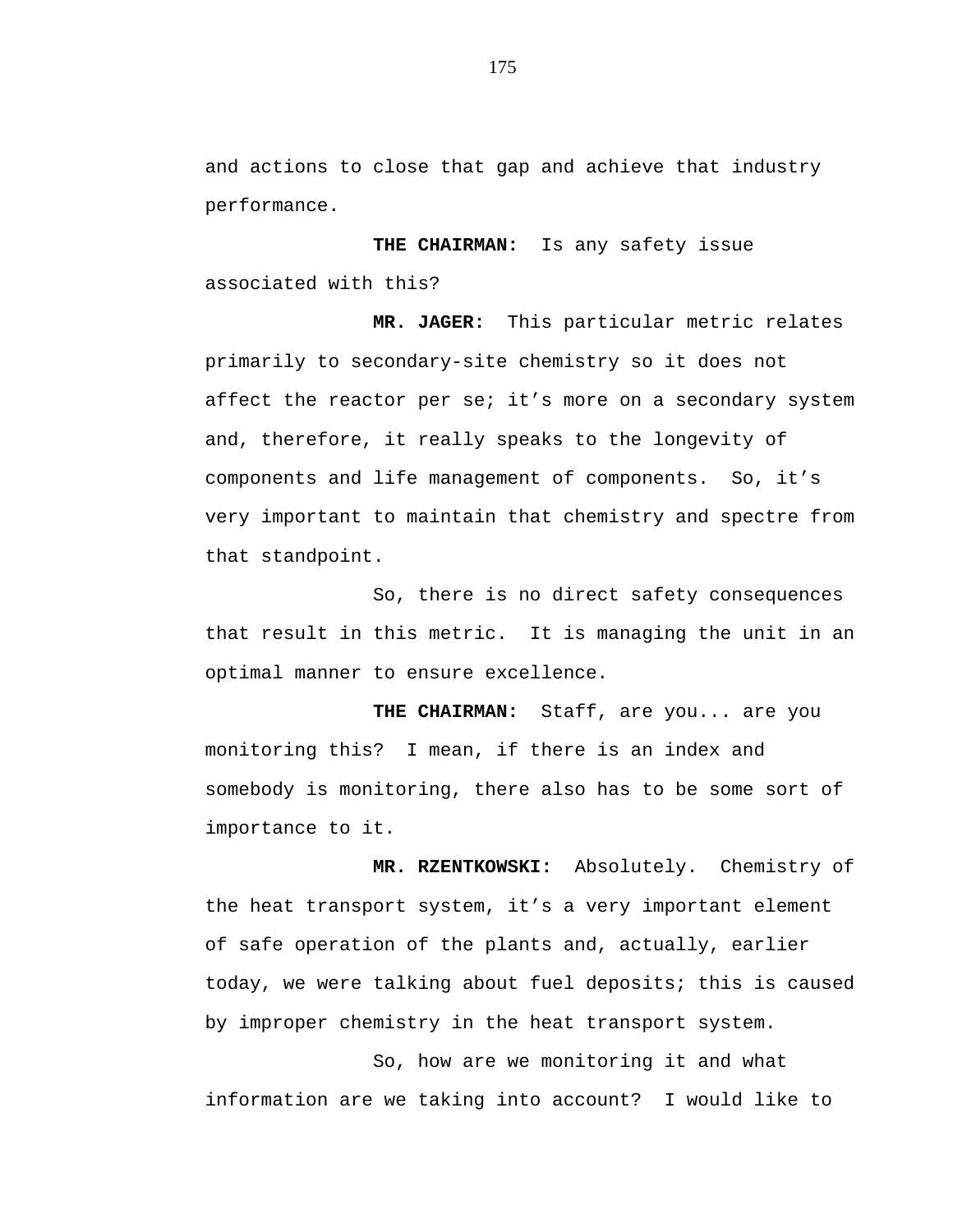ask this information be provided by Ram Kameswaran, who is the specialist in the Systems Engineering Division.

**THE CHAIRMAN:** Quickly, please.

 **MR. KAMESWARAN:** This is, for the record, Ram Kameswaran from Systems Engineering Division.

As OPG mentioned, the Chemistry Performance Index would -- what they report is about the asset management, but we, based on our estimates of '99, required them to submit a Chemistry, Index and a Chemistry Compliance Index and, specifically, the Chemistry Compliance Index is the safety-related systems; for example, the gadolinium and the metric system, annulus gas and the primary heat transport system. And those index - those indexes have been training very well and, for the last five years, there has been consistently over 99 per cent compliant within the specification.

I hope that answers the question.

**THE CHAIRMAN:** Okay. Thank you.

My last question and the one that I'm always worried about because it deals with buried pipes. I always worry about the known/unknown. So, "unknown", on page 39 of OPG, you're talking about that that is now under control. I'm just curious to know what kind of inspection is being done by you and monitored by CNSC because these are the pipes that are most likely, if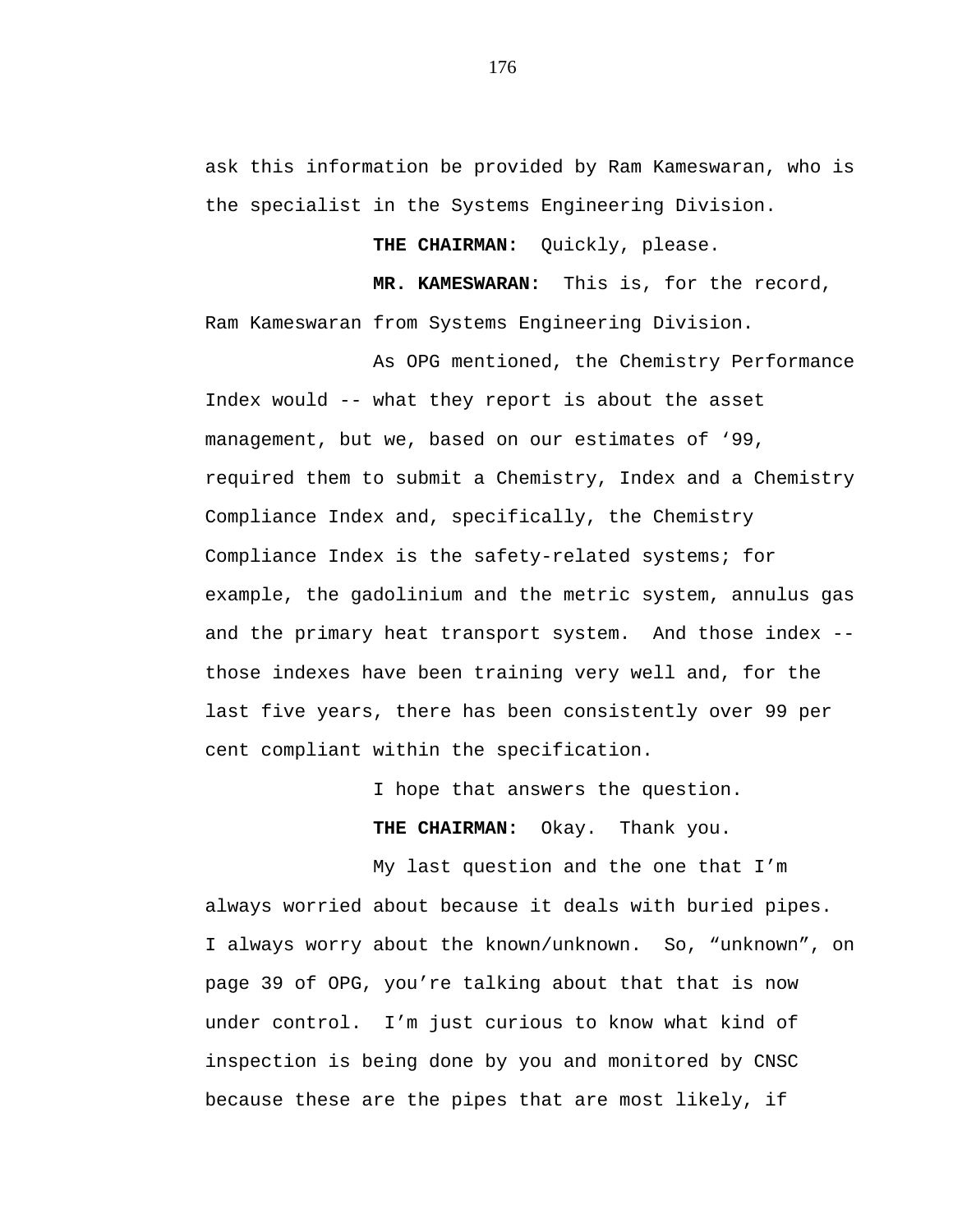something goes wrong, would end to -- leak, I assume, into the leak. I assume.

Why don't you start with OPG?

**MR. JAGER:** Glenn Jager, for the record.

Yes. We've introduced a Buried Piping Inspection Program and it meets and is in accordance with the industry standards. For that, I'll ask Carl Daniel to speak to the specifics of the program, some of the early results of that program and what really its objectives are.

**MR. DANIEL:** Carl Daniel, for the record.

The Buried Pipe Program was put into place in 2008 on Units 5 to 8, in 2009, on Units 1 to 4. The original mandatory scope of the program included both for Safe Operating Envelope Systems and the Fire Safety Systems.

To skip straight to the most recent results, on units 1 and 4, we've done a number of programmatic digs and examined eight systems in the South yard. The protective coating was found to be in good condition in those digs.

Units 5 to 8, a number of digs have been done to date. Eight systems in the South yard again, and in those cases, the protective coating were found to be in good condition, a little corrosion on the outer surfaces.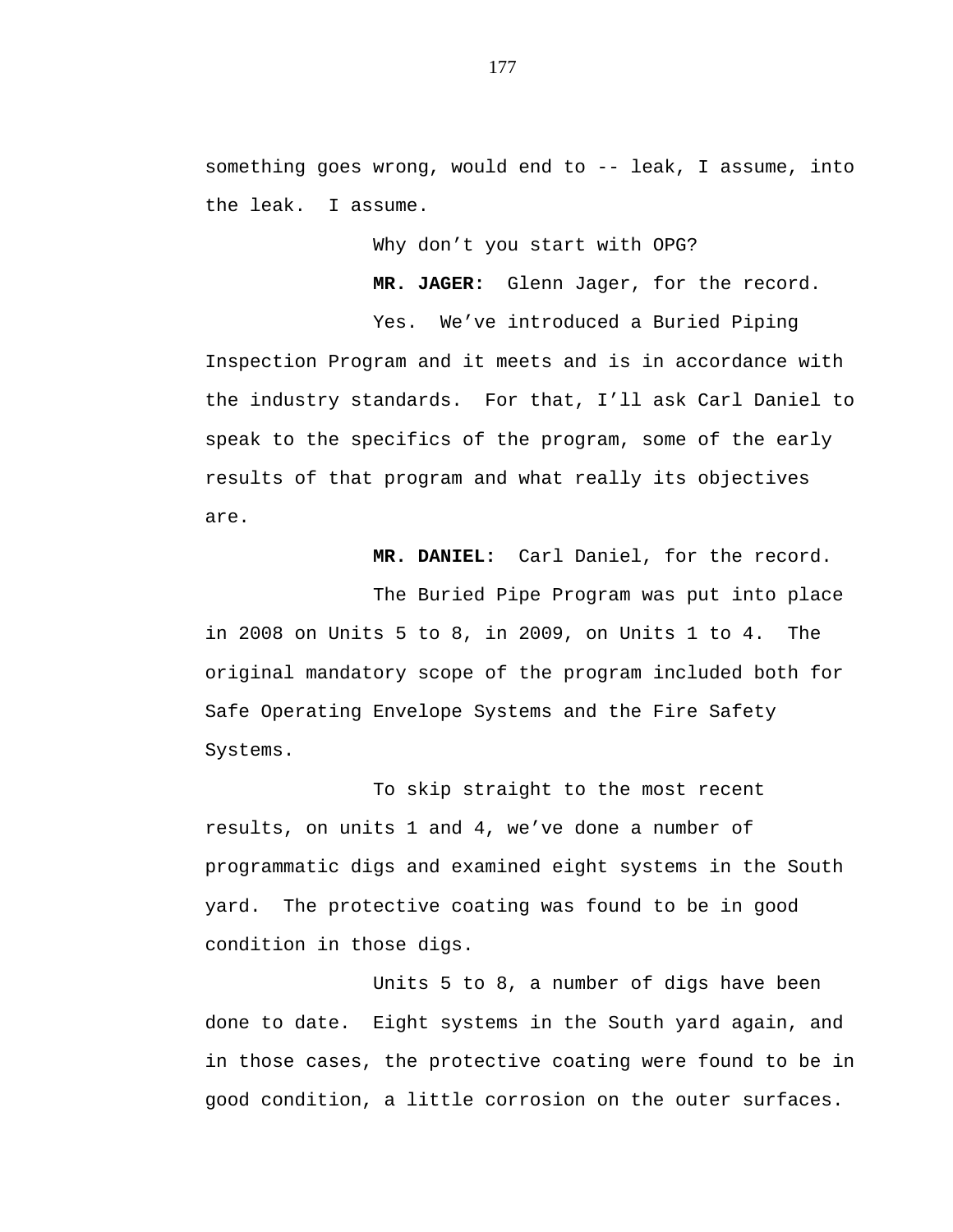A number of failures that we've had recently have been around fire piping. The fire piping is cast. It failed on a number of different mechanisms, but is essentially prone to breaking. Those systems are also being dug and we're looking at a replacement program for them. When those pipes are replaced, they are replaced with a plastic. The prior turning 13.39.57 is blue group. That plastic is resistant to the kind of sheer breaking that we're seeing in the fire piping.

I hope that answers the question.

**THE CHAIRMAN:** Staff, you want again?

**MR. RZENTKOWSKI:** On our part, we inspected

the implementation of this program and we are fully satisfied how OPG conducts the activity of inspecting their piping.

And it's a very important point which we didn't mention yet: CANDU reactors are designed in a way that only conventional piping is buried underground. So, there is no nuclear piping which is underground.

**THE CHAIRMAN:** So, there is no possibility of any ---

**MR. RZENTKOWSKI:** Radiological leeks, no, there is not. So, that's the difference between the CANDU design and the design of the pressurized water reactors.

**THE CHAIRMAN:** Thank you.